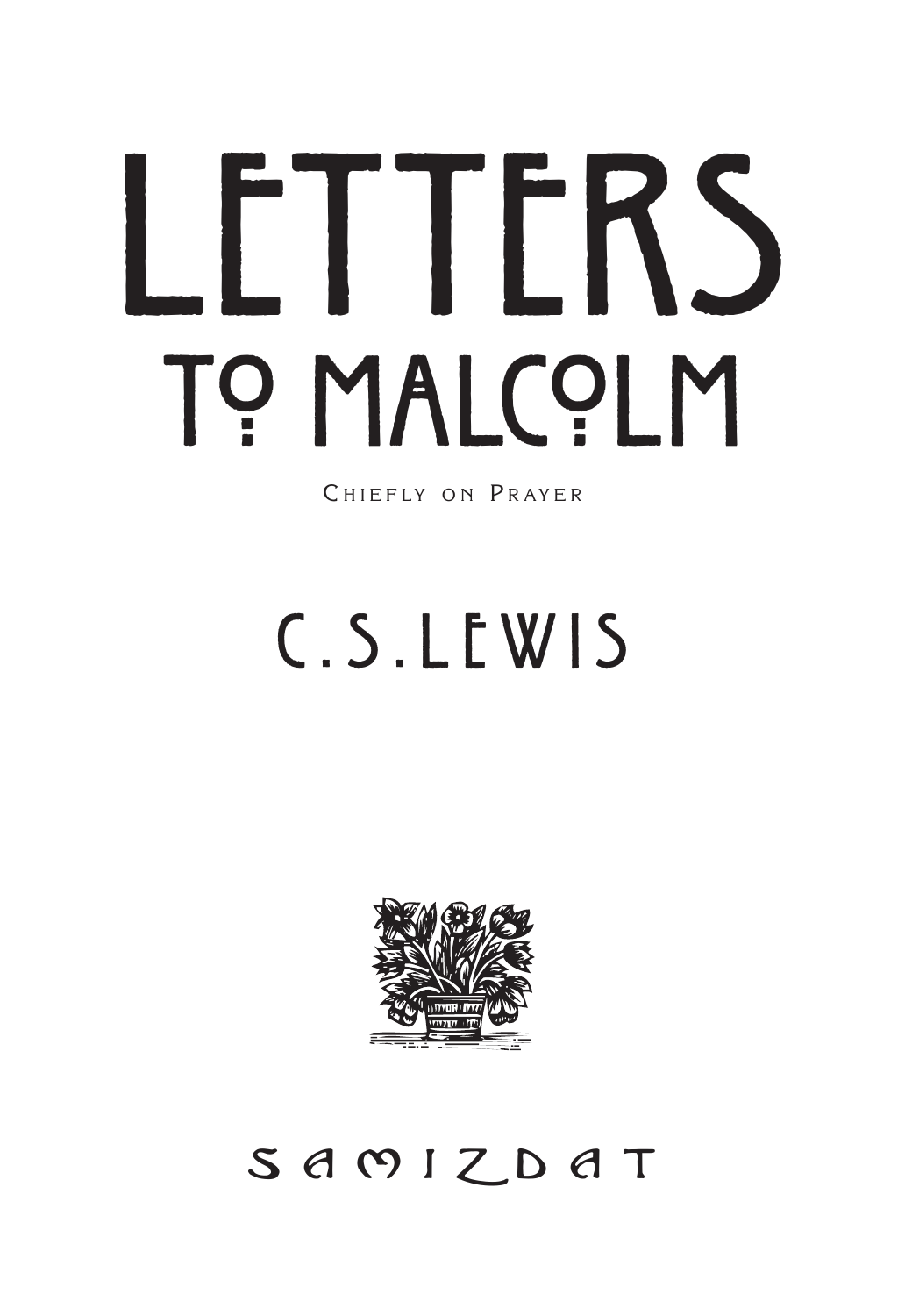**Letters to Malcolm: Chiefly on Prayer** by C. S. Lewis (1895-1963) **Source** : Date of first publication: 1964

**Source**: [Project Gutenberg Canada,](http://www.gutenberg.ca/) Ebook #1346. Edition used as base for this ebook: London: Geoffrey Bles, 1964 [first edition] This ebook was produced by Stephen Hutcheson, Mark Akrigg & the Online Distributed Proofreading Canada Team.

Italics (denoting French, Latin and other expressions) from the original edition have been maintained.

**Warning** : this document is for free distribution only. [Ebook Samizdat](http://www.samizdat.qc.ca/Ebooks/) 2018

#### **Disclaimer**

This eBook is for the use of anyone anywhere at no cost. Copyright laws in your country also govern what you can do with this work. Copyright laws in most countries are in a constant state of flux. If you are outside Canada, check the laws of your country before downloading, copying, displaying, performing, distributing or creating derivative works based on this Samizdat Ebook. Samizdat makes no claims regarding the copyright status of any work in any country outside Canada.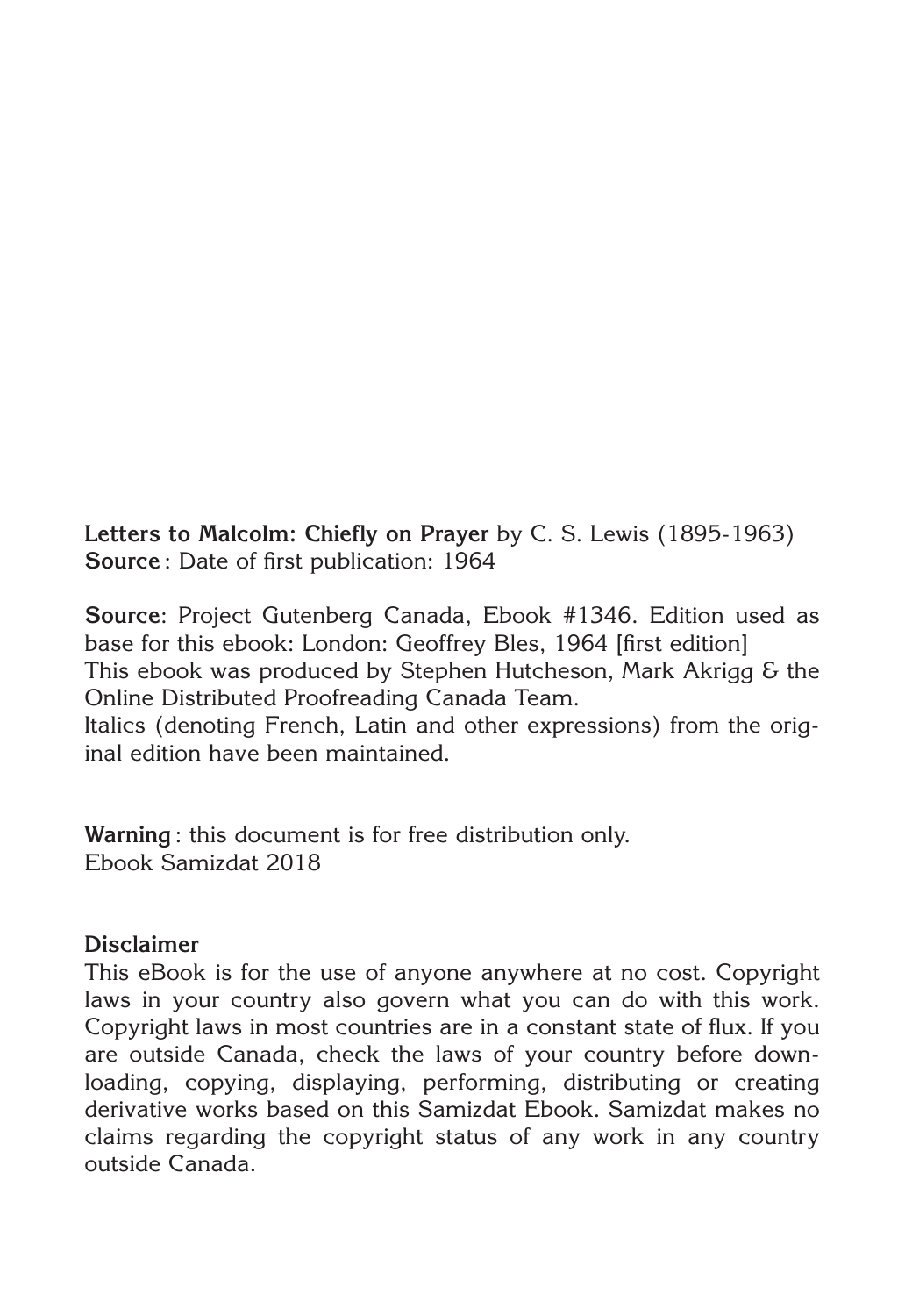### TABLE OF CONTENTS

| <b>EDITOR'S NOTE</b>    | $\mathsf{V}$ |
|-------------------------|--------------|
| $\mathbf{1}$            | $\,1$        |
| 2                       | 5            |
| 3                       | 9            |
| 4                       | 13           |
| 5                       | 17           |
| 6                       | 21           |
| $\overline{\mathbf{7}}$ | 25           |
| 8                       | 29           |
| 9                       | 33           |
| 10                      | 37           |
| 11                      | 41           |
| 12                      | 45           |
| 13                      | 49           |
| 14                      | 53           |
| 15                      | 57           |
| 16                      | 61           |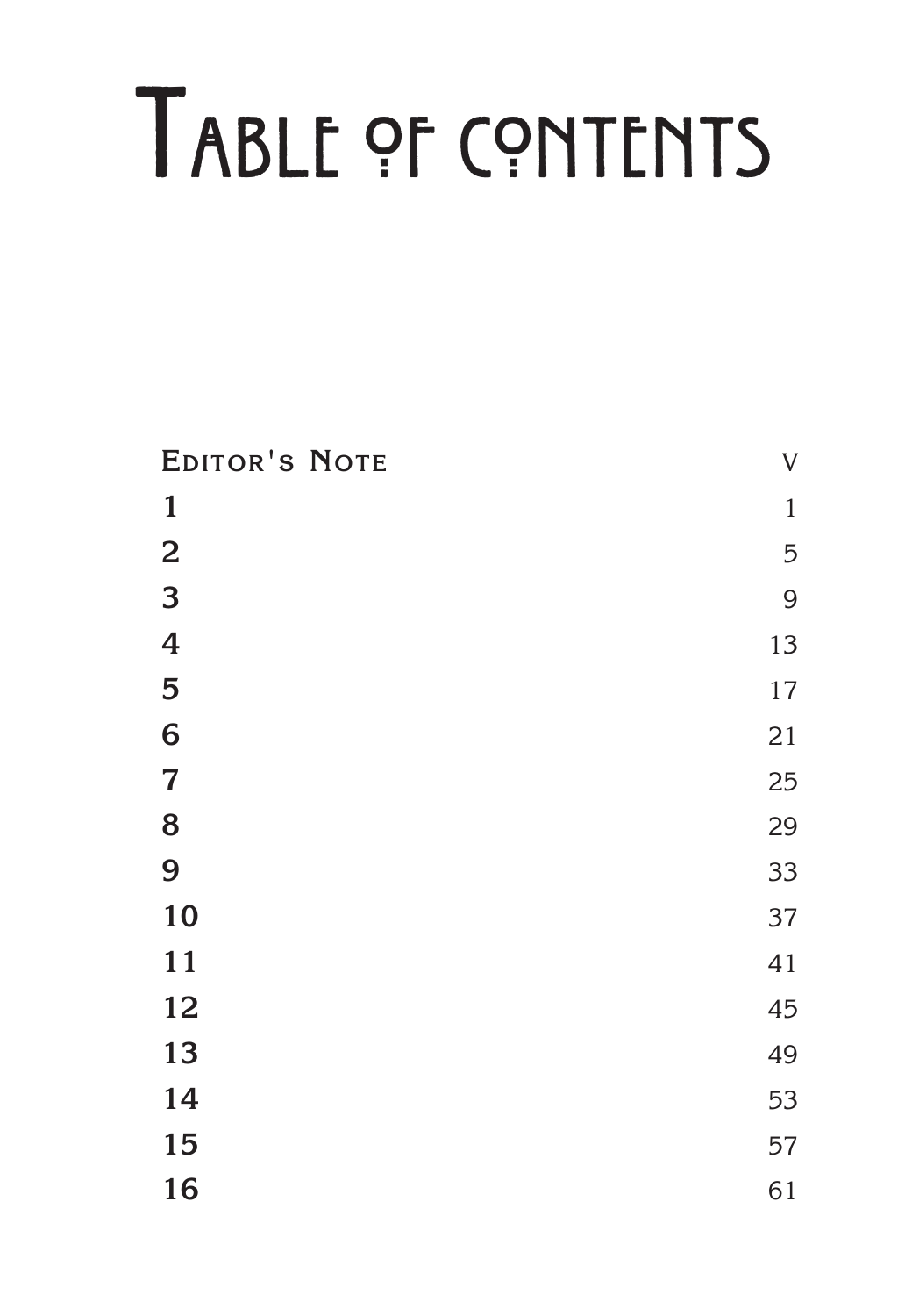| 17 | 65 |
|----|----|
| 18 | 69 |
| 19 | 73 |
| 20 | 77 |
| 21 | 81 |
| 22 | 85 |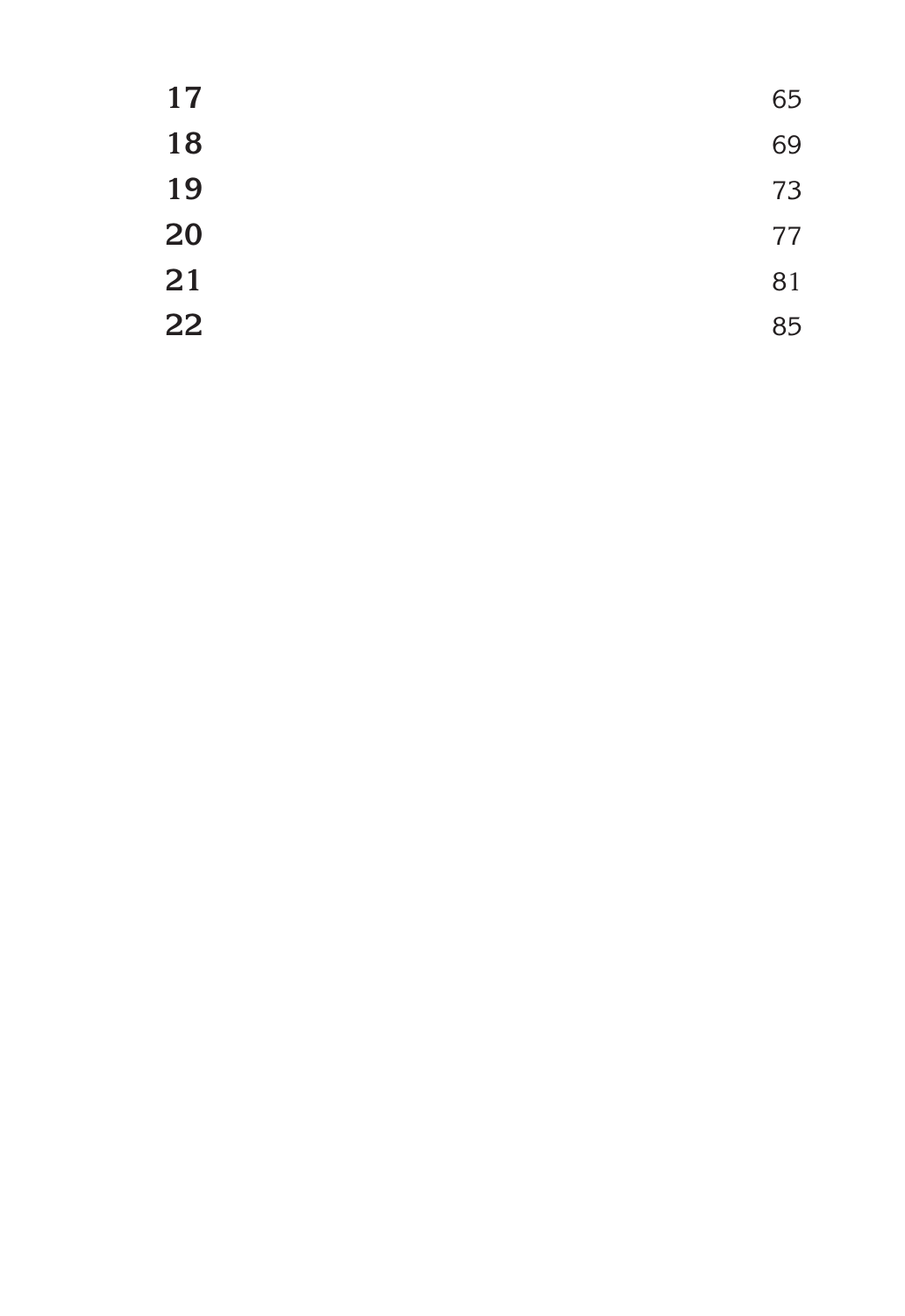## <span id="page-4-0"></span>Editor's Note

Some readers of this volume may wonder who might *Malcolm* be? Lewis was after all a prodigious letter writer. Well it turns out that *Malcolm* is a fictional character, perhaps a pseudonym for one of Lewis' numerous contacts, apparently a close friend. No more is known... According to Joel D. Heck (*Chronologically Lewis*) the *Letters to Malcolm* book was written in 1963, the last year of Lewis' life. Of course it is possible some material from the *Letters* was drawn from real letters Lewis wrote and *Malcolm* only serves the purpose of drawing them together. I have been warned that figuring out who *Malcolm* might have been is no more important figuring out who characters such as Ransom or Reepicheep were...

In chapter 7 Lewis alludes that *Malcolm* knows more about science that he does, which might suffice to place Dr. Robert E. Harvard, a member of the Inklings (and also Lewis' and Tolkien's doctor), on the list of suspects… We are, of course, here in the realm of idle speculation...

Of course an Evangelical such as I will object to Lewis' statement *I believe in Purgatory* or his prayers for the dead. Regarding purgatory I have some sympathy for the issue he raises about the deep-seated meanness and selfishness which is found (even as Christians) lurking in our human hearts as long as we are bound to this Fallen World. We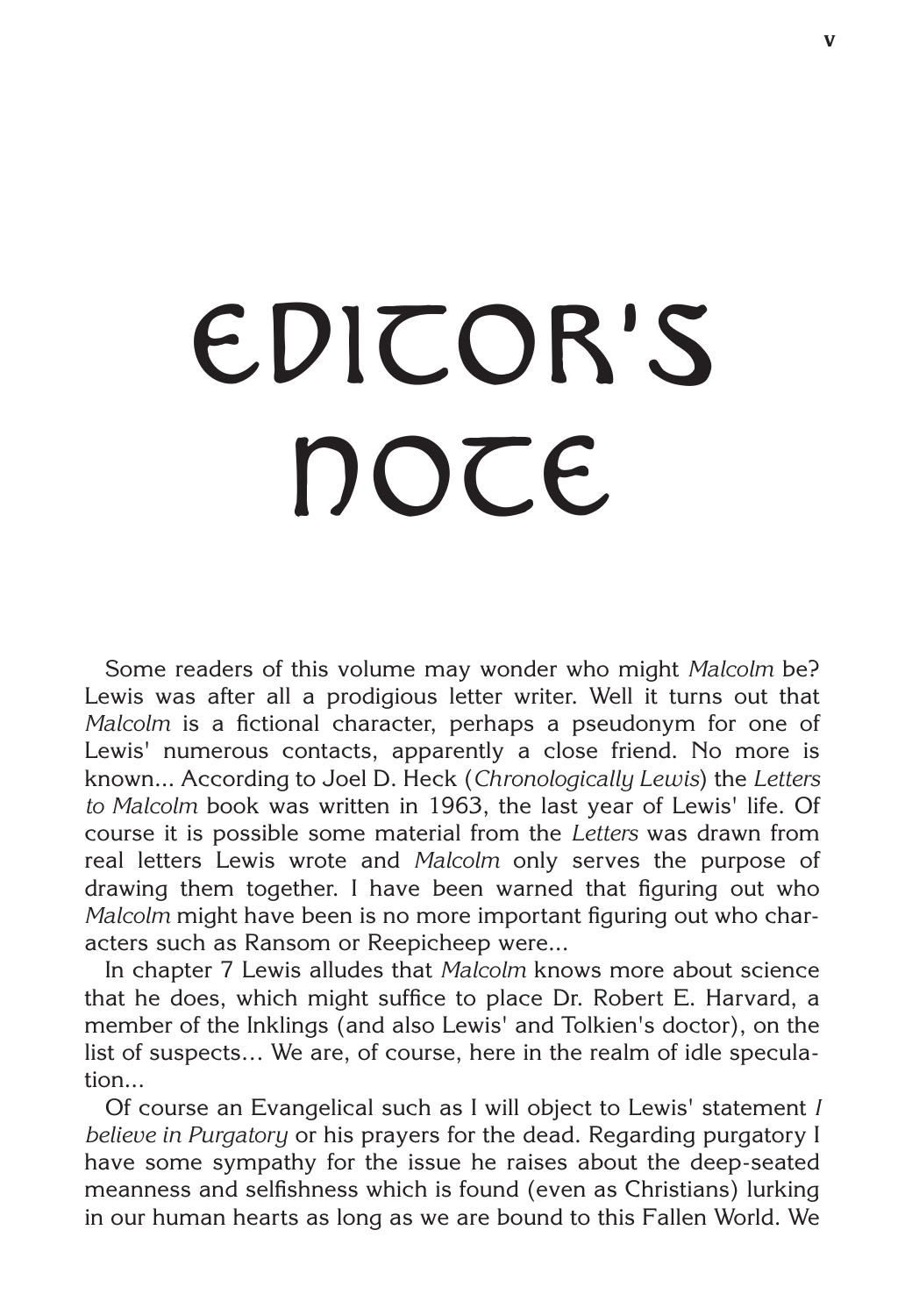would want none of that in Heaven. We would *not* want to carry in even a little trace of Hell with us into Heaven… *How* this will be expunged before we enter eternal bliss, by what process, Scripture does not say, but we can expect that Christ's sacrifice on the Cross will be central to this process, conclusively reconciling God and Man. All is divine grace. Regarding the dead, seeing we are relational creatures, it is not unnatural for us to yearn for some interaction with our beloved deceased, yet Scripture provides no indication that the dead NEED our prayers…

And now, further up and further in…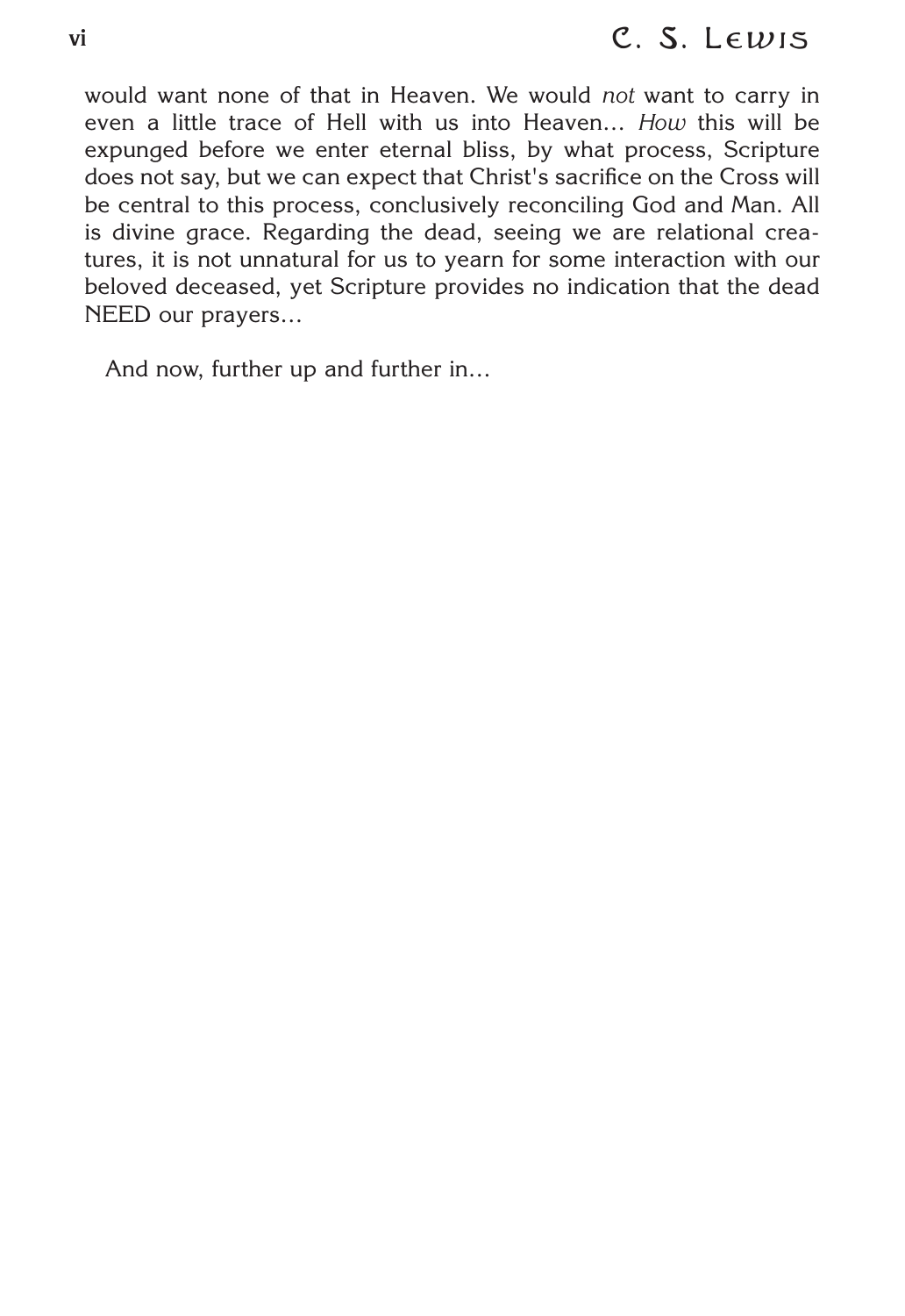<span id="page-6-0"></span>am all in favour of your idea that we should go back to our<br>old plan of having a more or less set subject—an<br>agendum—for our letters. When we were last separated<br>the correspondence languished for lack of it. How much<br>bette old plan of having a more or less set subject—an *agendum*—for our letters. When we were last separated the correspondence languished for lack of it. How much better we did in our undergraduate days with our intermi-

nable letters on the *Republic*, and classical metres, and what was then the "new" psychology! Nothing makes an absent friend so present as a disagreement.

1

Prayer, which you suggest, is a subject that is a good deal in my mind. I mean, private prayer. If you were thinking of corporate prayer, I won't play. There is no subject in the world (always excepting sport) on which I have less to say than liturgiology. And the almost nothing which I have to say may as well be disposed of in this letter.

I think our business as laymen is to take what we are given and make the best of it. And I think we should find this a great deal easier if what we were given was always and everywhere the same.

To judge from their practice, very few Anglican clergymen take this view. It looks as if they believed people can be lured to go to church by incessant brightenings, lightenings, lengthenings, abridgements, simplifications and complications of the service. And it is probably true that a new, keen vicar will usually be able to form within his parish a minority who are in favour of his innovations. The majority, I believe, never are. Those who remain—many give up churchgoing altogether—merely endure.

Is this simply because the majority are hide-bound? I think not. They have a good reason for their conservatism. Novelty, simply as such, can have only an entertainment value. And they don't go to church to be entertained. They go to *use* the service, or, if you prefer, to *enact* it. Every service is a structure of acts and words through which we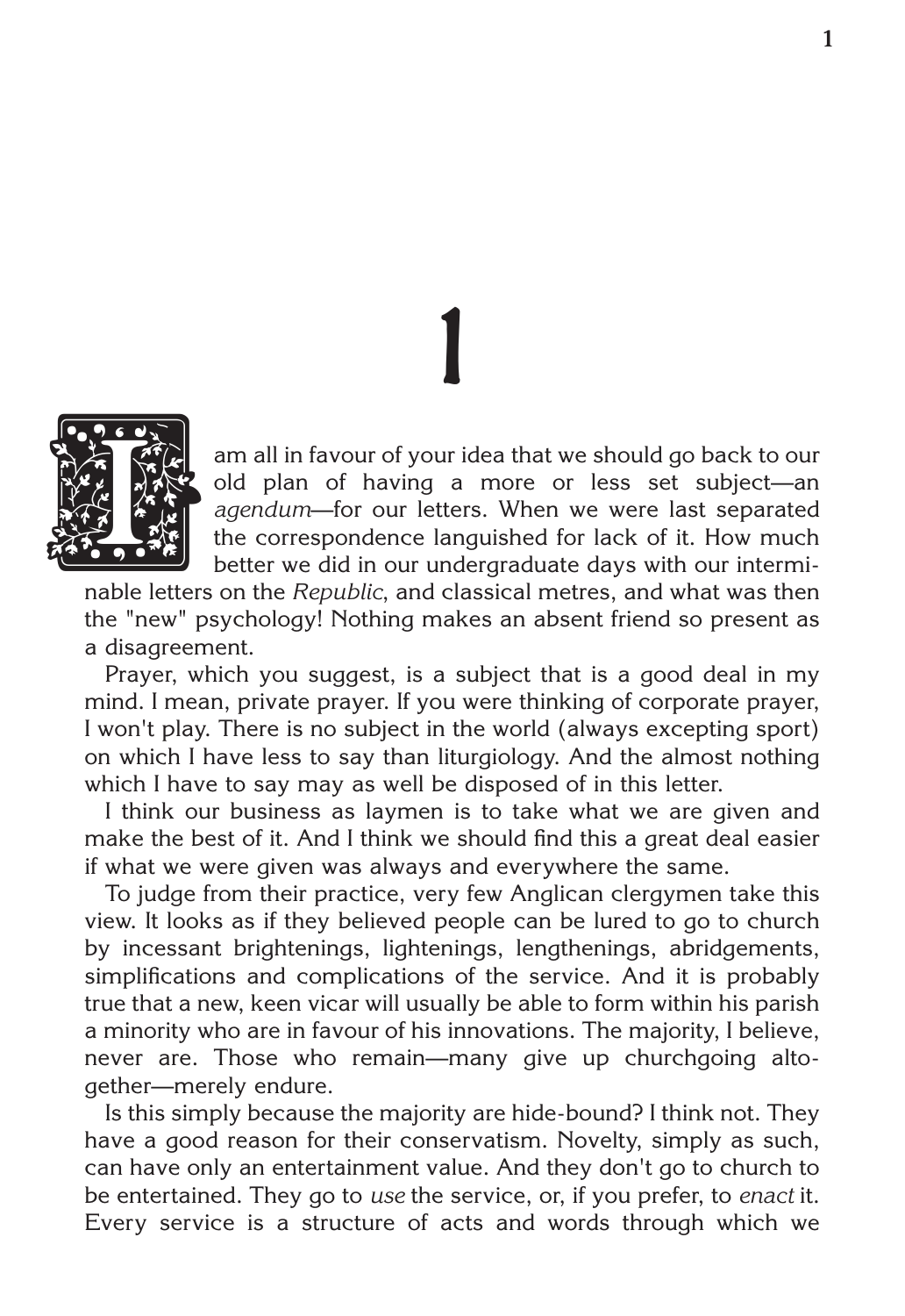receive a sacrament, or repent, or supplicate, or adore. And it enables us to do these things best—if you like, it "works" best—when, through long familiarity, we don't have to think about it. As long as you notice, and have to count, the steps, you are not yet dancing but only learning to dance. A good shoe is a shoe you don't notice. Good reading becomes possible when you need not consciously think about eyes, or light, or print, or spelling. The perfect church service would be one we were almost unaware of; our attention would have been on God.

But every novelty prevents this. It fixes our attention on the service itself; and thinking about worship is a different thing from worshipping. The important question about the Grail was "for what does it serve?" "'Tis mad idolatry that makes the service greater than the god."

A still worse thing may happen. Novelty may fix our attention not even on the service but on the celebrant. You know what I mean. Try as one may to exclude it, the question, "What on earth is he up to now?" will intrude. It lays one's devotion waste. There is really some excuse for the man who said, "I wish they'd remember that the charge to Peter was Feed my sheep; not Try experiments on my rats, or even, Teach my performing dogs new tricks."

Thus my whole liturgiological position really boils down to an entreaty for permanence and uniformity. I can make do with almost any kind of service whatever, if only it will stay put. But if each form is snatched away just when I am beginning to feel at home in it, then I can never make any progress in the art of worship. You give me no chance to acquire the trained habit—*habito dell' arte*.

It may well be that some variations which seem to me merely matters of taste really involve grave doctrinal differences. But surely not all? For if grave doctrinal differences are really as numerous as variations in practice, then we shall have to conclude that no such thing as the Church of England exists. And anyway, the Liturgical Fidget is not a purely Anglican phenomenon; I have heard Roman Catholics complain of it too.

And that brings me back to my starting point. The business of us laymen is simply to endure and make the best of it. Any tendency to a passionate preference for one type of service must be regarded simply as a temptation. Partisan "Churchmanships" are my *bête noire*. And if we avoid them, may we not possibly perform a very useful function? The shepherds go off, "every one to his own way" and vanish over diverse points of the horizon. If the sheep huddle patiently together and go on bleating, might they finally recall the shepherds? (Haven't English victories sometimes been won by the rank and file in spite of the generals?)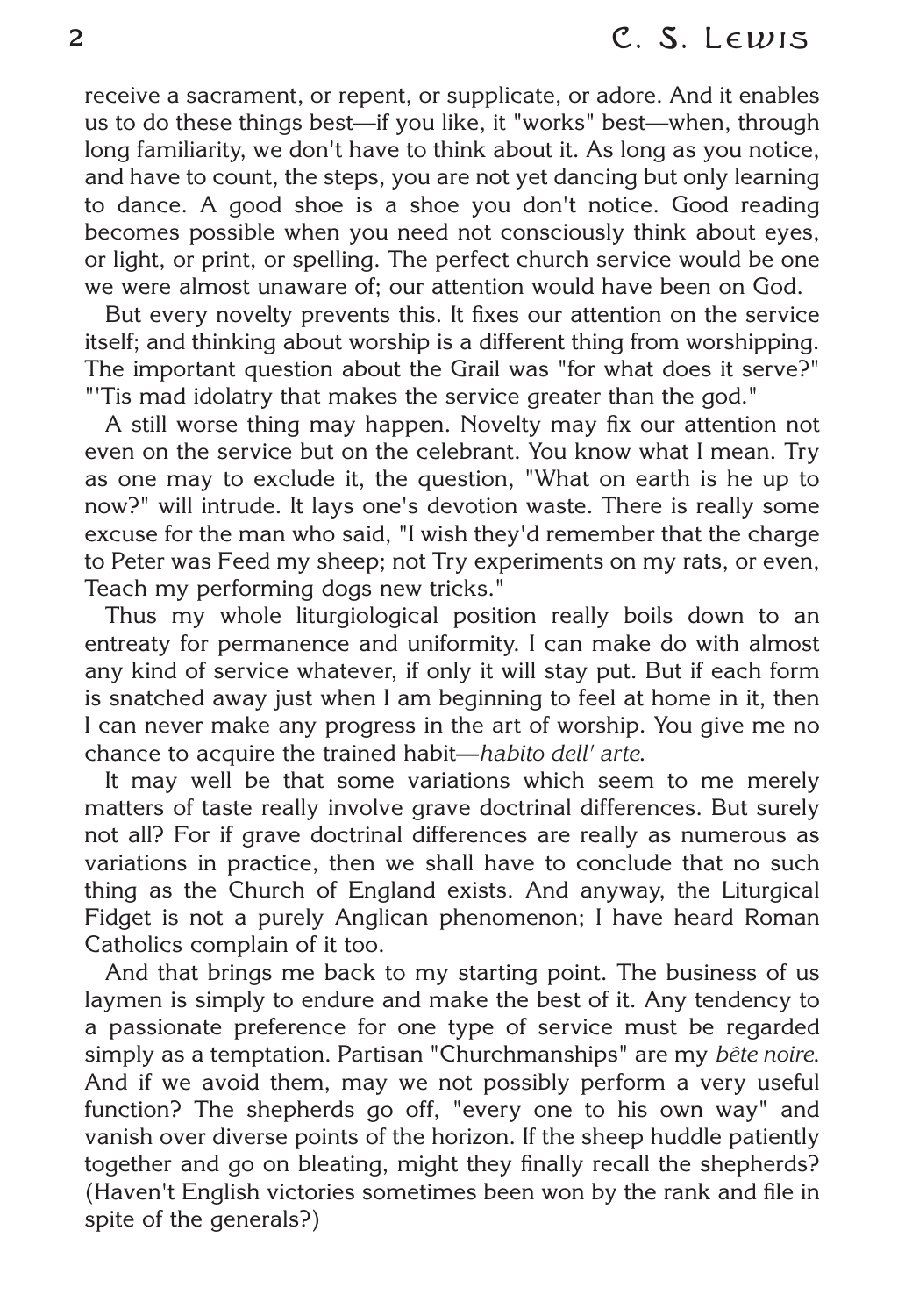#### letters to malcolm **3**

As to the words of the service—liturgy in the narrower sense—the question is rather different. If you have a vernacular liturgy you must have a changing liturgy; otherwise it will finally be vernacular only in name. The ideal of "timeless English" is sheer nonsense. No living language can be timeless. You might as well ask for a motionless river.

I think it would have been best, if it were possible, that necessary change should have occurred gradually and (to most people) imperceptibly; here a little and there a little; one obsolete word replaced in a century—like the gradual change of spelling in successive editions of Shakespeare. As things are we must reconcile ourselves, if we can also reconcile government, to a new Book.

If we were—I thank my stars I'm not—in a position to give its authors advice, would you have any advice to give them? Mine could hardly go beyond unhelpful cautions: "Take care. It is so easy to break eggs without making omelettes."

Already our liturgy is one of the very few remaining elements of unity in our hideously divided Church. The good to be done by revision needs to be very great and very certain before we throw that away. Can you imagine any new Book which will not be a source of new schism?

Most of those who press for revision seem to wish that it should serve two purposes: that of modernising the language in the interests of intelligibility, and that of doctrinal improvement. Ought the two operations—each painful and each dangerous—to be carried out at the same time? Will the patient survive?

What are the agreed doctrines which are to be embodied in the new Book and how long will agreement on them continue? I ask with trepidation because I read a man the other day who seemed to wish that everything in the old Book which was inconsistent with orthodox Freudianism should be deleted.

For whom are we to cater in revising the language? A country parson I know asked his sexton what he understood by *indifferently* in the phrase "truly and indifferently administer justice". The man replied, "It means making no difference between one chap and another." "And what would it mean if it said *impartially*?" asked the parson. "Don't know. Never heard of it," said the sexton. Here, you see, we have a change intended to make things easier. But it does so neither for the educated, who understand *indifferently* already, nor for the wholly uneducated, who don't understand *impartially*. It helps only some middle area of the congregation which may not even be a majority. Let us hope the revisers will prepare for their work by a prolonged empirical study of popular speech as it actually is, not as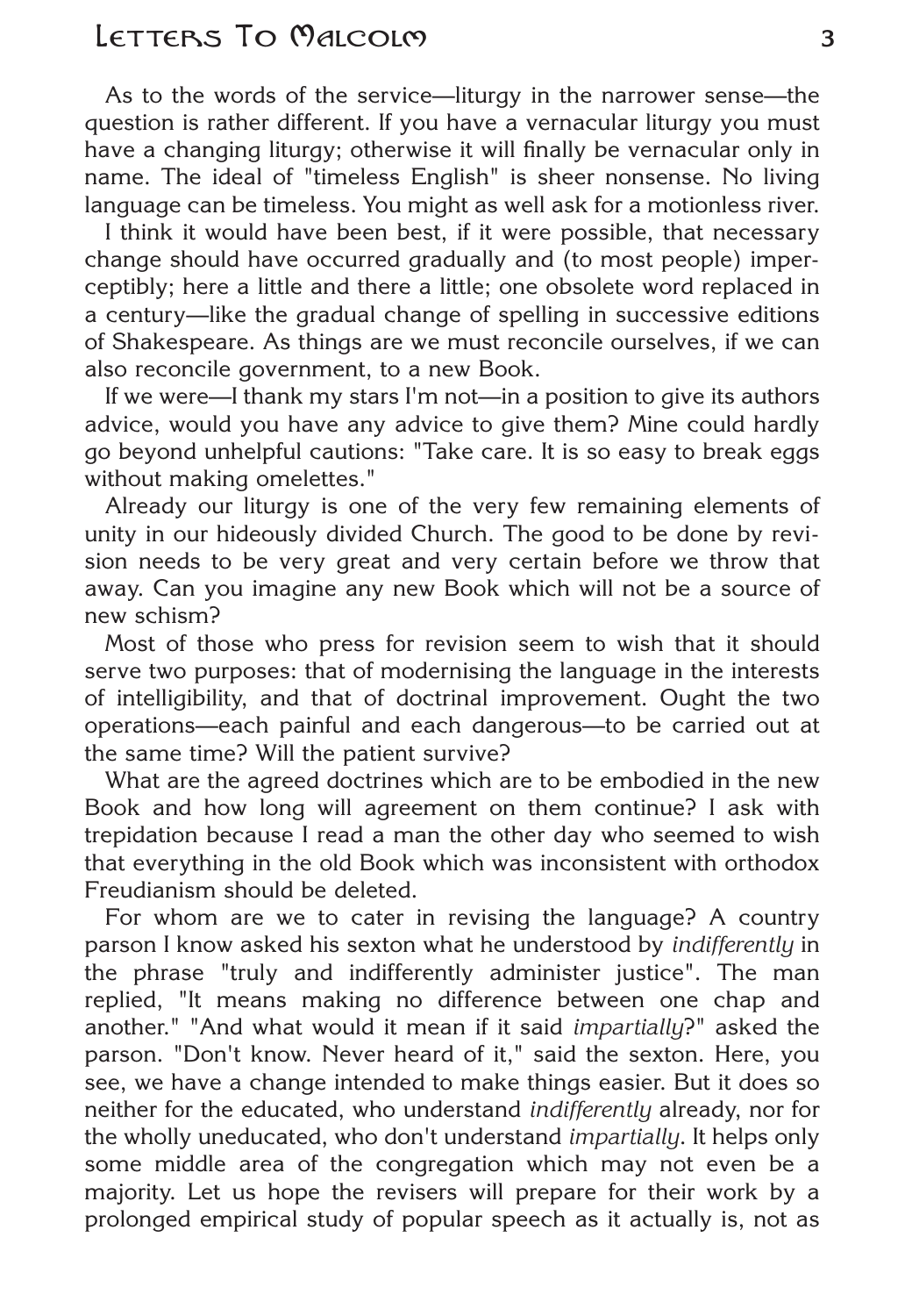we (*a priori*) assume it to be. How many scholars know (what I discovered by accident) that when uneducated people say *impersonal* they sometimes mean *incorporeal*?

What of expressions which are archaic but not unintelligible? ("Be ye lift up"). I find that people re-act to archaism most diversely. It antagonises some: makes what is said unreal. To others, not necessarily more learned, it is highly numinous and a real aid to devotion. We can't please both.

I know there must be change. But is this the right moment? Two signs of the right moment occur to me. One would be a unity among us which enabled the Church—not some momentarily triumphant party—to speak through the new work with a united voice. The other would be the manifest presence, somewhere in the Church, of the specifically literary talent needed for composing a good prayer. Prose needs to be not only very good but very good in a very special way, if it is to stand up to reiterated reading aloud. Cranmer may have his defects as a theologian; as a stylist, he can play all the moderns, and many of his predecessors, off the field. I don't see either sign at the moment.

Yet we all want to be tinkering. Even I would gladly see "Let your light so shine before men" removed from the offertory. It sounds, in that context, so like an exhortation to do our alms that they may be seen by men.

I'd meant to follow up what you say about Rose Macaulay's letters, but that must wait till next week.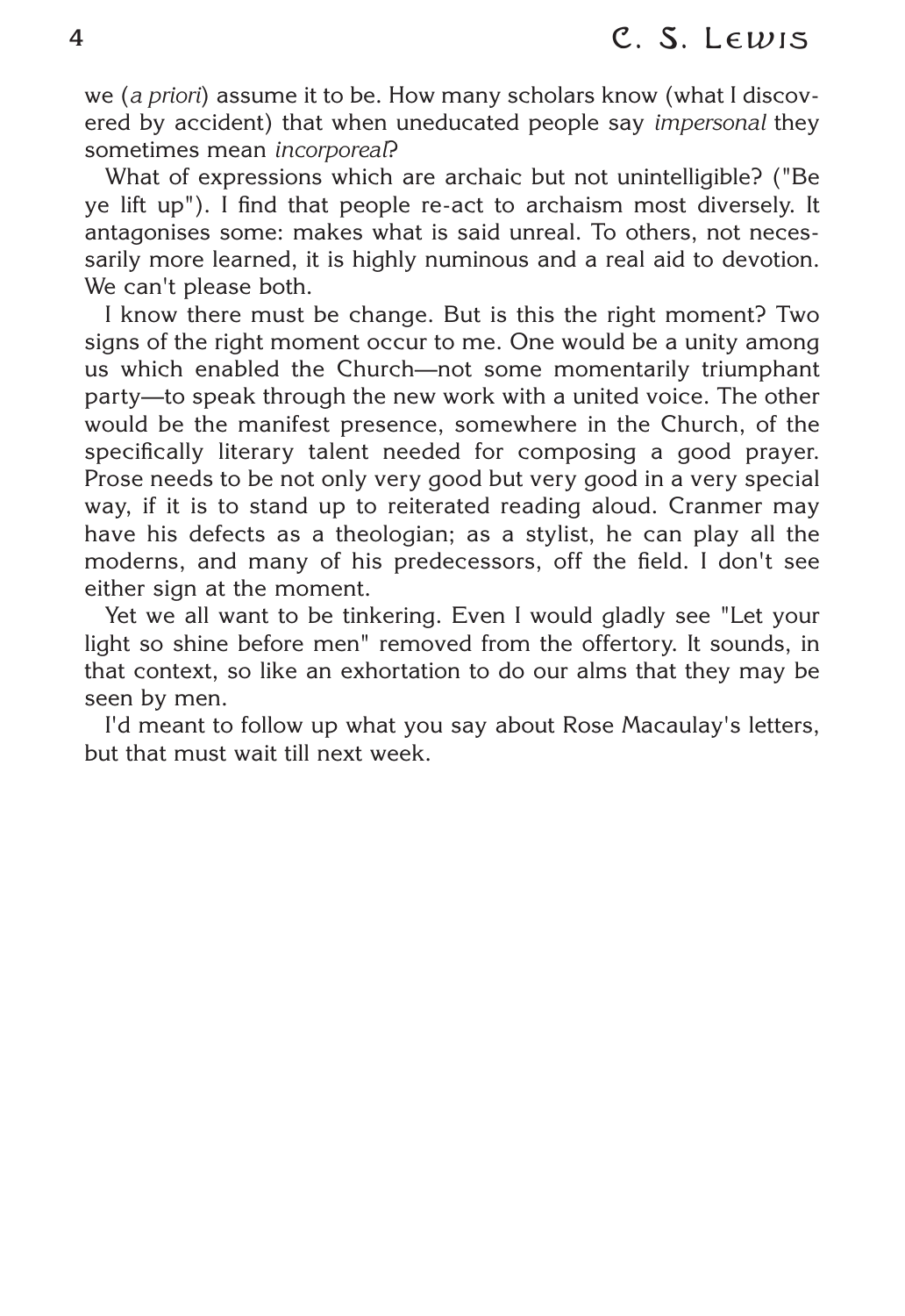<span id="page-10-0"></span>

The can't understand why you say that my view of church services is "man-centred" and too concerned with "mere edification". How does this follow from anything I said?<br>Actually my ideas about the sacrament would probably b services is "man-centred" and too concerned with "mere edification". How does this follow from anything I said? Actually my ideas about the sacrament would probably be

Surely, the more fully one believes that a strictly supernatural event takes place, the less one can attach any great importance to the dress, gestures, and position of the priest? I agree with you that he is there not only to edify the people but to glorify God. But how can a man glorify God by placing obstacles in the way of the people? Especially if the slightest element of "clerical one-upmanship"—I owe the phrase to a cleric—underlies some of his eccentricities? How right is that passage in the *Imitation* where the celebrant is told, "Consult not your own devotion but the edification of your flock." I've forgotten how the Latin runs.

Now about the Rose Macaulay *Letters*. Like you, I was staggered by this continual search for more and more prayers. If she were merely collecting them as *objets d'art* I could understand it; she was a born collector. But I get the impression that she collected them in order to use them; that her whole prayer-life depended on what we may call "ready-made" prayers—prayers written by other people.

But though, like you, staggered, I was not, like you, repelled. One reason is that I had—and you hadn't—the luck to meet her. Make no mistake. She was the right sort; one of the most fully civilised people I ever knew. The other reason, as I have so often told you, is that you are a bigot. Broaden your mind, Malcolm, broaden your mind! It takes all sorts to make a world; or a church. This may be even truer of a church. If grace perfects nature it must expand all our natures into the full richness of the diversity which God intended when He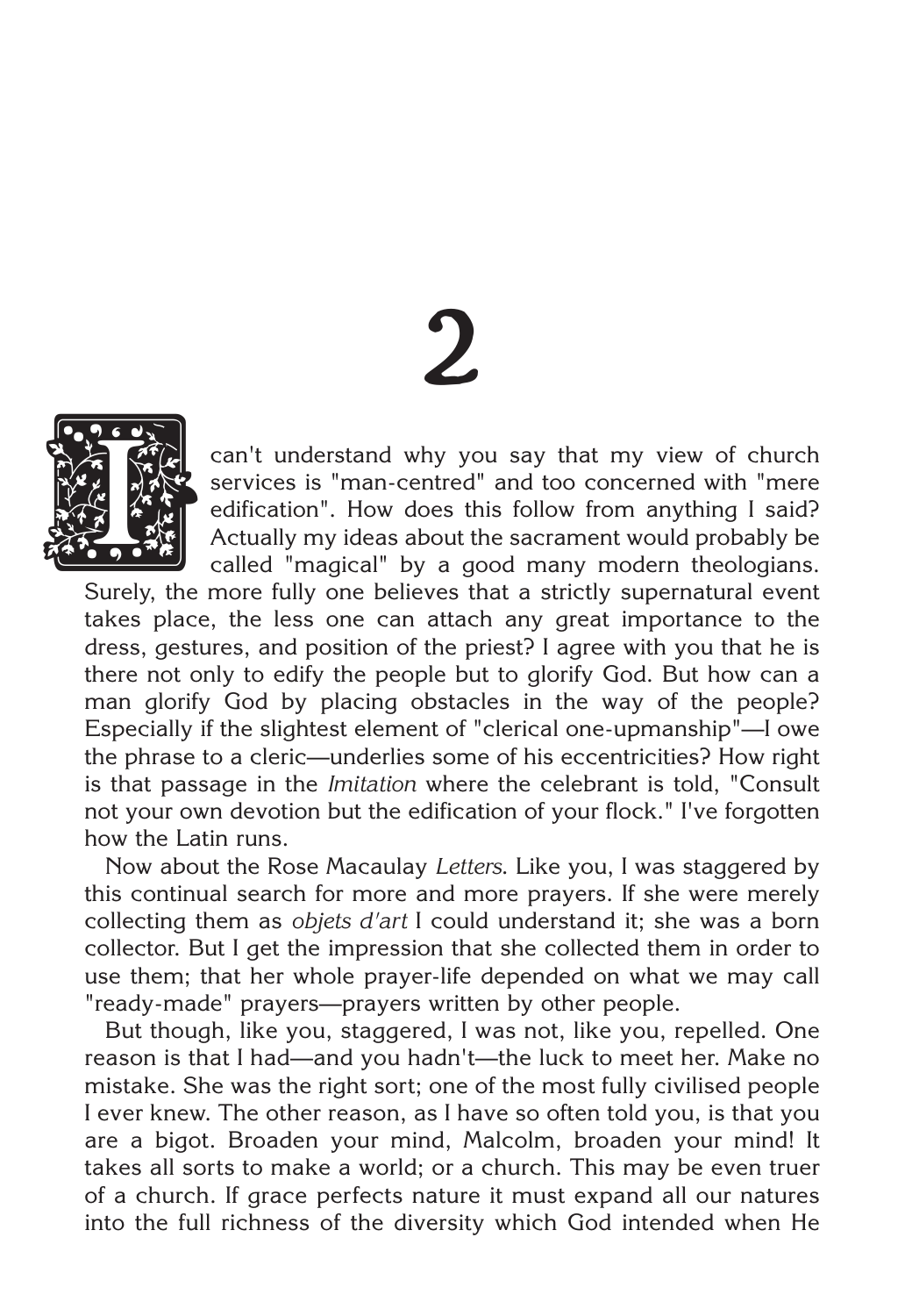made them, and heaven will display far more variety than hell. "One fold" doesn't mean "one pool". Cultivated roses and daffodils are no more alike than wild roses and daffodils. What pleased me most about a Greek Orthodox mass I once attended was that there seemed to be no prescribed behaviour for the congregation. Some stood, some knelt, some sat, some walked; one crawled about the floor like a caterpillar. And the beauty of it was that nobody took the slightest notice of what anyone else was doing. I wish we Anglicans would follow their example. One meets people who are perturbed because someone in the next pew does, or does not, cross himself. They oughtn't even to have seen, let alone censured. "Who art thou that judgest Another's servant?"

I don't doubt, then, that Rose Macaulay's method was the right one for her. It wouldn't be for me, any more than for you.

All the same, I am not quite such a purist in this matter as I used to be. For many years after my conversion I never used any ready-made forms except the Lord's Prayer. In fact I tried to pray without words at all—not to verbalise the mental acts. Even in praying for others I believe I tended to avoid their names and substituted mental images of them. I still think the prayer without words is the best—if one can really achieve it. But I now see that in trying to make it my daily bread I was counting on a greater mental and spiritual strength than I really have. To pray successfully without words one needs to be "at the top of one's form." Otherwise the mental acts become merely imaginative or emotional acts—and a fabricated emotion is a miserable affair. When the golden moments come, when God enables one really to pray without words, who but a fool would reject the gift? But He does not give it—anyway not to me—day in, day out. My mistake was what Pascal, if I remember rightly, calls "Error of Stoicism": thinking we can do always what we can do sometimes.

And this, you see, makes the choice between ready-made prayers and one's own words rather less important for me than it apparently is for you. For me words are in any case secondary. They are only an anchor. Or, shall I say, they are the movements of a conductor's baton: not the music. They serve to canalise the worship or penitence or petition which might without them—such are our minds—spread into wide and shallow puddles. It does not matter very much who first put them together. If they are our own words they will soon, by unavoidable repetition, harden into a formula. If they are someone else's, we shall continually pour into them our own meaning.

At present—for one's practice changes and, I think, ought to change—I find it best to make "my own words" the staple but intro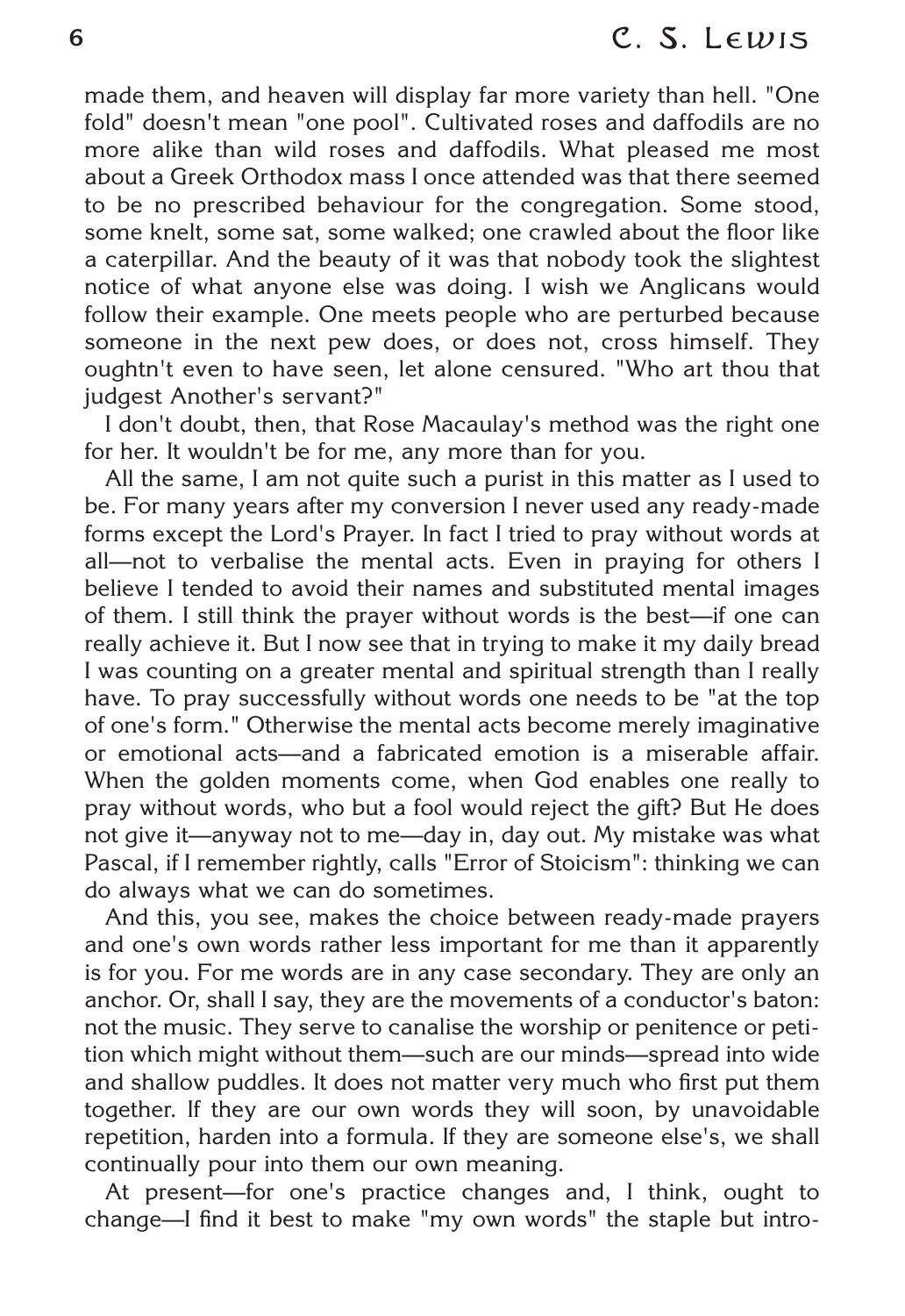duce a modicum of the ready-made.

Writing to you, I need not stress the importance of the home-made staple. As Solomon said at the dedication of the temple, each man who prays knows "the plague of his own heart". Also, the comforts of his own heart. No other creature is identical with me; no other situation identical with mine. Indeed, I myself and my situation are in continual change. A ready-made form can't serve for my intercourse with God any more than it could serve for my intercourse with you.

This is obvious. Perhaps I shan't find it so easy to persuade you that the ready-made modicum has also its use: for me, I mean—I'm not suggesting rules for any one else in the whole world.

First, it keeps me in touch with "sound doctrine". Left to oneself, one could easily slide away from "the faith once given" into a phantom called "my religion".

Secondly, it reminds me "what things I ought to ask" (perhaps especially when I am praying for other people). The crisis of the present moment, like the nearest telegraph-post, will always loom largest. Isn't there a danger that our great, permanent, objective necessities often more important—may get crowded out? By the way, that's another thing to be avoided in a revised Prayer Book. "Contemporary problems" may claim an undue share. And the more "up to date" the Book is, the sooner it will be dated.

Finally, they provide an element of the ceremonial. On your view, that is just what we don't want. On mine, it is part of what we want. I see what you mean when you say that using ready-made prayers would be like "making love to your own wife out of Petrarch or Donne". (Incidentally might you not *quote* them—to such a literary wife as Betty?) The parallel won't do.

I fully agree that the relationship between God and a man is more private and intimate than any possible relation between two fellow creatures. Yes, but at the same time there is, in another way, a greater distance between the participants. We are approaching—well I won't say "the Wholly Other", for I suspect that is meaningless, but the Unimaginably and Insupportably Other. We ought to be—sometimes I hope one is—simultaneously aware of closest proximity and infinite distance. You make things far too snug and confiding. Your erotic analogy needs to be supplemented by "I fell at His feet as one dead."

I think the "low" church *milieu* that I grew up in did tend to be too cosily at ease in Sion. My grandfather, I'm told, used to say that he "looked forward to having some very interesting conversations with St. Paul when he got to heaven." Two clerical gentlemen talking at ease in a club! It never seemed to cross his mind that an encounter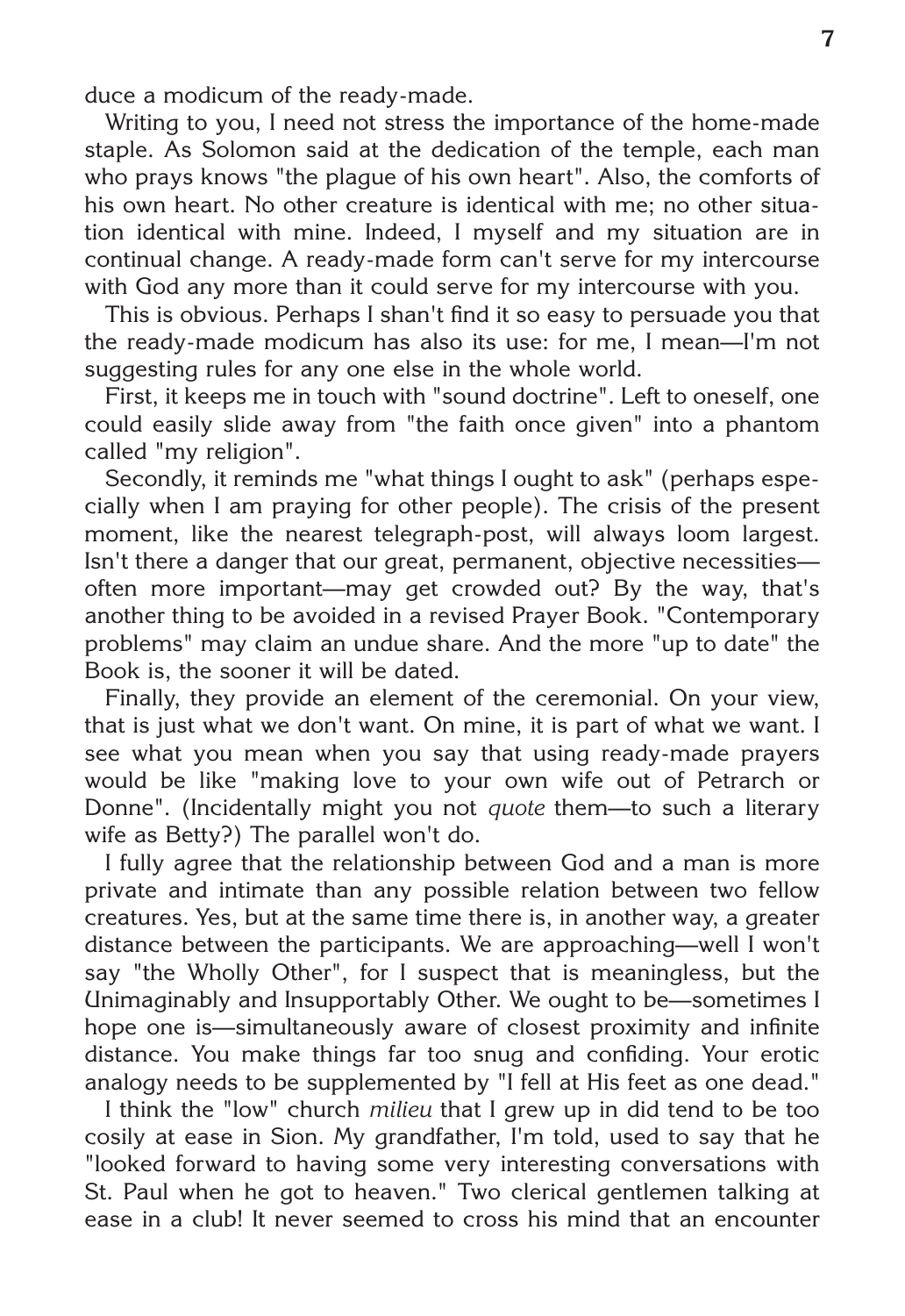with St. Paul might be rather an overwhelming experience even for an Evangelical clergyman of good family. But when Dante saw the great apostles in heaven they affected him like *mountains*. There's lots to be said against devotions to saints; but at least they keep on reminding us that we are very small people compared with them. How much smaller before their Master?

A few formal, ready-made, prayers serve me as a corrective of well, let's call it "cheek". They keep one side of the paradox alive. Of course it is only one side. It would be better not to be reverent at all than to have a reverence which denied the proximity.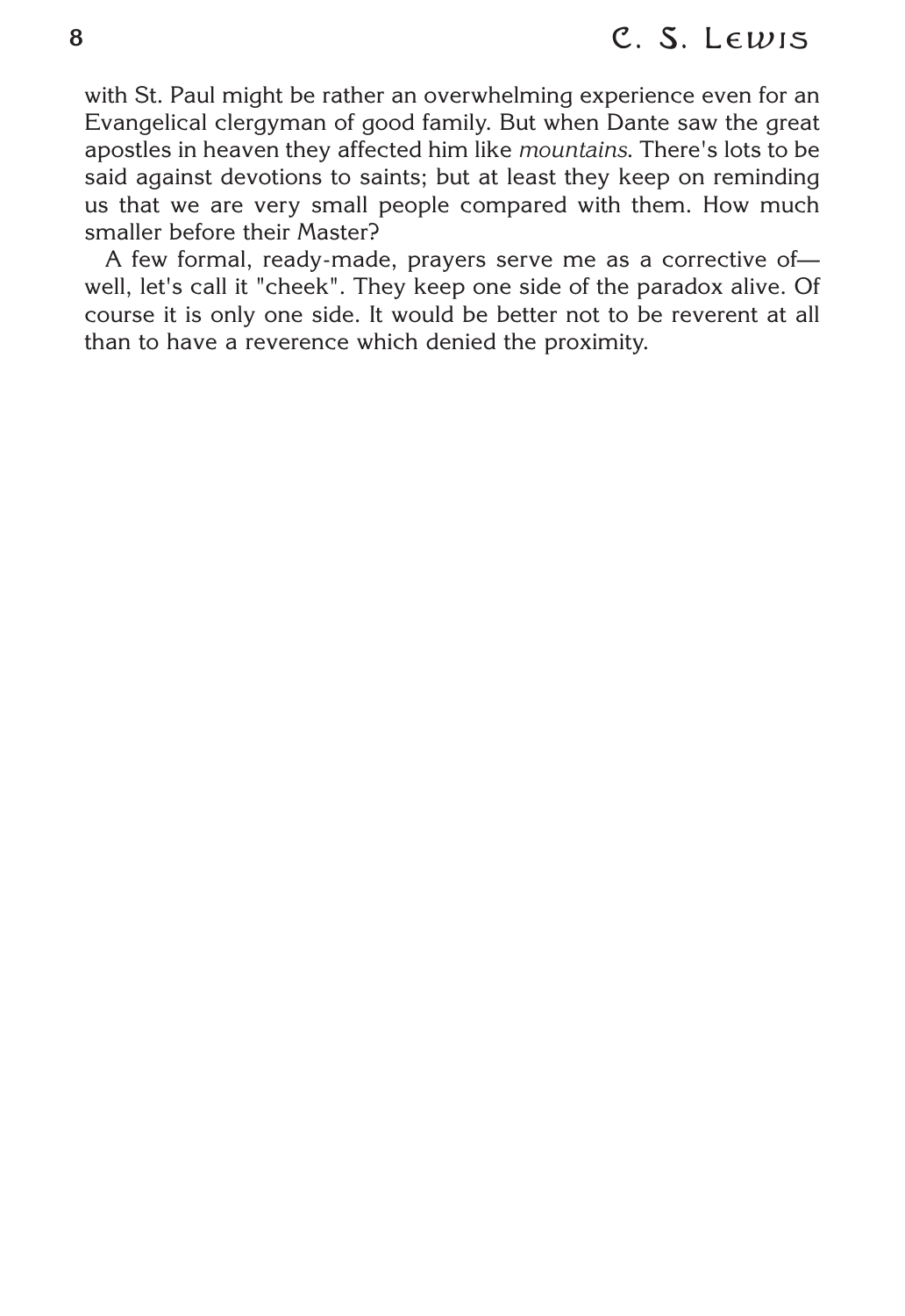

<span id="page-14-0"></span>Oh for mercy's sake. Not you too! Why, just because I raise<br>San objection to your parallel between prayer and a man making love to his own wife, must you trot out all the old<br>rigmarole about the "holiness" of sex and start an objection to your parallel between prayer and a man making love to his own wife, must you trot out all the old rigmarole about the "holiness" of sex and start lecturing me as if I were a Manichaean? I know that in most circles

now-a-days one need only mention sex to set everyone in the room emitting this gas. But, I did hope, not you. Didn't I make it plain that I objected to your image solely on the ground of its nonchalance, or presumption?

I'm not saying anything against (or for) "sex". Sex in itself cannot be moral or immoral any more than gravitation or nutrition. The sexual behaviour of human beings can. And like their economic, or political, or agricultural, or parental, or filial behaviour, it is sometimes good and sometimes bad. And the sexual act, when lawful—which means chiefly when consistent with good faith and charity—can, like all other merely natural acts ("whether we eat or drink etc." as the apostle says) be done to the glory of God, and will then be holy. And like other natural acts it is sometimes so done, and sometimes not. This may be what the poor Bishop of Woolwich was trying to say. Anyway, what more is there to be said? And can we now get this red herring out of the way? I'd be glad if we could; for the moderns have achieved the feat, which I should have thought impossible, of making the whole subject a bore. Poor Aphrodite! They have sandpapered most of the Homeric laughter off her face.

Apparently I have been myself guilty of introducing another red herring by mentioning devotions to saints. I didn't in the least want to go off into a discussion on that subject. There is clearly a theological defence for it; if you can ask for the prayers of the living, why should you not ask for the prayers of the dead? There is clearly also a great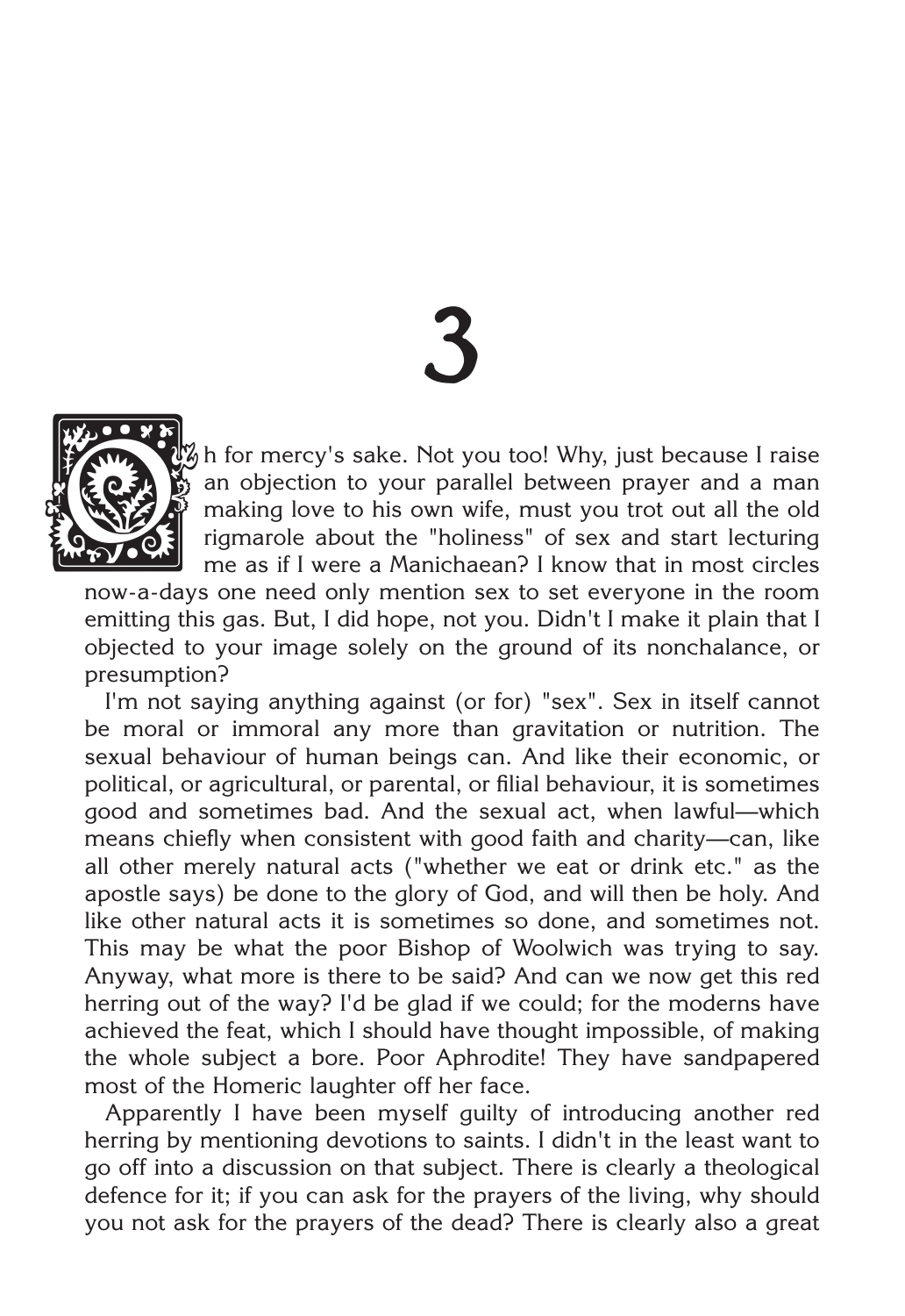danger. In some popular practice we see it leading off into an infinitely silly picture of heaven as an earthly court where applicants will be wise to pull the right wires, discover the best "channels", and attach themselves to the most influential pressure groups. But I have nothing to do with all this. I am not thinking of adopting the practice myself; and who am I to judge the practices of others? I only hope there'll be no scheme for canonisations in the Church of England. Can you imagine a better hot-bed for yet more divisions between us?

The consoling thing is that while Christendom is divided about the rationality, and even the lawfulness, of praying *to* the saints, we are all agreed about praying *with* them. "With angels and archangels and all the company of heaven." Will you believe it? It is only quite recently I made that quotation a part of my private prayers—I festoon it round "hallowed be Thy name". This, by the way, illustrates what I was saying last week about the uses of ready-made forms. They remind one. And I have found this quotation a great enrichment. One always accepted this *with* theoretically. But it is quite different when one brings it into consciousness at an appropriate moment and wills the association of one's own little twitter with the voice of the great saints and (we hope) of our own dear dead. They may drown some of its uglier qualities and set off any tiny value it has.

You may say that the distinction between the communion of the saints as I find it in that act and full-fledged prayer to saints is not, after all, very great. All the better if so. I sometimes have a bright dream of re-union engulfing us unawares, like a great wave from behind our backs, perhaps at the very moment when our official representatives are still pronouncing it impossible. Discussions usually separate us; actions sometimes unite us.

When I spoke of prayer without words I don't think I meant anything so exalted as what mystics call the "prayer of silence". And when I spoke of being "at the top of one's form" I didn't mean it purely in a spiritual sense. The condition of the body comes in; for I suppose a man may be in a state of grace and yet very sleepy.

And, talking of sleepiness, I entirely agree with you that no one in his senses, if he has any power of ordering his own day, would reserve his chief prayers for bed-time—obviously the worst possible hour for any action which needs concentration. The trouble is that thousands of unfortunate people can hardly find any other. Even for us, who are the lucky ones, it is not always easy. My own plan, when hard pressed, is to seize any time, and place, however unsuitable, in preference to the last waking moment. On a day of travelling—with, perhaps, some ghastly meeting at the end of it—I'd rather pray sitting in a crowded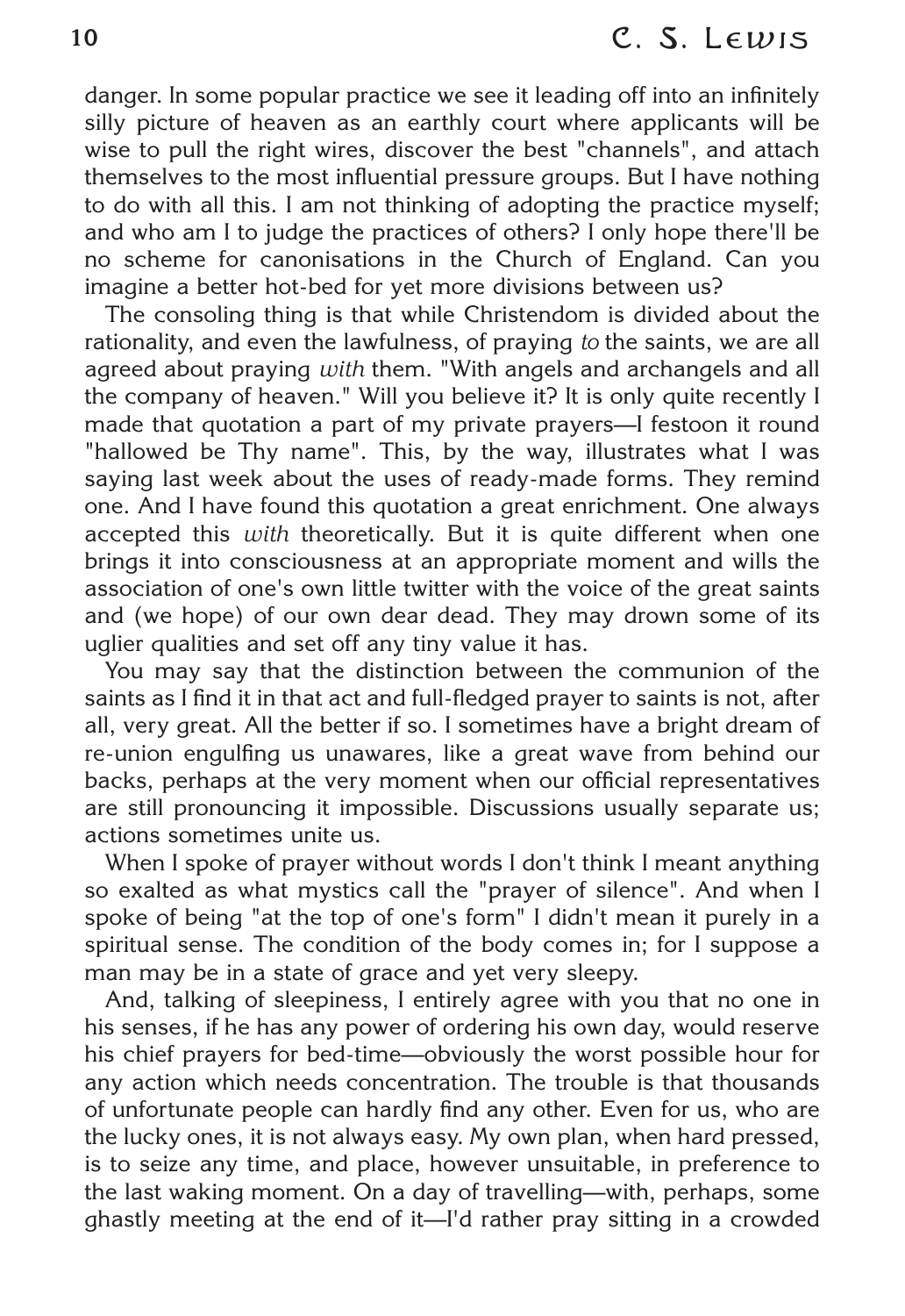#### letters to malcolm **11**

train than put it off till midnight when one reaches a hotel bedroom with aching head and dry throat and one's mind partly in a stupor and partly in a whirl. On other, and slightly less crowded, days a bench in a park, or a back street where one can pace up and down, will do.

A man to whom I was explaining this said, "But why don't you turn into a church?" Partly because, for nine months of the year, it will be freezingly cold but also because I have bad luck with churches. No sooner do I enter one and compose my mind than one or other of two things happens. Either someone starts practising the organ. Or else, with resolute tread, there appears from nowhere a pious woman in elastic-side boots, carrying mop, bucket, and dust-pan, and begins beating hassocks and rolling up carpets and doing things to flower vases. Of course (blessings on her) "work is prayer," and her enacted *oratio* is probably worth ten times my spoken one. But it doesn't help mine to become worth more.

When one prays in strange places and at strange times one can't kneel, to be sure. I won't say this doesn't matter. The body ought to pray as well as the soul. Body and soul are both the better for it. Bless the body. Mine has led me into many scrapes, but I've led it into far more. If the imagination were obedient the appetites would give us very little trouble. And from how much it has saved me! And but for our body one whole realm of God's glory—all that we receive through the senses—would go unpraised. For the beasts can't appreciate it and the angels are, I suppose, pure intelligences. They *understand* colours and tastes better than our greatest scientists; but have they retinas or palates? I fancy the "beauties of nature" are a secret God has shared with us alone. That may be one of the reasons why we were made—and why the resurrection of the body is an important doctrine.

But I'm being led into a digression; perhaps because I am still smarting under the charge of being a Manichee! The relevant point is that kneeling does matter, but other things matter even more. A concentrated mind and a sitting body make for better prayer than a kneeling body and a mind half asleep. Sometimes these are the only alternatives. (Since the osteoporosis I can hardly kneel at all in most places, myself.)

A clergyman once said to me that a railway compartment, if one has it to oneself, is an extremely good place to pray in "because there is just the right amount of distraction." When I asked him to explain, he said that perfect silence and solitude left one more open to the distractions which come from within, and that a moderate amount of external distraction was easier to cope with. I don't find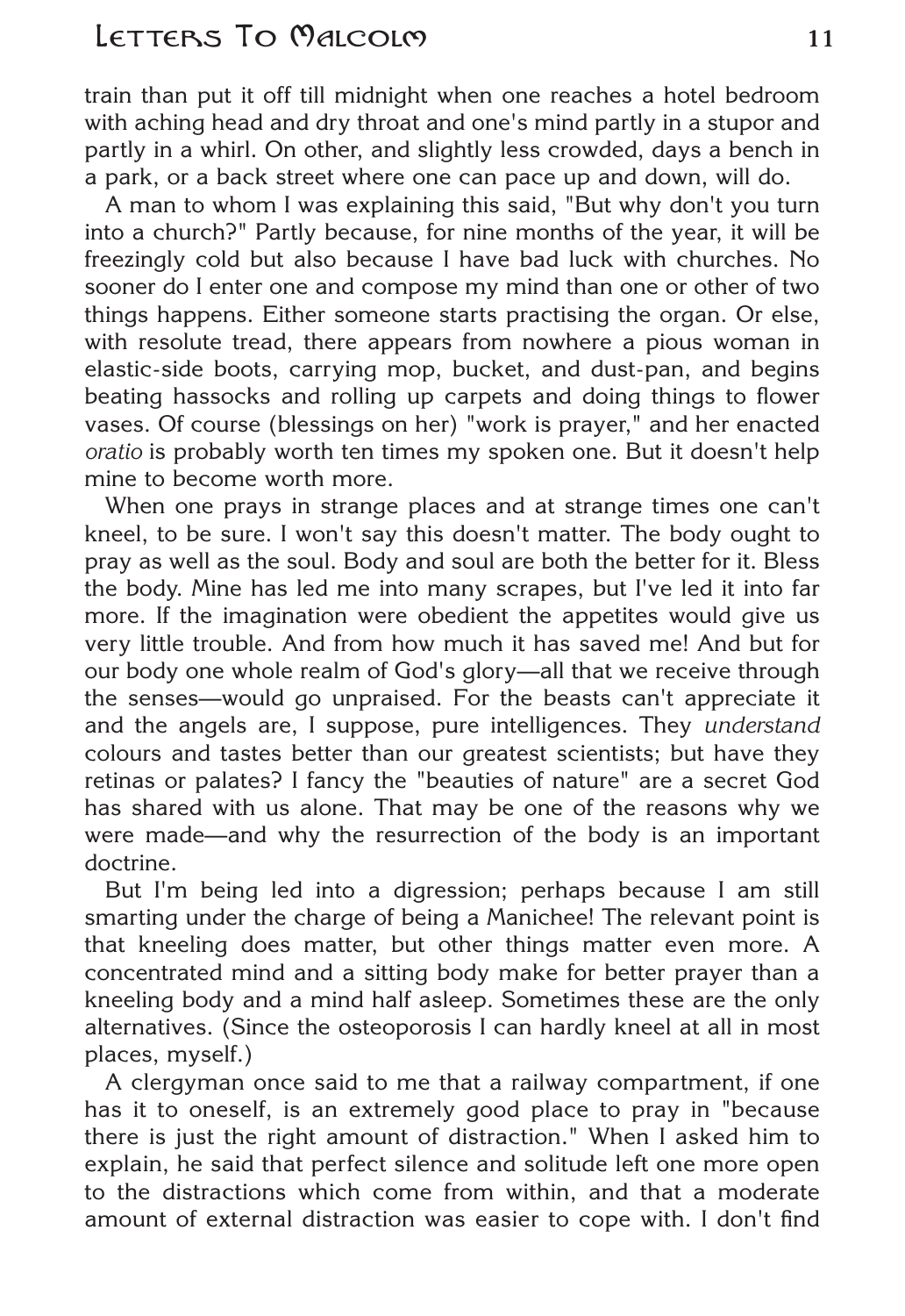this so myself, but I can imagine it.

The Jones boy's name is Cyril—though why you find it so important to pray for people by their Christian names I can't imagine. I always assume God knows their surnames as well. I am afraid many people appear in my prayers only as "that old man at Crewe" or "the waitress" or even "that man". One may have lost, or may never have known, their names and yet remember how badly they need to be prayed for.

No letter next week. I shall be in the thick of exams.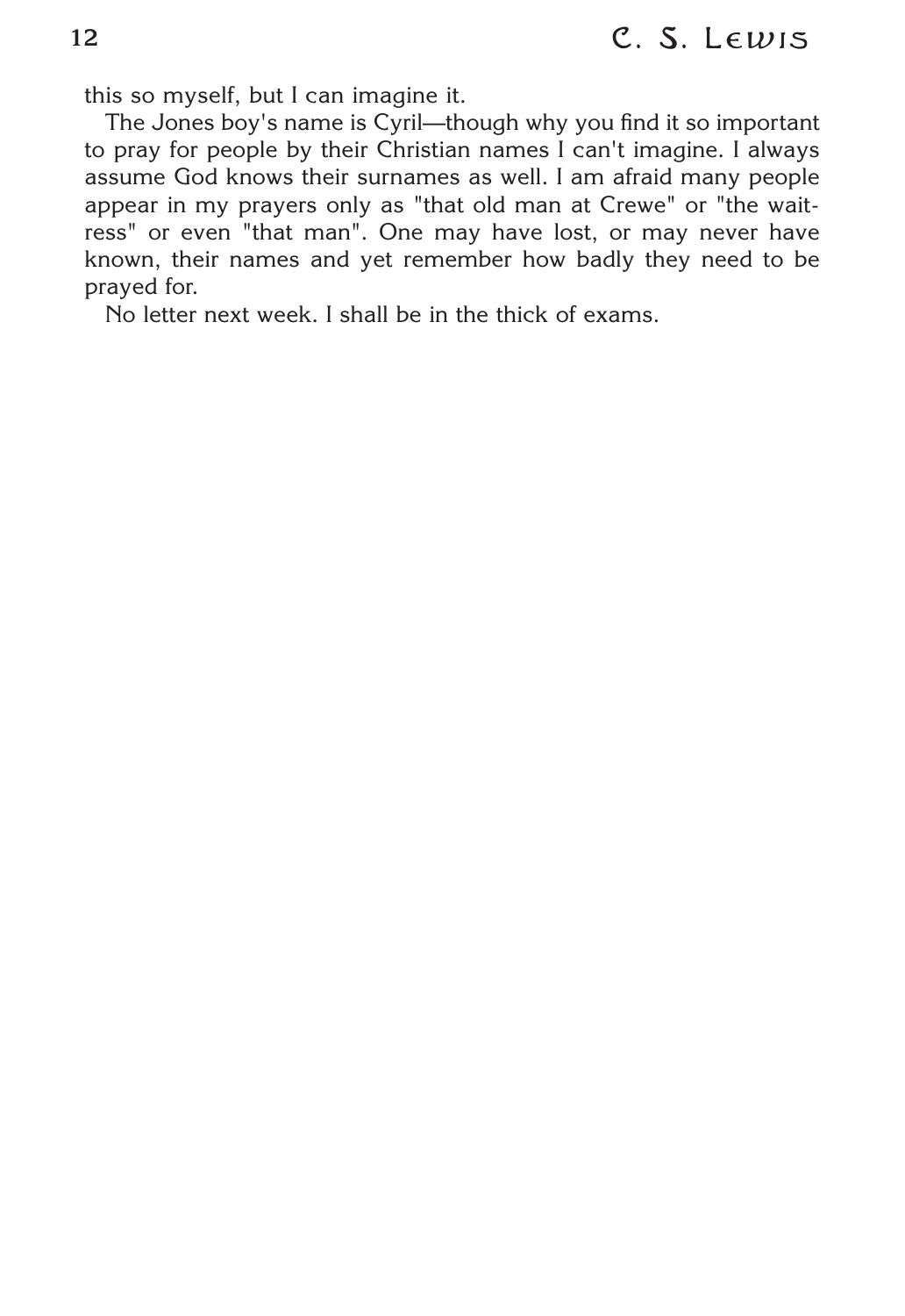

<span id="page-18-0"></span>Of the two difficulties you mention I think that only one is<br>often a practical problem for believers. The other is in my<br>experience usually raised by people who are attacking<br>Christianity.<br>The ideal opening for their attac often a practical problem for believers. The other is in my experience usually raised by people who are attacking Christianity.

The ideal opening for their attacks—if they know the Bible—is the phrase in Philippians about "making your requests known to God". I mean, the words *making known* bring out most clearly the apparent absurdity with which they charge us. We say that we believe God to be omniscient; yet a great deal of prayer seems to consist of giving Him information. And indeed we have been reminded by Our Lord too not to pray as if we forgot the omniscience—"for your heavenly Father knows you need all these things".

This is final against one very silly sort of prayer. I have heard a man offer a prayer for a sick person which really amounted to a diagnosis followed by advice as to how God should treat the patient. And I have heard prayers nominally for peace, but really so concerned for various devices which the petitioner believed to be means to peace, that they were open to the same criticism.

But even when that kind of thing is ruled out, the unbeliever's objection remains. To confess our sins before God is certainly to tell Him what He knows much better than we. And also, any petition is a kind of telling. If it does not strictly exclude the belief that God knows our need, it at least seems to solicit His attention. Some traditional formulae make that implication very clear: "*Hear* us, good Lord"—"O let thine ears consider well the voice of my complaint." As if, though God does not need to be informed, He does need, and even rather frequently, to be reminded. But we cannot really believe that degrees of attention, and therefore of inattention, and therefore of something like forgetfulness, exist in the Absolute Mind. I presume that only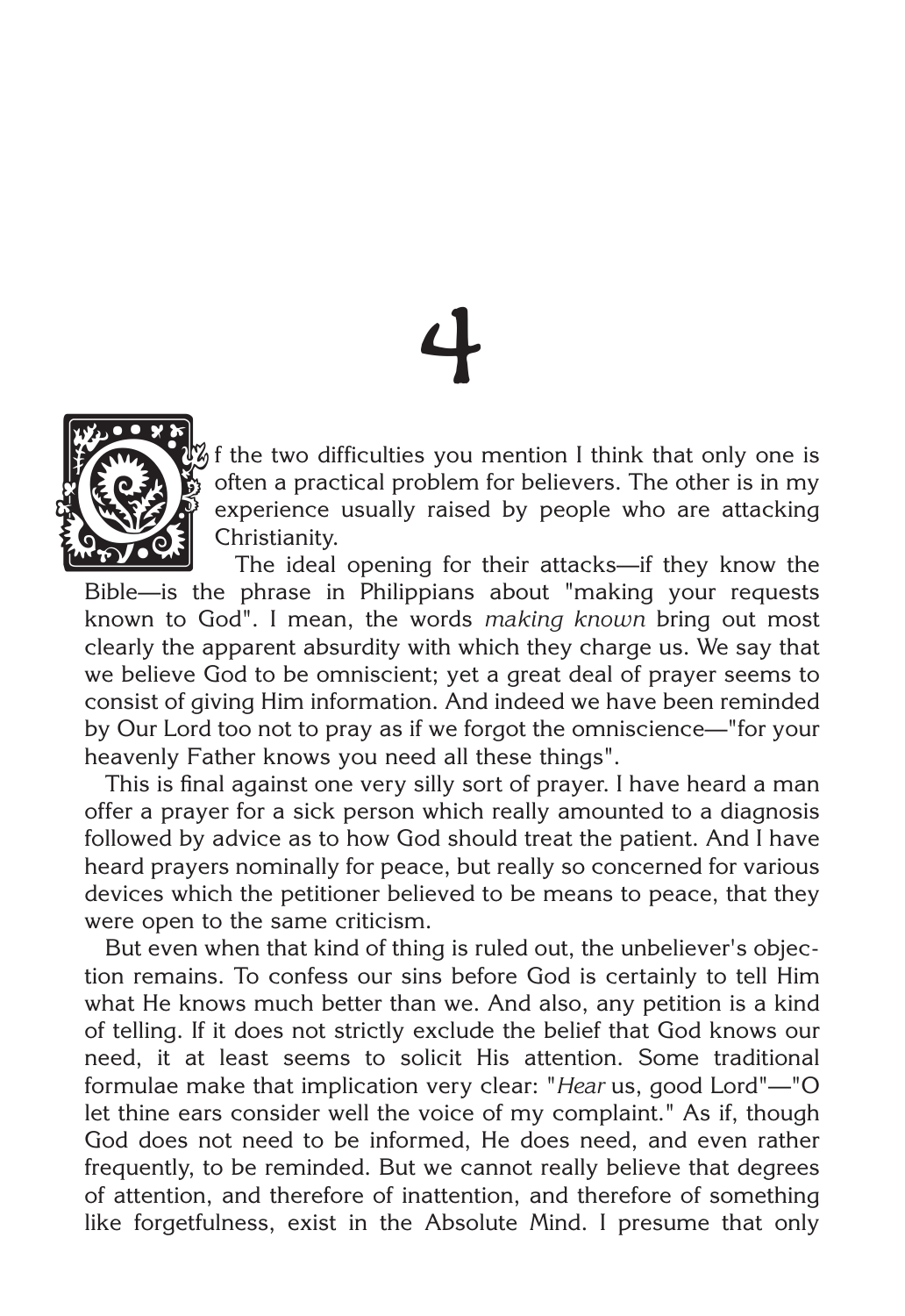God's attention keeps me (or anything else) in existence at all.

What, then, are we really doing? Our whole conception of, so to call it, the prayer-situation depends on the answer.

We are always completely, and therefore equally, known to God. That is our destiny whether we like it or not. But though this knowledge never varies, the quality of our being known can. A school of thought holds that "freedom is willed necessity". Never mind if they are right or not. I want this idea only as an analogy. Ordinarily, to be known by God is to be, for this purpose, in the category of things. We are, like earthworms, cabbages, and nebulae, objects of Divine knowledge. But when we (a) become aware of the fact—the present fact, not the generalisation—and (b) assent with all our will to be so known, then we treat ourselves, in relation to God, not as things but as persons. We have unveiled. Not that any veil could have baffled His sight. The change is in us. The passive changes to the active. Instead of merely being known, we show, we tell, we offer ourselves to view.

To put ourselves thus on a personal footing with God could, in itself and without warrant, be nothing but presumption and illusion. But we are taught that it is not; that it is God who gives us that footing. For it is by the Holy Spirit that we cry "Father". By unveiling, by confessing our sins and "making known" our requests, we assume the high rank of persons before Him. And He, descending, becomes a Person to us.

But I should not have said "becomes". In Him there is no becoming. He reveals Himself as Person: or reveals that in Him which is Person. For—dare one say it? in a book it would need pages of qualification and insurance—God is in some measure to a man as that man is to God. The door in God that opens is the door he knocks at. (At least, I think so, usually.) The Person in Him—He is more than a person meets those who can welcome or at least face it. He speaks as "I" when we truly call Him "Thou". (How good Buber is!)

This talk of "meeting" is, no doubt, anthropomorphic; as if God and I could be face to face, like two fellow-creatures, when in reality He is above me and within me and below me and all about me. That is why it must be balanced by all manner of metaphysical and theological abstractions. But never, here or anywhere else, let us think that while anthropomorphic images are a concession to our weakness, the abstractions are the literal truth. Both are equally concessions; each singly misleading, and the two together mutually corrective. Unless you sit to it very lightly, continually murmuring "Not thus, not thus, neither is this Thou", the abstraction is fatal. It will make the life of lives inanimate and the love of loves impersonal. The naïf image is mischievous chiefly in so far as it holds unbelievers back from conver-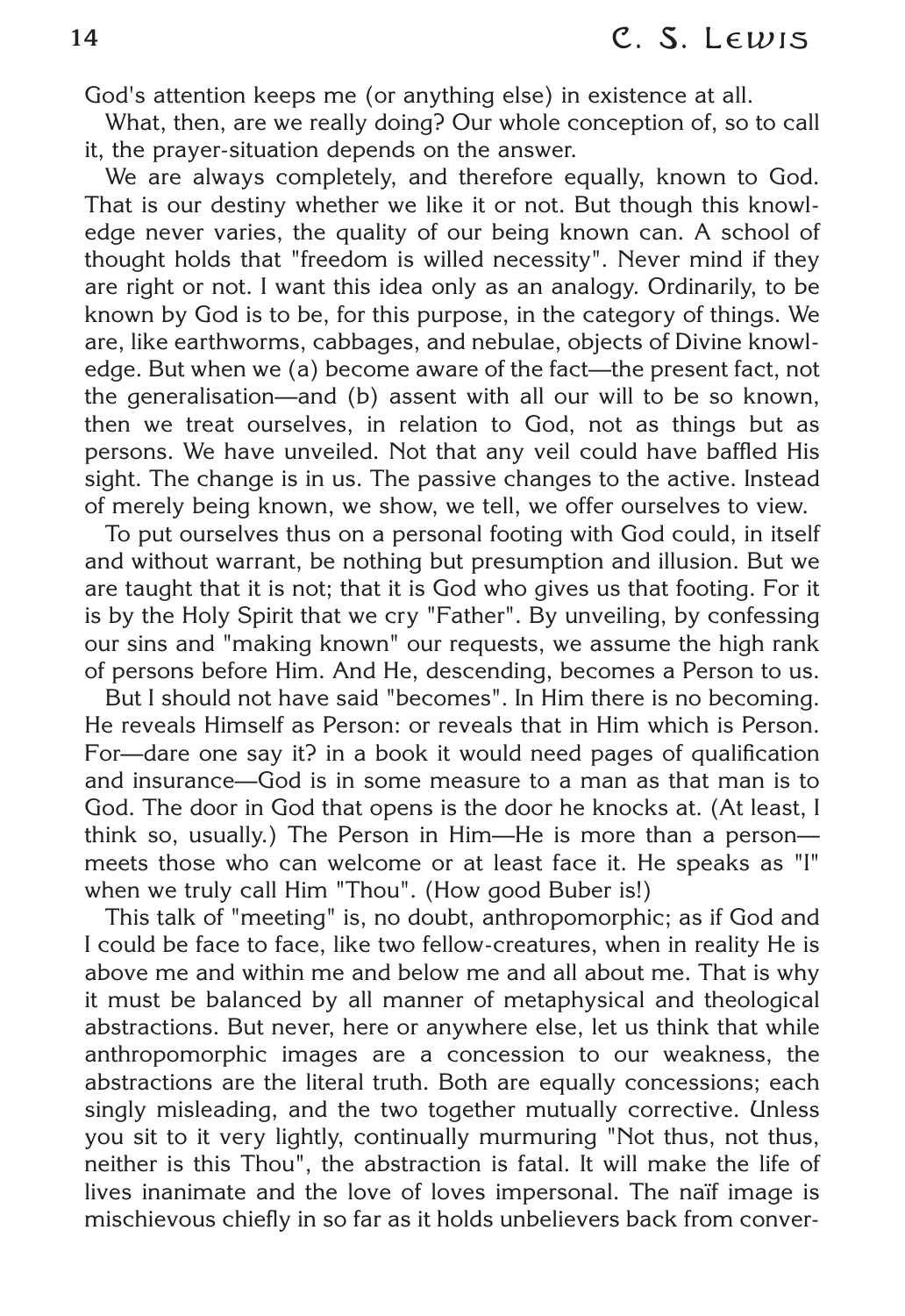#### letters to malcolm **15**

sion. It does believers, even at its crudest, no harm. What soul ever perished for believing that God the Father really has a beard?

Your other question is one which, I think, really gets in pious people's way. It was, you remember, "How important must a need or desire be before we can properly make it the subject of a petition?" *Properly*, I take it, here means either "Without irreverence" or "Without silliness", or both.

When I'd thought about it for a bit, it seemed to me that there are really two questions involved.

- 1. How important must an object be before we can, without sin and folly, allow our desire for it to become a matter of serious concern to us? This, you see, is a question about what old writers call our "frame"; that is, our "frame of mind".
- 2. Granted the existence of such a serious concern in our minds, can it always be properly laid before God in prayer?

We all know the answer to the first of these in theory. We must aim at what St. Augustine (is it?) calls "ordinate loves". Our deepest concern should be for first things, and our next deepest for second things, and so on down to zero—to total absence of concern for things that are not really good, nor means to good, at all.

Meantime, however, we want to know not how we should pray if we were perfect but how we should pray being as we now are. And if my idea of prayer as "unveiling" is accepted, we have already answered this. It is no use to ask God with factitious earnestness for A when our whole mind is in reality filled with the desire for B. We must lay before Him what is in us, not what ought to be in us.

Even an intimate human friend is ill-used if we talk to him about one thing while our mind is really on another, and even a human friend will soon become aware when we are doing so. You yourself came to see me a few years ago when the great blow had fallen upon me. I tried to talk to you as if nothing were wrong. You saw through it in five minutes. Then I confessed. And you said things which made me ashamed of my attempt at concealment.

It may well be that the desire can be laid before God only as a sin to be repented; but one of the best ways of learning this is to lay it before God. Your problem, however, was not about sinful desires in that sense; rather about desires, intrinsically innocent and sinning, if at all, only by being stronger than the triviality of their object warrants. I have no doubt at all that if they are the subject of our thoughts they must be the subject of our prayers—whether in penitence or in petition or in a little of both: penitence for the excess, yet petition for the thing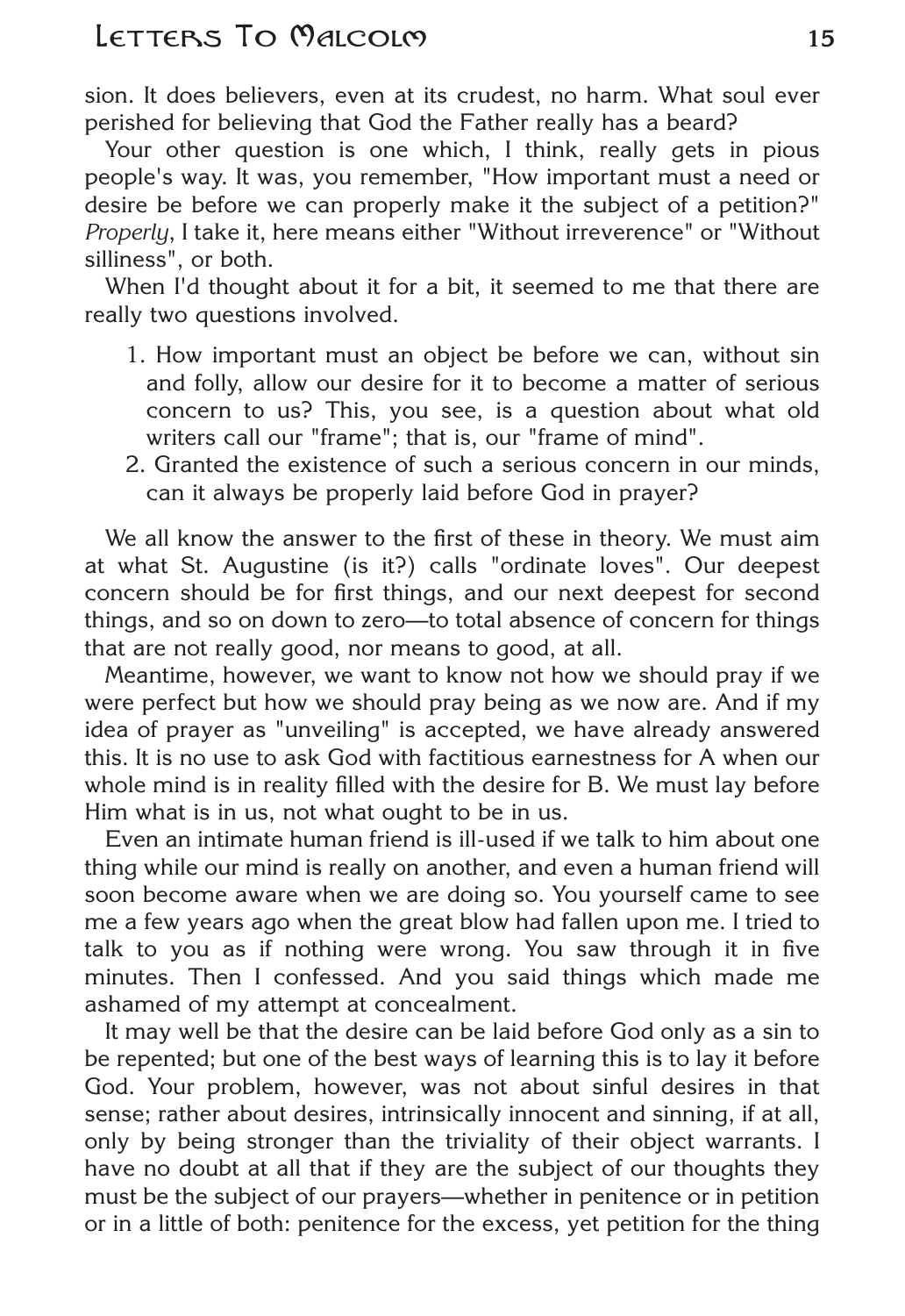we desire.

If one forcibly excludes them, don't they wreck all the rest of our prayers? If we lay all the cards on the table, God will help us to moderate the excesses. But the pressure of things we are trying to keep out of our mind is a hopeless distraction. As someone said, "No noise is so emphatic as one you are trying not to listen to."

The ordinate frame of mind is one of the blessings we must pray for, not a fancy-dress we must put on when we pray.

And perhaps, as those who do not turn to God in petty trials will have no *habit* or such resort to help them when the great trials come, so those who have not learned to ask Him for childish things will have less readiness to ask Him for great ones. We must not be too highminded. I fancy we may sometimes be deterred from small prayers by a sense of our own dignity rather than of God's.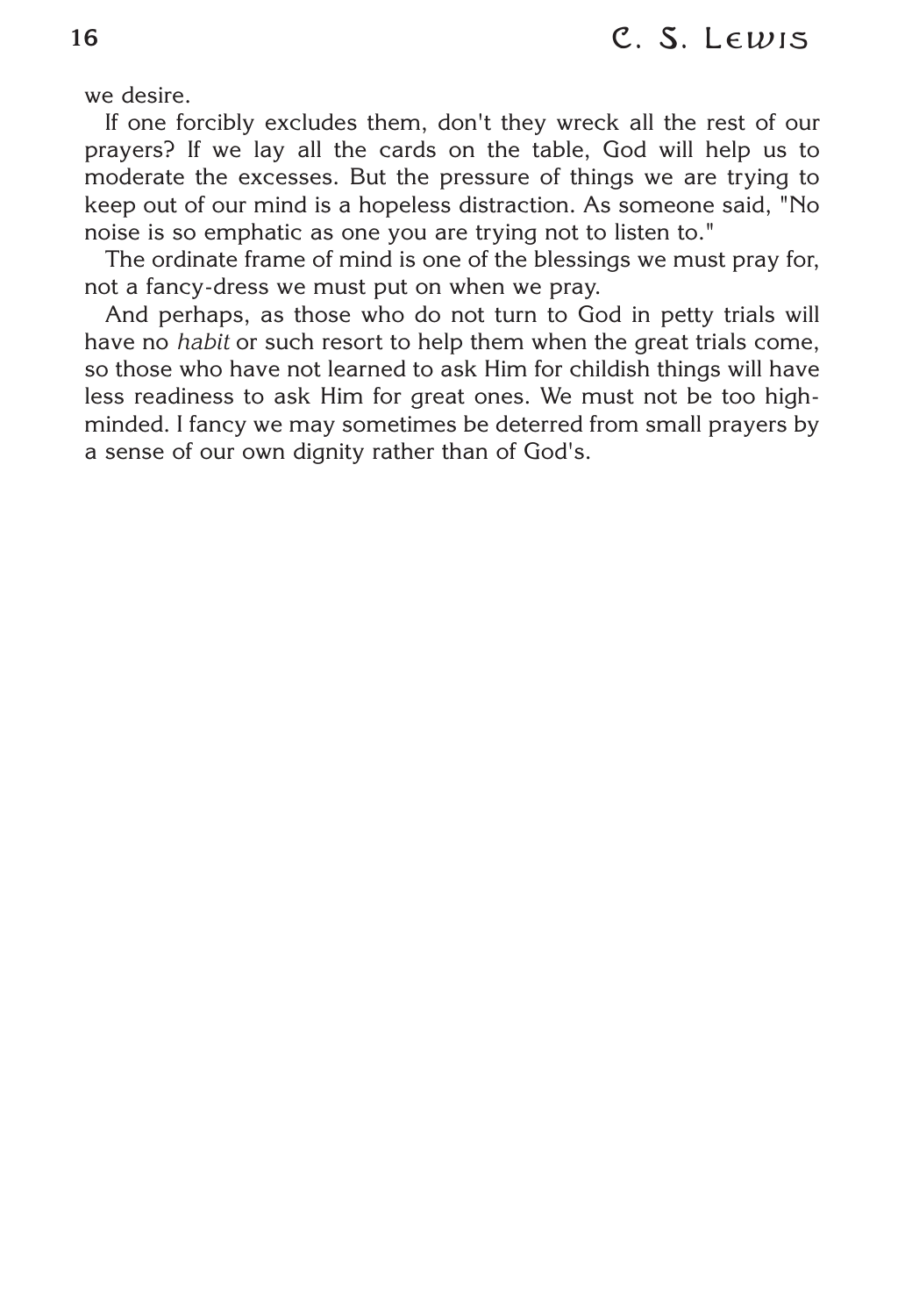<span id="page-22-0"></span>

don't very much like the job of telling you "more about my festoonings"—the private overtones I give to certain petitions. I make two conditions: (a) That you will in return tell me some of yours. (b) That you will understand I am not in the least *recommending* mine either to you or

to anyone else. There could be many better; and my present festoons will very probably change.

I call them "festoons", by the way, because they don't (I trust) obliterate the plain, public sense of the petition but are merely hung on it. What I do about "hallowed be Thy name" I told a fortnight ago.

*Thy kingdom come*. That is, may your reign be realised here, as it is realised there. But I tend to take *there* on three levels. First, as in the sinless world beyond the horrors of animal and human life; in the behaviour of stars and trees and water, in sunrise and wind. May there be *here* (in my heart) the beginning of a like beauty. Secondly, as in the best human lives I have known: in all the people who really bear the burdens and ring true, the people we call bricks, and in the quiet, busy, ordered life of really good families and really good religious houses. May that too be "here". Finally, of course, in the usual sense: as in heaven, as among the blessed dead.

And *here* can of course be taken not only for "in my heart", but for "in this college"—in England—in the world in general. But prayer is not the time for pressing our own favourite social or political panacea. Even Queen Victoria didn't like "being talked to as if she were a public meeting".

*Thy will be done*. My festoons on this have been added gradually. At first I took it exclusively as an act of submission, attempting to do with it what Our Lord did in Gethsemane. I thought of God's will purely as something that would come upon me, something of which I should be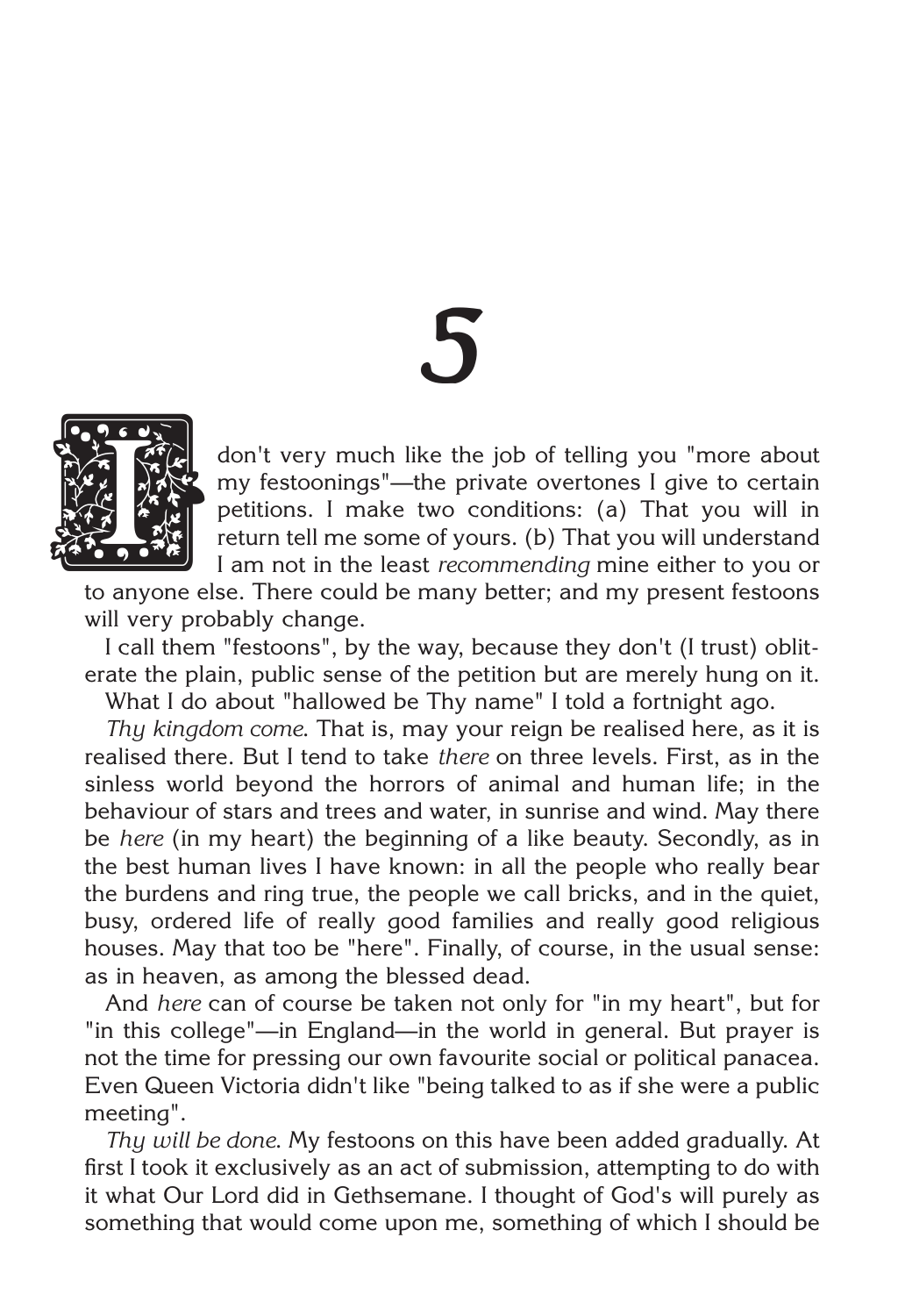the patient. And I also thought of it as a will which would be embodied in pains and disappointments. Not, to be sure, that I suppose God's will for me to consist entirely of disagreeables. But I thought it was only the disagreeables that called for this preliminary submission—the agreeables could look after themselves for the present. When they turned up, one could give thanks.

This interpretation is, I expect, the commonest. And so it must be. And such are the miseries of human life that it must often fill our whole mind. But at other times other meanings can be added. So I added one more.

The peg for it is, I admit, much more obvious in the English version than in the Greek or Latin. No matter: this is where the liberty of festooning comes in. "Thy will *be done*". But a great deal of it is to be done by God's creatures; including me. The petition, then, is not merely that I may patiently suffer God's will but also that I may vigorously do it. I must be an agent as well as a patient. I am asking that I may be enabled to do it. In the long run I am asking to be given "the same mind which was also in Christ".

Taken this way, I find the words have a more regular daily application. For there isn't always—or we don't always have reason to suspect that there is—some great affliction looming in the near future, but there are always duties to be done; usually, for me, neglected duties to be caught up with. "Thy will be *done*—by me—now" brings one back to brass tacks.

But more than that, I am at this very moment contemplating a new festoon. Tell me if you think it a vain subtlety. I am beginning to feel that we need a preliminary act of submission not only towards possible future afflictions but also towards possible future blessings. I know it sounds fantastic; but think it over. It seems to me that we often, almost sulkily, reject the good that God offers us because, at that moment, we expected some other good. Do you know what I mean? On every level of our life—in our religious experience, in our gastronomic, erotic, aesthetic and social experience—we are always harking back to some occasion which seemed to us to reach perfection, setting that up as a norm, and depreciating all other occasions by comparison. But these other occasions, I now suspect, are often full of their own new blessings if only we would lay ourselves open to it. God shows us a new facet of the glory, and we refuse to look at it because we're still looking for the old one. And of course we don't get that. You can't, at the twentieth reading, get again the experience of reading *Lycidas* for the first time. But what you do get can be in its own way as good.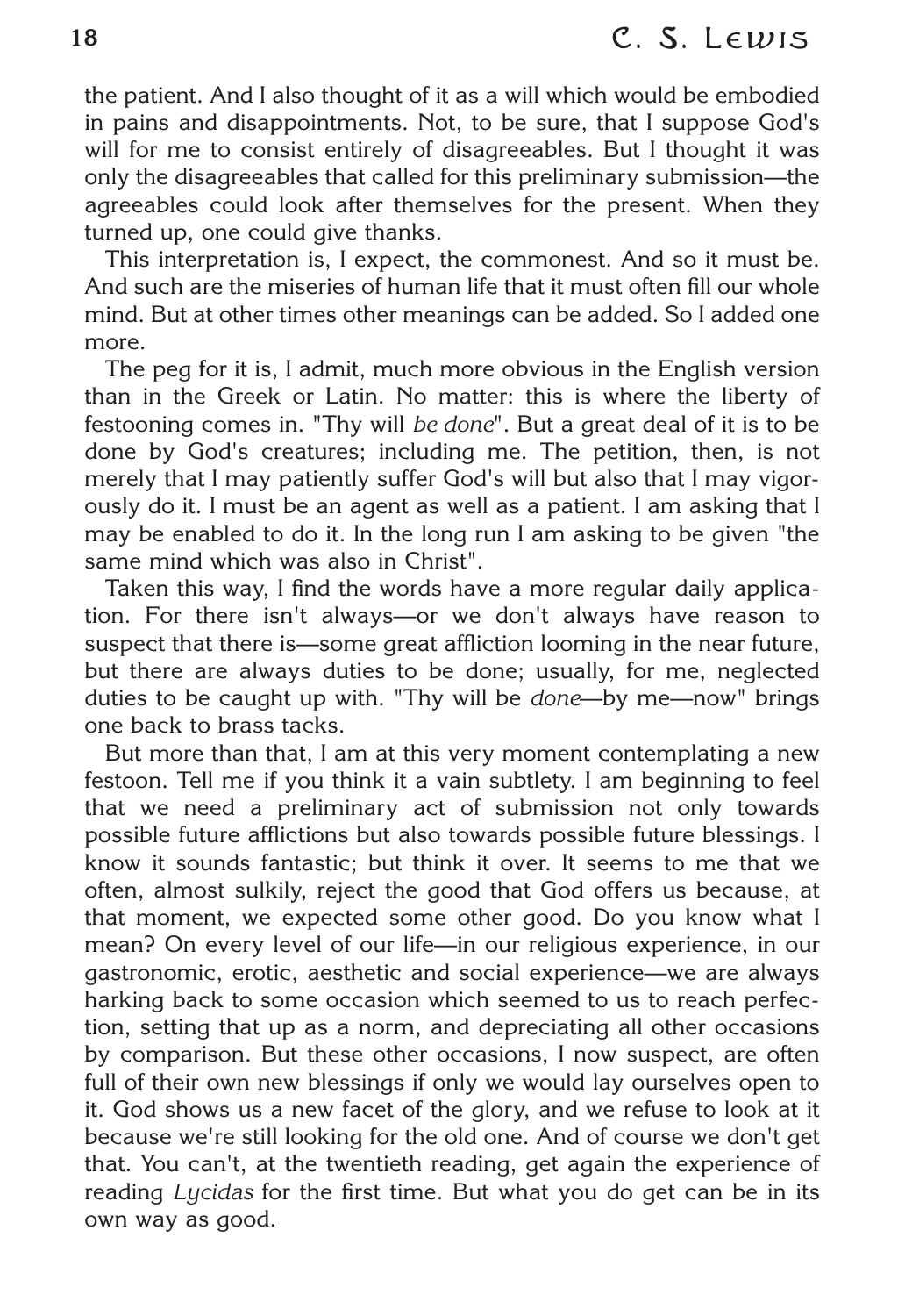#### letters to malcolm **19**

This applies especially to the devotional life. Many religious people lament that the first fervours of their conversion have died away. They think—sometimes rightly, but not, I believe always—that their sins account for this. They may even try by pitiful efforts of will to revive what now seem to have been the golden days. But were those fervours—the operative word is *those*—ever intended to last?

It would be rash to say that there is any prayer which God *never* grants. But the strongest candidate is the prayer we might express in the single word *encore*. And how should the Infinite repeat Himself? All space and time are too little for Him to utter Himself in them *once*.

And the joke, or tragedy, of it all is that these golden moments in the past, which are so tormenting if we erect them into a norm, are entirely nourishing, wholesome, and enchanting if we are content to accept them for what they are, for memories. Properly bedded down in a past which we do not miserably try to conjure back, they will send up exquisite growths. Leave the bulbs alone, and the new flowers will come up. Grub them up and hope, by fondling and sniffing, to get last year's blooms, and you will get nothing. "Unless a seed die..."

I expect we all do much the same with the prayer for *our daily bread*. It means, doesn't it, all we need for the day—"things requisite and necessary as well for the body as for the soul." I should hate to make this clause "purely religious" by thinking of "spiritual" needs alone. One of its uses, to me, is to remind us daily that what Burnaby calls the naïf view of prayer is firmly built into Our Lord's teaching.

*Forgive us... as we forgive*. Unfortunately there's no need to do any festooning here. To forgive for the moment is not difficult. But to go on forgiving, to forgive the same offence again every time it recurs to the memory—there's the real tussle. My resource is to look for some action of my own which is open to the same charge as the one I'm resenting. If I still smart to remember how A let me down, I must still remember how I let B down. If I find it difficult to forgive those who bullied me at school, let me, at that very moment, remember, and pray for, those I bullied. (Not that we called it *bullying* of course. That is where prayer without words can be so useful. In it there are no names; therefore no *aliases*.)

I was never worried myself by the words *lead us not into temptation*, but a great many of my correspondents are. The words suggest to them what some one has called "a fiend-like conception of God," as one who first forbids us certain fruits and then lures us to taste them. But the Greek word ([Greek: peirasmos]) means "trial"—"trying circumstances"—of every sort; a far larger word than English "temptation". So that the petition essentially is, "Make straight our paths.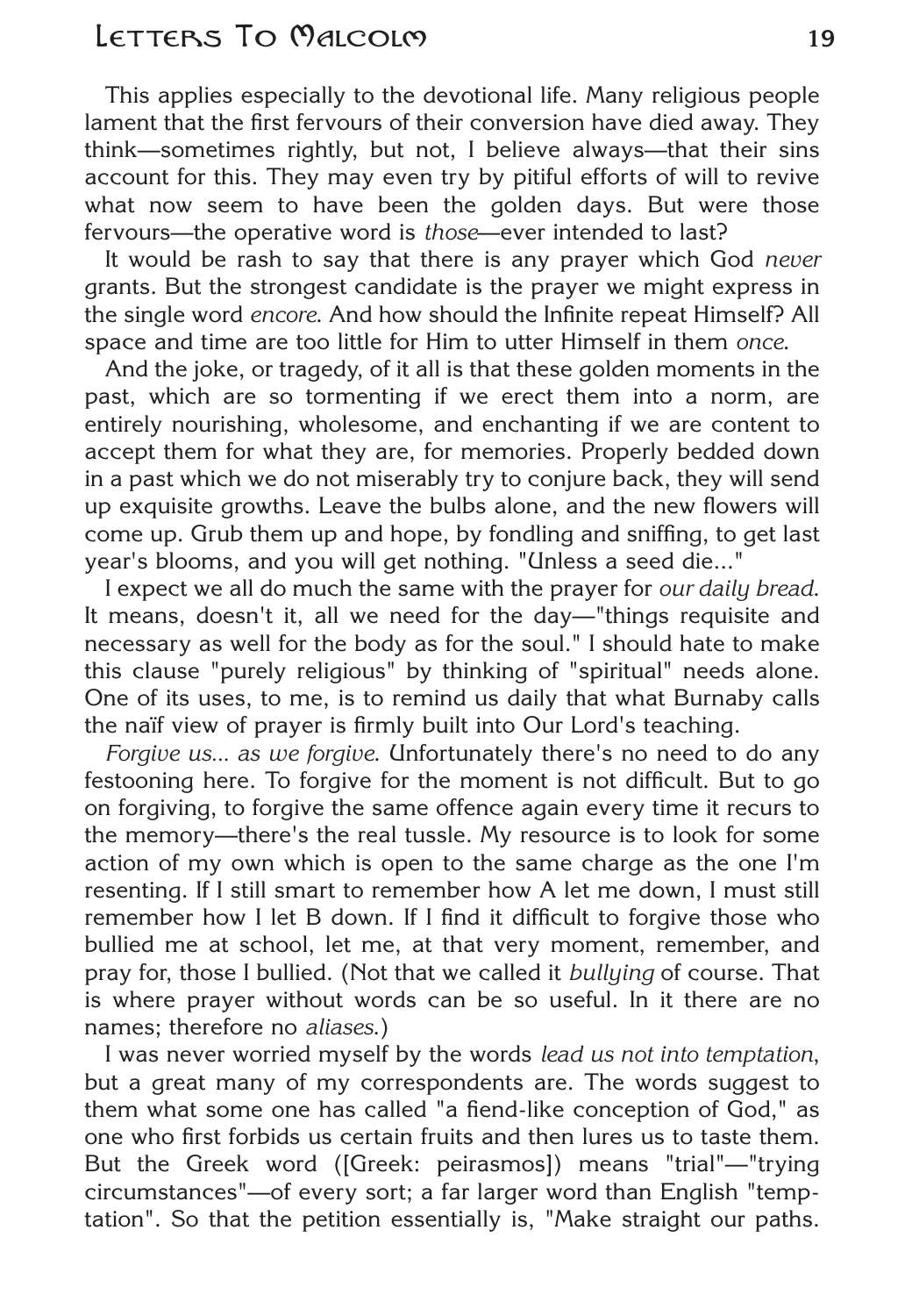Spare us, where possible, from all crises, whether of temptation or affliction." By the way, you yourself, though you've doubtless forgotten it, gave me an excellent gloss on it: years ago in the pub at Coton. You said it added a sort of reservation to all our preceding prayers. As if we said, "In my ignorance I have asked for A, B and C. But don't give me them if you foresee that they would in reality be to me either snares or sorrows." And you quoted Juvenal, *numinibus vota exaudita malignis*, "enormous prayers which heaven in vengeance grants". For we make plenty of such prayers. If God had granted all the silly prayers I've made in my life, where should I be now?

I don't often use *the kingdom, the power, and the glory*. When I do, I have an idea of the *kingdom* as sovereignty *de jure*; God, as good, would have a claim on my obedience even if He had no power. The *power* is the sovereignty *de facto*—He is omnipotent. And the *glory* is—well, the glory; the "beauty so old and new", the "light from behind the sun."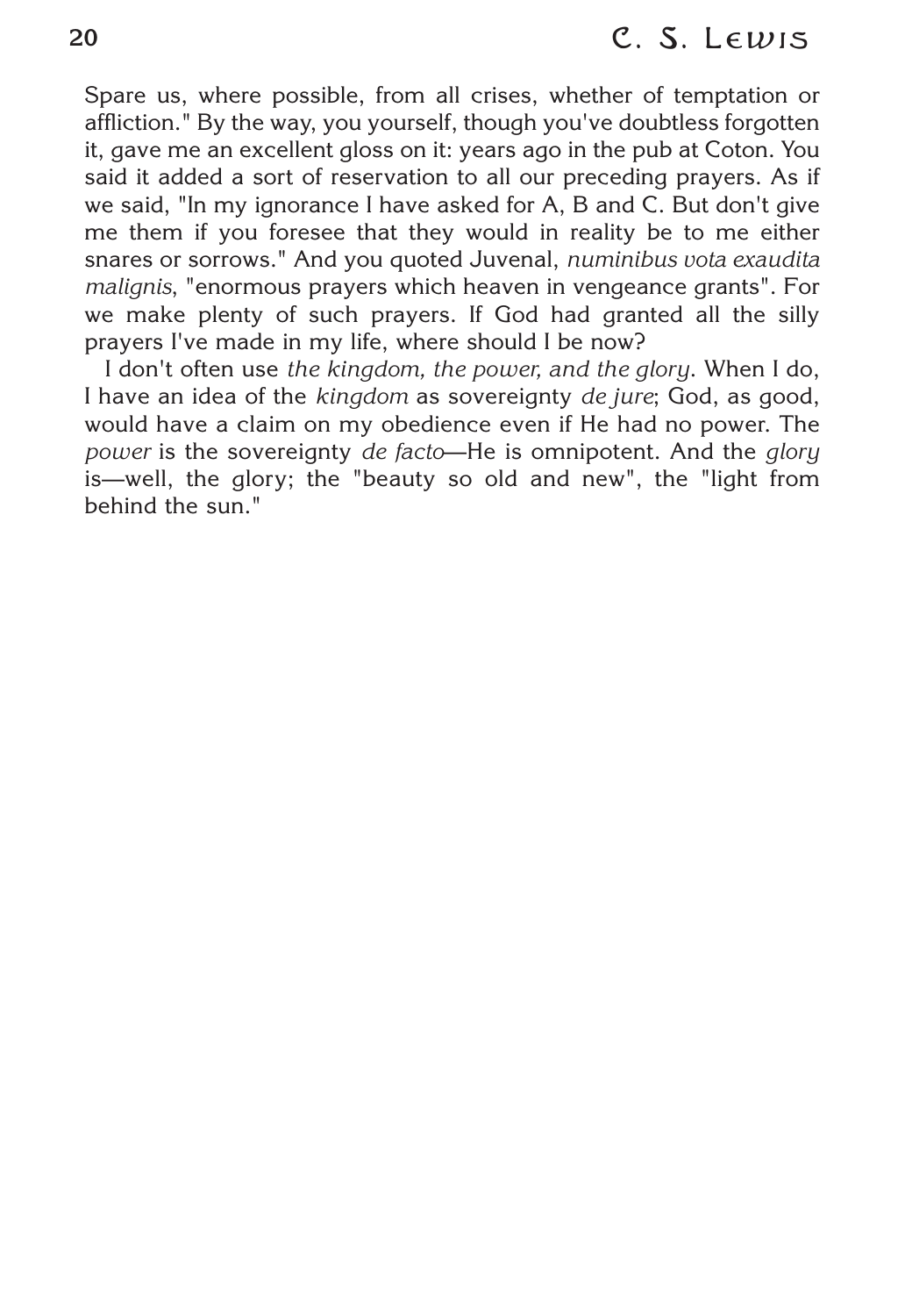

<span id="page-26-0"></span>Can't remember exactly what I said about not making the<br>
petition for our daily bread too "religious", and I'm not<br>
quite sure what you mean—nor how ironically—by asking<br>
if I've become "one of Vidler's young men."!<br>
About petition for our daily bread too "religious", and I'm not quite sure what you mean—nor how ironically—by asking if I've become "one of Vidler's young men."!

About Vidler. I never heard the programme which created all that scandal, and naturally one wouldn't condemn a dog on newspaper extracts. But I have now read his essay in *Soundings* and I believe I go a good deal further with him than you would. Much of what he quotes from F. D. Maurice and Bonhoeffer seems to me very good; and so, I think, are his own arguments for the Establishment.

At any rate I can well understand how a man who is trying to love God and his neighbour should come to dislike the very word *religion*; a word, by the way, which hardly ever appears in the New Testament. Newman makes my blood run cold, when he says in one of the *Parochial and Plain Sermons* that Heaven is like a church because in both, "one single sovereign subject—religion—is brought before us". He forgets that there is no temple in the new Jerusalem.

He has substituted *religion* for God—as if navigation were substituted for arrival, or battle for victory, or wooing for marriage, or in general the means for the end. But even in this present life, there is danger in the very concept of *religion*. It carries the suggestion that this is one more department of life, an extra department added to the economic, the social, the intellectual, the recreational, and all the rest. But that whose claims are infinite can have no standing as a department. Either it is an illusion or else our whole life falls under it. We have no non-religious activities; only religious and irreligious.

Religion, nevertheless, appears to exist as a department, and, in some ages, to thrive as such. It thrives partly because there exists in many people a "love of religious observances", which I think Simone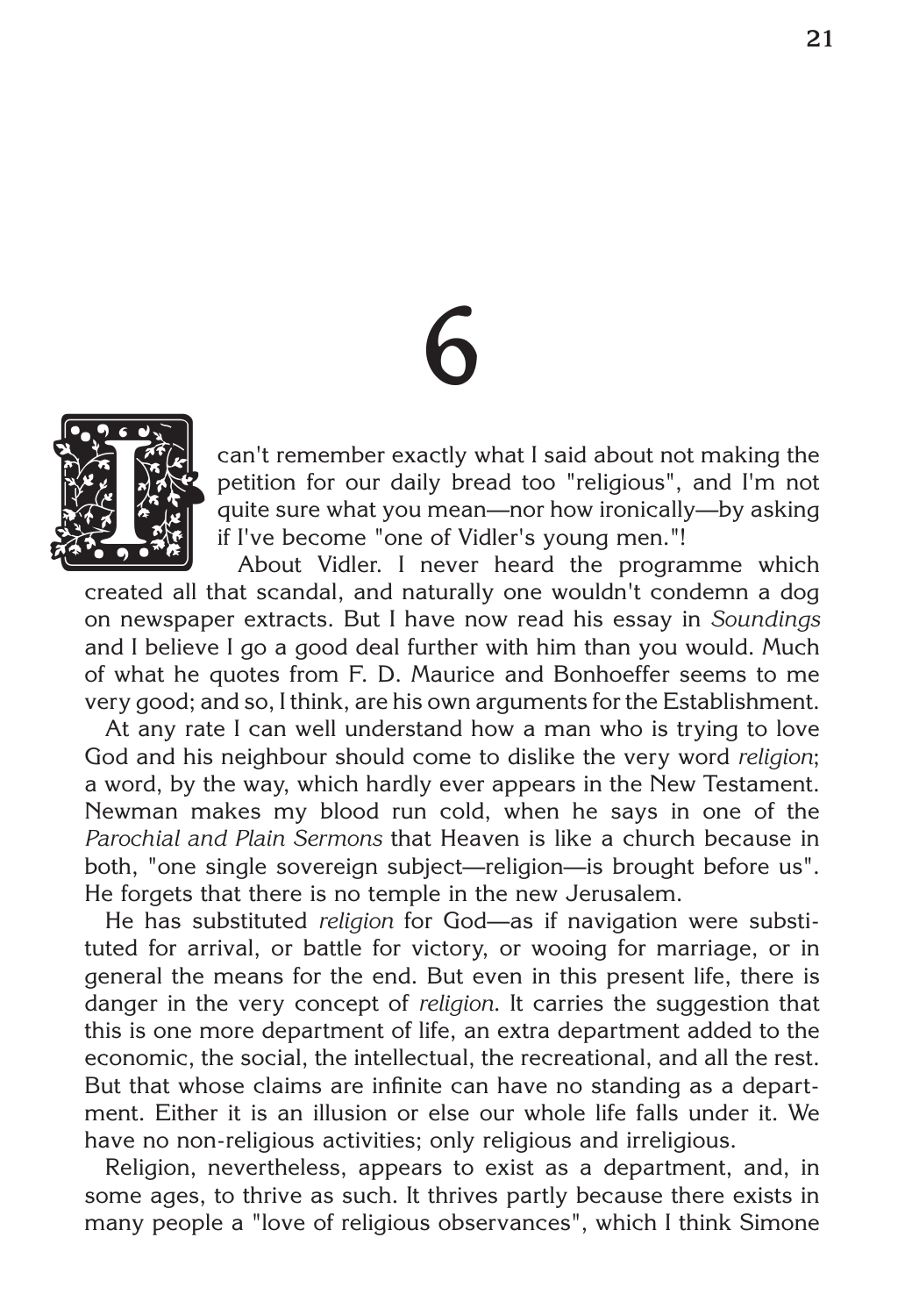Weil is quite right in regarding as a merely natural taste. There exists also—Vidler is rather good on this—the delight in religious (as in any other) organisation. Then all sorts of aesthetic, sentimental, historical, political interests are drawn in. Finally sales of work, the parish magazine, and bell-ringing, and Santa Claus.

None of them bad things. But none of them is necessarily of more spiritual value than the activities we call secular. And they are infinitely dangerous when this is not understood. This department of life, labelled "sacred", can become an end in itself; an idol that hides both God and my neighbours. ("When the means are autonomous they are deadly".) It may even come about that a man's most genuinely Christian actions fall entirely outside that part of his life which he calls *religious*.

I read in a religious paper, "Nothing is more important than to teach children to use the sign of the cross." Nothing? Not compassion, nor veracity, nor justice? *Voilà l'ennemi*.

One must, however, walk warily, for the truth that *religion* as a department has really no right to exist can be misunderstood. Some will conclude that this illegitimate department ought to be abolished. Others will think, coming nearer to the truth, that it ought to cease to be departmental by being extended to the whole of life, but will misinterpret this. They will think it means that more and more of our secular transactions should be "opened with prayer", that a wearisomely explicit pietism should infest our talk, that there should be no more cakes and ale. A third sort, well aware that God still rules a very small part of their lives, and that "a departmental religion" is no good, may despair. It would have to be carefully explained to them that to be "still only a part" is not the same as being a permanent department. In all of us God "still" holds only a part. D-Day is only a week ago. The bite so far taken out of Normandy shows small on the map of Europe. The resistance is strong, the casualties heavy, and the event uncertain. There is, we have to admit, a line of demarcation between God's part in us and the enemy's region. But it is, we hope, a fighting line; not a frontier fixed by agreement.

But I suspect the real misunderstanding of Vidler's talk lay elsewhere. We have been speaking of *religion* as a pattern of behaviour which, if contentedly departmental, cannot really be Christian behaviour. But people also, and more often, use *religion* to mean a system of beliefs. When they heard that Vidler wanted a church with "less religion", they thought he meant that the little—the very little—which liberal theology has still left of the "faith once given" was to be emptied out. Hence some one asked, "Is he a Theist?"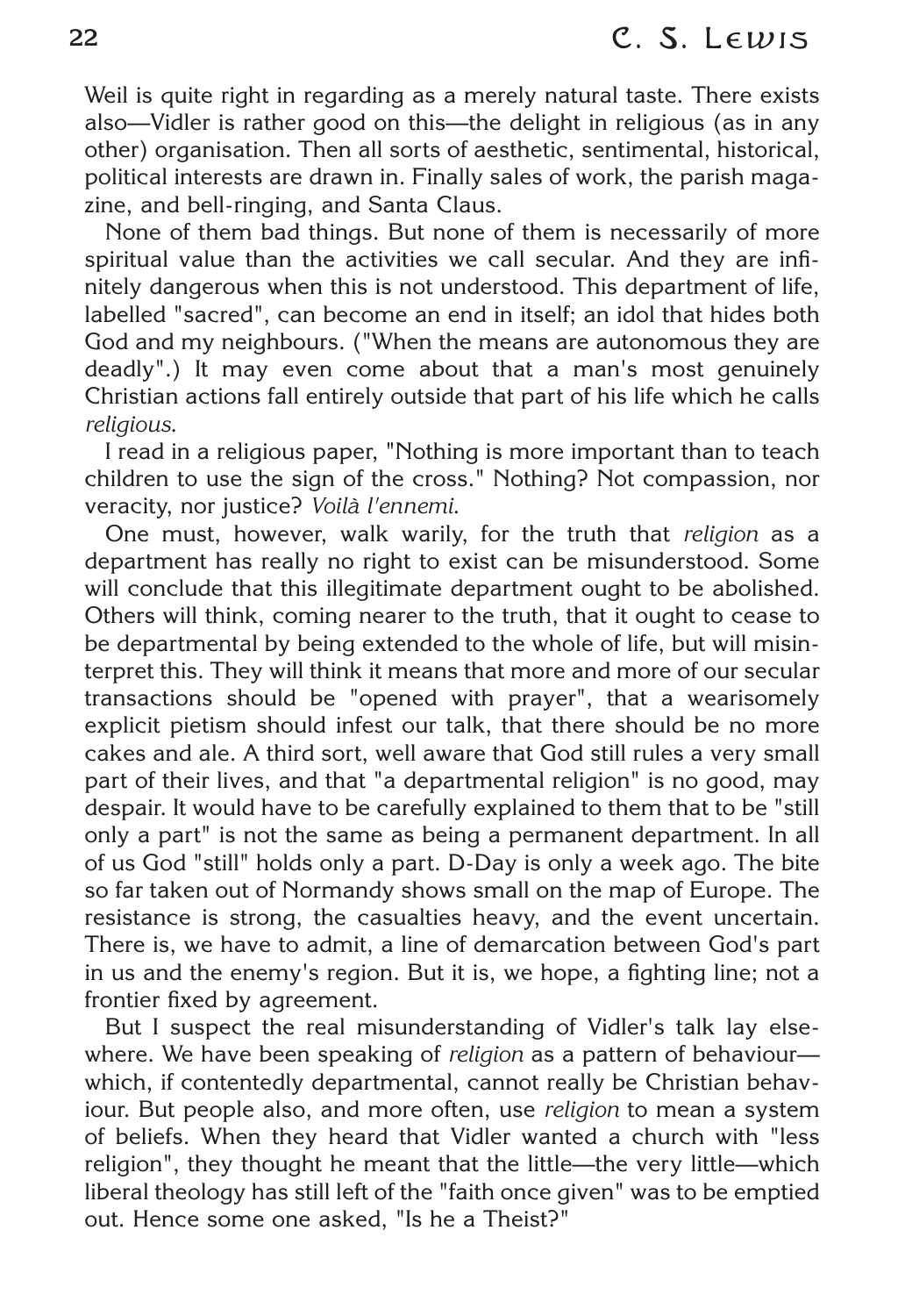#### letters to malcolm **23**

Well, he certainly is. He wants—I think he wants very earnestly—to retain some Christian doctrines. But he is prepared to scrap a good deal. "Traditional doctrines" are to be tested. Many things will have to be "outgrown" or "survive chiefly as venerable archaisms or as fairy-stories". He feels quite happy about this undefined programme of jettison because he trusts in the continued guidance of the Holy Spirit. A noble faith; provided, of course, there is any such being as the Holy Spirit. But I suppose His existence is itself one of the "traditional doctrines" which, on Vidler's premises, we might any day find we had outgrown. So with the doctrine—Vidler calls it "the fact" that man is "a two-fold creature—not only a political creature, but also a spiritual being". Vidler and you and I (and Plato) think it a fact. Tens of thousands, perhaps millions, think it a fantasy. The neutral description of it is "a traditional doctrine". Do you think he means that these two doctrines—and why just these two?—are the hard core of his belief, exempt from the threat of rejection which overhangs all other doctrines? Or would he say that, as the title of the book implies, he is only "taking soundings"—and if the line is not long enough to reach bottom, soundings can yield only negative information to the navigator?

I was interested in the things you said about *forgive us our trespasses*. Often, to be sure, there is something definite for which to ask forgiveness. This is plain sailing. But, like you, I often find one or other of two less manageable states: either a vague feeling of guilt or a sly, and equally vague, self-approval. What are we to do with these?

Many modern psychologists tell us always to distrust this vague feeling of guilt, as something purely pathological. And if they had stopped at that, I might believe them. But when they go on, as some do, to apply the same treatment to all guilt-feelings whatever, to suggest that one's feeling about a particular unkind act or a particular insincerity is also and equally untrustworthy—I can't help thinking they are talking nonsense. One sees this the moment one looks at other people. I have talked to some who felt guilt when they jolly well ought to have felt it; they have behaved like brutes and know it. I've also met others who felt guilty and weren't guilty by any standard I can apply. And thirdly, I've met people who were guilty and didn't seem to feel guilt. And isn't this what we should expect? People can be *malades imaginaires* who are well and think they are ill; and others, especially consumptives, are ill and think they are well; and thirdly—far the largest class—people are ill and know they are ill. It would be very odd if there were any region in which all mistakes were in one direction.

Some Christians would tell us to go on rummaging and scratching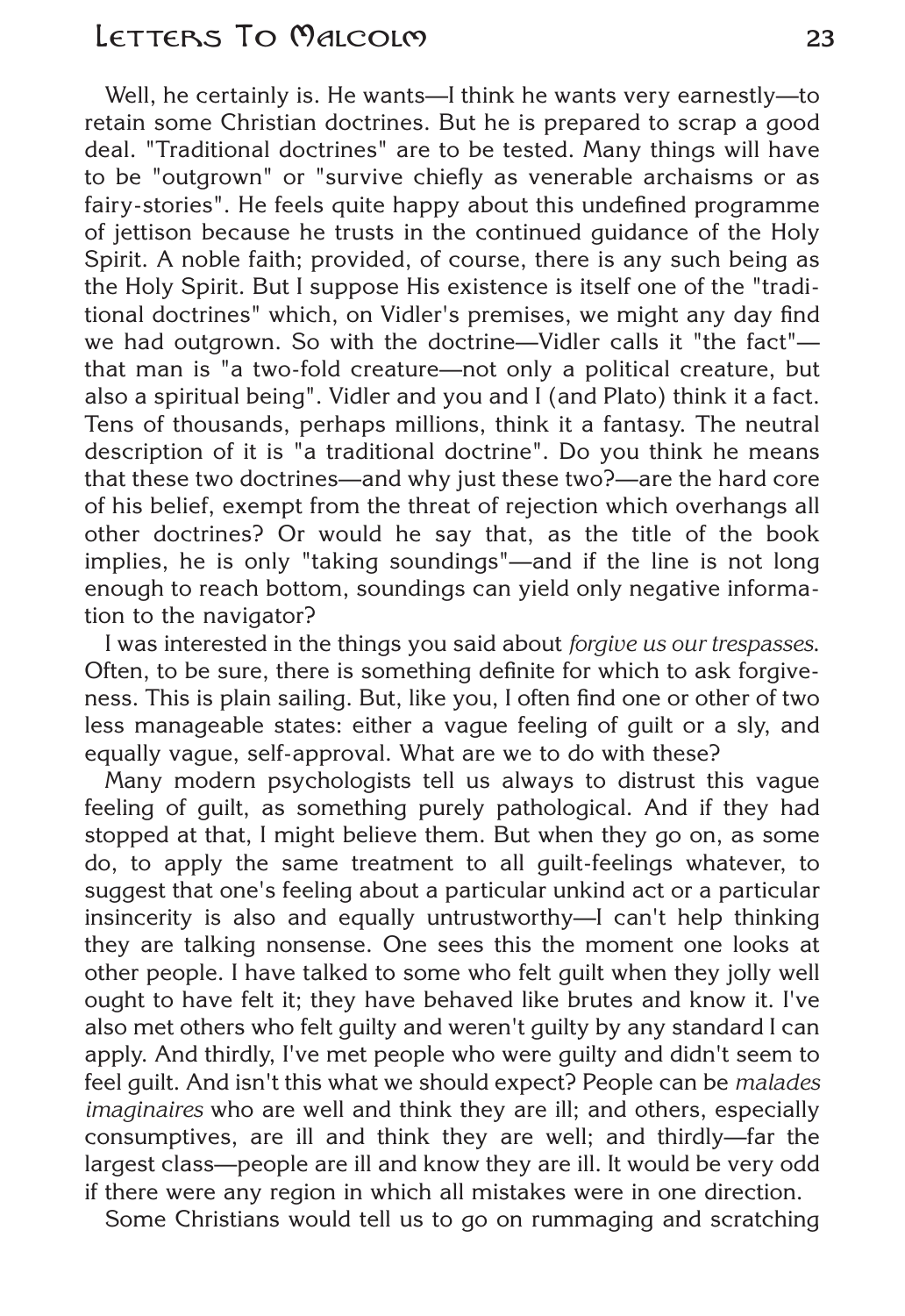till we find something specific. We may be sure, they say, that there are real sins enough to justify the guilt-feeling or to overthrow the feeling that all is well. I think they are right in saying that if we hunt long enough we shall find, or think we have found, something. But that is just what wakens suspicion. A theory which could never by any experience be falsified can for that reason hardly be verified. And just as, when we are yielding to temptation, we make ourselves believe that what we have always thought a sin will on this occasion, for some strange reason, not be a sin, shan't we persuade ourselves that something we have always (rightly) thought to be innocent was really wrong? We may create scruples. And scruples are always a bad thing—if only because they usually distract us from real duties.

I don't at all know whether I'm right or not, but I have, on the whole, come to the conclusion that one can't directly *do* anything about either feeling. One is not to believe either—indeed, how can one believe a fog? I come back to St. John: "if our heart condemn us, God is greater than our heart." And equally, if our heart flatter us, God is greater than our heart. I sometimes pray not for self-knowledge in general but for just so much self-knowledge at the moment as I can bear and use at the moment; the little daily dose.

Have we any reason to suppose that total self-knowledge, if it were given us, would be for our good? Children and fools, we are told, should never look at half-done work; and we are not yet, I trust, even half-done. You and I wouldn't, at all stages, think it wise to tell a pupil exactly what we thought of his quality. It is much more important that he should know what to do next.

If one said this in public one would have all the Freudians on one's back. And, mind you, we are greatly indebted to them. They did expose the cowardly evasions of really useful self-knowledge which we had all been practising from the beginning of the world. But there is also a merely morbid and fidgety curiosity about one's self—the slop-over from modern psychology—which surely does no good? The unfinished picture would so like to jump off the easel and have a look at itself! And analysis doesn't cure that. We all know people who have undergone it and seem to have made themselves a lifelong subject of research ever since.

If I am right, the conclusion is that when our conscience won't come down to brass-tacks but will only vaguely accuse or vaguely approve, we must say to it, like Herbert, "Peace, prattler"—and get on.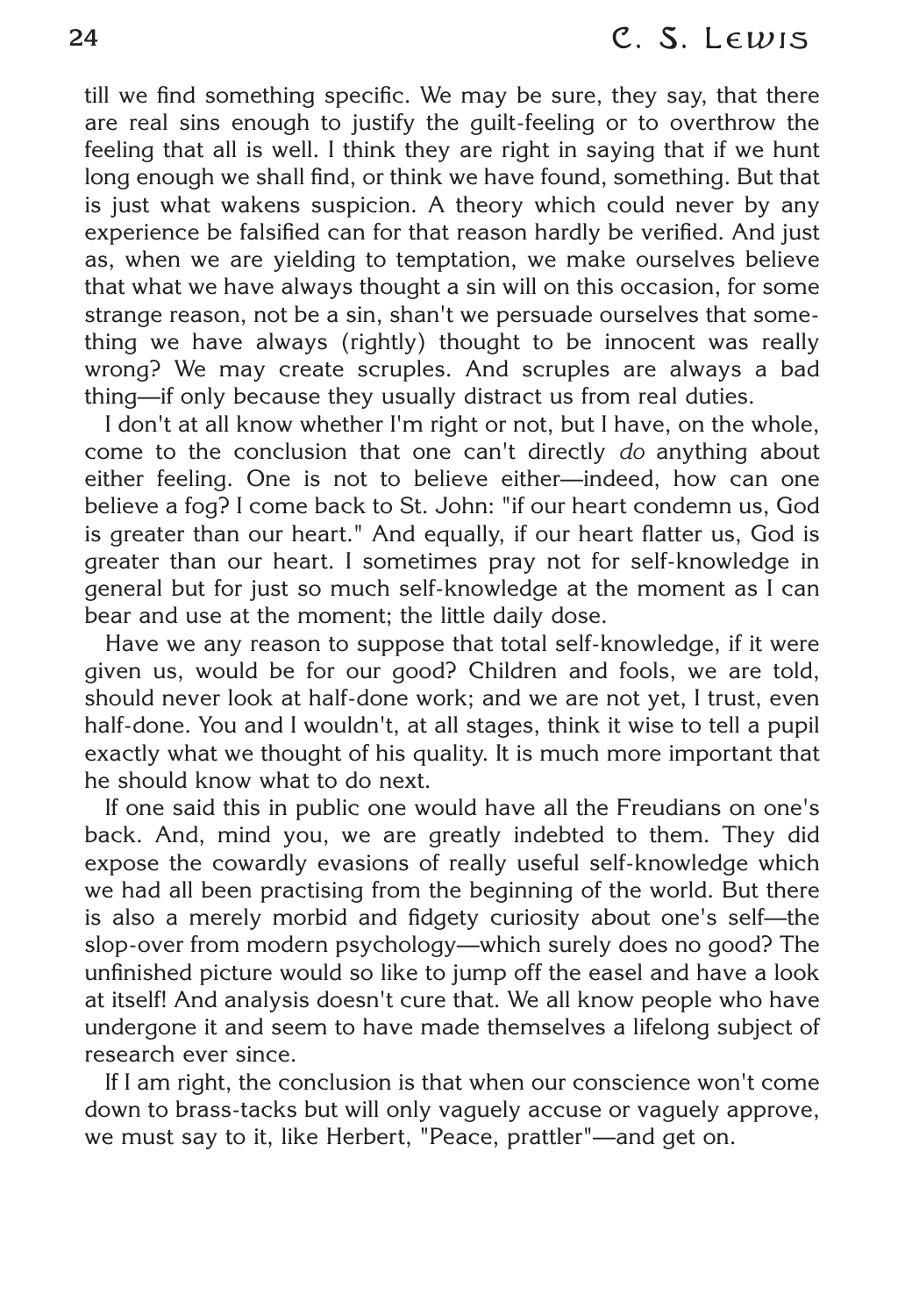

<span id="page-30-0"></span>If you meant in your last letter that we can scrap the whole idea of petitionary prayer—prayer which, as you put it, calls upon God to "engineer" particular events in the objective world—and confine ourselves to acts of p whole idea of petitionary prayer—prayer which, as you put it, calls upon God to "engineer" particular events in the objective world—and confine ourselves to acts of

true that Christianity would be, intellectually, a far easier religion if it told us to do this. And I can understand the people who think it would also be a more high-minded religion. But remember the psalm: "Lord, I am not high minded." Or better still, remember the New Testament. The most unblushingly petitionary prayers are there recommended to us both by precept and example. Our Lord in Gethsemane made a petitionary prayer (and did not get what He asked for).

You'll remind me that He asked with a reservation—"nevertheless, not my will but thine." This makes an enormous difference. But the difference which it precisely does not make is that of removing the prayer's petitionary character. When poor Bill, on a famous occasion, asked us to advance him £100, he said, "If you are sure you can spare it," and, "I shall quite understand if you'd rather not." This made his request very different from the nagging or even threatening request which a different sort of man might have made. But it was still a request.

The servant is not greater, and must not be more high-minded than the master. Whatever the theoretical difficulties are, we must continue to make requests of God. And on this point we can get no help from those who keep on reminding us that this is the lowest and least essential kind of prayer. They may be right; but so what? Diamonds are more precious than cairngorms, but the cairngorms still exist and must be taken into account like anything else.

But don't let us be too easily brow-beaten. Some of the popular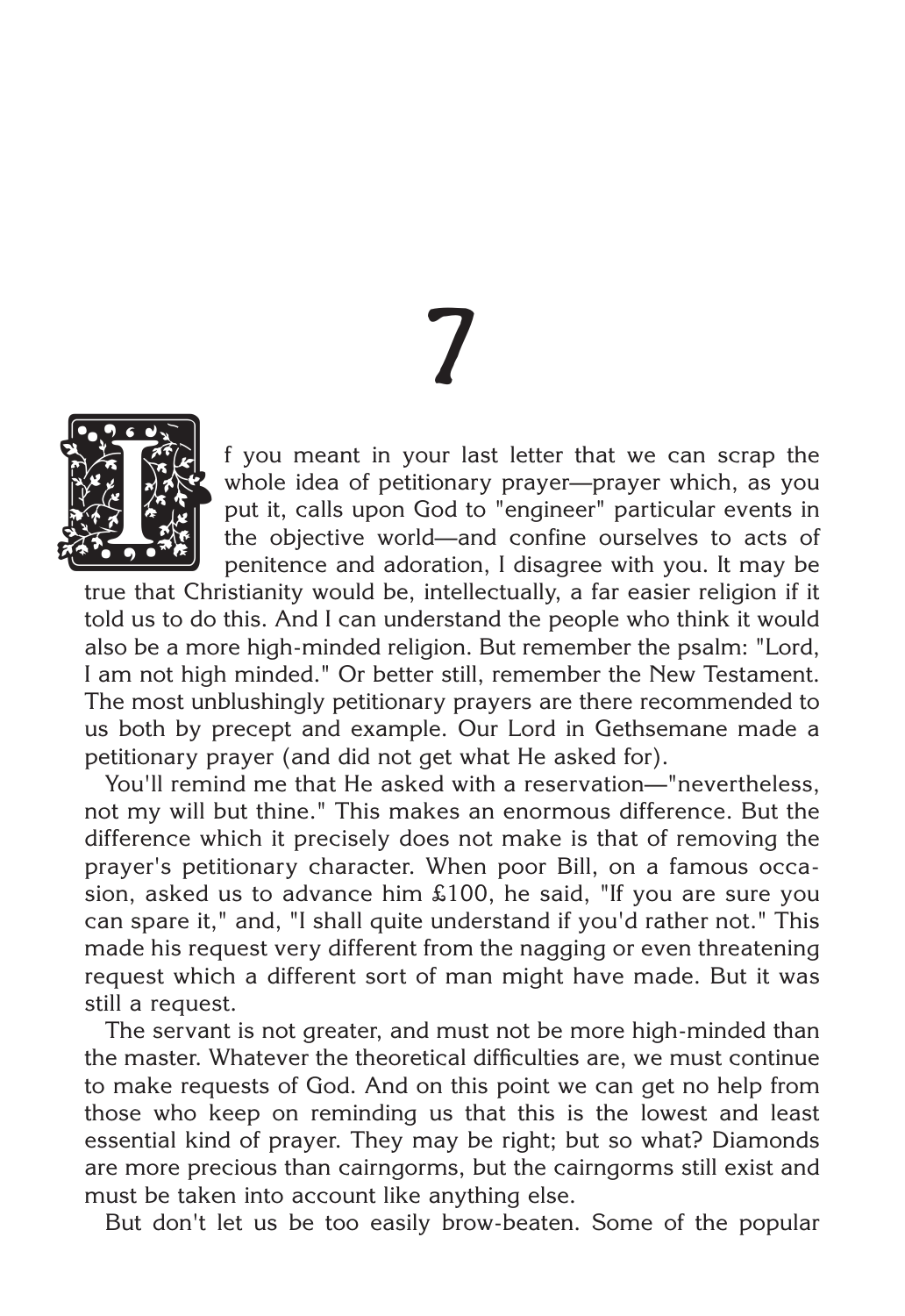objections to petitionary prayer, if they are valid against it, are equally valid against other things which we all do whether we are Christians or not, and have done ever since the world began, and shall certainly continue to do. I don't think the burden of answering these rests especially on us.

There is, for example, the Determinism which, whether under that name or another, seems to be implicit in a scientific view of the world. Determinism does not deny the existence of human behaviour. It rejects as an illusion our spontaneous conviction that our behaviour has its ultimate origin in ourselves. What I call "my act" is the conduitpipe through which the torrent of the universal process passes, and was bound to pass, at a particular time and place. The distinction between what we call the "voluntary" and the "involuntary" movements of our own bodies is not obliterated, but turns out (on this view) to be not exactly the sort of difference we supposed. What I call the "involuntary" movements necessarily—and, if we know enough, predictably—result from mechanical causes outside my body or from pathological or organic processes within it. The "voluntary" ones result from conscious psychological factors which themselves result from unconscious psychological factors dependent on my economic situation, my infantile and prenatal experience, my heredity... and so on back to the beginnings of organic life and beyond. I am a conductor, not a source. I never make an original contribution to the worldprocess. I move with that process not even as a floating log moves with the river but as a particular pint of the water itself moves.

But even those who believe this will, like anyone else, ask you to hand them the salt. Every form of behaviour, including speech, can go on just the same, and will. If a strict Determinist believed in God (and I think he might) petitionary prayer would be no more irrational in him than in anyone else.

Another argument, put up (but not accepted) by Burnaby in *Soundings*, is this. If man's freedom is to be of any value, if he is to have any power of planning and of adapting means to ends, he must live in a predictable world. But if God alters the course of events in answer to prayer, then the world will be unpredictable. Therefore, if man is to be effectively free, God must be in this respect un-free.

But is it not plain that this predictable world, whether it is necessary to our freedom or no, is not the world we live in? This is a world of bets and insurance policies, of hopes and anxieties, where "nothing is certain but the unexpected" and prudence lies in "the masterly administration of the unforeseen". Nearly all the things people pray about are unpredictable: the result of a battle or an operation, the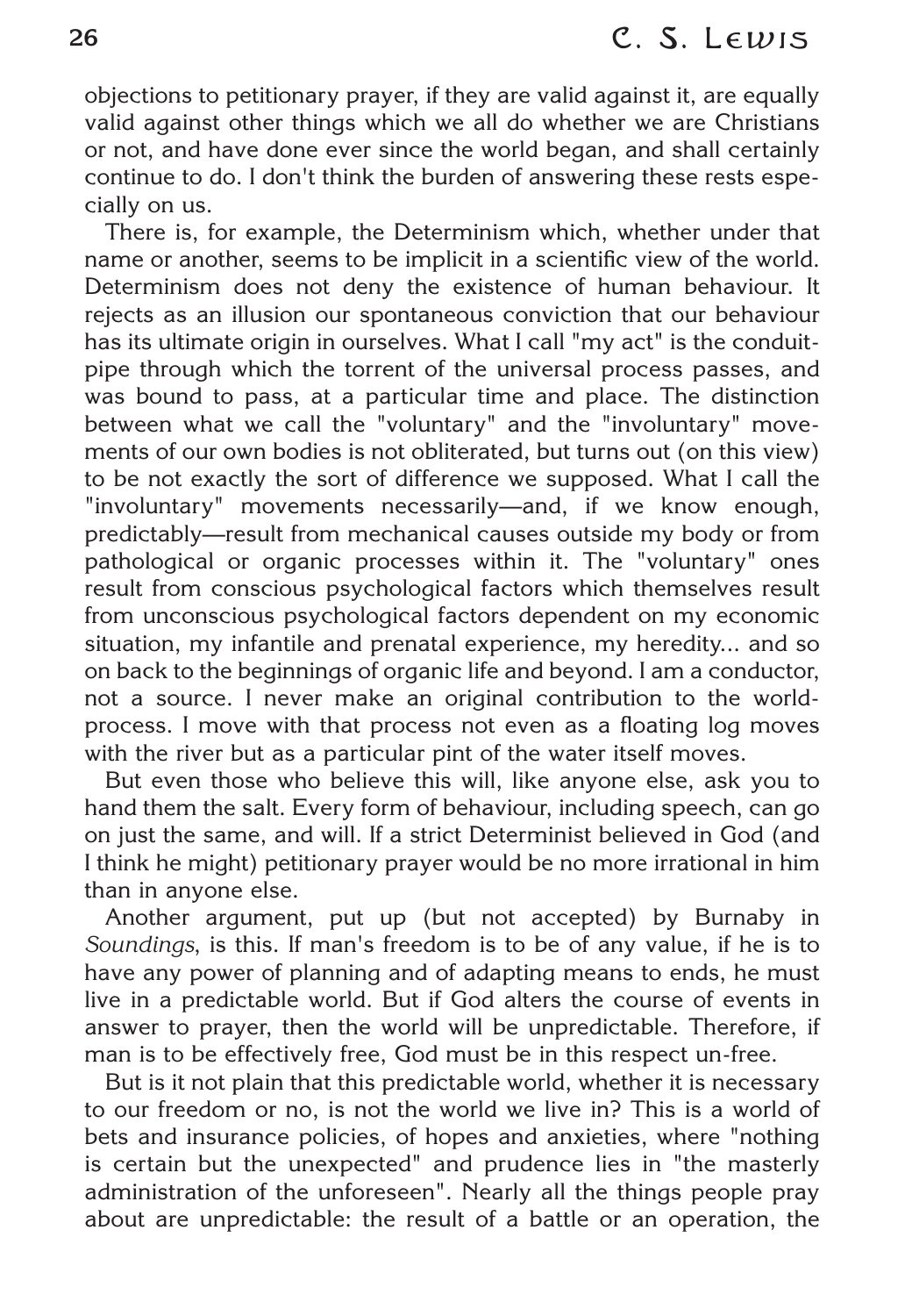#### letters to malcolm **27**

losing or getting of a job, the reciprocation of a love. We don't pray about eclipses.

But, you will reply, we once did. Every advance of science makes predictable something that was formerly unpredictable. It is only our ignorance that makes petitionary prayer possible. Would it not be rational to assume that all those events we now pray about are in principle just as predictable—though we don't yet know enough to predict them—as things like eclipses? But that is no answer to the point I'm making. I am not now trying to refute Determinism. I am only arguing that a world where the future is unknown cannot be inconsistent with planned and purposive action since we are actually planning and purposing in such a world now and have been doing so for thousands of years.

Also, between ourselves, I think this objection involves a false idea of what the sciences do. You are here a better judge than I, but I give it for what it may be worth. It is true in one sense that the mark of a genuine science is its power to predict. But does this mean that a perfected science, or a perfected synthesis of all the sciences, would be able to write reliable histories of the future? And would the scientists even want to do so? Doesn't science predict a future event only in so far as, and only because, that event is the instance of some universal law? Everything that makes the event unique—in other words, everything that makes it a concrete historical event—is deliberately ruled out; not only as something which science can't, or can't yet, include, but also as something in which science, as such, has no interest. No one sunrise has ever been exactly like another. Take away from the sunrises that in which they differ and what is left will be identical. Such abstracted identicals are what science predicts. But life as we live it is not reducible to such identities. Every real physical event, much more every human experience, has behind it, in the long run, the whole previous history of the real universe—which is not itself an "instance" of anything—and is therefore always festooned with those particularities which science for her own purposes quite rightly discounts. Doesn't the whole art of contriving a good experiment consist in devising means whereby the irrelevancies—that is, the historical particularities—can be reduced to the minimum?

Later in his essay Burnaby seems to suggest that human wills are the only radically unpredictable factor in history. I'm not happy about this. Partly because I don't see how the gigantic negative which it involves could be proved; partly because I agree with Bradley that unpredictability is not the essence, nor even a symptom, of freedom. (Did you see they've reprinted *Ethical Studies*? The baiting of Arnold,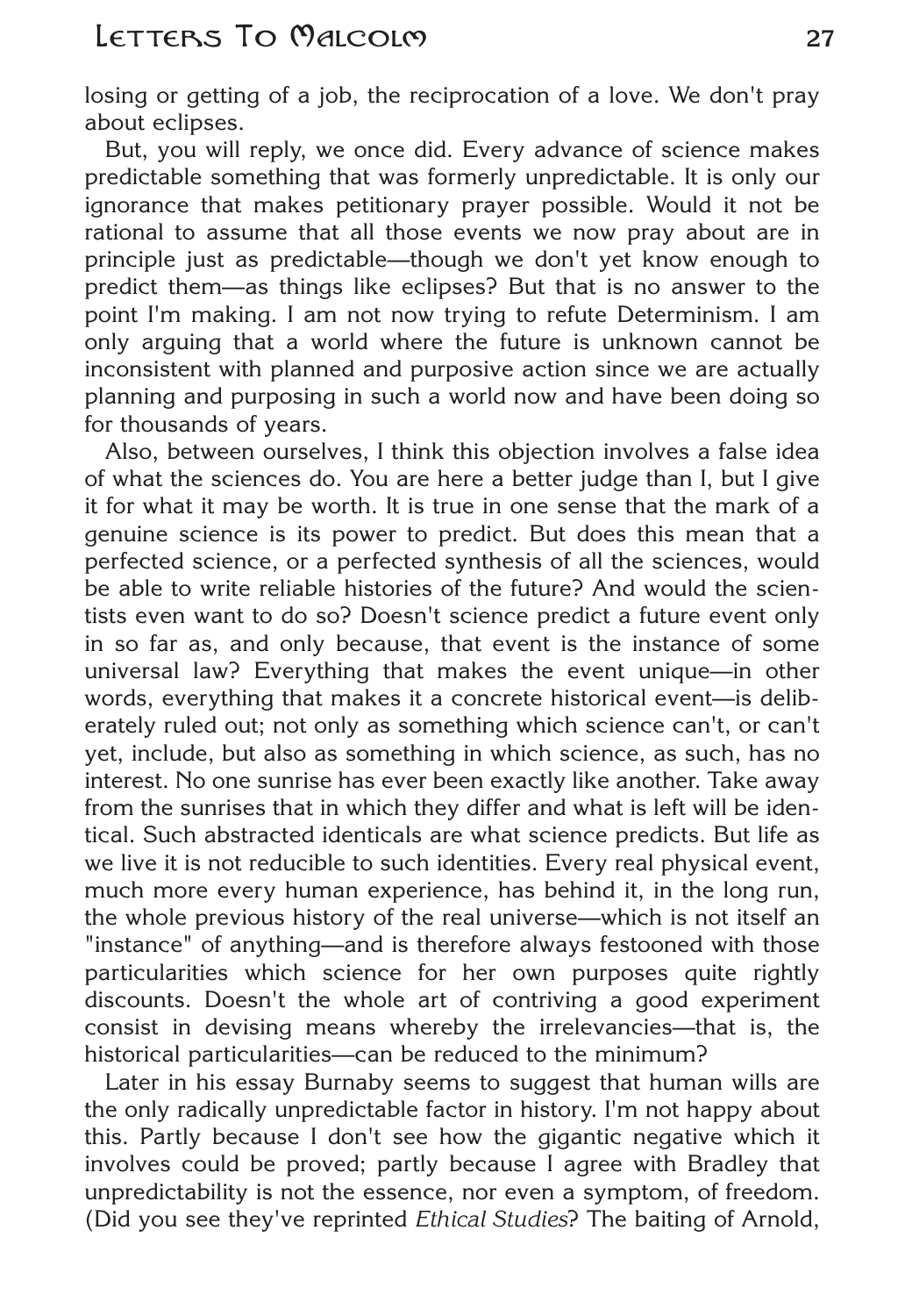wholly just and in Arnold's own manner, is exquisite.) But suppose it were true. Even then, it would make such a huge rent in the predictability of events that the whole idea of predictability as somehow necessary to human life would be in ruins. Think of the countless human acts, acts of copulation, spread over millennia, that led to the birth of Plato, Attila, or Napoleon. Yet it is on these unpredictables that human history largely depends. Twenty-five years ago you asked Betty to marry you. And now, as a result, we have young George, (I hope he's got over his gastric flu?) A thousand years hence he might have a good many descendants, and only modesty could conceal from you the possibility that one of these might have as huge a historical effect as Aristotle—or Hitler!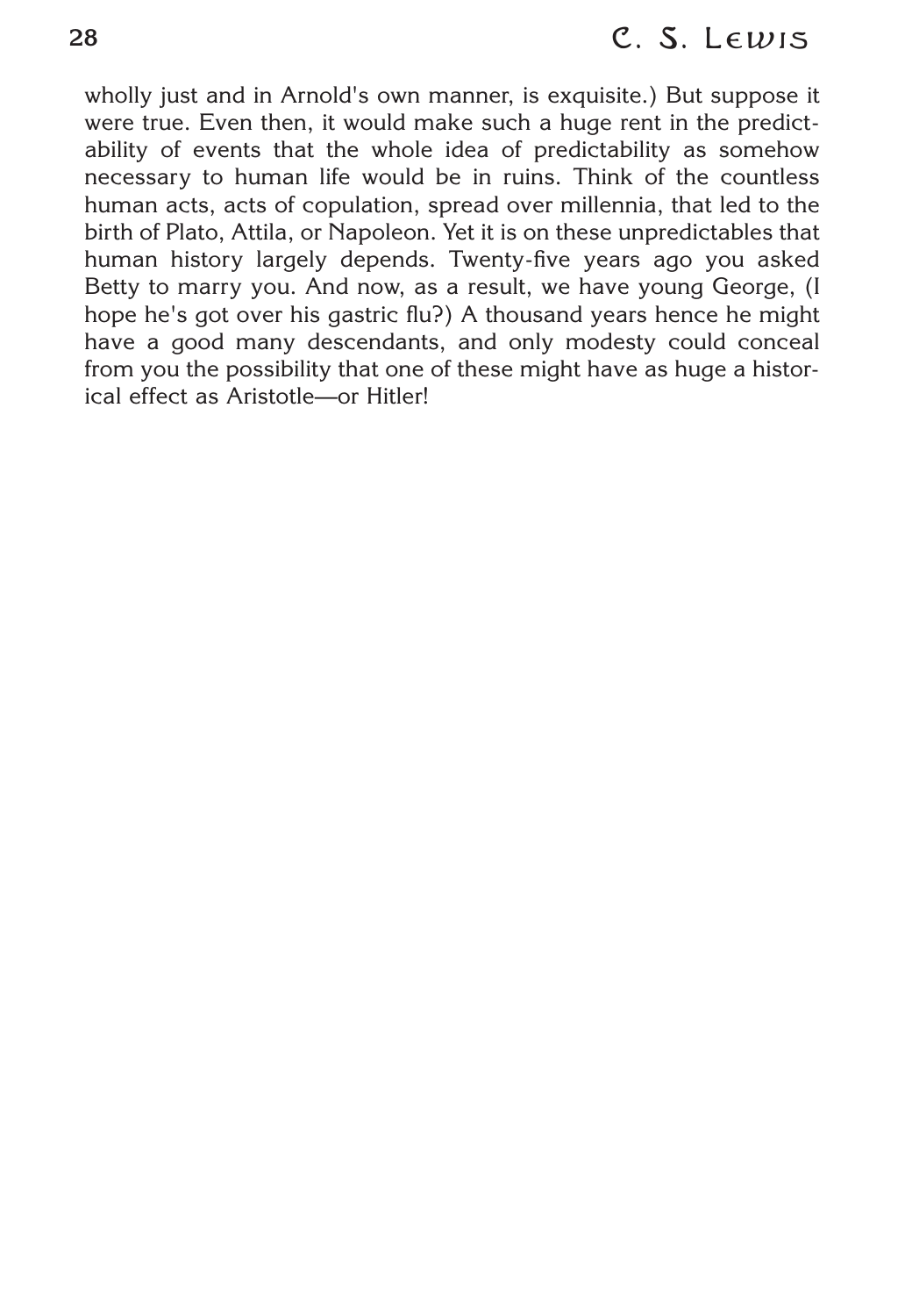<span id="page-34-0"></span>

WHAT hat froth and bubble my last letter must have seemed to<br>be you! I had hardly posted it when I got Betty's card with<br>the disquieting news about George—turning my jocular<br>reference to his descendants into a stab (at lea you! I had hardly posted it when I got Betty's card with the disquieting news about George—turning my jocular reference to his descendants into a stab (at least I suppose it did) and making our whole discussion on

prayer seem to you, as it now does to me, utterly unreal. The distance between the abstract, "Does God hear petitionary prayers?" and the concrete, "Will He—can He—grant our prayers for George?" is apparently infinite.

Not of course that I can pretend for a moment to be able to feel it as you do. If I did, you would say to yourself (like the man in *Macbeth*) "He has no children." A few years ago when I was in my own trouble you said as much to me. You wrote, "I know I'm outside. My voice can hardly reach you." And that was one reason why your letter was more like the real grasp of a real hand than any other I got.

The temptation is to attempt reassurances: to remind you how often a G.P.'s preliminary diagnosis is wrong, that the symptoms are admittedly ambiguous, that threatened men sometimes live to a ripe old age. And it would all in fact be true. But what, in that way, could I say which you are not saying to yourself every hour? And you would know my motive. You'd know how little real scientific candour—or knowledge—lay behind my words. And if, which God forbid, your suspense ended as terribly as mine did, these reassurances would sound like mockeries. So at least I found. The memory of the false hopes was an additional torment. Even now certain remembered moments of fallacious comfort twist my heart more than the remembered moment of despair.

All may yet be well. This is true. Meanwhile you have the waiting waiting till the X-rays are developed and till the specialist has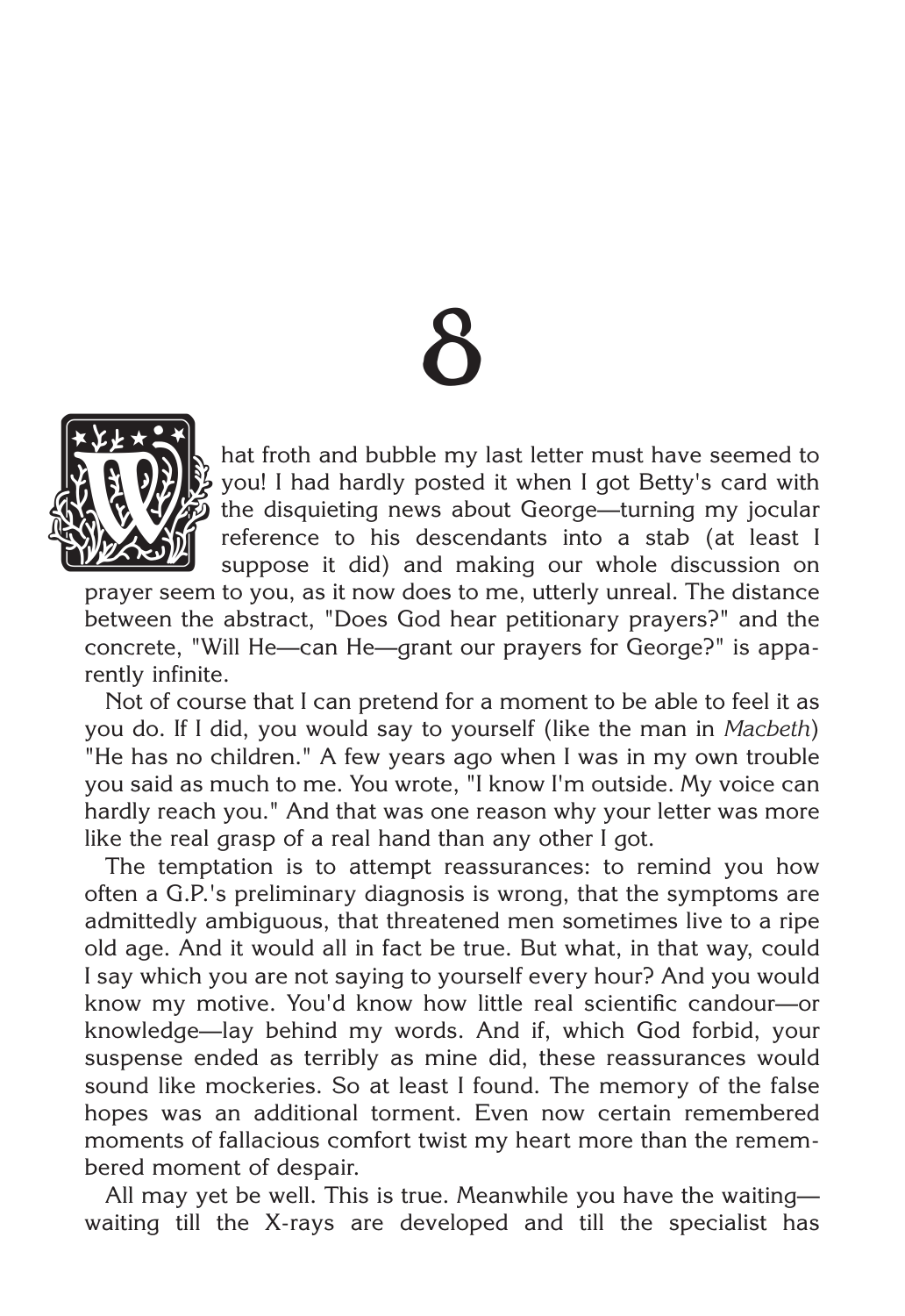completed his observations. And while you wait, you still have to go on living—if only one could go underground, hibernate, sleep it out. And then (for me—I believe you are stronger) the horrible by-products of anxiety; the incessant, circular movement of the thoughts, even the Pagan temptation to keep watch for irrational omens. And one prays; but mainly such prayers as are themselves a form of anguish.

Some people feel guilty about their anxieties and regard them as a defect of faith. I don't agree at all. They are afflictions, not sins. Like all afflictions, they are, if we can so take them, our share in the Passion of Christ. For the beginning of the Passion—the first move, so to speak—is in Gethsemane. In Gethsemane a very strange and significant thing seems to have happened.

It is clear from many of His sayings that Our Lord had long foreseen His death. He knew what conduct such as His, in a world such as we have made of this, must inevitably lead to. But it is clear that this knowledge must somehow have been withdrawn from Him before He prayed in Gethsemane. He could not, with whatever reservation about the Father's will, have prayed that the cup might pass and simultaneously known that it would not. That is both a logical and a psychological impossibility. You see what this involves? Lest any trial incident to humanity should be lacking, the torments of hope—of suspense, anxiety—were at the last moment loosed upon Him—the supposed possibility that, after all, He might, He just conceivably might, be spared the supreme horror. There was precedent. Isaac had been spared: he too at the last moment, he also against all apparent probability. It was not quite impossible... and doubtless He had seen other men crucified... a sight very unlike most of our religious pictures and images.

But for this last (and erroneous) hope against hope, and the consequent tumult of the soul, the sweat of blood, perhaps He would not have been very Man. To live in a fully predictable world is not to be a man.

At the end, I know, we are told that an angel appeared "comforting" him. But neither *comforting* in Sixteenth Century English nor [Greek: εννισχηψον] in Greek means "consoling". "Strengthening" is more the word. May not the strengthening have consisted in the renewed certainty—cold comfort this—that the thing must be endured and therefore could be?

We all try to accept with some sort of submission our afflictions when they actually arrive. But the prayer in Gethsemane shows that the preceding anxiety is equally God's will and equally part of our human destiny. The perfect Man experienced it. And the servant is not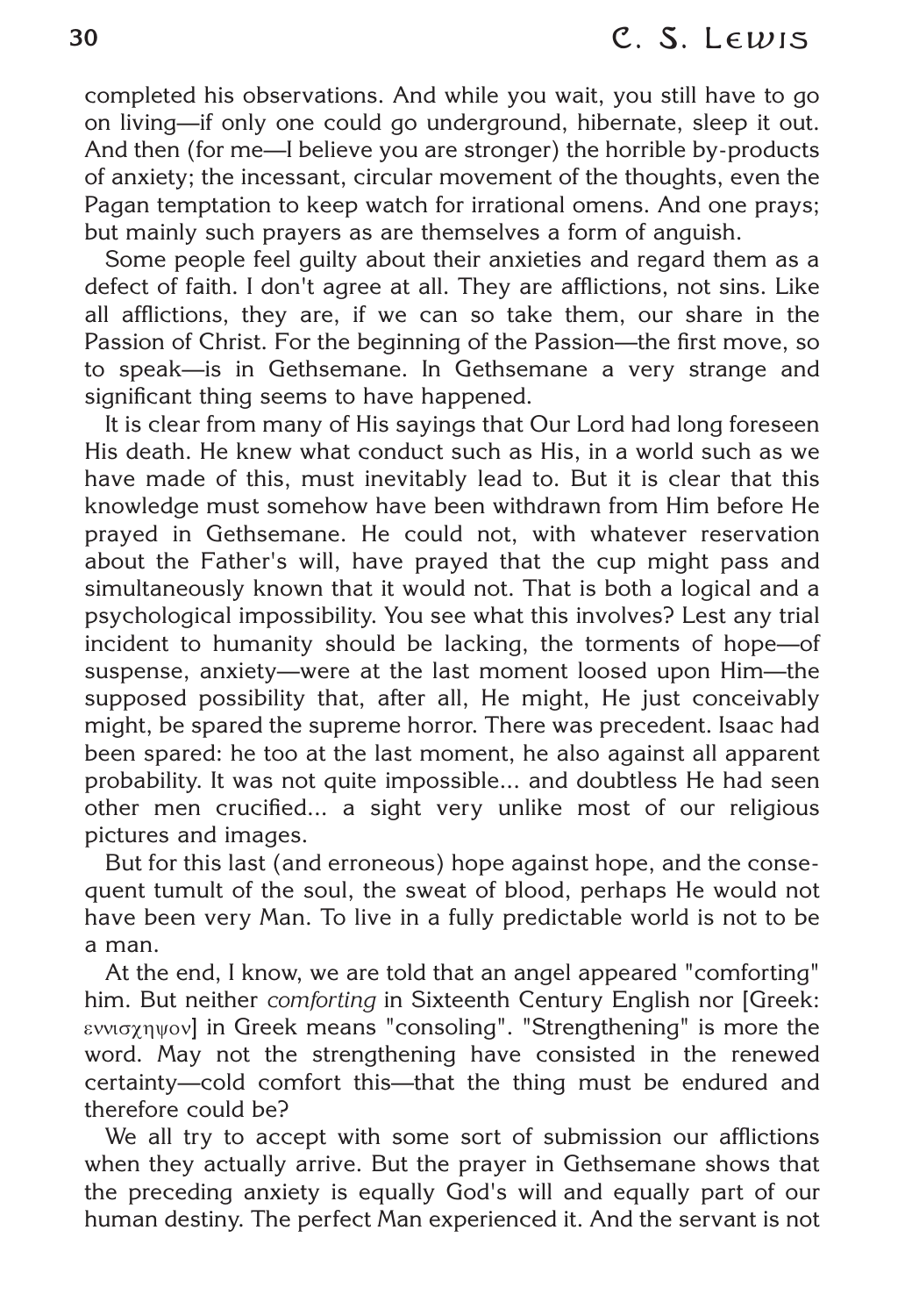greater than the master. We are Christians, not Stoics.

Does not every movement in the Passion write large some common element in the sufferings of our race? First, the prayer of anguish; not granted. Then He turns to His friends. They are asleep—as ours, or we, are so often, or busy, or away, or preoccupied. Then He faces the Church; the very Church that He brought into existence. It condemns Him. This is also characteristic. In every Church, in every institution, there is something which sooner or later works against the very purpose for which it came into existence. But there seems to be another chance. There is the State; in this case, the Roman state. Its pretensions are far lower than those of the Jewish church, but for that very reason it may be free from local fanaticisms. It claims to be just, on a rough, worldly level. Yes, but only so far as is consistent with political expediency and *raison d'État*. One becomes a counter in a complicated game. But even now all is not lost. There is still an appeal to the People—the poor and simple whom He had blessed, whom He had healed and fed and taught, to whom He himself belongs. But they have become over-night (it is nothing unusual) a murderous rabble shouting for His blood. There is, then, nothing left but God. And to God, God's last words are, "Why hast thou forsaken me?"

You see how characteristic, how representative, it all is. The human situation writ large. These are among the things it means to be a man. Every rope breaks when you seize it. Every door is slammed shut as you reach it. To be like the fox at the end of the run; the earths all staked.

As for the last dereliction of all, how can we either understand or endure it? Is it that God Himself cannot be Man unless God seems to vanish at His greatest need? And if so, why? I sometimes wonder if we have even begun to understand what is involved in the very concept of creation. If God will create, He will make something to be, and yet to be not Himself. To be created is, in some sense, to be ejected or separated. Can it be that the more perfect the creature is, the further this separation must at some point be pushed? It is saints, not common people, who experience the "dark night". It is men and angels, not beasts, who rebel. Inanimate matter sleeps in the bosom of the Father. The "hiddenness" of God perhaps presses most painfully on those who are in another way nearest to Him, and therefore God Himself, made man, will of all men be by God most forsaken? One of the Seventeenth Century divines says: "By pretending to be visible God could only deceive the world." Perhaps He does pretend just a little to simple souls who need a full measure of "sensible consolation". Not deceiving them, but tempering the wind to the shorn lamb.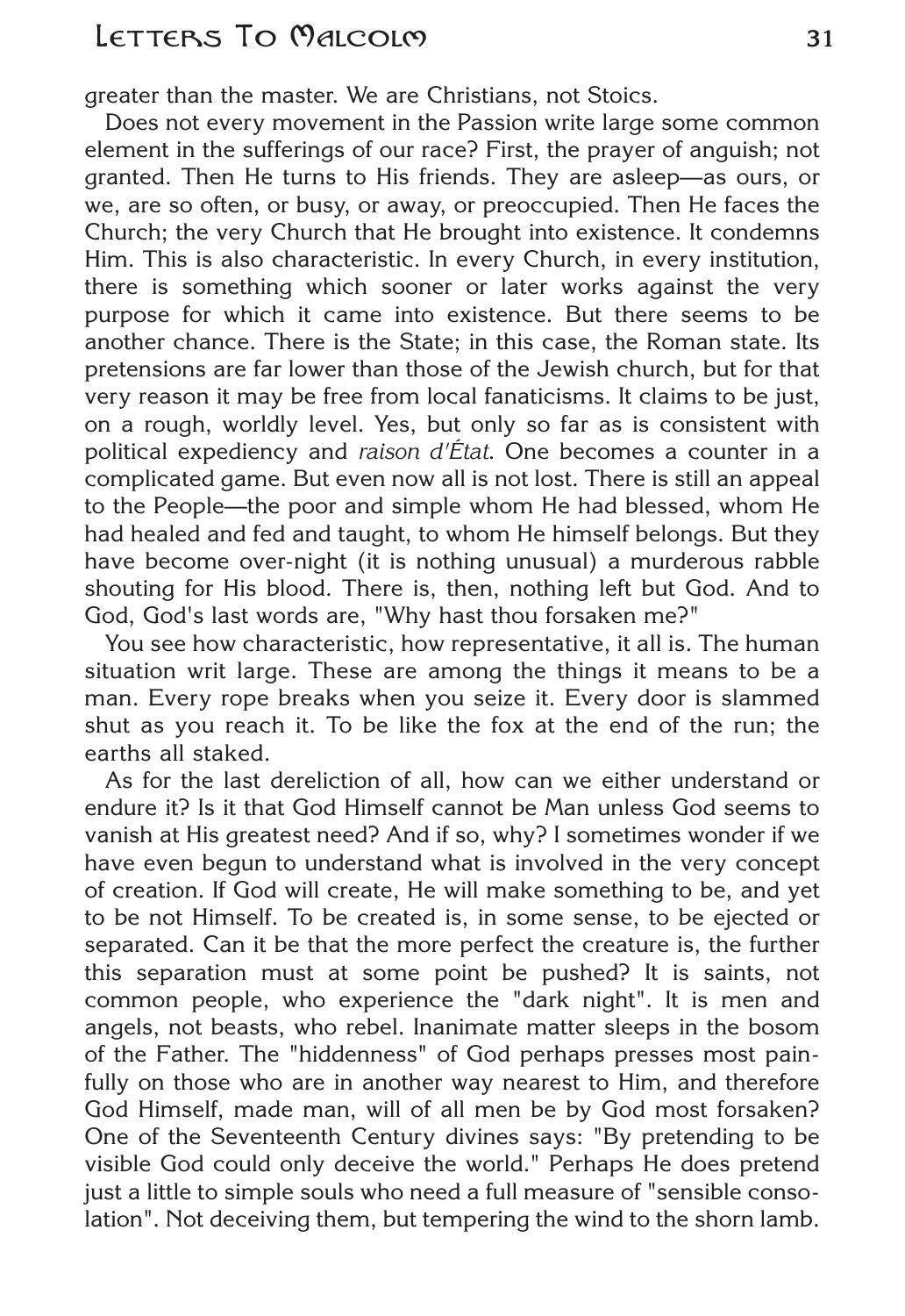### **32** C. S. L ewis

Of course I'm not saying like Niebuhr that evil is inherent in finitude. That would identify the creation with the fall and make God the author of evil. But perhaps there is an anguish, an alienation, a crucifixion involved in the creative act. Yet He who alone can judge judges the far-off consummation to be worth it.

I am, you see, a Job's comforter. Far from lightening the dark valley where you now find yourself, I blacken it. And you know why. Your darkness has brought back my own. But on second thoughts I don't regret what I have written. I think it is only in a shared darkness that you and I can really meet at present; shared with one another and, what matters most, with our Master. We are not on an untrodden path. Rather, on the main-road.

Certainly we were talking too lightly and easily about these things a fortnight ago. We were playing with counters. One used to be told as a child: "Think what you're saying." Apparently we need also to be told: "Think what you're thinking." The stakes have to be raised before we take the game quite seriously. I know this is the opposite of what is often said about the necessity of keeping all emotion out of our intellectual processes—"You can't think straight unless you are cool." But then neither can you think deep if you are. I suppose one must try every problem in both states. You remember that the ancient Persians debated everything twice: once when they were drunk and once when they were sober.

I know one of you will let me have news as soon as there is any.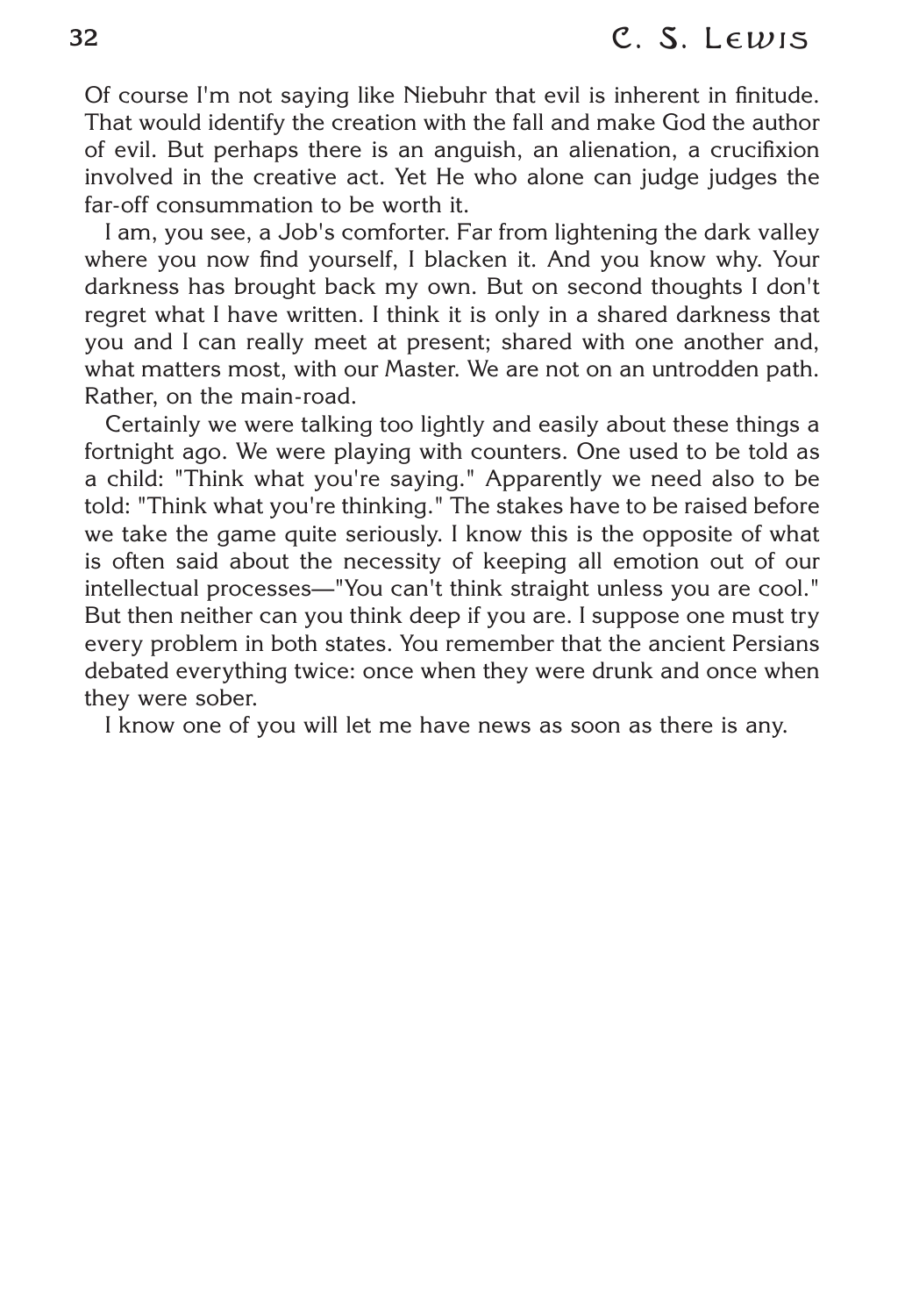

Thank God. What a mare's nest! Or, more grimly, what a **thank** God. What a mare's nest! Or, more grimly, what a **thank** of the state of the state of the crisis seems curiously far away. Like at sea. Once you have doubled t rehearsal! It is only twenty-four hours since I got Betty's wire, and already the crisis seems curiously far away. Like at sea. Once you have doubled the point and got into smooth water, the point doesn't take long to hide below

the horizon.

And now, your letter. I'm not at all surprised at your feeling flattened rather than joyful. That isn't ingratitude. It's only exhaustion. Weren't there moments even during those terrible days when you glided into a sort of apathy—for the same reason? The body (bless it) will not continue indefinitely supplying us with the physical media of emotion.

Surely there's no difficulty about the prayer in Gethsemane on the ground that if the disciples were asleep they couldn't have heard it and therefore couldn't have recorded it? The words they did record would hardly have taken three seconds to utter. He was only "a stone's throw" away. The silence of night was around them. And we may be sure He prayed aloud. People did everything aloud in those days. You remember how astonished St. Augustine was—some centuries later in a far more sophisticated society—to discover that when St. Ambrose was reading (to himself) you couldn't hear the words even if you went and stood just beside him? The disciples heard the opening words of the prayer before they went to sleep. They record those opening words as if they were the whole.

There is a rather amusing instance of the same thing in Acts XXIV. The Jews had got down a professional orator called Tertullos to conduct the prosecution of St. Paul. The speech as recorded by St. Luke takes eighty-four words in the Greek, if I've counted correctly. Eighty-four words are impossibly short for a Greek advocate on a fulldress occasion. Presumably, then, they are a *précis*? But of those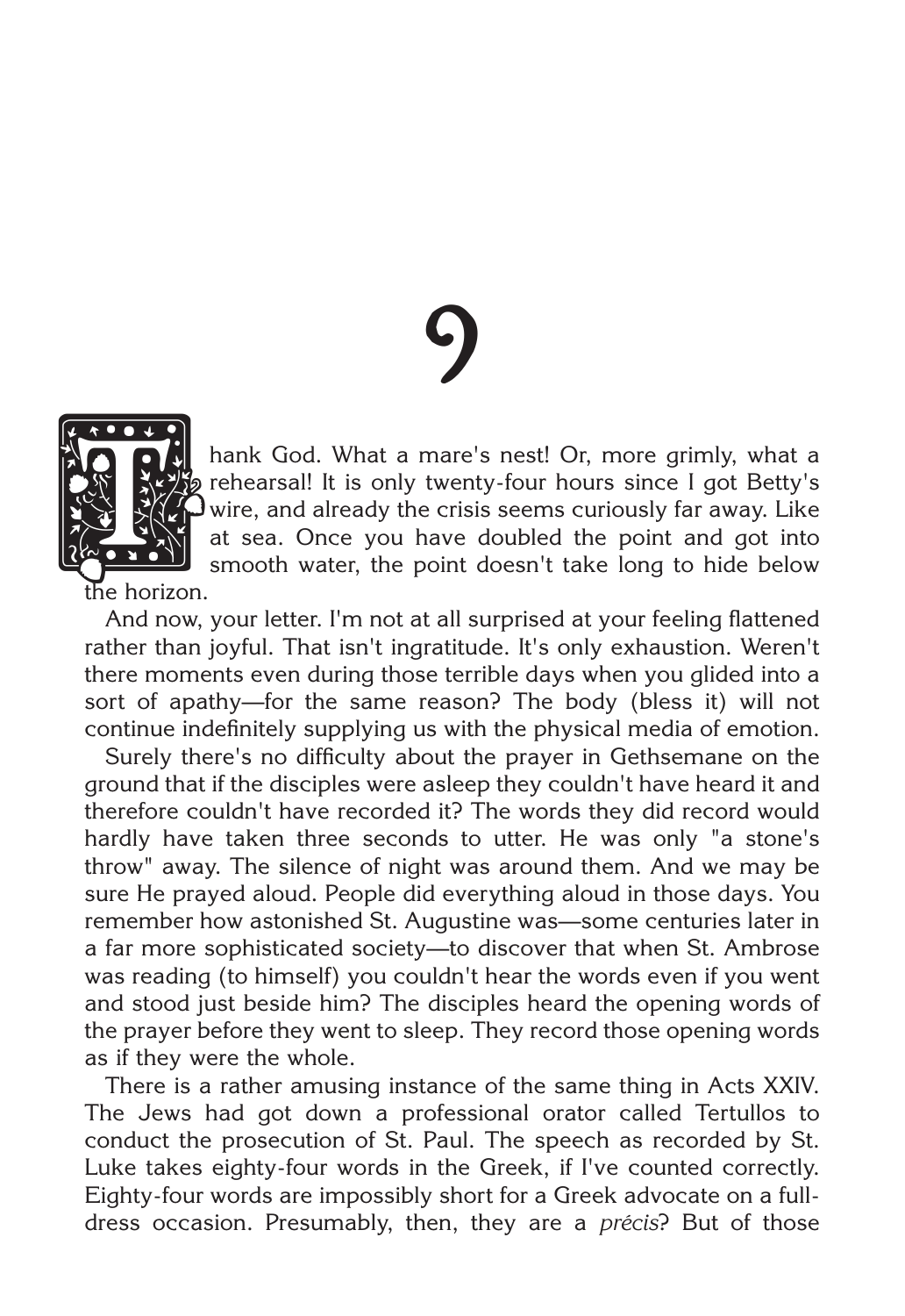eighty-odd words forty are taken up with preliminary compliments to the bench—stuff, which, in a *précis* on that tiny scale, ought not to have come in at all. It is easy to guess what has happened. St. Luke, though an excellent narrator, was no good as a reporter. He starts off by trying to memorise, or to get down, the whole speech *verbatim*. And he succeeds in reproducing a certain amount of the exordium (The style unmistakable. Only a practising *rhetor* ever talks that way). But he is soon defeated. The whole of the rest of the speech has to be represented by a ludicrously inadequate abstract. But he doesn't tell us what has happened, and thus seems to attribute to Tertullos a performance which would have spelled professional ruin.

As you say, the problems about prayer which really press upon a man when he is praying for dear life are not the general and philosophical ones; they are those that arise within Christianity itself. At least, this is so for you and me. We have long since agreed that if our prayers are granted at all they are granted from the foundation of the world. God and His acts are not in time. Intercourse between God and man occurs at particular moments for the man, but not for God. If there is—as the very concept of prayer presupposes—an adaptation between the free actions of men in prayer and the course of events, this adaptation is from the beginning inherent in the great single creative act. Our prayers are heard—don't say "have been heard" or you are putting God into time—not only before we make them but before we are made ourselves.

The real problems are different. Is it our faith that prayers, or some prayers, are real causes? But they are not magical causes: they don't, like spells, act directly on nature. They act, then, on nature through God? This would seem to imply that they act on God. But God, we believe, is impassible. All theology would reject the idea of a transaction in which a creature was the agent and God the patient.

It is quite useless to try to answer this empirically by producing stories—though you and I could tell strange ones—of striking answers to prayer. We shall be told, reasonably enough, that *post hoc* is not *propter hoc*. The thing we prayed for was going to happen anyway. Our action was irrelevant. Even a fellow-creature's action which fulfils our request may not be caused by it; he does what we ask, but perhaps he would equally have done so without our asking. Some cynics will tell us that no woman ever married a man *because* he proposed to her: she always elicits the proposal because she has determined to marry him.

In these human instances we believe, when we do believe, that our request was the cause, or *a* cause, of the other party's action, because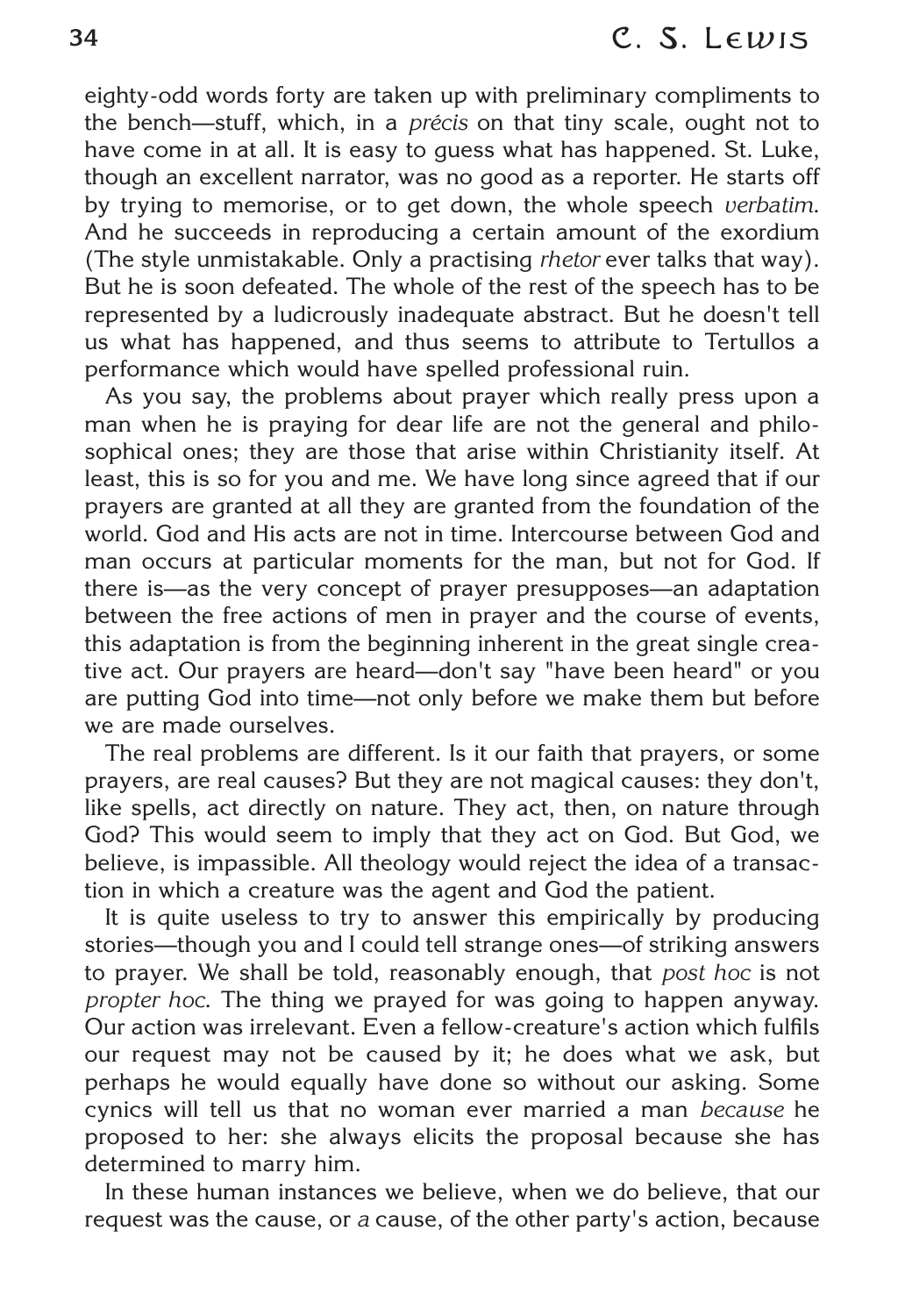we have from deep acquaintance a certain impression of that party's character. Certainly not by applying the scientific procedures—control experiments, etc.—for establishing causes. Similarly we believe, when we do believe, that the relation between our prayer and the event is not a mere coincidence only because we have a certain idea of God's character. Only faith vouches for the connection. No empirical proof could establish it. Even a miracle, if one occurred, "might have been going to happen anyway."

Again, in the most intimate human instances we really feel that the category of cause and effect will not contain what actually happens. In a real "proposal"—as distinct from one in an old-fashioned novel is there any agent-patient relation? Which drop on the window pane moves to join the other?

Now I am going to suggest that strictly causal thinking is even more inadequate when applied to the relation between God and man. I don't mean only when we are thinking of prayer, but whenever we are thinking about what happens at the Frontier, at the mysterious point of junction and separation where absolute being utters derivative being.

One attempt to define causally what happens there has led to the whole puzzle about Grace and free will. You will notice that Scripture just sails over the problem. "Work out your own salvation in fear and trembling"—pure Pelagianism. But why? "For it is God who worketh in you"—pure Augustinianism. It is presumably only our presuppositions that make this appear nonsensical. We profanely assume that divine and human action exclude one another like the actions of two fellow-creatures so that "God did this" and "I did this" cannot both be true of the same act except in the sense that each contributed a share.

In the end we must admit a two-way traffic at the junction. At first sight no passive verb in the world would seem to be so utterly passive as "to be created". Does it not mean "to *have been* nonentity"? Yet, for us rational creatures, to be created also means "to be made agents". We have nothing that we have not received; but part of what we have received is the power of being something more than receptacles. We exercise it, no doubt, chiefly by our sins. But they, for my present argument, will do as well as anything else. For God forgives sins. He would not do so if we committed none—"whereto serves Mercy but to confront the visage of offence?" In that sense the Divine action is consequent upon, conditioned by, elicited by, our behaviour. Does this mean that we can "act upon" God? I suppose you could put it that way if you wanted. If you do, then we must interpret His "impassibility" in a way which admits this; for we know that God forgives much better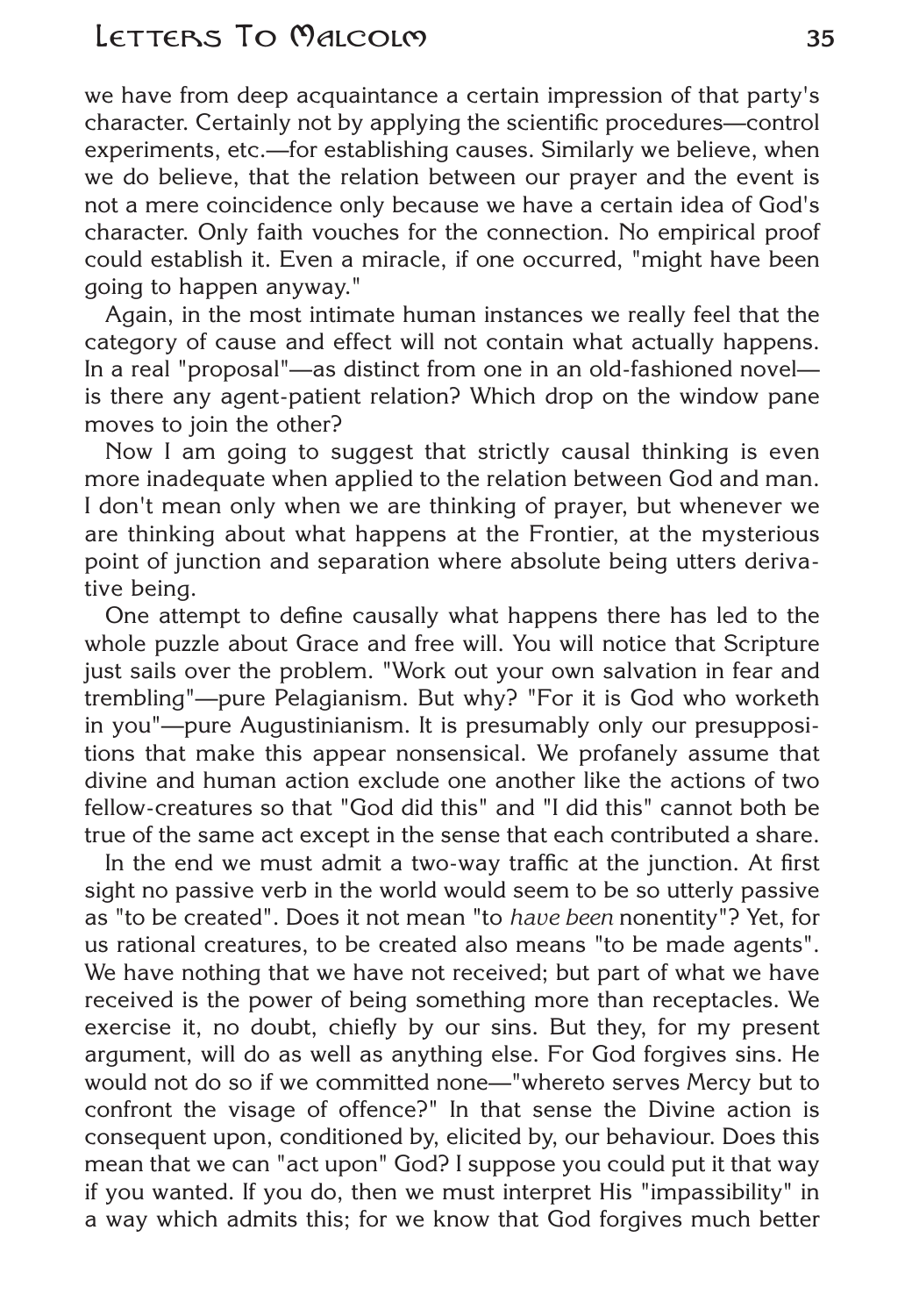### 36 **C. S. LEWIS**

than we know what "impassible" means. I would rather say that from before all worlds His providential and creative act (for they are all one) takes into account all the situations produced by the acts of His creatures. And if He takes our sins into account, why not our petitions?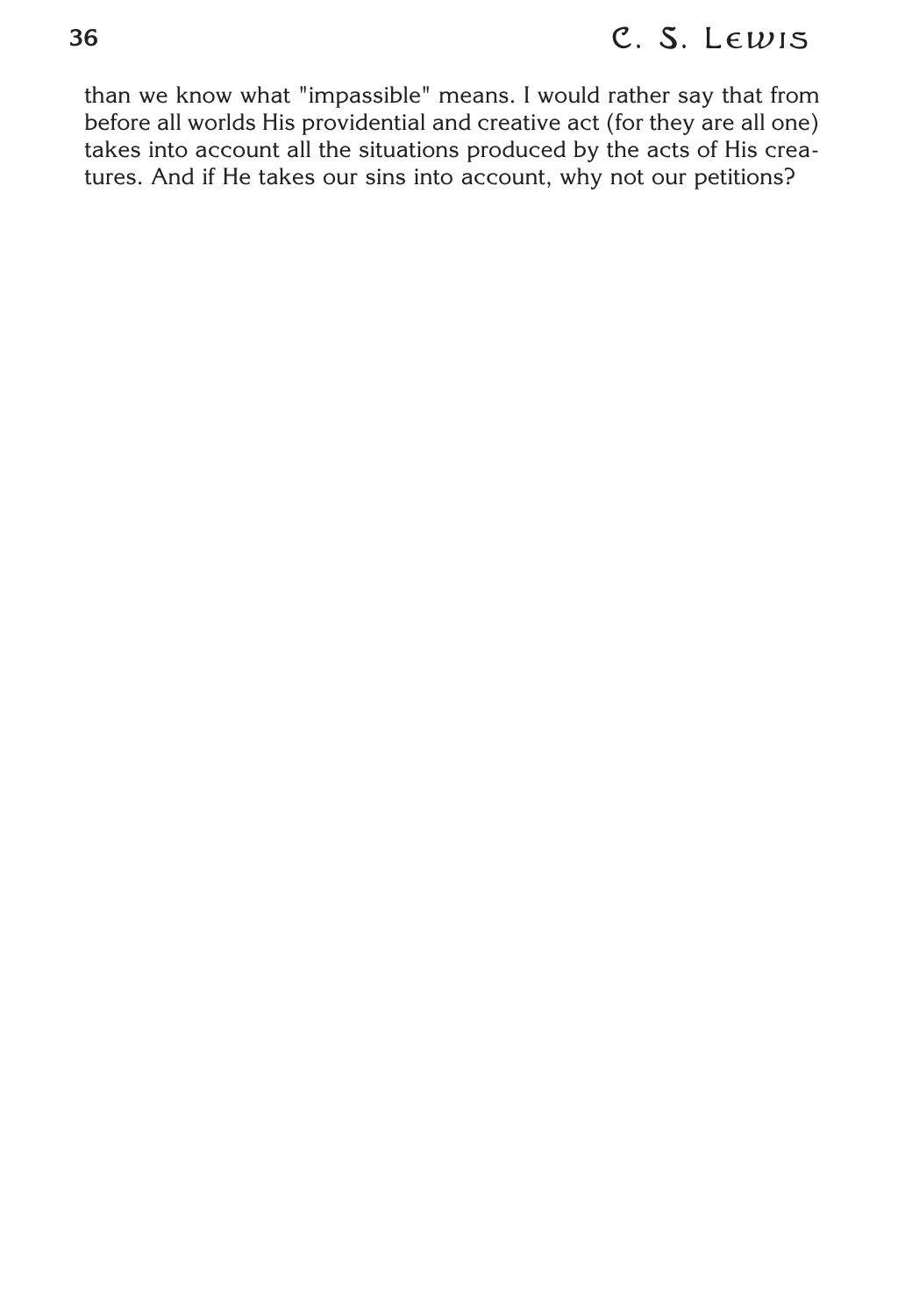

See your point. But you must admit that Scripture doesn't<br>discussion to grad the doctrine of Divine<br>Impassibility. We are constantly represented as exciting<br>the Divine wrath or pity—even as "grieving" God. I know<br>this lang take the slightest pains to guard the doctrine of Divine Impassibility. We are constantly represented as exciting the Divine wrath or pity—even as "grieving" God. I know this language is analogical. But when we say that, we

must not smuggle in the idea that we can throw the analogy away and, as it were, get in behind it to a purely literal truth. All we can really substitute for the analogical expression is some theological abstraction. And the abstraction's value is almost entirely negative. It warns us against drawing absurd consequences from the analogical expression by prosaic extrapolations. By itself, the abstraction "impassible" can get us nowhere. It might even suggest something far more misleading than the most naïf Old Testament picture of a stormily emotional Jehovah. Either something inert, or something which was "Pure Act" in such a sense that it could take no account of events within the universe it had created.

I suggest two rules for exegetics. (1) Never take the images literally. (2) When the *purport* of the images—what they say to our fear and hope and will and affections—seems to conflict with the theological abstractions, trust the purport of the images every time. For our abstract thinking is itself a tissue of analogies: a continual modelling of spiritual reality in legal or chemical or mechanical terms. Are these likely to be more adequate than the sensuous, organic, and personal images of scripture—light and darkness, river and well, seed and harvest, master and servant, hen and chickens, father and child? The footprints of the Divine are more visible in that rich soil than across rocks or slag-heaps. Hence what they now call "de-mythologising" Christianity can easily be "re-mythologising" it—and substituting a poorer mythology for a richer.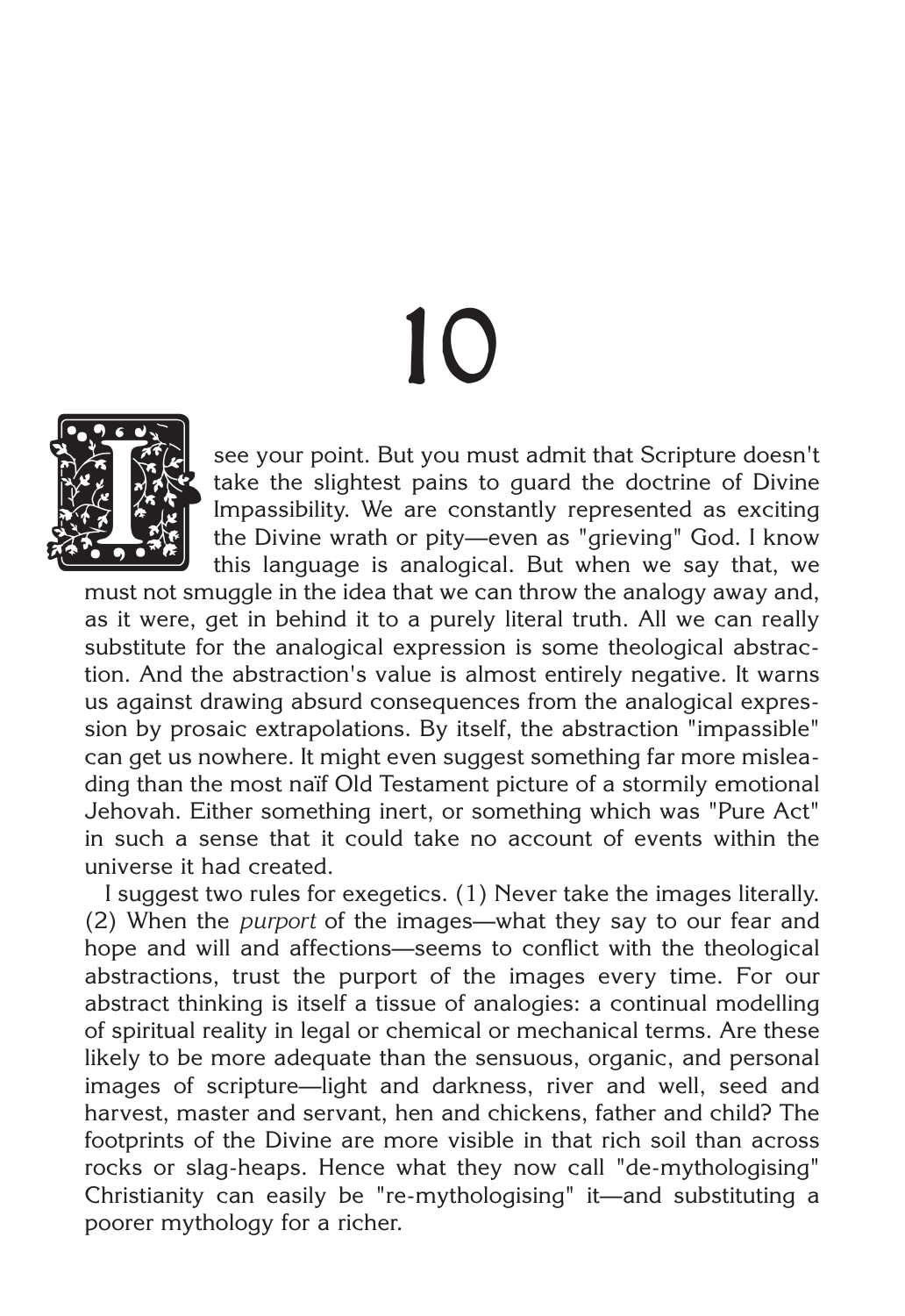I agree that my deliberately vague expression about our prayers being "taken into account" is a retreat from Pascal's magnificent dictum ("God has instituted prayer so as to confer upon His creatures the dignity of being causes"). But Pascal really does suggest a far too explicit agent-and-patient relation, with God as the patient. And I have another ground for preferring my own more modest formula. To think of our prayers as just "causes" would suggest that the whole importance of petitionary prayer lay in the achievement of the thing asked for. But really, for our spiritual life as a whole, the "being taken into account", or "considered", matters more than the being granted. Religious people don't talk about the "results" of prayer; they talk of its being "answered" or "heard". Someone said "A suitor wants his suit to be heard as well as granted." In suits to God, if they are really religious acts at all and not merely attempts at magic, this is even more so. We can bear to be refused but not to be ignored. In other words, our faith can survive many refusals if they really are refusals and not mere disregards. The apparent stone will be bread to us if we believe that a Father's hand put it into ours, in mercy or in justice or even in rebuke. It is hard and bitter, yet it can be chewed and swallowed. But if, having prayed for our heart's desire and got it, we then became convinced that this was a mere accident—that providential designs which had only some quite different end just couldn't help throwing out this satisfaction for us as a by-product—then the apparent bread would become a stone. A pretty stone, perhaps, or even a precious stone. But not edible to the soul.

What we must fight against is Pope's maxim:

*the first Almighty Cause Acts not by partial, but by general laws.*

The odd thing is that Pope thought, and all who agree with him think, that this philosophical theology is an advance beyond the religion of the child and the savage (and the New Testament). It seems to them less naïf and anthropomorphic. The real difference, however, is that the anthropomorphism is more subtly hidden and of a far more disastrous type.

For the implication is that there exists on the Divine level a distinction with which we are very familiar on our own: that between the plan (or the main plan) and its unintended but unavoidable by-products. Whatever we do, even if it achieves its object, will also scatter round it a spray of consequences which were not its object at all. This is so even in private life. I throw out crumbs for the birds and provide, inci-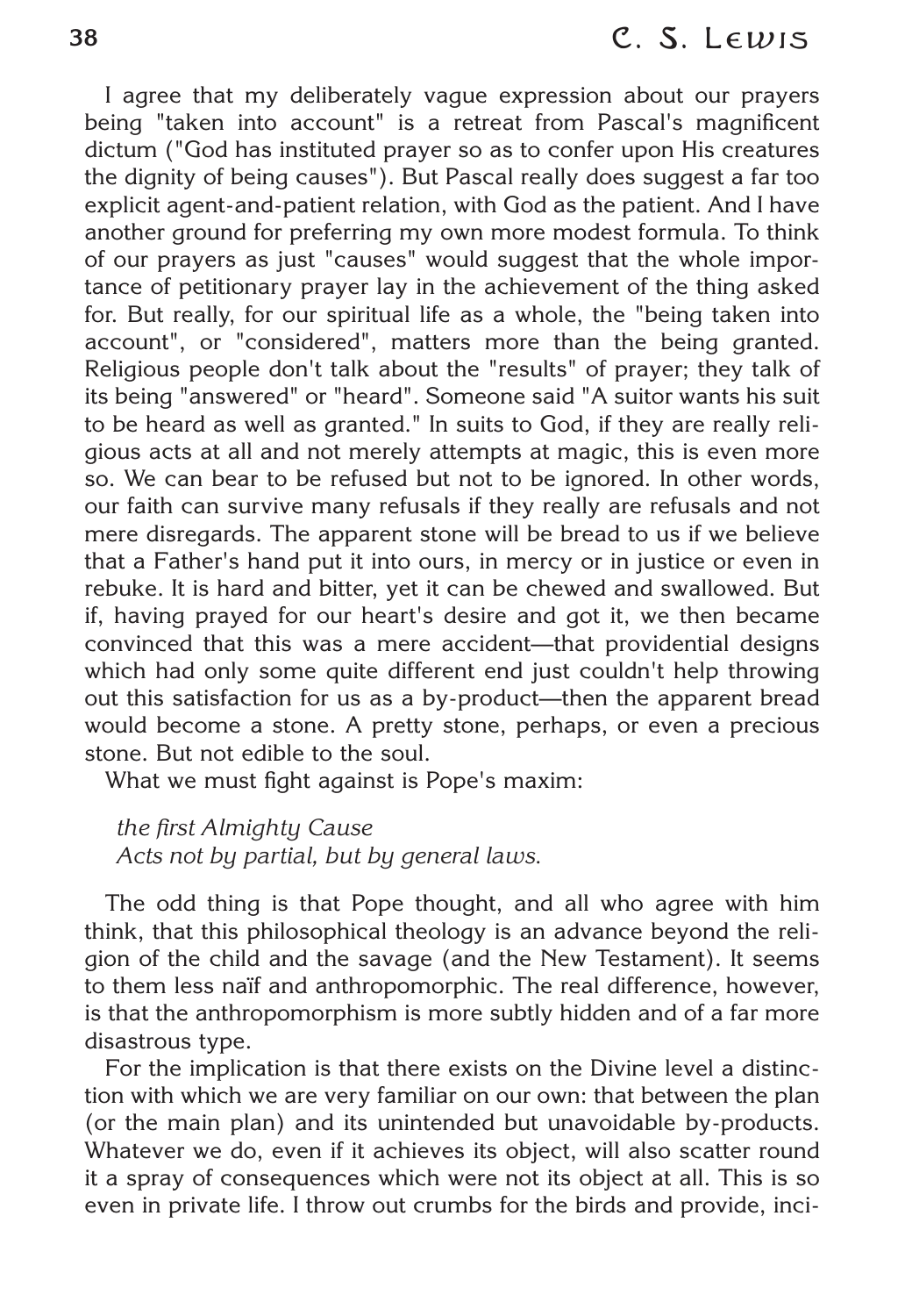dentally, a breakfast for the rats. Much more so in what may be called managerial life. The governing body of the college alters the time of dinner in hall; our object being to let the servants get home earlier. But by doing so we alter the daily pattern of life for every undergraduate. To some the new arrangement will be a convenience, to others the reverse. But we had no special favour for the first lot and no spite against the second. Our arrangement drags these unforeseen and undesired consequences after it. We can't help this.

On Pope's view God has to work in the same way. He has His grand design for the sum of things. Nothing we can say will deflect it. It leaves Him little freedom (or none?) for granting, or even for deliberately refusing, our prayers. The grand design churns out innumerable blessings and curses for individuals. God can't help that. They're all by-products.

I suggest that the distinction between plan and by-product must vanish entirely on the level of omniscience, omnipotence, and perfect goodness. I believe this because even on the human level it diminishes the higher you go. The better a human plan is made, the fewer unconsidered by-products it will have and the more birds it will kill with one stone, the more diverse needs and interests it will meet; the nearer it will come—it can never come very near—to being a plan for each individual. Bad laws make hard cases. But let us go beyond the managerial altogether. Surely a man of genius composing a poem or symphony must be less unlike God than a ruler? But the man of genius has no mere by-products in his work. Every note or word will be more than a means, more than a consequence. Nothing will be present *solely* for the sake of other things. If each note or word were conscious it would say: "The maker had me myself in view and chose for me, with the whole force of his genius, exactly the context I required." And it would be right—provided it remembered that every other note or word could say no less.

How should the true Creator work by "general laws"? "To generalise is to be an idiot," said Blake. Perhaps he went too far. But to generalise is to be a finite mind. Generalities are the lenses with which our intellects have to manage. How should God sully the infinite lucidity of this vision with such makeshifts? One might as well think He had to consult books of reference, or that, if He ever considered me individually, He would begin by saying, "Gabriel, bring me Mr. Lewis's file."

The God of the New Testament who takes into account the death of every sparrow is not more, but far less, anthropomorphic than Pope's.

I will not believe in the Managerial God and his general laws. If there is Providence at all, everything is providential and every providence is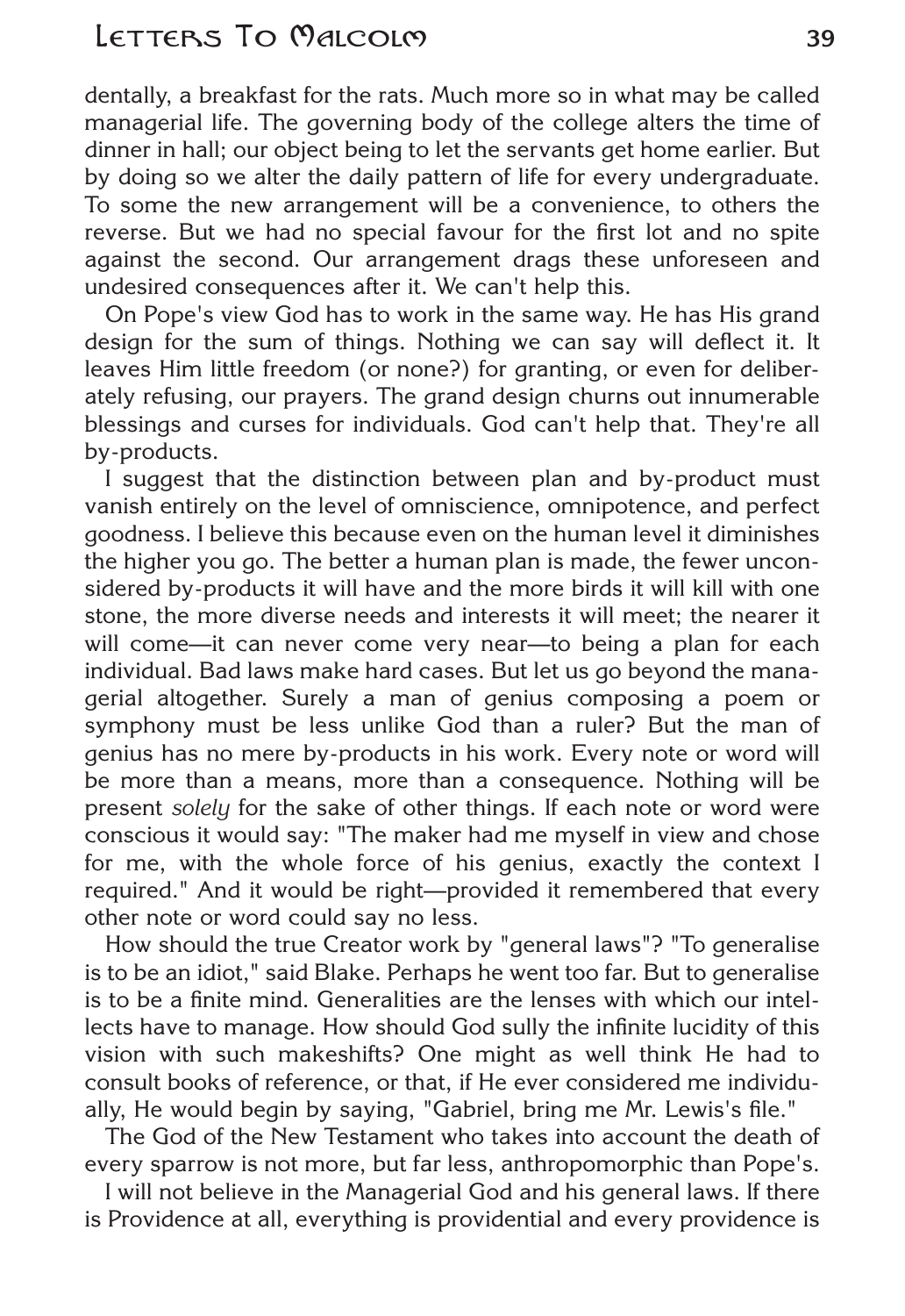a special providence. It is an old and pious saying that Christ died not only for Man but for each man, just as much as if each had been the only man there was. Can I not believe the same of this creative act which, as spread out in time, we call destiny or history? It is for the sake of each human soul. Each is an end. Perhaps for each beast. Perhaps even each particle of matter—the night sky suggests that the inanimate also has for God some value we cannot imagine. His ways are not (not there, anyway) like ours.

If you ask why I believe all this, I can only reply that we are taught, both by precept and example, to pray, and that prayer would be meaningless in the sort of universe Pope pictured. One of the purposes for which God instituted prayer may have been to bear witness that the course of events is not governed like a state but created like a work of art to which every being makes its contribution and (in prayer) a conscious contribution, and in which every being is both an end and a means. And since I have momentarily considered prayer itself as a means let me hasten to add that it is also an end. The world was made partly that there might be prayer; partly that our prayers for George might be answered. But let's have finished with "partly". The great work of art was made for the sake of all it does and is, down to the curve of every wave and the flight of every insect.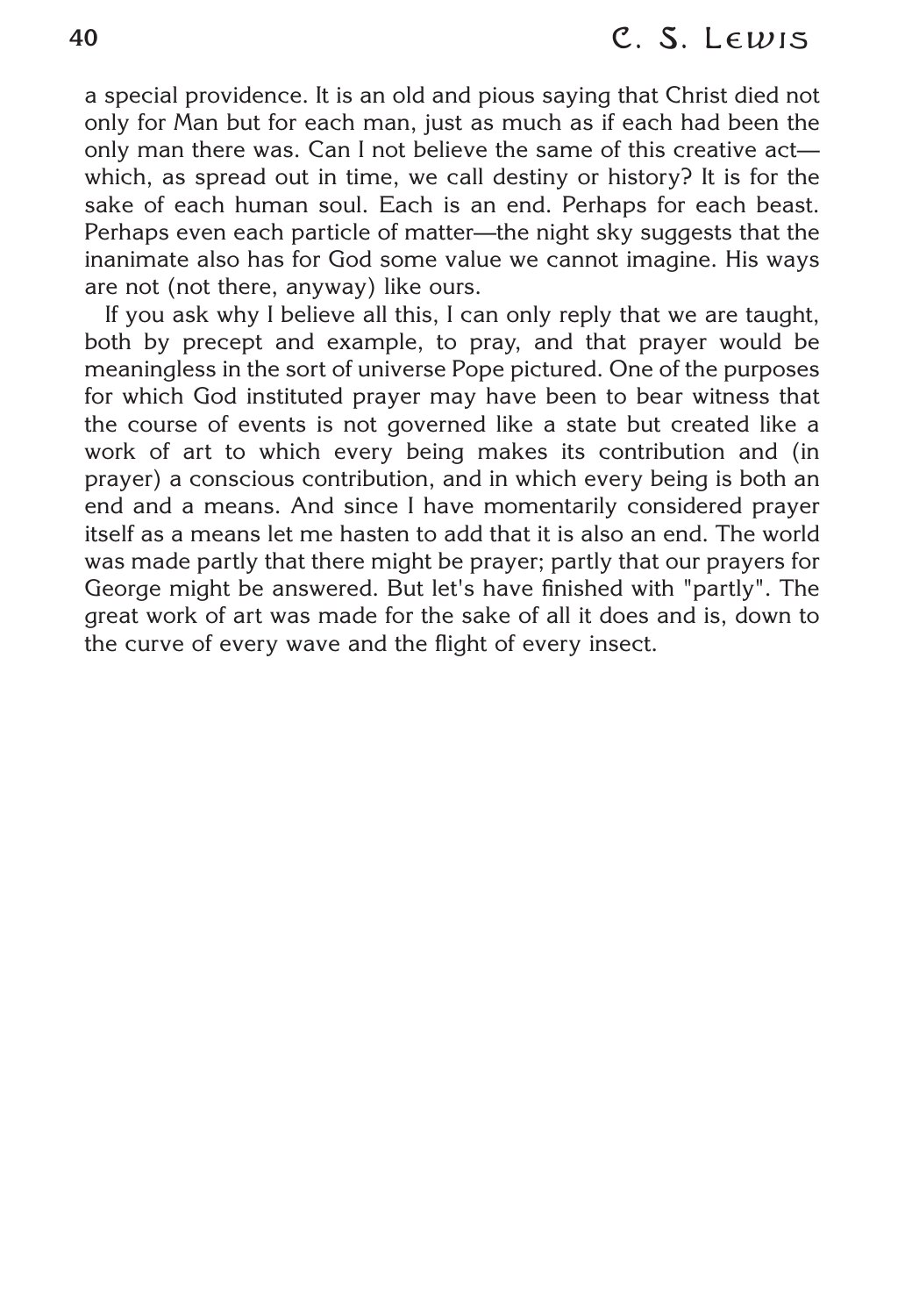

See you won't let me off. And the longer I look at it the longer  $\frac{1}{2}$  see you won't let me off. And the longer I look at it the less I shall like it. I must face—or else explicitly decline—<br>the difficulties that reall less I shall like it. I must face—or else explicitly decline the difficulties that really torment us when we cry for mercy in earnest. I have found no book that helps me with them all. I have so little confidence in my own power to

tackle them that, if it were possible, I would let sleeping dogs lie. But the dogs are not sleeping. They are awake and snapping. We both bear the marks of their teeth. That being so, we had better share our bewilderments. By hiding them from each other we should not hide them from ourselves.

The New Testament contains embarrassing promises that what we pray for with faith we shall receive. Mark XI, 24 is the most staggering. Whatever we ask for, believing that we'll get it, we'll get. No question, it seems, of confining it to spiritual gifts; *whatever* we ask for. No question of a merely general faith in God, but a belief that you will get the particular thing you ask. No question of getting either it or else something that is really far better for you; you'll get precisely it. And to heap paradox on paradox, the Greek doesn't even say "believing that you *will* get it". It uses the aorist, [Greek: ελαβετε], which one is tempted to translate "believing that you *got* it". But this final difficulty I shall ignore. I don't expect Aramaic had anything which we—brought up on Latin grammar—would recognise as tenses at all.

How is this astonishing promise to be reconciled—

(a) With the observed facts?

(b) With the prayer in Gethsemane, and (as a result of that prayer) the universally accepted view that we should ask everything with a reservation ("if it be Thy will")?

As regards (a), no evasion is possible. Every war, every famine or plague, almost every death-bed, is the monument to a petition that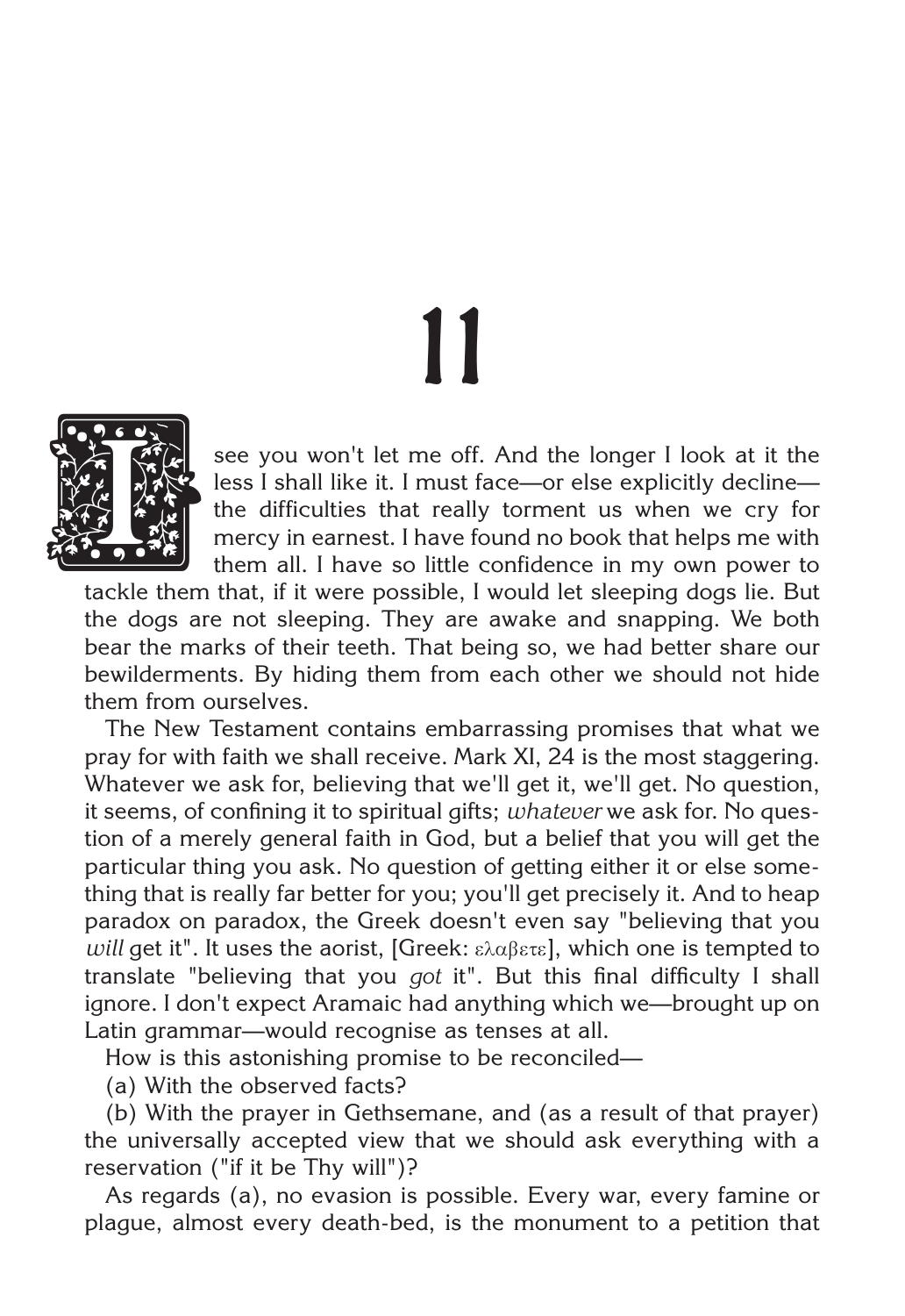was not granted. At this very moment thousands of people in this one island are facing as a fait accompli, the very thing against which they have prayed night and day, pouring out their whole soul in prayer, and, as they thought, with faith. They have sought and not found. They have knocked and it has not been opened. "That which they greatly feared has come upon them."

But (b) though much less often mentioned, is surely an equal difficulty. How is it possible at one and the same moment to have a perfect faith—an untroubled or unhesitating faith as St. James says (I, 6) that you will get what you ask and yet also prepare yourself submissively in advance for a possible refusal? If you envisage a refusal as possible, how can you have simultaneously a perfect confidence that what you ask will not be refused? If you have that confidence, how can you take refusal into account at all?

It is easy to see why so much more is written about worship and contemplation than about "crudely" or "naïvely" petitionary prayer. They may be—I think they are—nobler forms of prayer. But they are also a good deal easier to write about.

As regards the first difficulty, I'm not asking why our petitions are so often refused. Anyone can see in general that this must be so. In our ignorance we ask what is not good for us or for others, or not even intrinsically possible. Or again, to grant one man's prayer involves refusing another's. There is much here which it is hard for our will to accept but nothing that is hard for our intellect to understand. The real problem is different; not why refusal is so frequent, but why the opposite result is so lavishly promised.

Shall we then proceed on Vidler's principles and scrap the embarrassing promises as "venerable archaisms" which have to be "outgrown"? Surely, even if there were no other objection, that method is too easy. If we are free to delete all inconvenient data we shall certainly have no theological difficulties; but for the same reason no solutions and no progress. The very writers of the "Tekkies", not to mention the scientists, know better. The troublesome fact, the apparent absurdity which can't be fitted into any synthesis we have yet made, is precisely the one we must not ignore. Ten to one, it's in that covert the fox is lurking. There is always hope if we keep an unsolved problem fairly in view; there's none if we pretend it's not there.

Before going any further, I want to make two purely practical points: 1. These lavish promises are the worst possible place at which to begin Christian instruction in dealing with a child or a Pagan. You remember what happened when the Widow started Huck Finn off with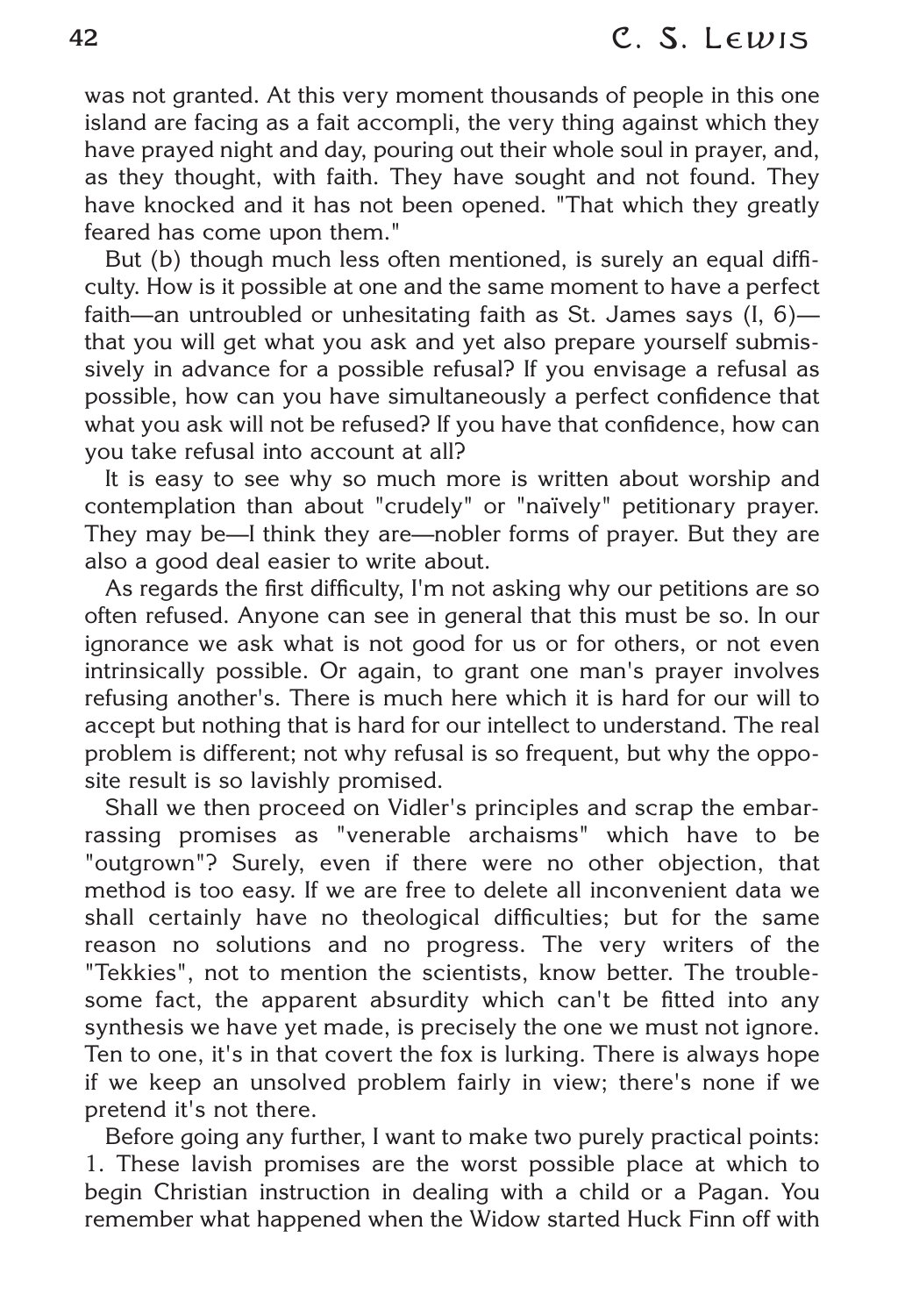the idea he could get what he wanted by praying for it. He tried the experiment and then, not unnaturally, never gave Christianity a second thought; we had better not talk about the view of prayer embodied in Mark XI, 24 as "naïf" or "elementary". If that passage contains a truth, it is a truth for very advanced pupils indeed. I don't think it is "addressed to our condition" (yours and mine) at all. It is a coping-stone, not a foundation. For most of us the prayer in Gethsemane is the only model. Removing mountains can wait.

2. We must not encourage in ourselves or others any tendency to work up a subjective state which, if we succeeded, we should describe as "faith", with the idea that this will somehow ensure the granting of our prayer. We have probably all done this as children. But the state of mind which desperate desire working on a strong imagination can manufacture is not faith in the Christian sense. It is a feat of psychological gymnastics.

It seems to me we must conclude that such promises about prayer with faith refer to a degree or kind of faith which most believers never experience. A far inferior degree is, I hope, acceptable to God. Even the kind that says, "Help thou my unbelief", may make way for a miracle. Again, the absence of such faith as ensures the granting of the prayer is not even necessarily a sin; for Our Lord had no such assurance when He prayed in Gethsemane.

How or why does such faith occur sometimes, but not always, even in the perfect petitioner? We, or I, can only guess. My own idea is that it occurs only when the one who prays does so as God's fellow-worker, demanding what is needed for the joint work. It is the prophet's, the apostle's, the missionary's, the healer's prayer that is made with this confidence and finds the confidence justified by the event. The difference, we are told, between a servant and a friend is that a servant is not in his master's secrets. For him, "orders is orders". He has only his own surmises as to the plans he helps to execute. But the fellowworker, the companion or (dare we say?) the colleague of God is so united with Him at certain moments that something of the divine foreknowledge enters his mind. Hence his faith is the "evidence"—that is, the evidentness, the obviousness—of things not seen.

As the friend is above the servant, the servant is above the suitor, the man praying on his own behalf. It is no sin to be a suitor. Our Lord descends into the humiliation of being a suitor, of praying on His own behalf, in Gethsemane. But when He does so the certitude about His Father's will is apparently withdrawn.

After that it would be no true faith—it would be idle presumption for us, who are habitually suitors and do not often rise to the level of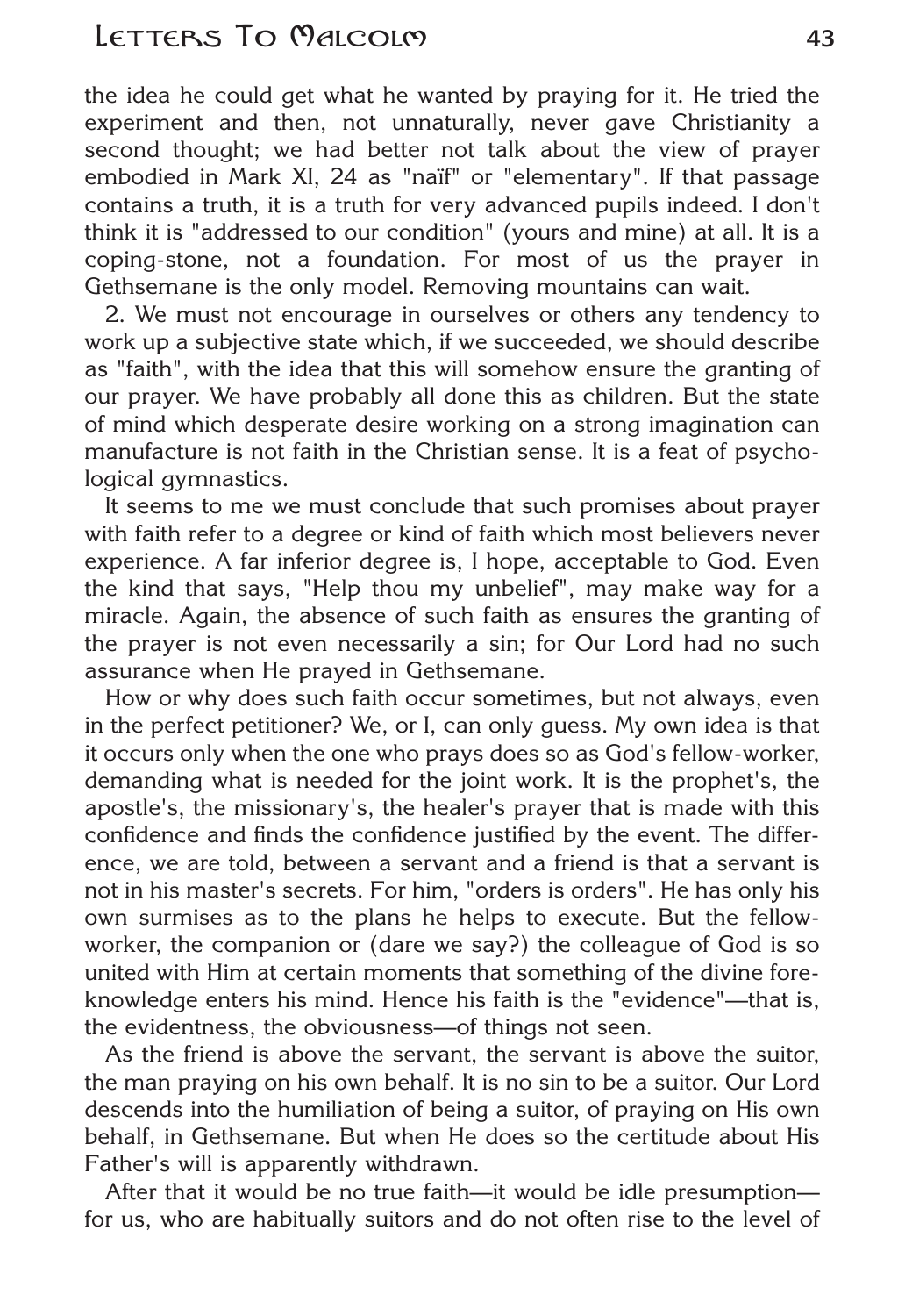servants, to imagine that we shall have any assurance which is not an illusion—or correct only by accident—about the event of our prayers. Our struggle is, isn't it?—to achieve and retain faith on a lower level. To believe that, whether He can grant them or not, God will listen to our prayers, will take them into account. Even to go on believing that there is a Listener at all. For as the situation grows more and more desperate, the grisly fears intrude. Are we only talking to ourselves in an empty universe? The silence is often so emphatic. And we have prayed so much already.

What do you think about these things? I have offered only guesses.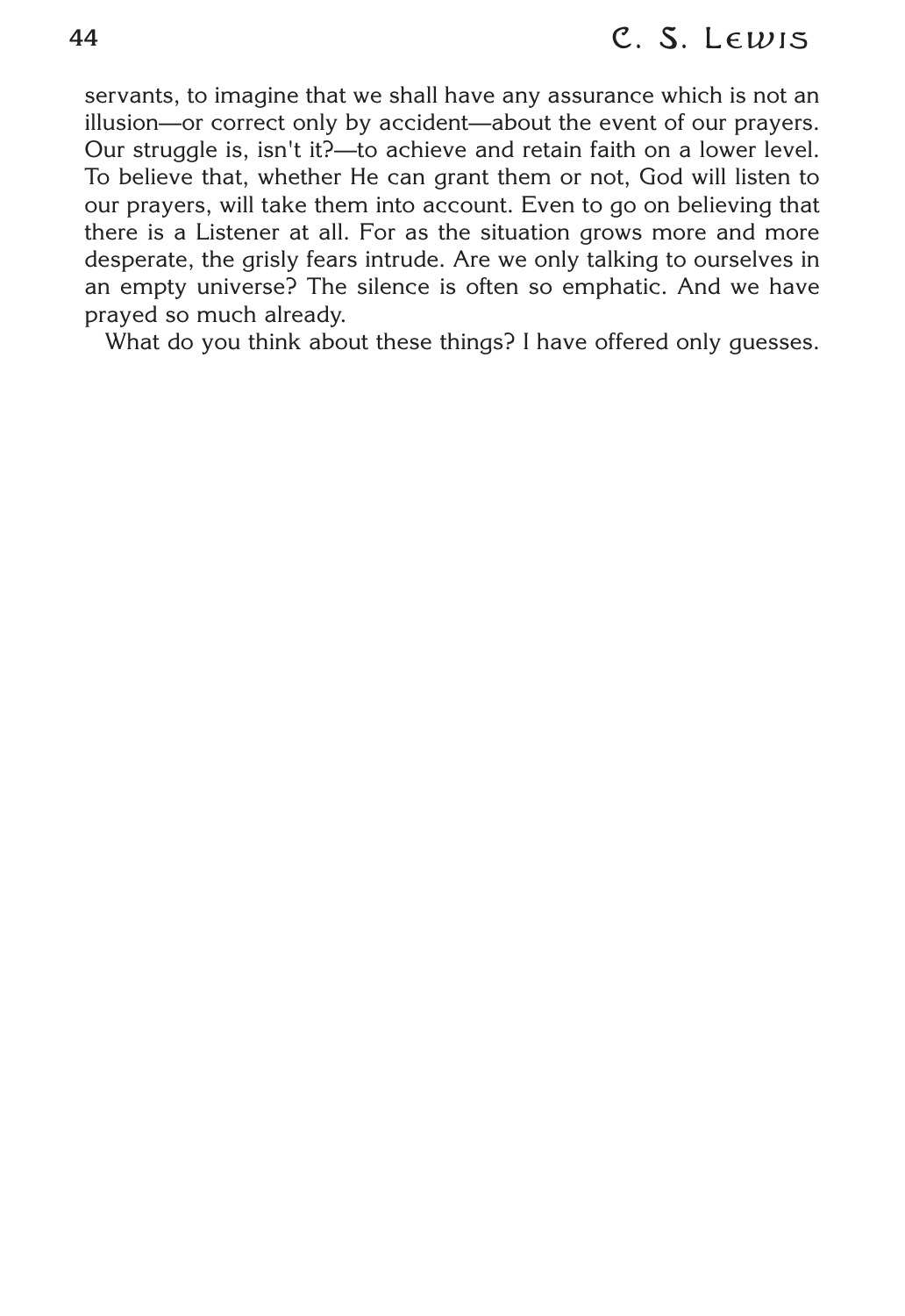

y experience is the same as yours. I have never met a book on prayer which was much use to people in our position. There are many little books of prayers, which may be helpful to those who share Rose Macaulay's approach, b book on prayer which was much use to people in our position. There are many little books *of* prayers, which may be helpful to those who share Rose Macaulay's approach, but you and I wouldn't know what to do with

them. It's not words we lack! And there are books *on* prayer, but they nearly all have a strongly conventual background. Even the *Imitation* is sometimes, to an almost comic degree, "not addressed to my condition". The author assumes that you will want to be chatting in the kitchen when you ought to be in your cell. Our temptation is to be in our studies when we ought to be chatting in the kitchen. (Perhaps if our studies were as cold as those cells it would be different.)

You and I are people of the foothills. In the happy days when I was still a walker, I loved the hills, and even mountain walks, but I was no climber. I hadn't the head. So now, I do not attempt the precipices of mysticism. On the other hand, there is, apparently, a level of prayerlife lower even than ours. I don't mean that the people who occupy it are spiritually lower than we. They may far excel us. But their praying is of an astonishingly undeveloped type.

I have only just learned about it—from our Vicar. He assures me that, so far as he has been able to discover, the overwhelming majority of his parishioners mean by "saying their prayers" repeating whatever little formula they were taught in childhood by their mothers. I wonder how this can come about. It can't be that they are never penitent or thankful—they're dear people, many of them—or have no needs. Is it that there is a sort of water-tight bulk-head between their "religion" and their "real life", in which case the part of their life which they call "religious" is really the irreligious part?

But however badly needed a good book on prayer is, I shall never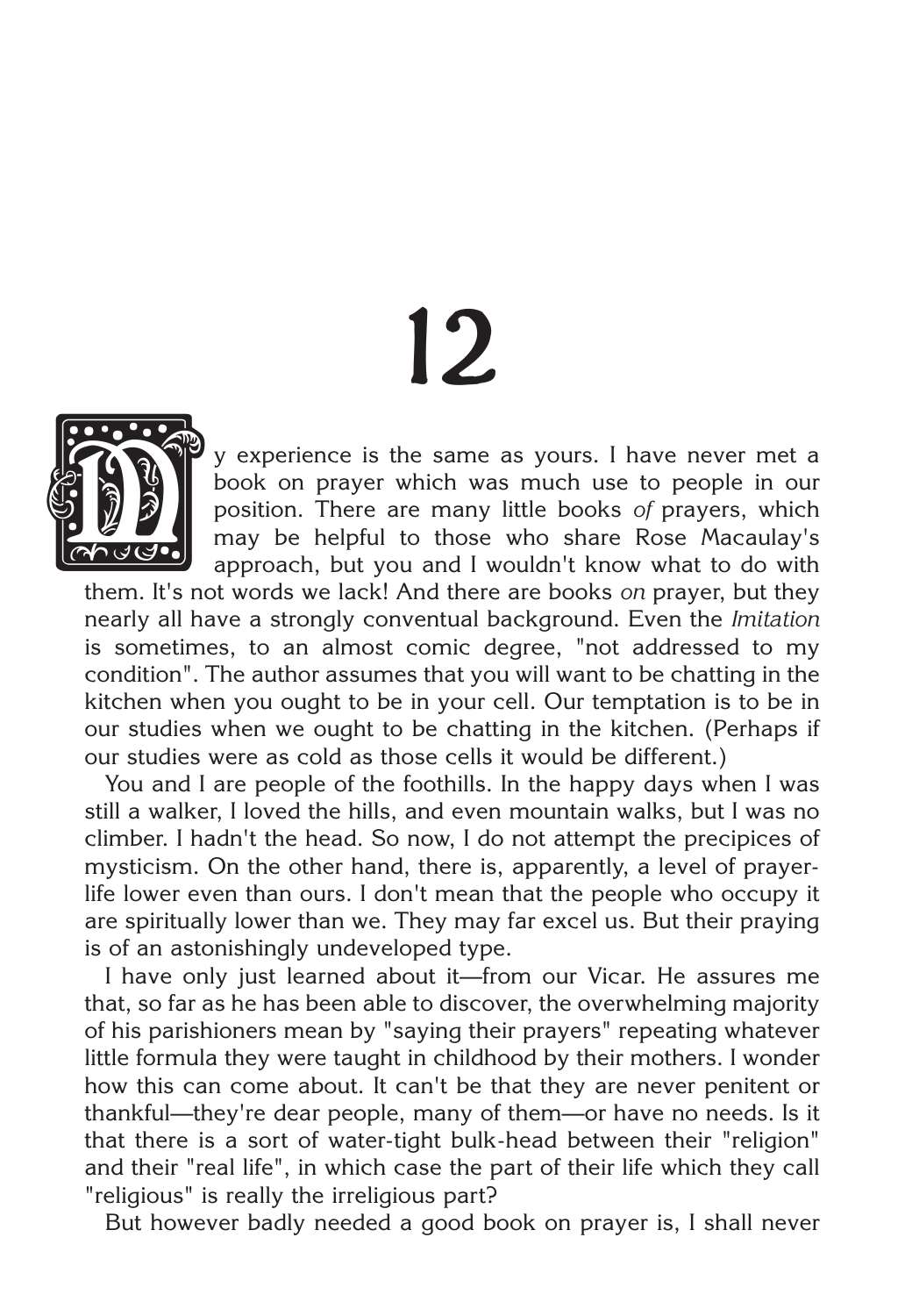**46** C. S. L ewis

try to write it. Two people on the foothills comparing notes in private are all very well. But in a book one would inevitably seem to be attempting, not discussion, but instruction. And for me to offer the world instruction about prayer would be impudence.

About the higher level—the crags up which the mystics vanish out of my sight—the glaciers and the *aiguilles*—I have only two things to say. One is that I don't think we are all "called" to that ascent. "If it were so, He would have told us."

The second is this. The following position is gaining ground and is extremely plausible. Mystics (it is said) starting from the most diverse religious premises all find the same things. These things have singularly little to do with the professed doctrines of any particular religion—Christianity, Hinduism, Buddhism, Neo-Platonism, etc. Therefore, mysticism is, by empirical evidence, the only real contact Man has ever had with the unseen. The agreement of the explorers proves that they are all in touch with something objective. It is therefore the one true religion. And what we call the "religions" are either mere delusions or, at best, so many porches through which an entrance into transcendent reality can be effected—

*And when he hath the kernel eate, Who doth not throw away the shell?*

I am doubtful about the premises. Did Plotinus and Lady Julian and St. John of the Cross really find "the same things"? But even admitting some similarity. One thing common to all mysticisms is the temporary shattering of our ordinary spatial and temporal consciousness and of our discursive intellect. The value of this negative experience must depend on the nature of that positive, whatever it is, for which it makes room. But should we not expect that the negative would always *feel* the same? If wine-glasses were conscious, I suppose that *being emptied* would be the same experience for each, even if some were to remain empty and some to be filled with wine and some broken. All who leave the land and put to sea will "find the same things"—the land sinking below the horizon, the gulls dropping behind, the salty breeze. Tourists, merchants, sailors, pirates, missionaries—it's all one. But this identical experience vouches for nothing about the utility or lawfulness or final event of their voyages—

It may be that the gulfs will wash them down, It may be they will touch the Happy Isles.

I do not at all regard mystical experience as an illusion. I think it shows that there is a way to go, before death, out of what may be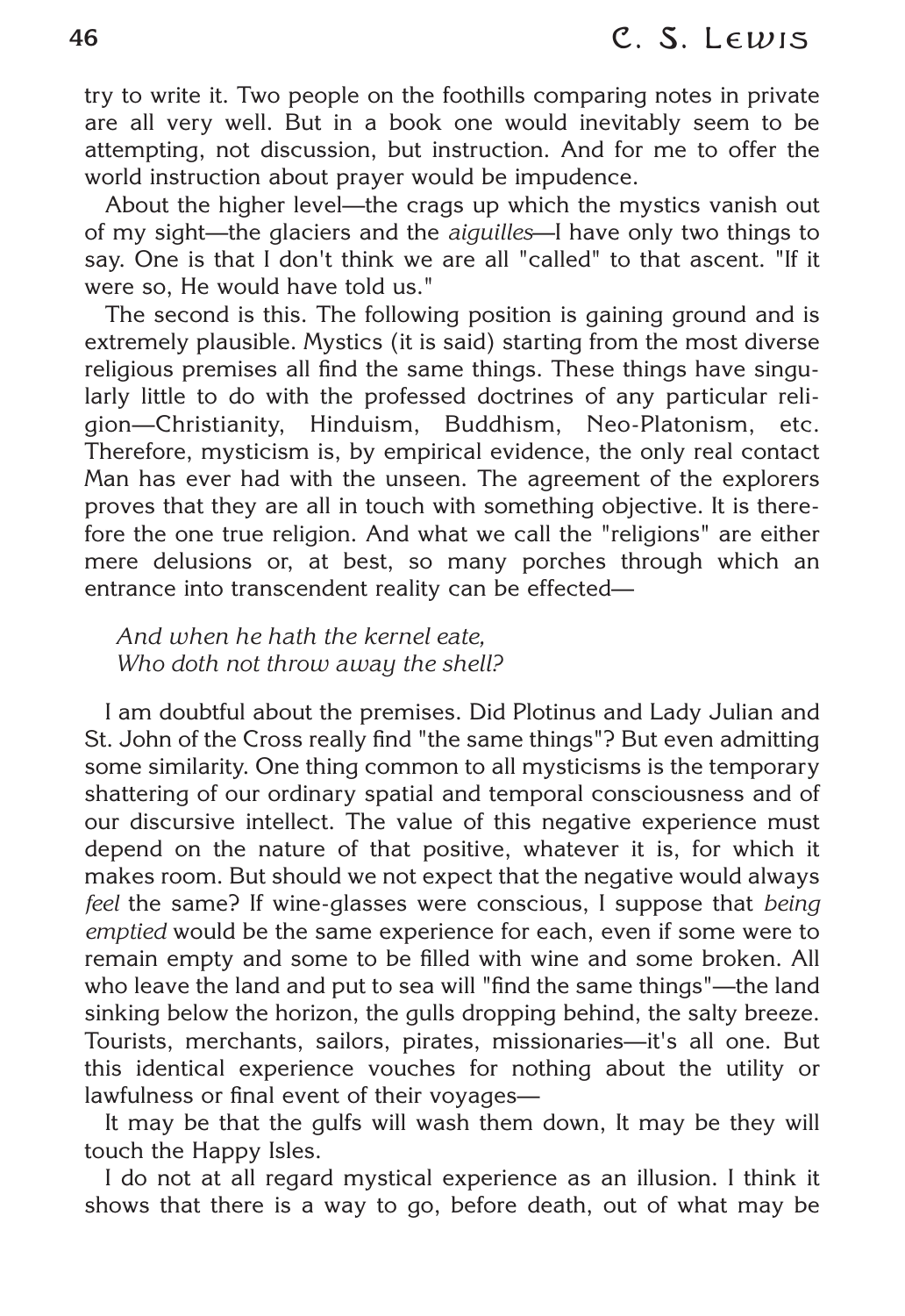called "this world"—out of the stage set. Out of this; but into what? That's like asking an Englishman, "Where does the sea lead to?" He will reply "To everywhere on earth, including Davy Jones's locker, except England." The lawfulness, safety, and utility of the mystical voyage depends not at all on its being mystical—that is, on its being a departure—but on the motives, skill, and constancy of the voyager, and on the grace of God. The true religion gives value to its own mysticism; mysticism does not validate the religion in which it happens to occur.

I shouldn't be at all disturbed if it could be shown that a diabolical mysticism, or drugs, produced experiences indistinguishable (by introspection) from those of the great Christian mystics. Departures are all alike; it is the landfall that crowns the voyage. The saint, by being a saint, proves that his mysticism (if he was a mystic; not all saints are) led him aright; the fact that he has practised mysticism could never prove his sanctity.

You may wonder that my intense desire to peep behind the scenes has not led me to attempt the mystic way. But would it not be the worst of all possible motives? The saint may win "a mortal glimpse of death's immortal rose", but it is a by-product. He took ship simply in humble and selfless love.

There can be a desire (like mine) with no carnal element in it at all which is nevertheless, in St. Paul's sense, "flesh" and not "spirit". That is, there can be a merely impulsive, headstrong, greedy desire even for spiritual things. It is, like our other appetites, "cross-fodder". Yet, being crucified, it can be raised from the dead, and made part of our bliss.

Turning now to quite a different point in your letter. I too had noticed that our prayers for others flow more easily than those we offer on our own behalf. And it would be nice to accept your view that this just shows we are made to live by charity. I'm afraid, however, I detect two much less attractive reasons for the ease of my own intercessory prayers. One is that I am often, I believe, praying for others when I should be doing things for them. It's so much easier to pray for a bore than to go and see him. And the other is like unto it. Suppose I pray that you may be given grace to withstand your besetting sin (short list of candidates for this post will be forwarded on demand). Well, all the work has to be done by God and you. If I pray against my own besetting sin there will be work for me. One sometimes fights shy of admitting an act to be a sin for this very reason.

The increasing list of people to be prayed for is, nevertheless, one of the burdens of old age. I have a scruple about crossing anyone off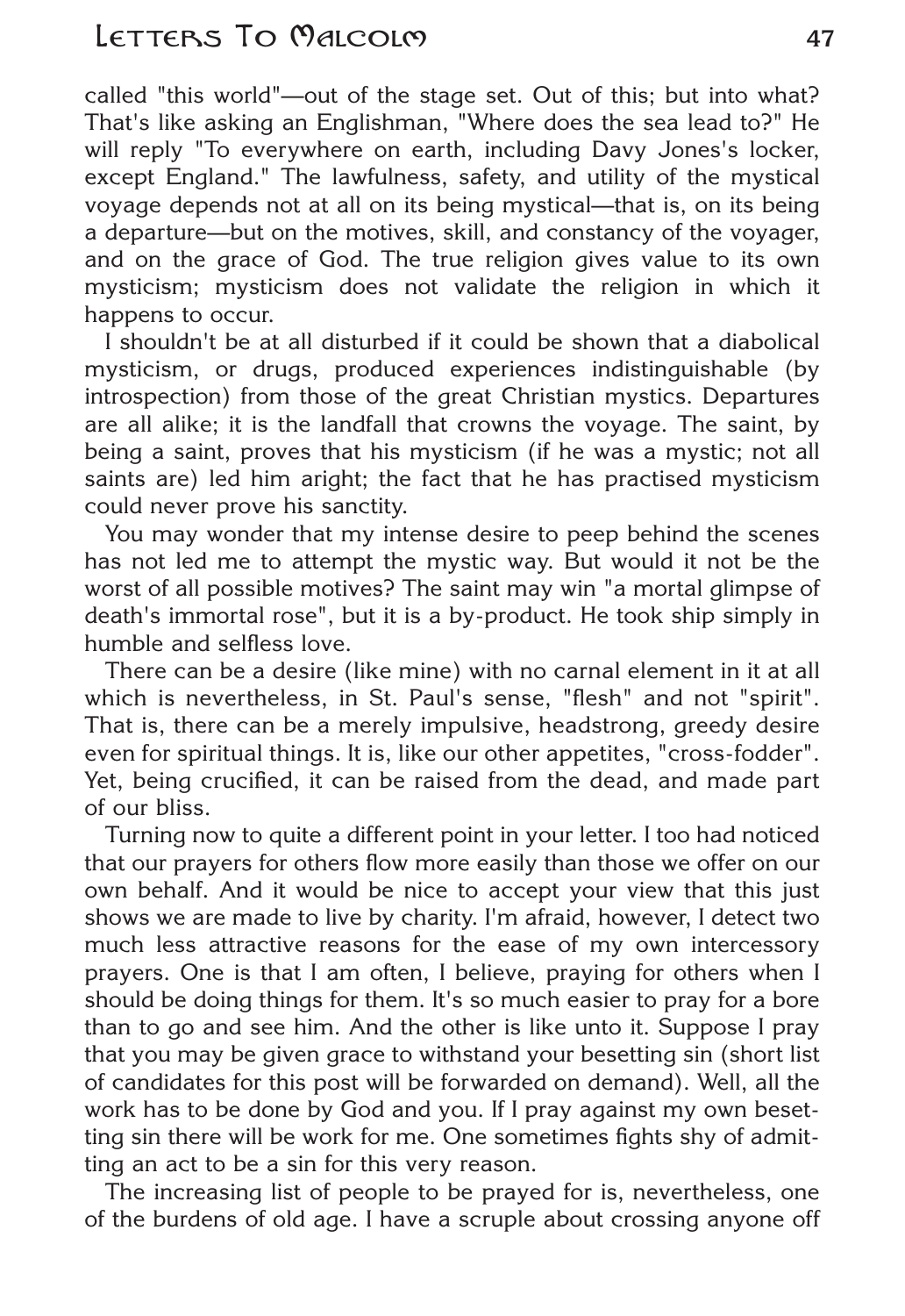the list. When I say a scruple, I mean precisely a scruple. I don't really think that if one prays for a man at all it is a duty to pray for him all my life. But when it comes to dropping him *now*, this particular day, it somehow goes against the grain. And as the list lengthens, it is hard to make it more than a mere string of names. But here—in some measure—a curious law comes into play. Don't you find that, if you keep your mind fixed upon God, you will automatically think of the person you are praying for; but that there is no tendency for it to work the other way round?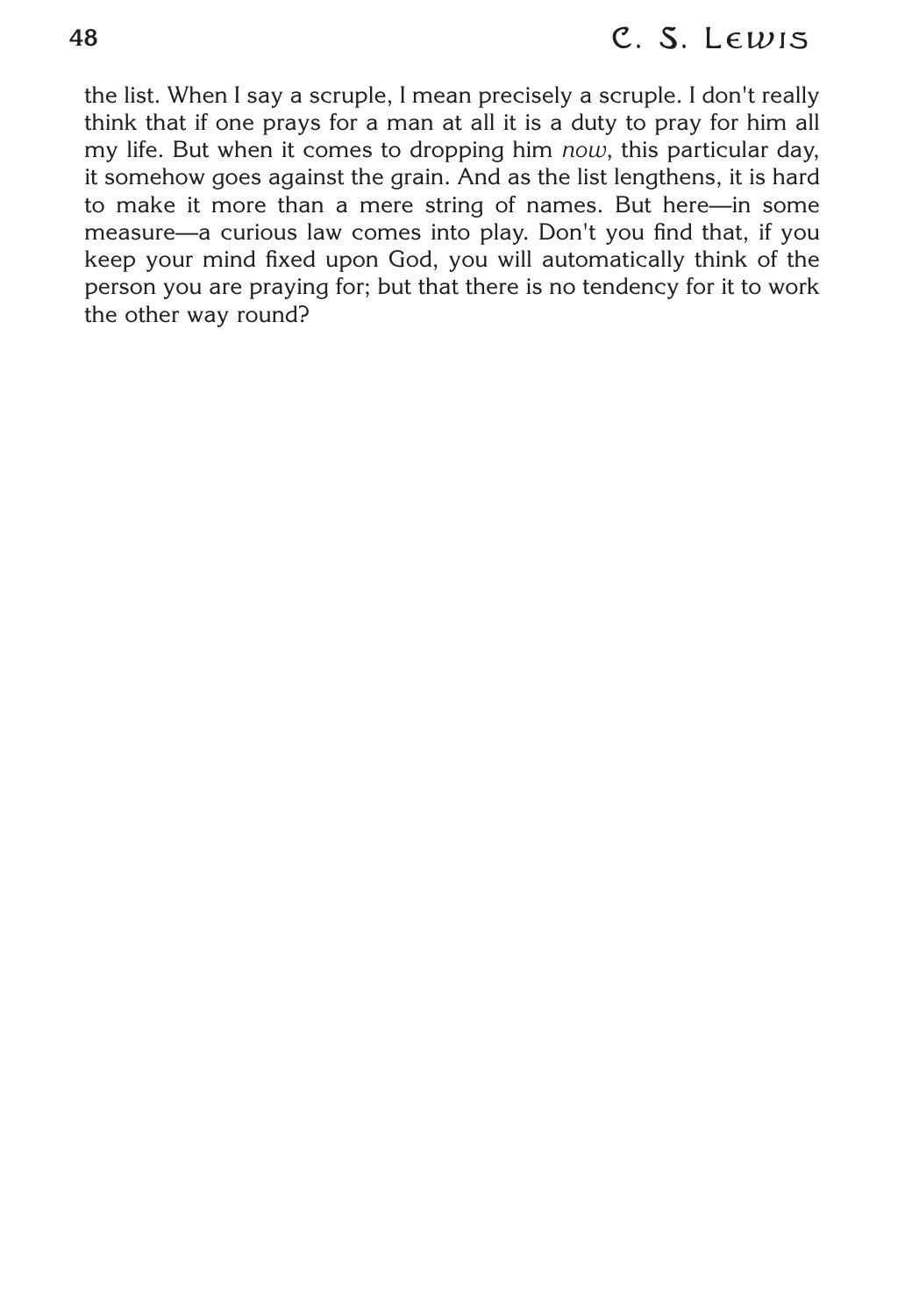

I've just found in an old note-book a poem, with no<br>author's name attached, which is rather relevant to<br>something we were talking about a few weeks ago—I<br>mean, the haunting fear that there is no-one listening,<br>and that wha author's name attached, which is rather relevant to something we were talking about a few weeks ago—I mean, the haunting fear that there is no-one listening, and that what we call prayer is soliloquy: someone

talking to himself. This writer takes the bull by the horns and says in effect: "Very well, suppose it is", and gets a surprising result. Here is the poem:

*They tell me, Lord that when I seem To be in speech with you, Since but one voice is heard, it's all a dream, One talker aping two.*

*Sometimes it is, yet not as they conceive it. Rather, I Seek in myself the things I hoped to say, But lo!, my wells are dry. Then, seeing me empty, you forsake* 

*The listener's role and through My dumb lips breathe and into utterance wake The thoughts I never knew. And thus you neither need reply* 

*Nor can; thus, while we seem Two talkers, thou are One forever, and I No dreamer, but thy dream.*

*Dream* makes it too like Pantheism and was perhaps dragged in for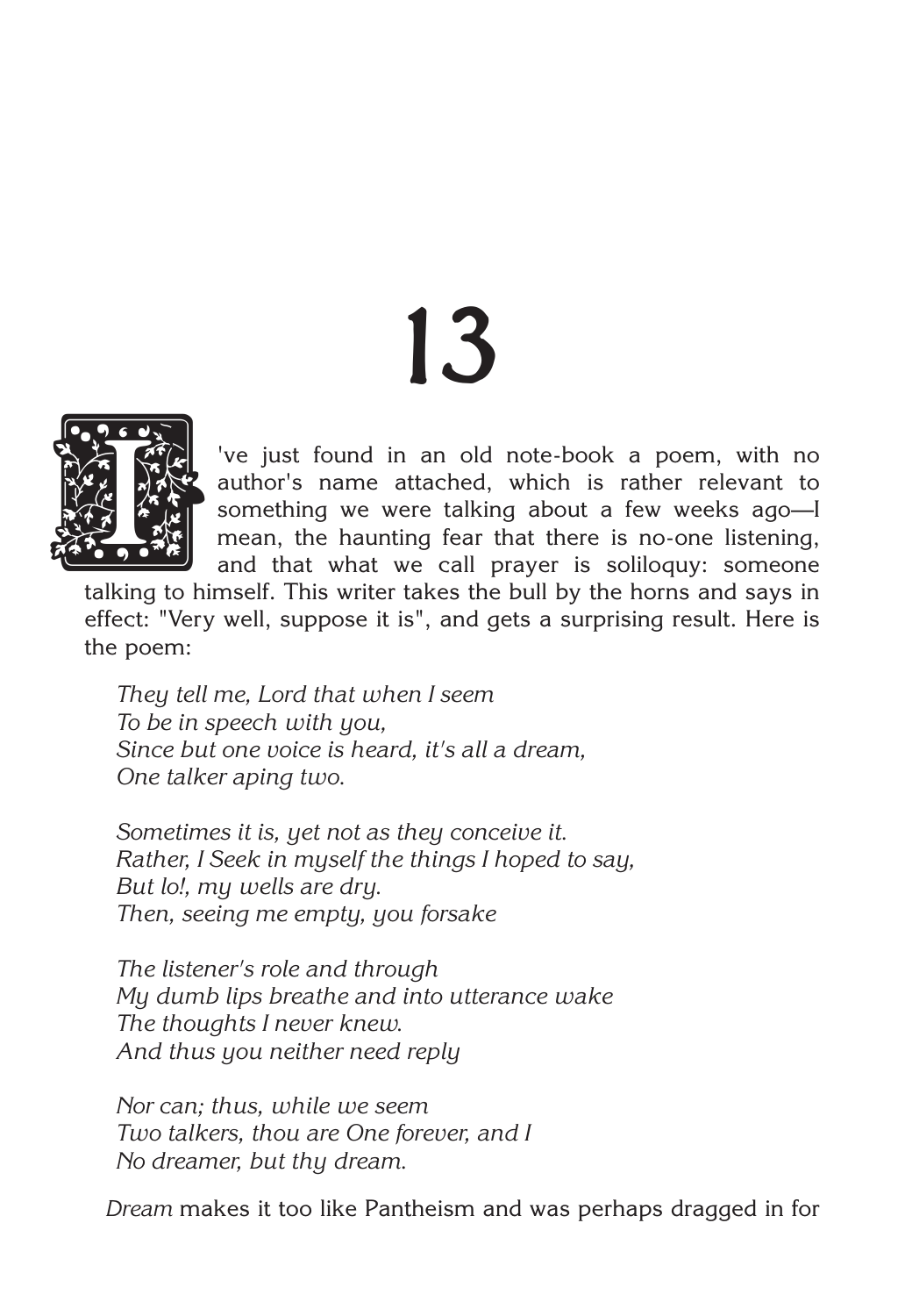the rhyme. But is he not right in thinking that prayer in its most perfect state is a soliloquy? If the Holy Spirit speaks in the man, then in prayer God speaks to God. But the human petitioner does not therefore become a "dream". As you said the other day, God and man cannot exclude one another, as man excludes man, at the point of junction, so to call it, between Creator and creature; the point where the mystery of creation—timeless for God, and incessant in time for us is actually taking place. "God did (or said) it" and "I did (or said) it" can both be true.

You remember the two maxims Owen [Barfield] lays down in *Saving the Appearances*? On the one hand, the man who does not regard God as other than himself cannot be said to have a religion at all. On the other hand, if I think God other than myself in the same way in which my fellow-men, and objects in general, are other than myself, I am beginning to make Him an idol. I am daring to treat His existence as somehow *parallel* to my own. But He is the ground of our being. He is always both within us and over against us. Our reality is so much from His reality as He, moment by moment, projects into us. The deeper the level within ourselves from which our prayer, or any other act, wells up, the more it is His, but not at all the less ours. Rather, most ours when most His. Arnold speaks of us as "enisled" from one another in "the sea of life". But we can't be similarly "en-isled" from God. To be discontinuous from God as I am discontinuous from you would be annihilation.

A question at once arises. Is it still God speaking when a liar or a blasphemer speaks? In one sense, almost Yes. Apart from God he could not speak at all; there are no words not derived from the Word; no acts not derived from Him who is *Actus purus*. And indeed the only way in which I can make real to myself what theology teaches about the heinousness of sin is to remember that every sin is the distortion of an energy breathed into us—an energy which, if not thus distorted, would have blossomed into one of those holy acts whereof "God did it" and "I did it" are both true descriptions. We poison the wine as He decants it into us; murder a melody He would play with us as the instrument. We caricature the self-portrait He would paint. Hence all sin, whatever else it is, is sacrilege.

We must, no doubt, distinguish this ontological continuity between Creator and creature which is, so to speak, "given" by the relation between them, from the union of wills which, under Grace, is reached by a life of sanctity. The ontological continuity is, I take it, unchangeable, and exists between God and a reprobate (or a devil) no less than between God and a saint. "Whither shall I go then from thy presence?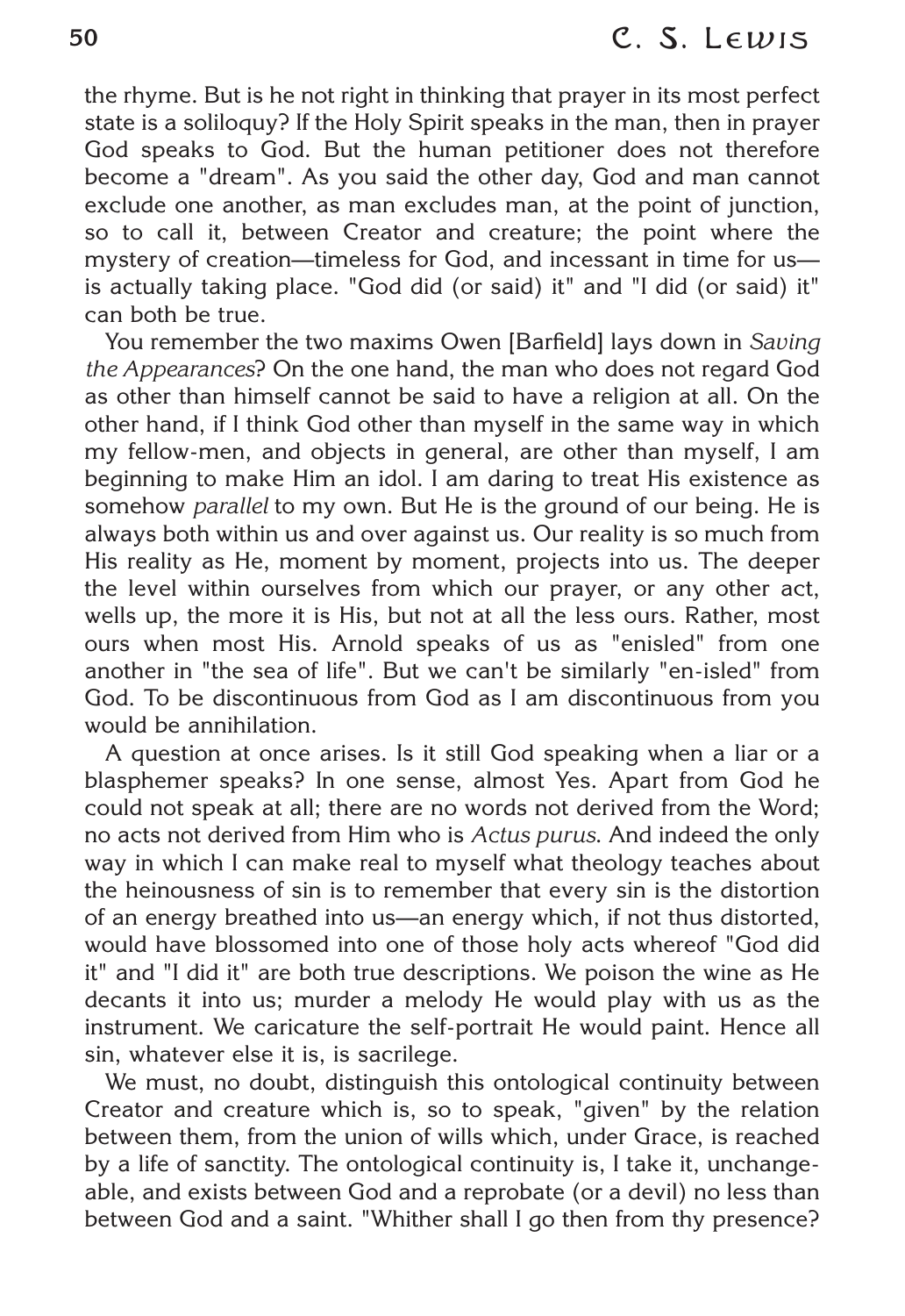If I go down to hell, thou art there also."

Where there is prayer at all we may suppose that there is some effort, however feeble, towards the second condition, the union of wills. What God labours to do or say through the man comes back to God with a distortion which at any rate is not total.

Do you object to the apparent "roundaboutness"—it could easily be made comic—of the whole picture? Why should God speak to Himself through man? I ask, in reply, why should He do anything through His creatures? Why should He achieve, the long way round, through the labours of angels, men (always imperfectly obedient and efficient), and the activity of irrational and inanimate beings, ends which, presumably, the mere *fiat* of omnipotence would achieve with instantaneous perfection?

Creation seems to be delegation through and through. He will do nothing simply of Himself which can be done by creatures. I suppose this is because He is a giver. And He has nothing to give but Himself. And to give Himself is to do His deeds—in a sense, and on varying levels to be Himself—through the things He has made.

In Pantheism God is all. But the whole point of creation surely is that He was not content to be all. He intends to be "all *in all*".

One must be careful not to put this in a way which would blur the distinction between the creation of a man and the Incarnation of God. Could one, as a mere model, put it thus? In creation God makes invents—a person and "utters"—injects—him into the realm of Nature. In the Incarnation, God the Son takes the body and human soul of Jesus, and, through that, the whole environment of Nature, all the creaturely predicament, into His own being. So that "He came down from Heaven" can almost be transposed into "Heaven drew earth up into it," and locality, limitation, sleep, sweat, footsore weariness, frustration, pain, doubt and death, are, from before all worlds, known by God from within. The pure light walks the earth; the darkness, received into the heart of Deity, is there swallowed up. Where, except in uncreated light, can the darkness be drowned?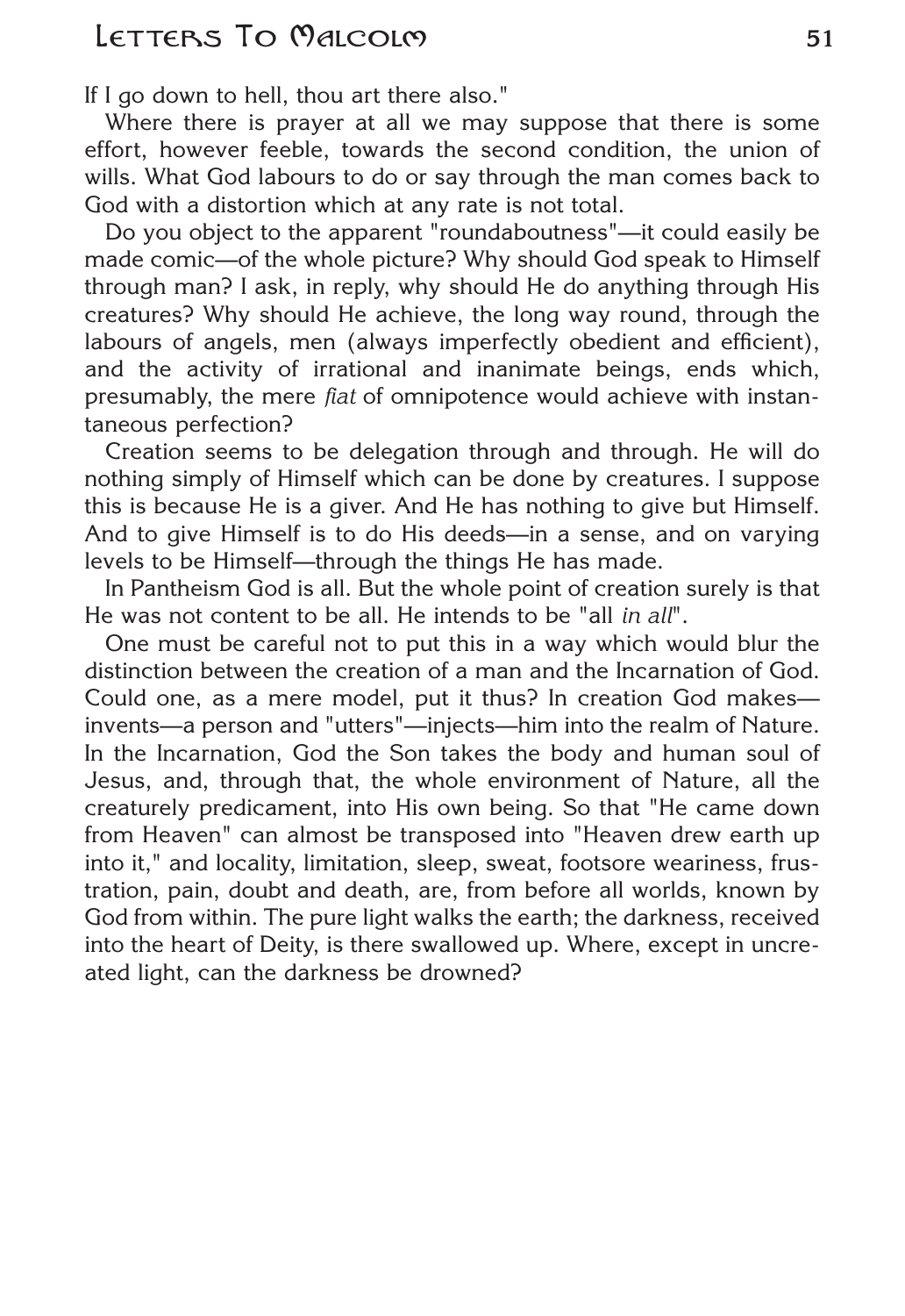# **C. S. LEWIS**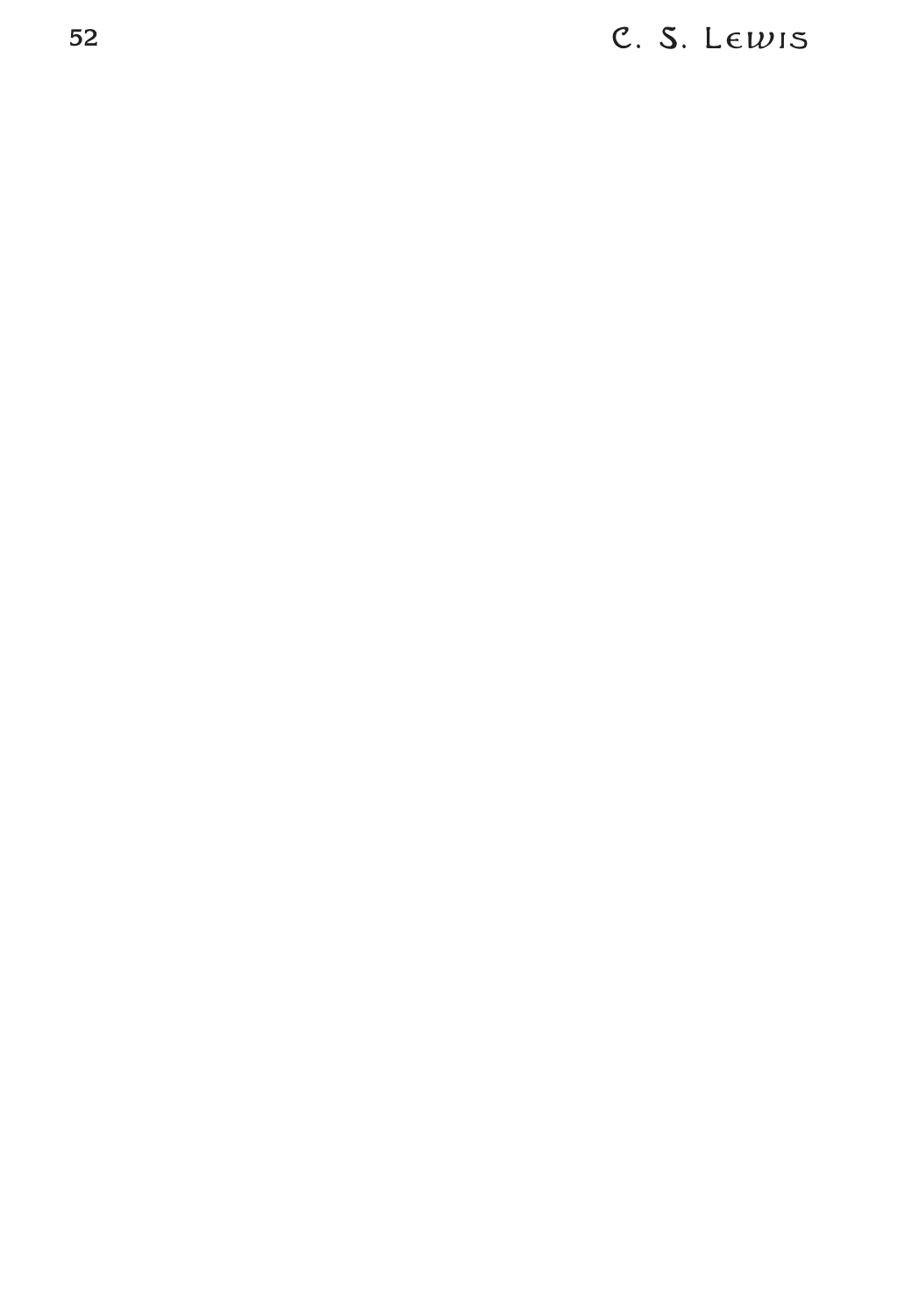

I won't admit without a struggle that when I speak of God<br>
"uttering" or "inventing" the creatures I am "watering down<br>
the concept of creation." I am trying to give it, by remote<br>
analogies, some sort of content. I know t "uttering" or "inventing" the creatures I am "watering down the concept of creation." I am trying to give it, by remote analogies, some sort of content. I know that to create is defined as "to make out of nothing," *ex nihilo*. But I take

that to mean "*not* out of any pre-existing material." It can't mean that God makes what God has not thought of, or that He gives His creatures any powers or beauties which He Himself does not possess. Why, we think that even human work comes nearest to creation when the maker has "got it all out of his own head."

Nor am I suggesting a theory of "emanations". The differentia of an "emanation"—literally an overflowing, a trickling out—would be that it suggests something involuntary. But my words—"uttering" and "inventing"—are meant to suggest an act.

This act, as it is for God, must always remain totally inconceivable to man. For we—even our poets and musicians and inventors—never, in the ultimate sense, *make*. We only build. We always have materials to build from. All we can know about the act of creation must be derived from what we can gather about the relation of the creatures to their Creator.

Now the very Pagans knew that any beggar at your door might be a god in disguise: and the parable of the sheep and the goats is Our Lord's comment. What you do, or don't do, to the beggar, you do, or don't do, to Him. Taken at the Pantheist extreme, this could mean that men are only appearances of God—dramatic representations, as it were. Taken at the Legalist extreme, it could mean that God, by a sort of Legal fiction, will "deem" your kindness to the beggar a kindness done to Himself. Or again, as Our Lord's own words suggest, that since the least of men are His "brethren", the whole action is, so to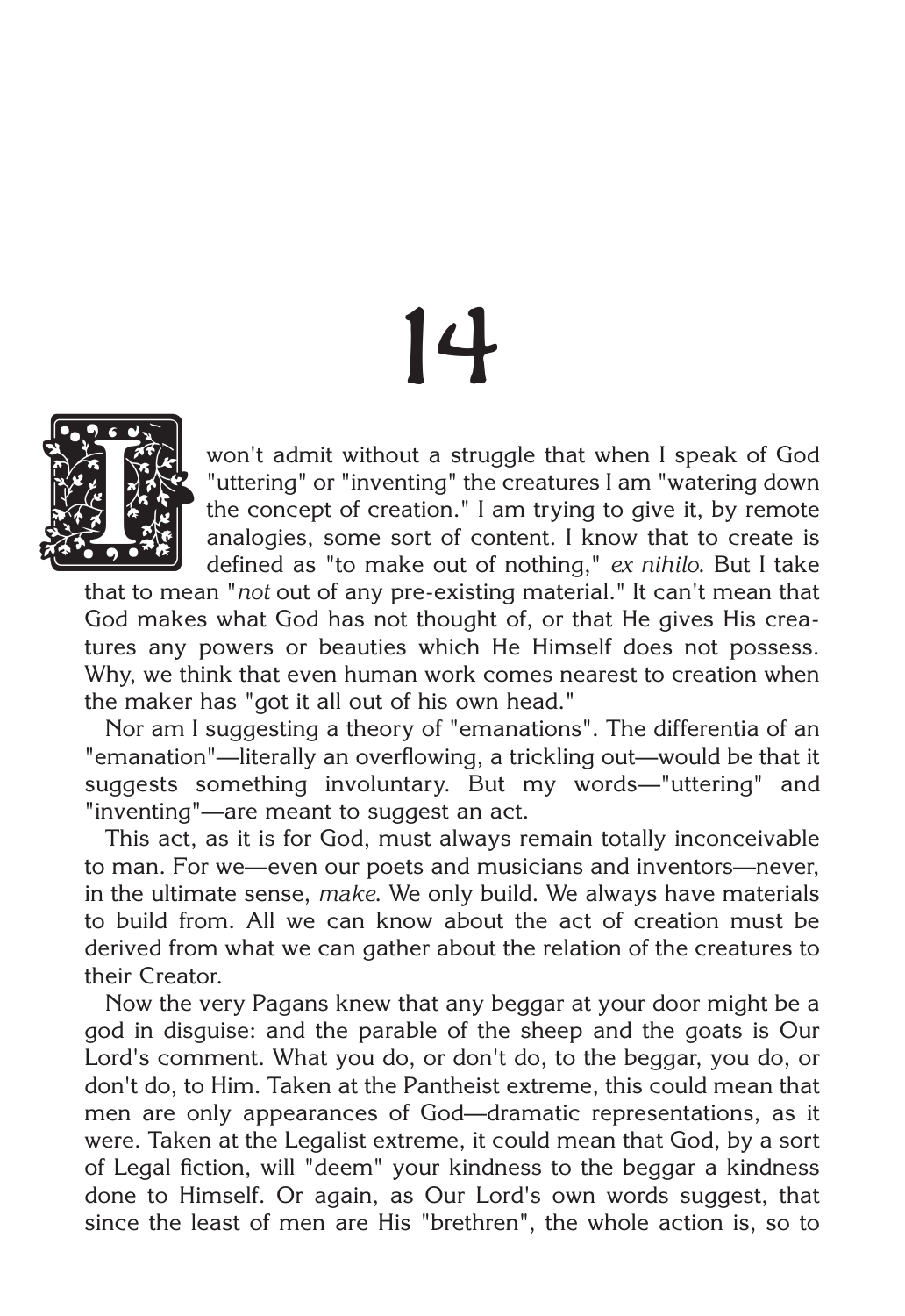#### 54 C. S. LEWIS

speak, "within the family." And in what sense brethren? Biologically, because Jesus is Man? Ontologically, because the light lightens them all? Or simply "loved like brethren." (It cannot refer only to the regenerate.) I would ask first whether any one of these formulations is "right" in a sense which makes the others simply wrong? It seems to me improbable. If I ever see more clearly I will speak more surely.

Meanwhile, I stick to Owen's view. All creatures, from the angel to the atom, are other than God; with an otherness to which there is no parallel: incommensurable. The very word "to be" cannot be applied to Him and to them in exactly the same sense. But also, no creature is other than He in the same way in which it is other than all the rest. He is in it as they can never be in one another. In each of them as the ground and root and continual supply of its reality. And also in good rational creatures as light; in bad ones as fire, as at first the smouldering unease, and later the flaming anguish, of an unwelcome and vainly resisted presence.

Therefore of each creature we can say, "This also is Thou: neither is this Thou."

Simple faith leaps to this with astonishing ease. I once talked to a Continental pastor who had seen Hitler, and had, by all human standards, good cause to hate him. "What did he look like?" I asked. "Like all men," he replied, "that is, like Christ."

One is always fighting on at least two fronts. When one is among Pantheists one must emphasise the distinctness, and relative independence, of the creatures. Among Deists—or perhaps in Woolwich, if the laity there really think God is to be sought in the sky—one must emphasise the divine presence in my neighbour, my dog, my cabbage-patch.

It is much wiser, I believe, to think of that presence in particular objects than just of "omnipresence". The latter gives very naïf people (Woolwich again, perhaps?) the idea of something spatially extended, like a gas. It also blurs the distinctions, the truth that God is present in each thing but not necessarily in the same mode; not in a man as in the consecrated bread and wine, nor in a bad man as in a good one, nor in a beast as in a man, nor in a tree as in a beast, nor in inanimate matter as in a tree. I take it there is a paradox here. The higher the creature, the more and also the less God is in it; the more present by grace, and the less present (by a sort of abdication) as mere power. By grace He gives the higher creatures power to will His will ("and wield their little tridents"): the lower ones simply execute it automatically.

It is well to have specifically holy places, and things, and days, for,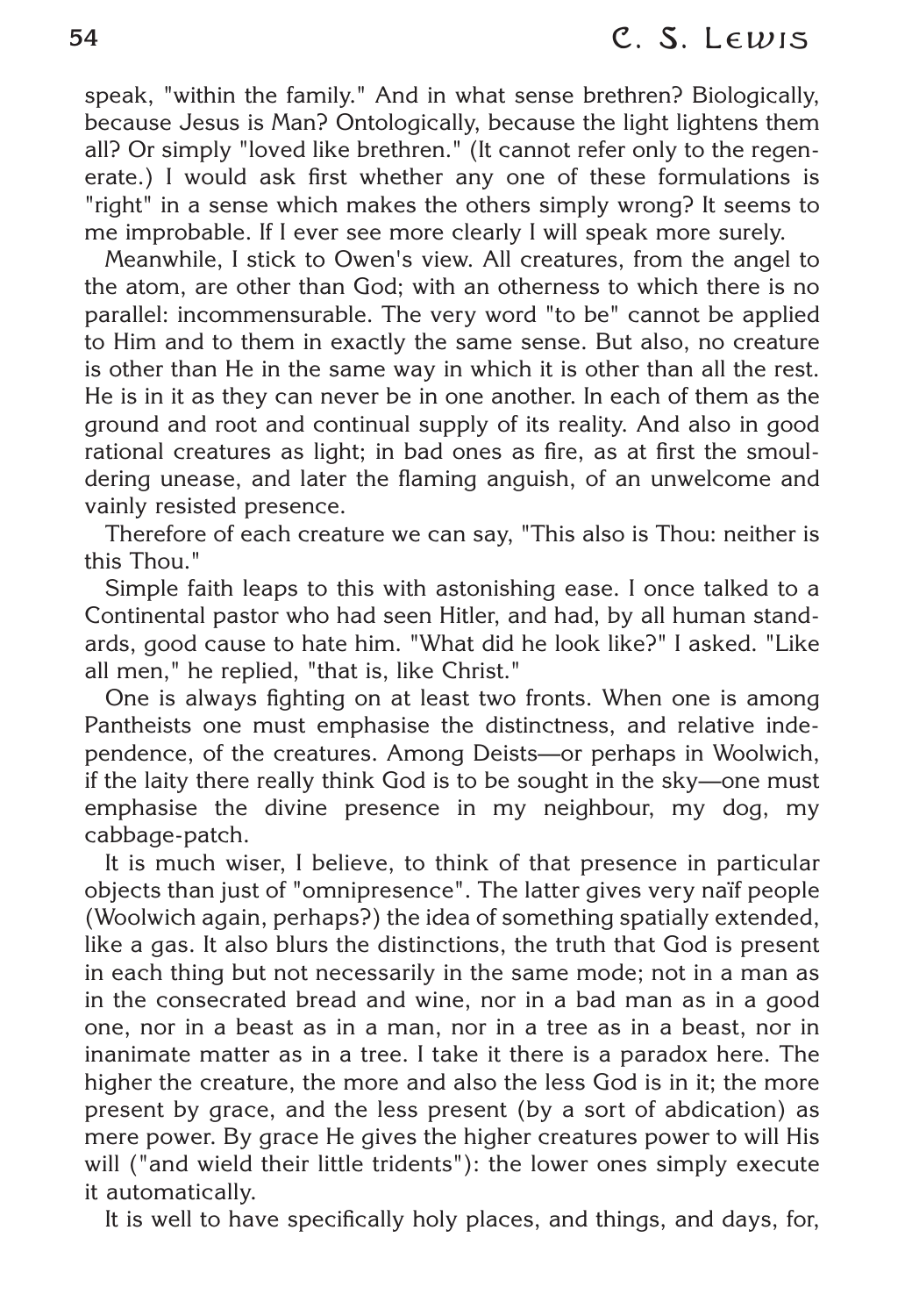without these focal points or reminders, the belief that all is holy and "big with God" will soon dwindle into a mere sentiment. But if these holy places, things, and days cease to remind us, if they obliterate our awareness that all ground is holy and every bush (could we but perceive it) a Burning Bush, then the hallows begin to do harm. Hence both the necessity, and the perennial danger, of "religion".

Boehme advises us once an hour "to fling ourselves beyond every creature." But in order to find God it is perhaps not always necessary to leave the creatures behind. We may ignore, but we can nowhere evade, the presence of God. The world is crowded with Him. He walks everywhere *incognito*. And the *incognito* is not always hard to penetrate. The real labour is to remember, to attend. In fact, to come awake. Still more, to remain awake.

Oddly enough, what corroborates me in this faith is the fact, otherwise so infinitely deplorable, that the awareness of this presence has so often been unwelcome. I call upon Him in prayer. Often He might reply—I think He does reply—"But you have been evading me for hours." For He comes not only to raise up but to cast down; to deny, to rebuke, to interrupt. The prayer "prevent us in all our doings" is often answered as if the word *prevent* had its modern meaning. The presence which we voluntarily evade is often, and we know it, His presence in wrath.

And out of this evil comes a good. If I never fled from His presence, then I should suspect those moments when I seemed to delight in it of being wish-fulfilment dreams. That, by the way, explains the feebleness of all those watered versions of Christianity which leave out all the darker elements and try to establish a religion of pure consolation. No real belief in the watered versions can last. Bemused and besotted as we are, we still dimly know at heart that nothing which is at all times and in every way agreeable to us can have objective reality. It is of the very nature of the real that it should have sharp corners and rough edges, that it should be resistant, should be itself. Dreamfurniture is the only kind on which you never stub your toes or bang your knee. You and I have both known happy marriage. But how different our wives were from the imaginary mistresses of our adolescent dreams! So much less exquisitely adapted to all our wishes; and for that very reason (among others) so incomparably better.

Servile fear is, to be sure, the lowest form of religion. But a god such that there could never be occasion for even servile fear, a *safe* god, a tame god, soon proclaims himself to any sound mind as a fantasy. I have met no people who fully disbelieved in Hell and also had a living and life-giving belief in Heaven.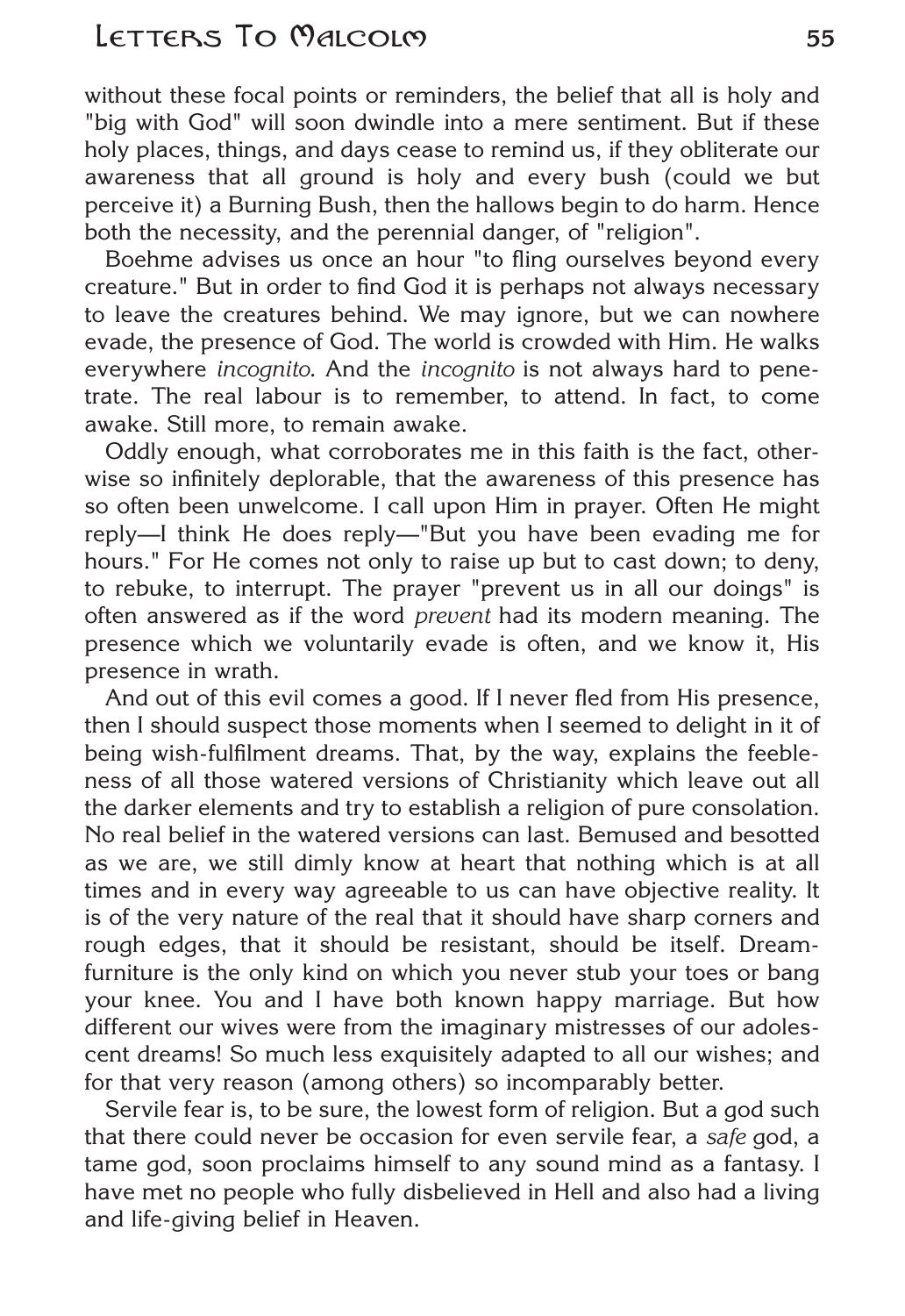There is, I know, a belief in both, which is of no religious significance. It makes these spiritual things, or some travesty of them, objects of purely carnal, prudential, self-centred fear and hope. The deeper levels, those things which only immortal spirit can desire or dread, are not concerned at all. Such belief is fortunately very brittle. The old divines exhausted their eloquence especially in arousing such fear: but, as they themselves rather naïvely complain, the effect did not last for more than a few hours after the sermon.

The soul that has once been waked, or stung, or uplifted by the desire of God, will inevitably (I think) awake to the fear of losing Him.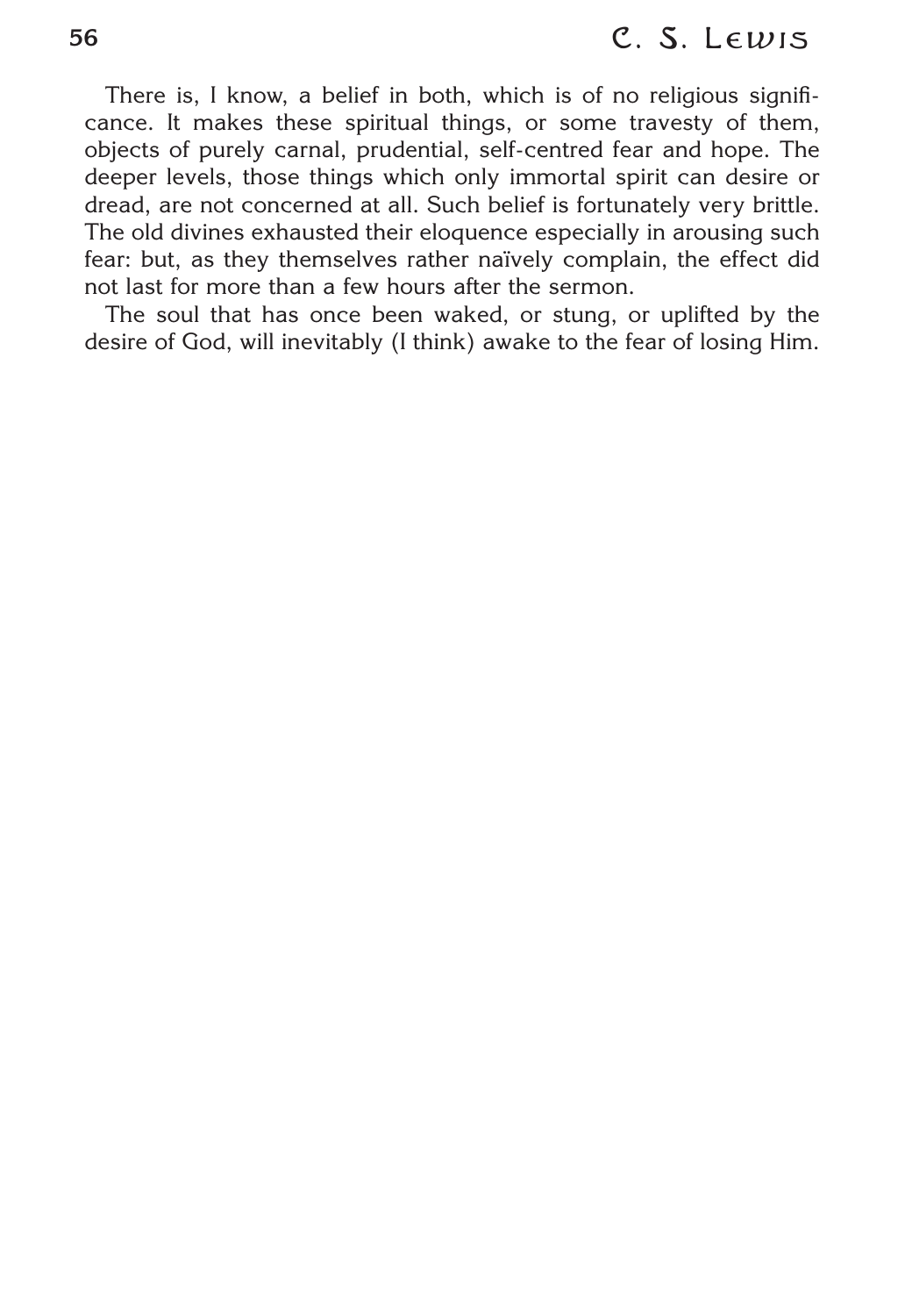

and that Betty was the silent third in this dialogue. I ought to have guessed it. Not that her worst<br>enemy ever accused her of being The Silent Woman—<br>remember the night at Mullingar—but that her silences<br>during a prolonge dialogue. I ought to have guessed it. Not that her worst enemy ever accused her of being The Silent Woman remember the night at Mullingar—but that her silences during a prolonged argument between you and me are

usually of a very emphatic, audible, and even dialectical character. One knows she is getting her broom ready and will soon sweep up all our breakages. On the present point she is right. I *am* making very heavy weather of what most believers find a very simple matter. What is more natural, and easier, if you believe in God, than to address Him? How could one not?

Yes. But it depends who one is. For those in my position—adult converts from the *intelligentsia*—that simplicity and spontaneity can't always be the starting point. One can't just jump back into one's childhood. If one tries to, the result will only be an archaising revival, like Victorian Gothic—a parody of being born again. We have to work back to the simplicity a long way round.

In actual practice, in my prayers, I often have to use that long way at the very beginning of the prayer.

St. François de Sales begins every meditation with the command: *Mettez-vous en la présence de Dieu*. I wonder how many different mental operations have been carried out in intended obedience to that?

What happens to me if I try to take it—as Betty would tell me—"simply", is the juxtaposition of two "representations" or ideas or phantoms. One is the bright blur in the mind which stands for God. The other is the idea I call "me". But I can't leave it at that, because I know—and it's useless to pretend I don't know—that they are both phantasmal. The real I has created them both—or, rather, built them up in the vaguest way from all sorts of psychological odds and ends.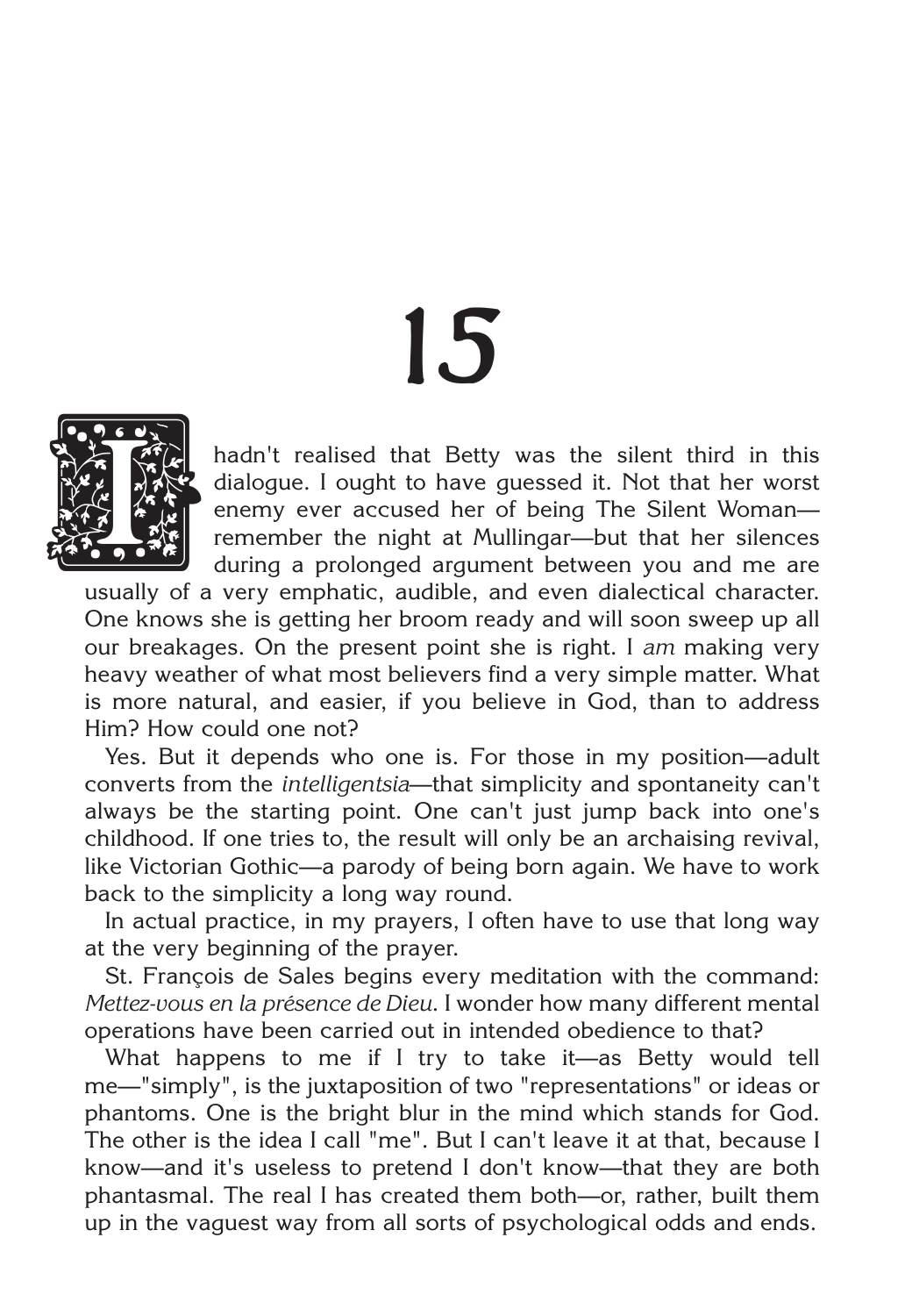#### 58 C. S. LEWIS

Very often, paradoxically, the first step is to banish the "bright blur"—or, in statelier language, to break the idol. Let's get back to what has at least some degree of resistant reality. Here are the four walls of the room. And here am I. But both terms are merely the façade of impenetrable mysteries.

The walls, they say, are matter. That is, as the physicists will try to tell me, something totally unimaginable, only mathematically describable, existing in a curved space, charged with appalling energies. If I could penetrate far enough into that mystery I should perhaps finally reach what is sheerly real.

And what am I? The façade is what I call consciousness. I am at least conscious of the colour of those walls. I am not, in the same way, or to the same degree, conscious of what I call my thoughts: for if I try to examine what happens when I am thinking, it stops happening. Yet even if I could examine my thinking, it would, I well know, turn out to be the thinnest possible film on the surface of a vast deep. The psychologists have taught us that. Their real error lies in underestimating the depth and the variety of its contents. Dazzling lightness as well as dark clouds come up. And if all the enchanting visions are, as they rashly claim, mere disguises for sex, where lives the hidden artist who, from such monotonous and claustrophobic material, can make works of such various and liberating art? And depths of time too. All my past; my ancestral past; perhaps my pre-human past.

Here again, if I could dive deeply enough, I might again reach at the bottom that which simply is.

And only now am I ready, in my own fashion, to "place myself in the presence of God." Either mystery, if I could follow it far enough, would lead me to the same point—the point where something, in each case unimaginable, leaps forth from God's naked hand. The Indian, looking at the material world, says, "I am that." I say, "That and I grow from one root." *Verbum supernum prodiens*, the Word coming forth from the Father, has made both, and brought them together in this subjectobject embrace.

And what, you ask, is the advantage of all this? Well, for me—I am not talking about anyone else—it plants the prayer right in the present reality. For, whatever else is or is not real, this momentary confrontation of subject and object is certainly occurring: always occurring except when I am asleep. Here is the actual meeting of God's activity and man's—not some imaginary meeting that might occur if I were an angel or if God incarnate entered the room. There is here no question of a God "up there" or "out there"; rather, the present operation of God "in here", as the ground of my own being, and God "in there", as the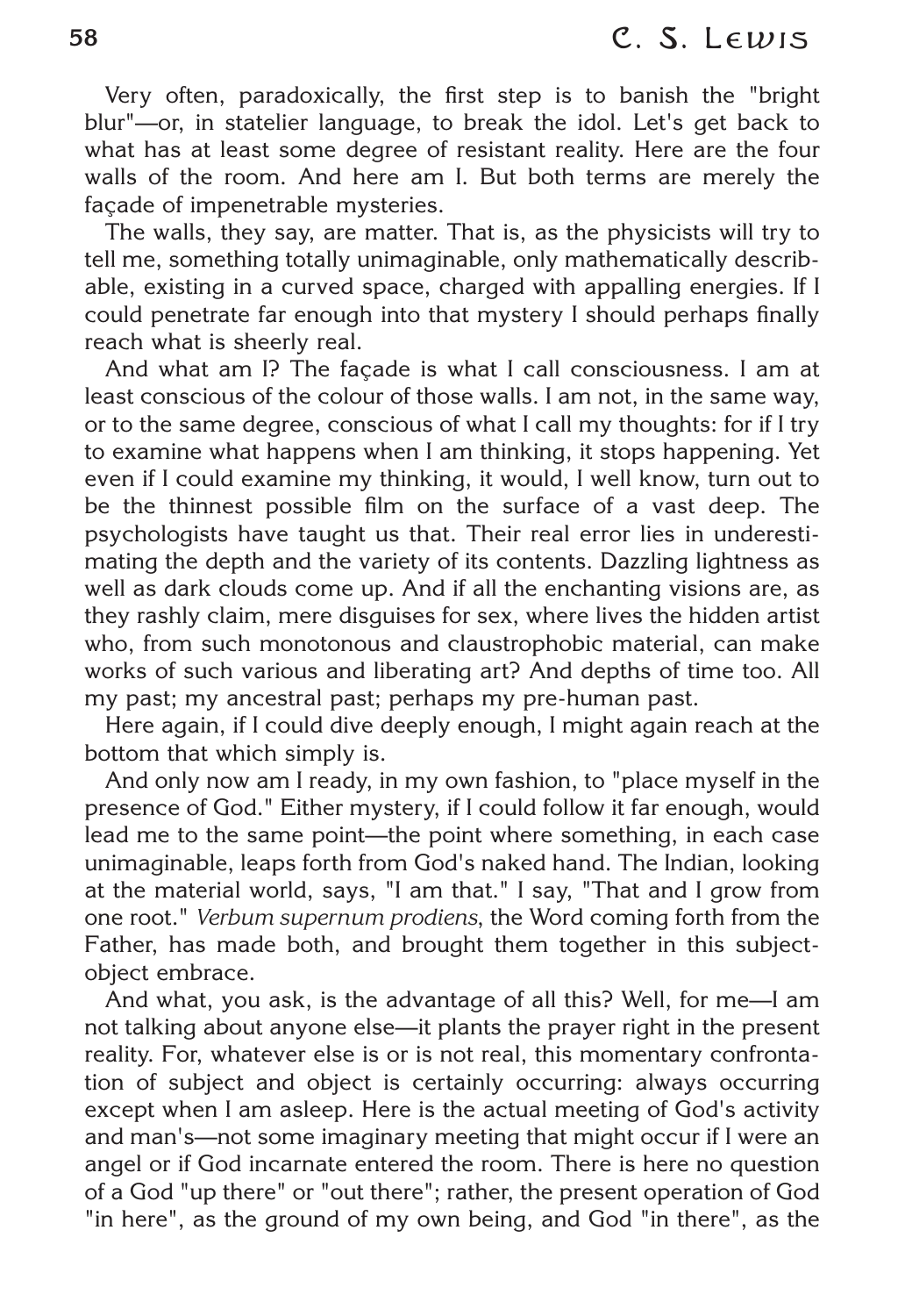ground of the matter that surrounds me, and God embracing and uniting both in the daily miracle of finite consciousness.

The two façades—the "I" as I perceive myself and the room as I perceive it—were obstacles as long as I mistook them for ultimate realities. But the moment I recognised them as façades, as mere surfaces, they became conductors. Do you see? A lie is a delusion only so long as we believe it; but a recognised lie is a reality—a real lie—and as such may be highly instructive. A dream ceases to be a delusion as soon as we wake. But it does not become a nonentity. It is a real dream: and it also may be instructive. A stage set is not a real wood or drawing room: it is a real stage set, and may be a good one. (In fact we should never ask of anything "Is it real?", for everything is real. The proper question is "A real *what*?" e.g. a real snake or real *delirium tremens*?) The objects around me, and my idea of "me", will deceive if taken at their face value. But they are momentous if taken as the end-products of divine activities. Thus and not otherwise, the creation of matter and the creation of mind meet one another and the circuit is closed.

Or put it this way. I have called my material surroundings a stage set. A stage set is not a dream nor a nonentity. But if you attack a stage house with a chisel you will not get chips of brick or stone; you'll only get a hole in a piece of canvas and, beyond that, windy darkness. Similarly, if you start investigating the nature of matter, you will not find anything like what imagination has always supposed matter to be. You will get mathematics. From that unimaginable physical reality my senses select a few stimuli. These they translate or symbolise into sensations, which have no likeness at all to the reality of matter. Of these sensations my associative power, very much directed by my practical needs and influenced by social training, makes up little bundles into what I call "things" (labelled by nouns). Out of these I build myself a neat little box stage, suitably provided with properties such as hills, fields, houses, and the rest. In this I can act.

And you may well say "act". For what I call "myself" (for all practical, everyday purposes) is also a dramatic construction; memories, glimpses in the shaving-glass, and snatches of the very fallible activity called "introspection", are the principal ingredients. Normally I call this construction "me", and the stage set "the real world."

Now the moment of prayer is for me—or involves for me as its condition—the awareness, the reawakened awareness, that this "real world" and "real self" are very far from being rock-bottom realities. I cannot, in the flesh, leave the stage, either to go behind the scenes or to take my seat in the pit; but I can remember that these regions exist.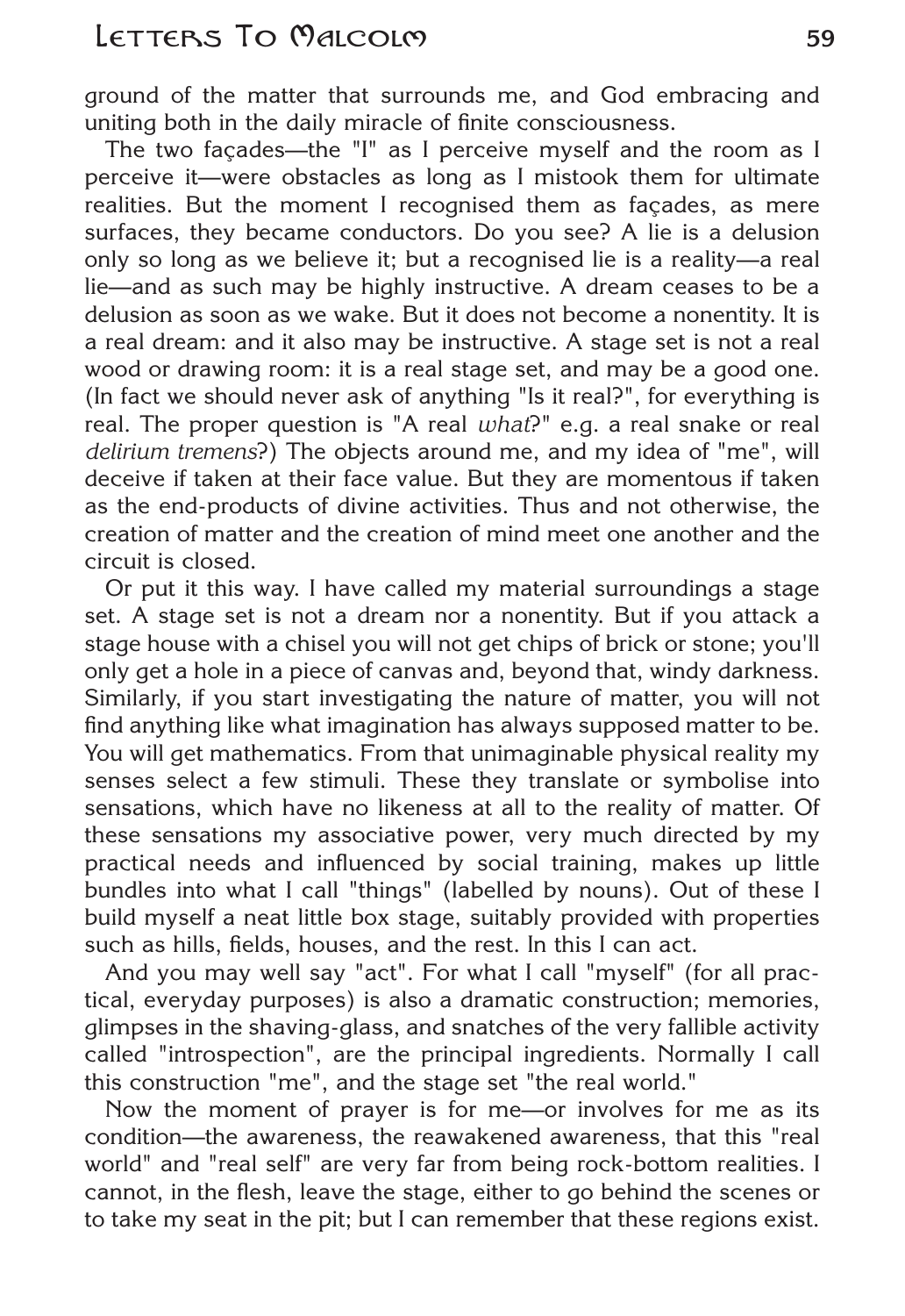And I also remember that my apparent self—this clown or hero or super—under his grease-paint is a real person with an off-stage life. The dramatic person could not tread the stage unless he concealed a real person: unless the real and unknown I existed, I would not even make mistakes about the imagined me. And in prayer this real I struggles to speak, for once, from his real being, and to address, for once, not the other actors, but—what shall I call Him? The Author, for He invented us all? The Producer, for He controls all? Or the Audience, for He watches, and will judge, the performance?

The attempt is not to escape from space and time and from my creaturely situation as a subject facing objects. It is more modest: to re-awake the awareness of that situation. If that can be done, there is no need to go anywhere else. This situation itself, is, at every moment, a possible theophany. Here is the holy ground; the Bush is burning now.

Of course this attempt may be attended with almost every degree of success or failure. The prayer preceding all prayers is, "May it be the real I who speaks. May it be the real Thou that I speak to." Infinitely various are the levels from which we pray. Emotional intensity is in itself no proof of spiritual depth. If we pray in terror we shall pray earnestly; it only proves that terror is an earnest emotion. Only God Himself can let the bucket down to the depths in us. And, on the other side, He must constantly work as the iconoclast. Every idea of Him we form, He must in mercy shatter. The most blessed result of prayer would be to rise thinking, "But I never knew before. I never dreamed..." I suppose it was at such a moment that Thomas Aquinas said of all his own theology: "It reminds me of straw."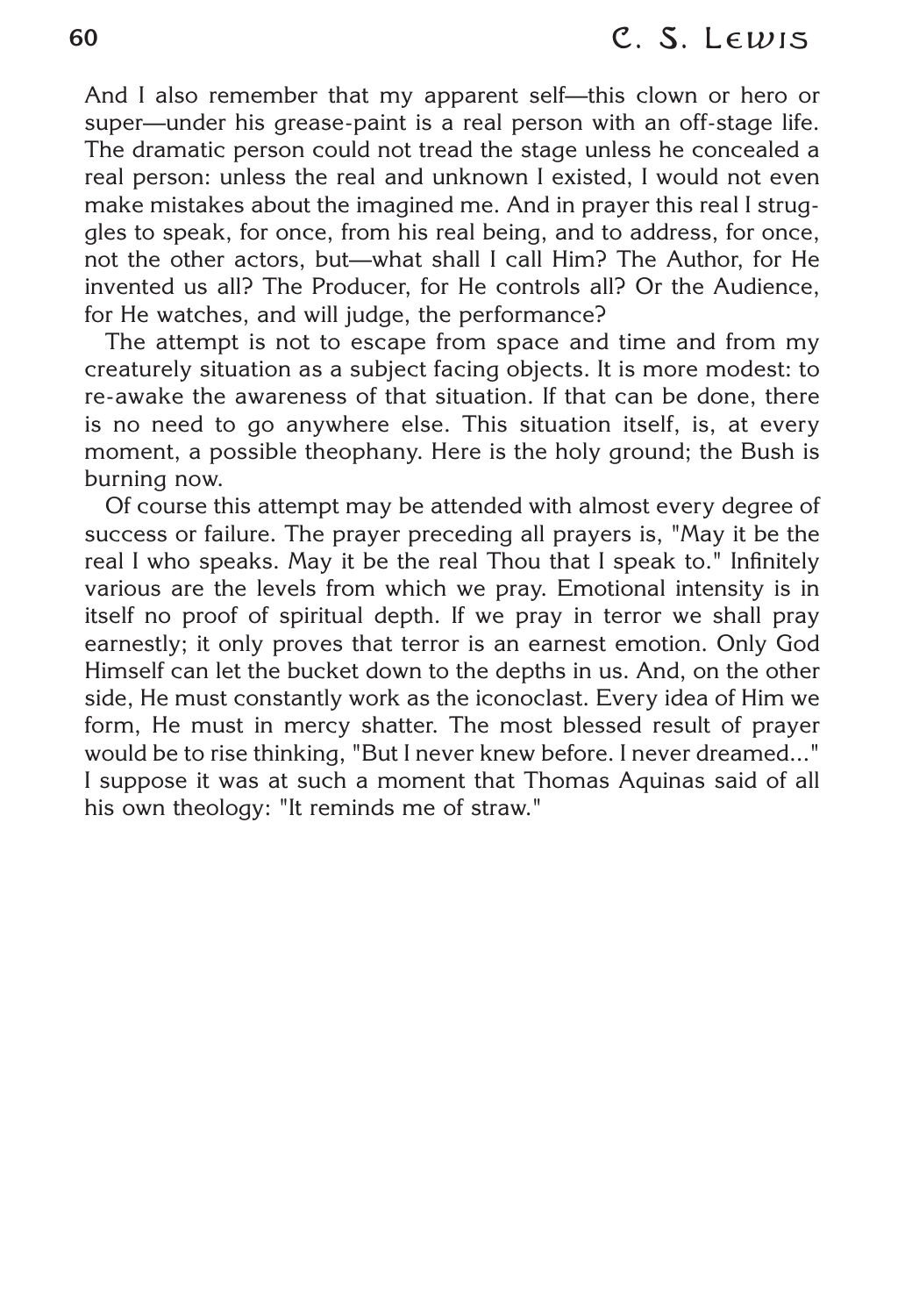

a didn't mean that a "bright blur" is my only idea of God. I<br>meant that something of that sort tends to be there when<br>I start praying, and would remain if I made no effort to do<br>better. And "bright blur" is not a very good meant that something of that sort tends to be there when I start praying, and would remain if I made no effort to do better. And "bright blur" is not a very good description. In fact you can't have a good description of anything so

vague. If the description became good it would become false.

Betty's recipe—"use images as the rest of us do"—doesn't help me much. And which does she mean? Images in the outer world, things made of wood or plaster? Or mental images?

As regards the first kind, I am not, as she suggests, suffering from a phobia about "idolatry". I don't think people of our type are in any danger of that. We shall always be aware that the image is only a bit of matter. But its use, for me, is very limited. I think the mere fact of keeping one's eyes focused on something—almost any object will do is some help towards concentration. The visual concentration symbolises, and promotes, the mental. That's one of the ways the body teaches the soul. The lines of a well designed church, free from stunts, drawing one's eyes to the altar, have something of the same effect.

But I think that is all an image does for me. If I tried to get more out of it, I think it would get in the way. For one thing, it will have some artistic merits or (more probably) demerits. Both are a distraction. Again, since there can be no plausible images of the Father or the Spirit, it will usually be an image of Our Lord. The continual and exclusive addressing our prayers to Him surely tends to what has been called "Jesus-worship"? A religion which has its value; but not, in isolation, the religion Jesus taught.

Mental images may have the same defect, but they give rise to another problem as well.

St. Ignatius Loyola (I think it was) advised his pupils to begin their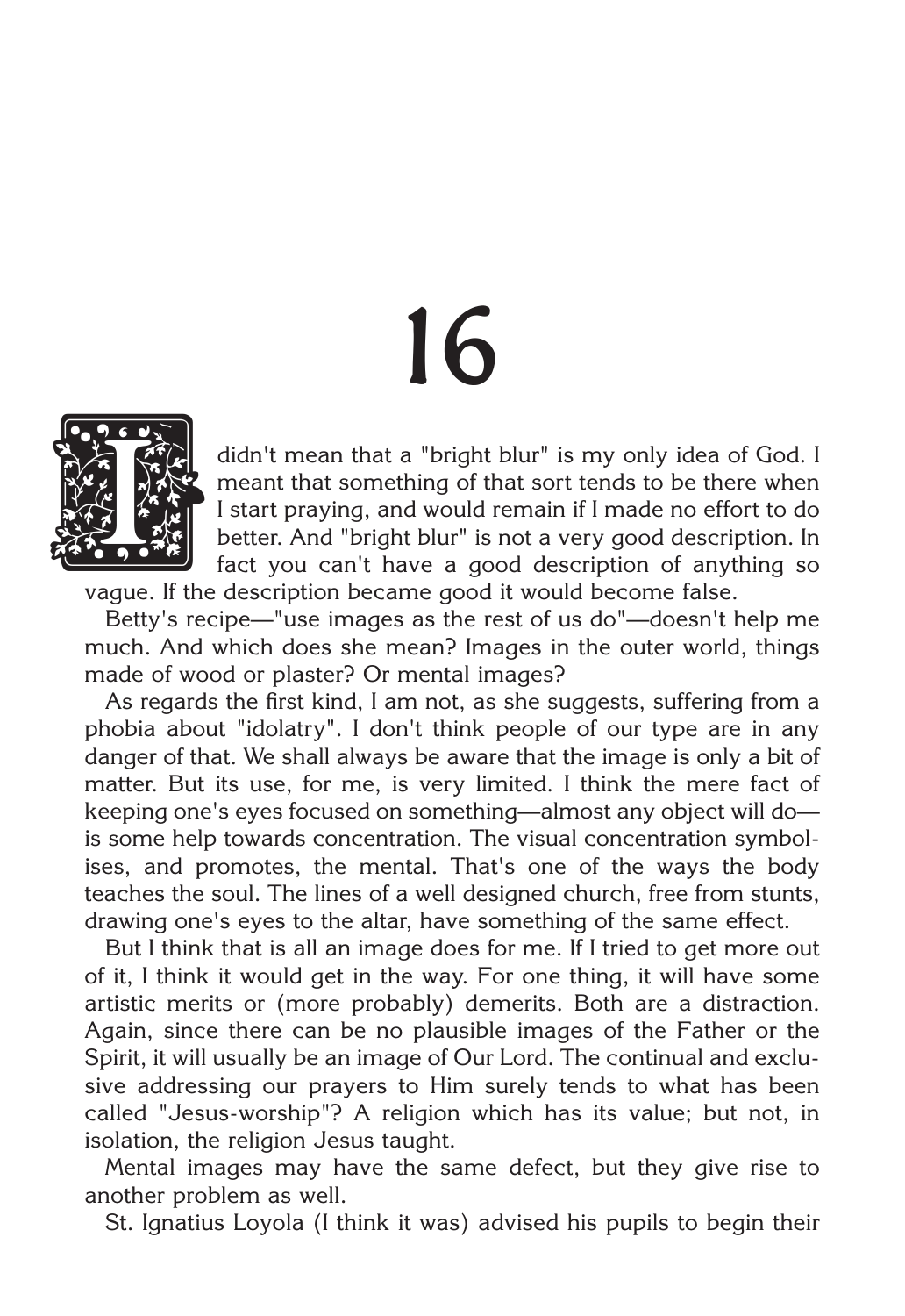meditations with what he called a *compositio loci*. The Nativity or the Marriage At Cana, or whatever the theme might be, was to be visualised in the fullest possible detail. One of his English followers would even have us look up "what good Authors write of those places" so as to get the topography, "the height of the hills and the situation of the townes", correct. Now for two different reasons this is not "addressed to my condition."

One is that I live in an archaeological age. We can no longer, as St. Ignatius could, believingly introduce the clothes, furniture, and utensils of our age into ancient Palestine. I'd know I wasn't getting them right. I'd know that the very sky and sunlight of those latitudes were different from any my northern imagination could supply. I could no doubt pretend to myself a naïveté I don't really possess; but that would cast an unreality over the whole exercise.

The second reason is more important. St. Ignatius was a great master, and I am sure he knew what his pupils needed. I conclude that they were people whose visual imagination was weak and needed to be stimulated. But the trouble with people like ourselves is the exact reverse. We can say this to one another because, in our mouths, it is not a boast but a confession. We are agreed that the power—indeed, the compulsion—to visualise is not "Imagination" in the higher sense, not the Imagination which makes a man either a great author or a sensitive reader. Ridden on a *very* tight rein, this visualising power can sometimes serve true Imagination; very often it merely gets in the way.

If I started with a *compositio loci* I should never reach the meditation. The picture would go on elaborating itself indefinitely and becoming every moment of less spiritual relevance.

There is indeed one mental image which does not lure me away into trivial elaborations. I mean the Crucifixion itself; not seen in terms of all the pictures and crucifixes, but as we must suppose it to have been in its raw, historical reality. But even this is of less spiritual value than one might expect. Compunction, compassion, gratitude—all the fruitful emotions—are strangled. Sheer physical horror leaves no room for them. Nightmare. Even so, the image ought to be periodically faced. But no-one could live with it. It did not become a frequent motif of Christian art until the generations which had seen real crucifixions were all dead. As for many hymns and sermons on the subject endlessly harping on blood, as if that were all that mattered—they must be the work either of people so far above me that they can't reach me, or else of people with no imagination at all. (Some might be cut off from me by both these gulfs.)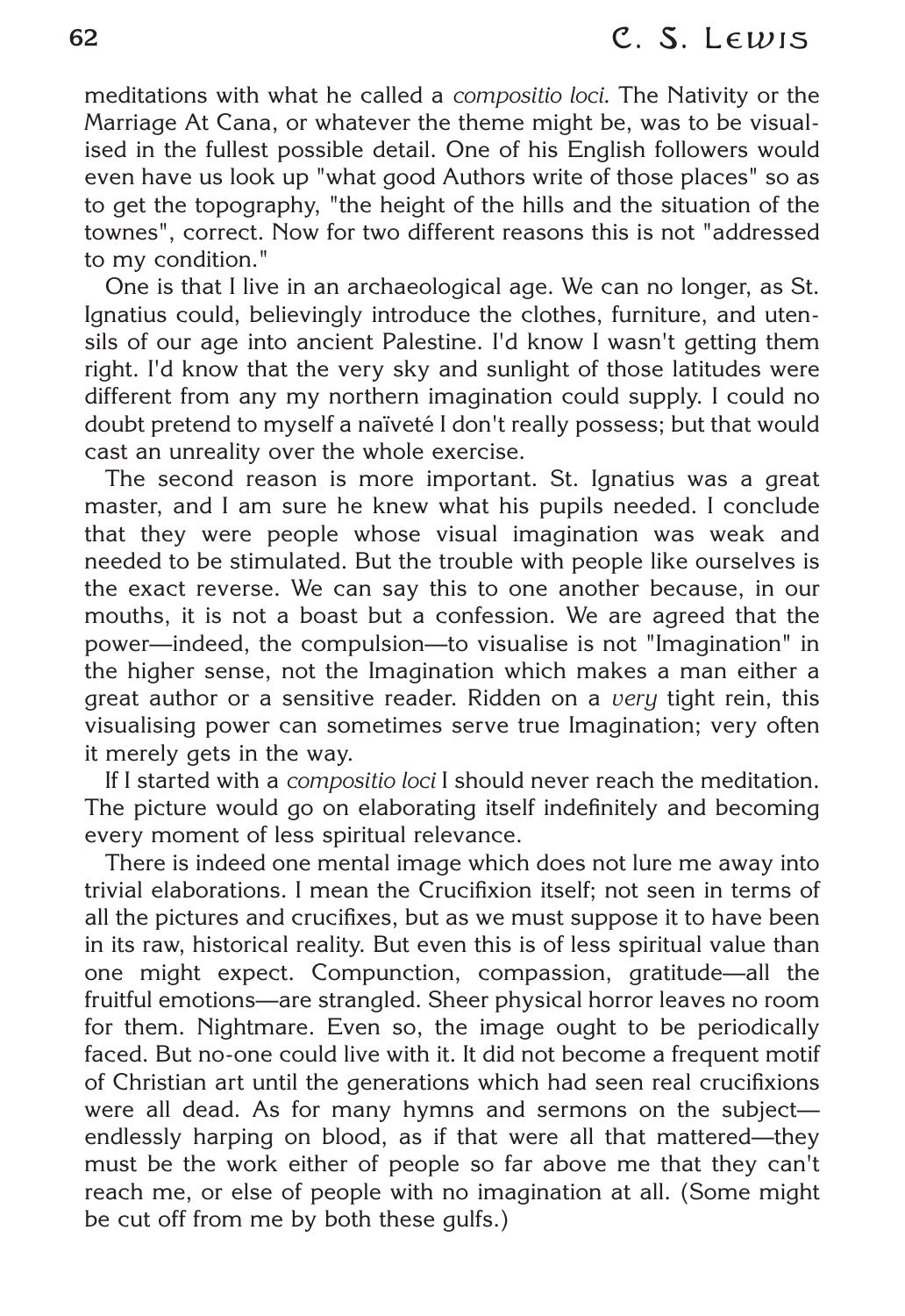Yet mental images play an important part in my prayers. I doubt if any act of will or thought or emotion occurs in me without them. But they seem to help me most when they are most fugitive and fragmentary—rising and bursting like bubbles in champagne or wheeling like rooks in a windy sky: contradicting one another (in logic) as the crowded metaphors of a swift poet may do. Fix on any one, and it goes dead. You must do as Blake would do with a joy; kiss it as it flies. And then, in their total effect, they do mediate to me something very important. It is always something qualitative—more like an adjective than a noun. That, for me, gives it the impact of reality. For I think we respect nouns (and what we think they stand for) too much. All my deepest, and certainly all my earliest, experiences seem to be of sheer quality. The terrible and the lovely are older and solider than terrible and lovely things. If a musical phrase could be translated into words at all it would become an adjective. A great lyric is very like a long, utterly adequate, adjective. Plato was not so silly as the Moderns think when he elevated abstract nouns—that is, adjectives disguised as nouns—into the supreme realities—the Forms.

I know very well that in logic God is a "substance". Yet my thirst for quality is authorised even here: "We give thanks to thee for thy great glory." He *is* this glory. What He is (the quality) is no abstraction from Him. A personal God, to be sure; but so much more than personal. To speak more soberly, our whole distinction between "things" and "qualities", "substances" and "attitudes", has no application to Him. Perhaps it has much less than we suppose even to the created universe. Perhaps it is only part of the stage set.

The wave of images, thrown off like a spray from the prayer, all momentary, all correcting, refining, "interanimating" one another, and giving a kind of spiritual body to the unimaginable, occurs more, I find, in acts of worship than in petitionary prayers. Of which, perhaps, we have written enough. But I don't regret it. They are the right starting point. They raise all the problems. If anyone attempted to practise, or to discuss, the higher forms without going through this turnstile, I should distrust him. "The higher does not stand without the lower." An omission or disdain of petitionary prayer can sometimes, I think, spring not from superior sanctity but from a lack of faith and a consequent preference for levels where the question: "Am I only doing things to myself?" does not jut out in such apparent crudity.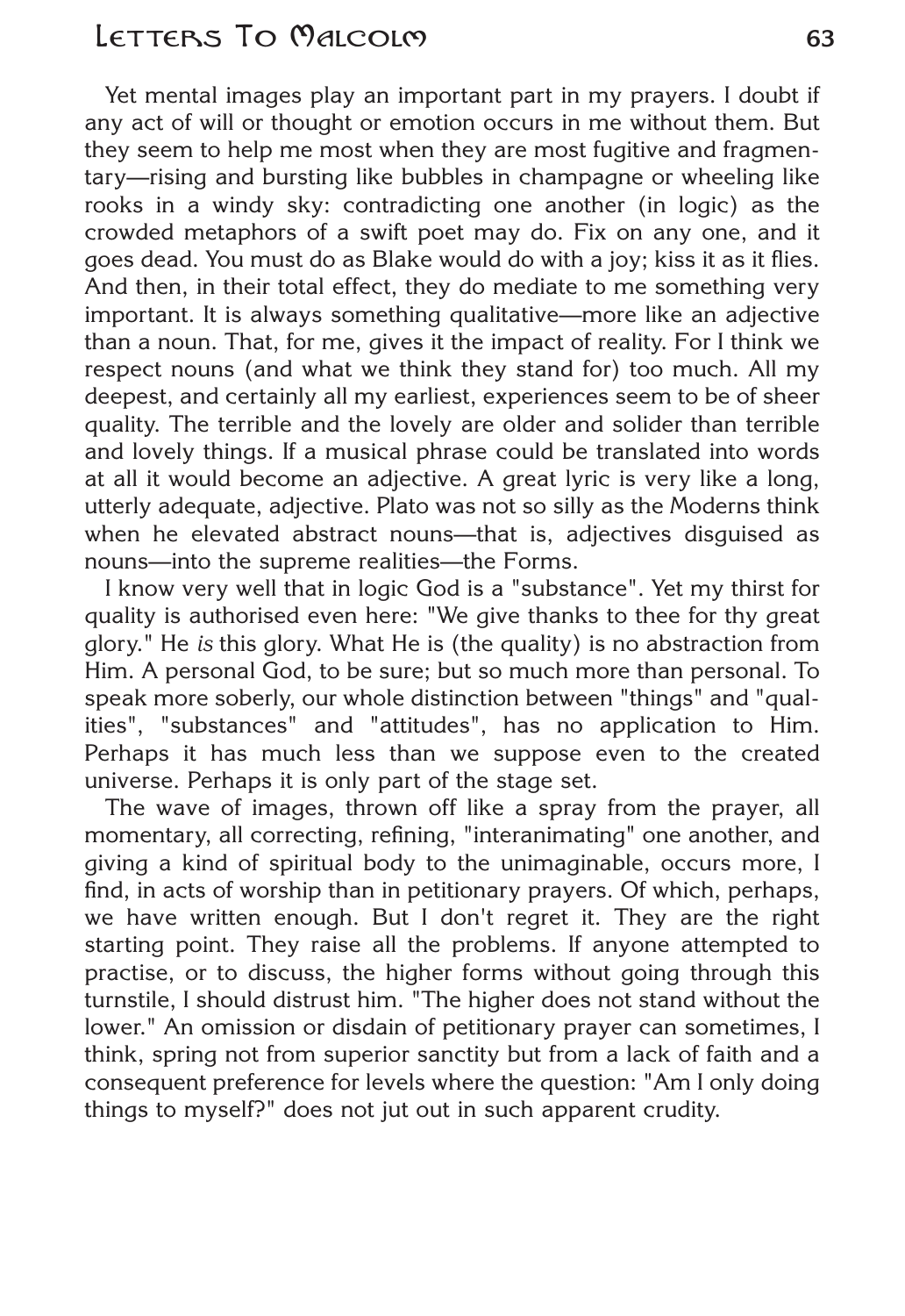# **C. S. LEWIS**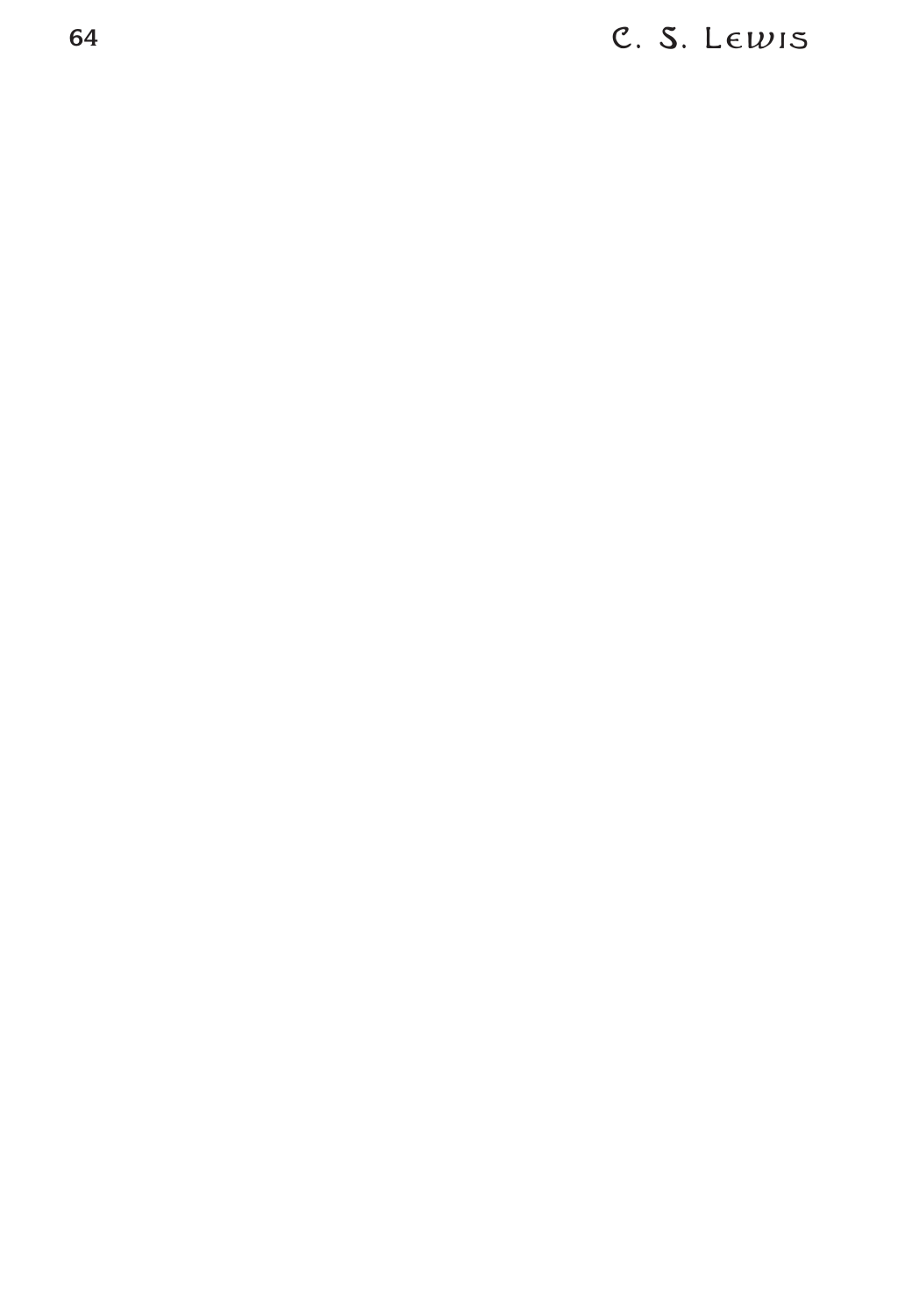

The two comical that you, of all people, should ask my views<br>about prayer as worship or adoration. On this subject you<br>wourself taught me nearly all I know. On a walk in the<br>Forest of Dean. Can you have forgotten?<br>You firs about prayer as worship or adoration. On this subject you yourself taught me nearly all I know. On a walk in the Forest of Dean. Can you have forgotten?

You first taught me the great principle, "Begin where you are." I had thought one had to start by summoning up what we believe about the goodness and greatness of God, by thinking about creation and redemption and "all the blessings of this life". You turned to the brook and once more splashed your burning face and hands in the little waterfall and said: "Why not begin with this?"

And it worked. Apparently you have never guessed how much. That cushiony moss, that coldness and sound and dancing light were no doubt very minor blessings compared with "the means of grace and the hope of glory." But then they were manifest. So far as they were concerned, sight had replaced faith. They were not the hope of glory, they were an exposition of the glory itself.

Yet you were not—or so it seemed to me—telling me that "Nature", or "the beauties of Nature", manifest the glory. No such abstraction as "Nature" comes into it. I was learning the far more secret doctrine that *pleasures* are shafts of the glory as it strikes our sensibility. As it impinges on our will or our understanding, we give it different names goodness or truth or the like. But its flash upon our senses and mood is pleasure.

But aren't there bad, unlawful pleasures? Certainly there are. But in calling them "bad pleasures" I take it we are using a kind of shorthand. We mean "pleasures snatched by unlawful acts." It is the stealing of the apple that is bad, not the sweetness. The sweetness is still a beam from the glory. That does not palliate the stealing. It makes it worse. There is sacrilege in the theft. We have abused a holy thing.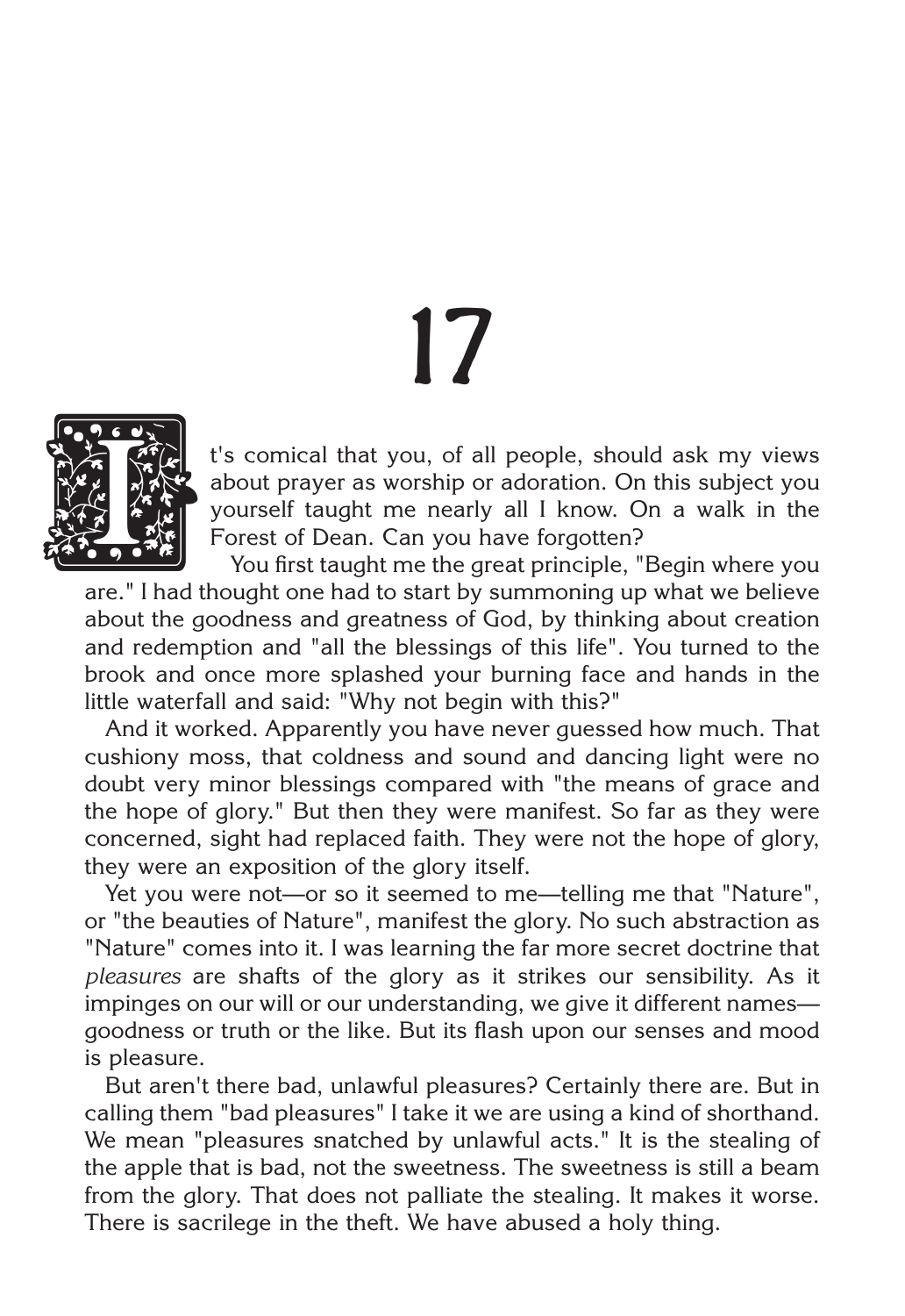I have tried, since that moment, to make every pleasure into a channel of adoration. I don't mean simply by giving thanks for it. One must of course give thanks, but I mean something different. How shall I put it?

We can't—or I can't—hear the song of a bird simply as a sound. Its meaning or message ("That's a bird") comes with it inevitably—just as one can't see a familiar word in print as a merely visual pattern. The reading is as involuntary as the seeing. When the wind roars I don't just hear the roar; I "hear the wind." In the same way it is possible to "read" as well as to "have" a pleasure. Or not even "as well as." The distinction ought to become, and sometimes is, impossible; to receive it and to recognise its divine source are a single experience. This heavenly fruit is instantly redolent of the orchard where it grew. This sweet air whispers of the country from whence it blows. It is a message. We know we are being touched by a finger of that right hand at which there are pleasures for evermore. There need be no question of thanks or praise as a separate event, something done afterwards. To experience the tiny theophany is itself to adore.

Gratitude exclaims, very properly: "How good of God to give me this." Adoration says: "What must be the quality of that Being whose far-off and momentary coruscations are like this!" One's mind runs back up the sunbeam to the sun.

If I could always be what I aim at being, no pleasure would be too ordinary or too usual for such reception; from the first taste of the air when I look out of the window—one's whole cheek becomes a sort of palate—down to one's soft slippers at bed-time.

I don't always achieve it. One obstacle is inattention. Another is the wrong kind of attention. One could, if one practised, hear simply a roar and not the roaring-of-the-wind. In the same way, only far too easily, one can concentrate on the pleasure as an event in one's own nervous system—subjectify it—and ignore the smell of Deity that hangs about it. A third obstacle is greed. Instead of saying: "This also is Thou", one may say the fatal word *encore*. There is also conceit: the dangerous reflection that not everyone can find God in a plain slice of bread and butter, or that others would condemn as simply "grey" the sky in which I am delightedly observing such delicacies of pearl and dove and silver.

You notice that I am drawing no distinction between sensuous and aesthetic pleasures. But why should I? The line is almost impossible to draw and what use would it be if one succeeded in drawing it?

If this is Hedonism, it is also a somewhat arduous discipline. But it is worth some labour: for in so far as it succeeds, almost every day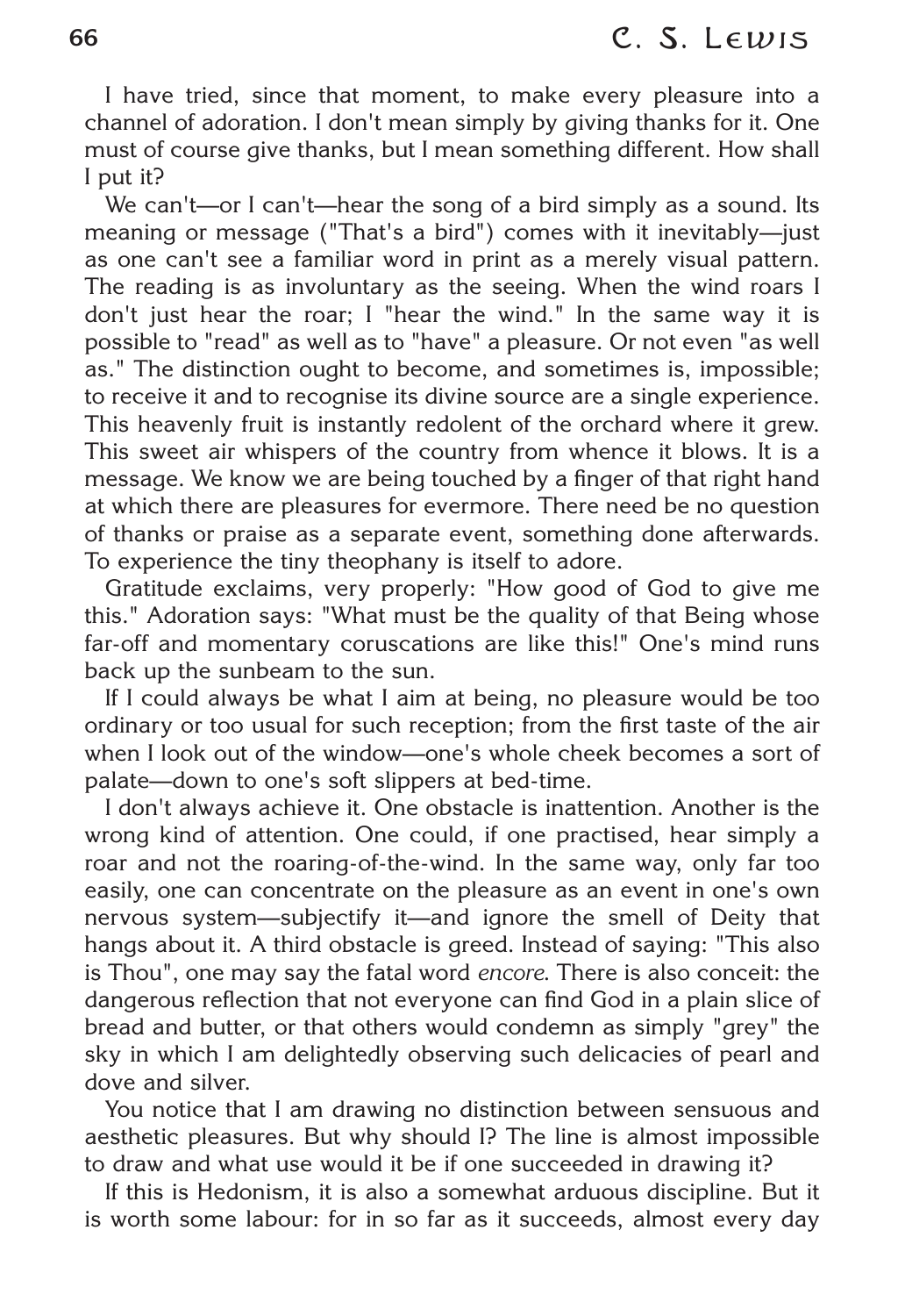furnishes us with so to speak, "bearings" on the Bright Blur. It becomes brighter but less blurry.

William Law remarks that people are merely "amusing themselves" by asking for the patience which a famine or a persecution would call for if, in the meantime, the weather and every other inconvenience sets them grumbling. One must learn to walk before one can run. So here. We—or at least I—shall not be able to adore God on the highest occasions if we have learned no habit of doing so on the lowest. At best, our faith and reason will tell us that He is adorable, but we shall not have *found* Him so, not have "tasted and seen." Any patch of sunlight in a wood will show you something about the sun which you could never get from reading books on astronomy. These pure and spontaneous pleasures are "patches of Godlight" in the woods of our experience.

Of course one wants the books too. One wants a great many things besides this "adoration in infinitesimals" which I am preaching. And if I were preaching it in public, instead of feeding it back to the very man who taught it me (though he may by now find the lesson nearly unrecognisable?), I should have to pack it in ice, enclose it in barbed-wire reservations, and stick up warning notices in every direction.

Don't imagine I am forgetting that the simplest act of mere obedience is worship of a far more important sort than what I've been describing (to obey is better than sacrifice). Or that God, besides being the Great Creator, is the Tragic Redeemer. Perhaps the Tragic Creator too. For I am not sure that the great canyon of anguish which lies across our lives is *solely* due to some pre-historic catastrophe. Something tragic may, as I think I've said before, be inherent in the very act of creation. So that one sometimes wonders why God thinks the game worth the candle. But then we share, in some degree, the cost of the candle and have not yet seen the "game".

There! I've done it again. I know that my tendency to use images like play and dance for the highest things is a stumbling-block to you. You don't, I admit, accuse it of profanity, as you used to—like the night we nearly came to blows at Edinburgh. You now, much more reasonably, call it "heartless". You feel it a brutal mockery of every martyr and every slave that a world-process which is so desperately serious to the actors should, at whatever celestial apex, be seen in terms of frivolities. And you add that it comes with a ludicrously ill grace from me who never enjoyed any game and can dance no better than a centipede with wooden legs. But I still think you don't see the real point.

I do *not* think that the life of Heaven bears any analogy to play or dance in respect of frivolity. I do think that while we are in this "valley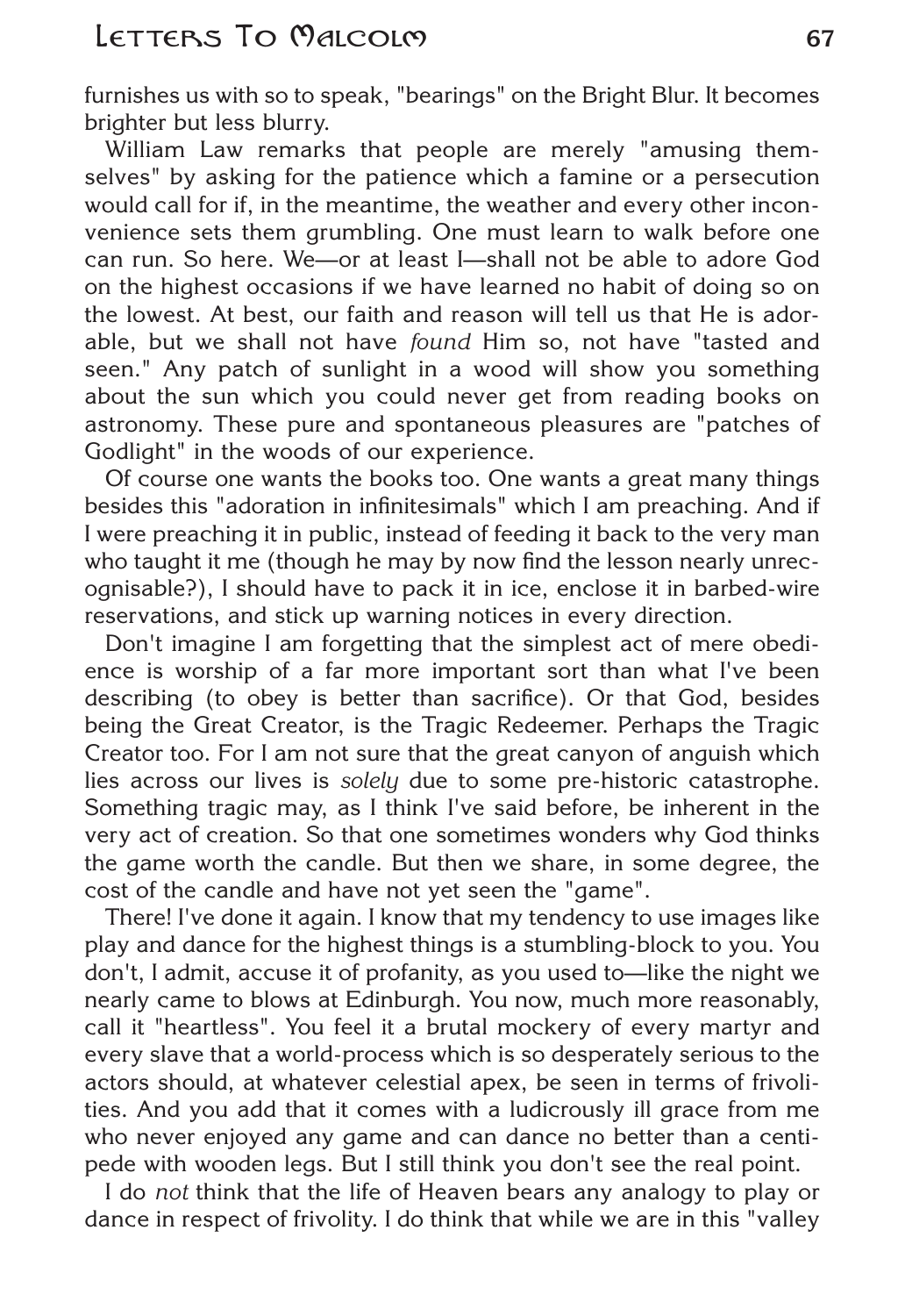of tears", cursed with labour, hemmed round with necessities, tripped up with frustrations, doomed to perpetual plannings, puzzlings, and anxieties, certain qualities that must belong to the celestial condition have no chance to get through, can project no image of themselves, except in activities which, for us here and now, are frivolous. For surely we must suppose the life of the blessed to be an end in itself, indeed The End: to be utterly spontaneous; to be the complete reconciliation of boundless freedom with order—with the most delicately adjusted, supple, intricate, and beautiful order? How can you find any image of this in the "serious" activities either of our natural or of our (present) spiritual life?—either in our precarious and heartbroken affections or in the Way which is always, in some degree, a *via crucis*: No, Malcolm. It is only in our "hours-off", only in our moments of permitted festivity, that we find an analogy. Dance and game *are* frivolous, unimportant down here; for "down here" is not their natural place. Here, they are a moment's rest from the life we were placed here to live. But in this world everything is upside down. That which, if it could be prolonged here, would be a truancy, is likest that which in a better country is the End of ends. Joy is the serious business of Heaven.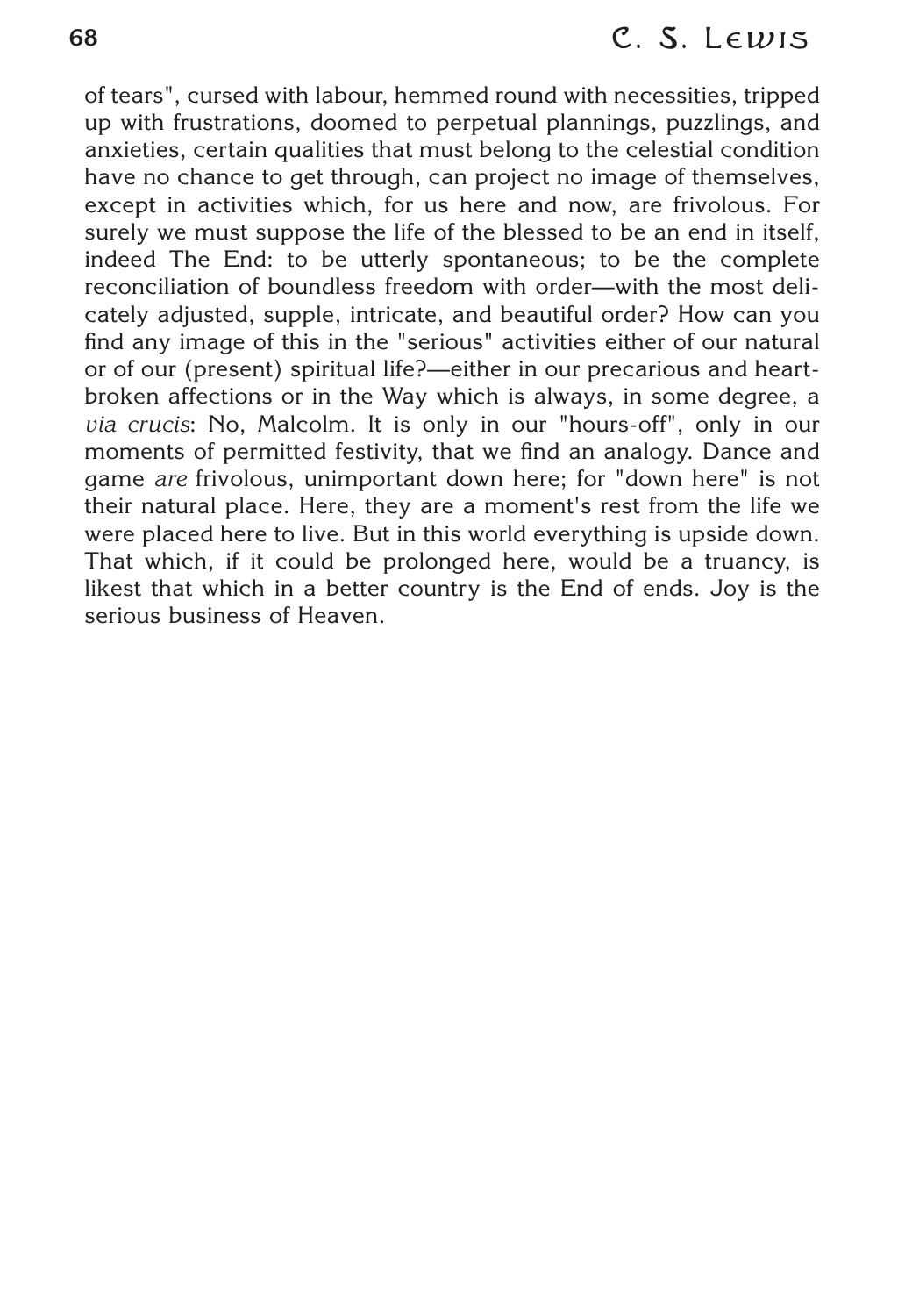

The plead guilty. When I was writing about pleasures last week I had quite forgotten about the *mala mentis* week I had quite forgotten about the *mala mentis* and *gaudia*—the pleasures of the mind which are intrinsically week I had quite forgotten about the *mala mentis gaudia*—the pleasures of the mind which are intrinsically evil. The pleasure, say, of having a grievance.

moment—to discover that the other party was not really to blame? And how a resentment, while it lasts, draws one back and back to nurse and fondle and encourage it! It behaves just like a lust. But I don't think this leaves my theory (and experience) of ordinary pleasures in ruins. Aren't these intrinsically vicious pleasures, as Plato said, "mixed". To use his own image, given the itch, one wants to scratch it. And if you abstain, the temptation is very severe, and if you scratch there is a sort of pleasure in the momentary and deceptive relief. But one didn't want to itch. The scratch is not a pleasure simply, but only by comparison with the context. In the same way, resentment is pleasant only as a relief from, or alternative to, humiliation. I still think that those experiences which are pleasures in their own right can all be regarded as I suggest.

The mere mention of the horrible pleasures—the dainties of Hell very naturally led you away from the subject of adoration to that of repentance. I'm going to follow you into your digression, for you said something I disagreed with.

I admit of course, that penitential prayers—"acts" of penitence, as I believe they are called—can be on very different levels. At the lowest, what you call "Pagan penitence", there is simply the attempt to placate a supposedly angry power—"I'm sorry. I won't do it again. Let me off this time." At the highest level, you say, the attempt is rather to restore an infinitely valued and vulnerable personal relation which has been shattered by an action of one's own, and if forgiveness, in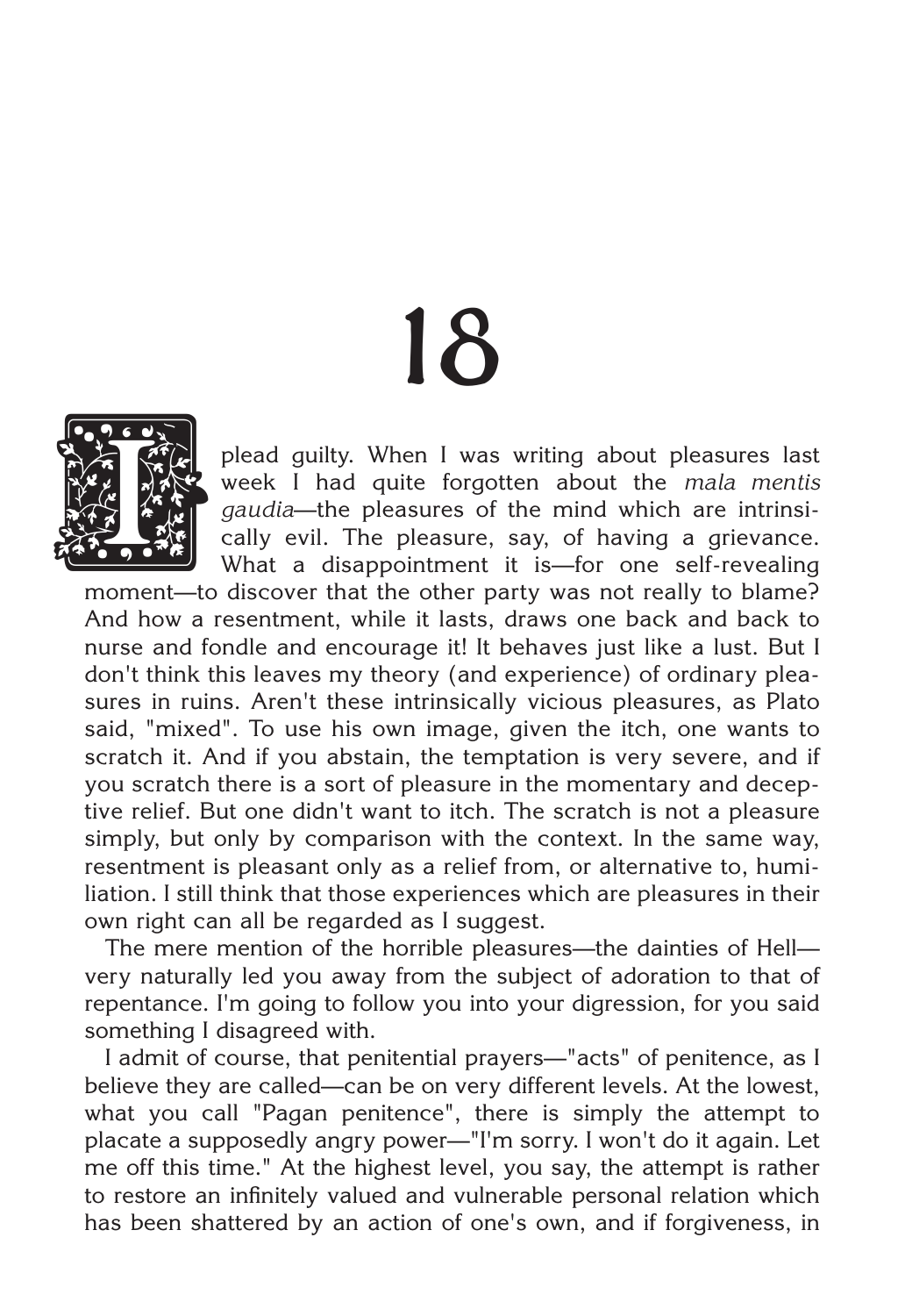the "crude" sense of remission of penalty, comes in, this is valued chiefly as a symptom or seal or even by-product of the reconciliation. I expect you are right about that. I say "expect" because I can't claim to know much by experience about the highest level either of penitence or of anything else. The ceiling, if there is one, is a long way off.

All the same, there is a difference between us. I can't agree to call your lowest level "Pagan penitence". Doesn't your description cover a great deal of Old Testament penitence? Look at the Psalms. Doesn't it cover a good deal of Christian penitence—a good deal that is embodied in Christian liturgies? "Neither take thou vengeance for our sins... be not angry with us forever... *neque secundum iniquitates nostras retribuas nobis*."

Here, as nearly always, what we regard as "crude" and "low", and what presumably is in fact lowest, spreads far further up the Christian life than we like to admit. And do we find anywhere in Scripture or in the Fathers that explicit and resounding rejection of it which would be so welcome?

I fully grant you that "wrath" can be attributed to God only by an analogy. The situation of the penitent before God isn't, but is somehow like, that of one appearing before a justly angered sovereign, lover, father, master, or teacher. But what more can we know about it than just this likeness? Trying to get in behind the analogy, you go further and fare worse. You suggest that what is traditionally regarded as our experience of God's anger would be more helpfully regarded as what inevitably happens to us if we behave inappropriately towards a reality of immense power. As you say, "The live wire doesn't feel angry with us, but if we blunder against it we get a shock."

My dear Malcolm, what do you suppose you have gained by substituting the image of a live wire for that of angered majesty? You have shut us all up in despair; for the angry can forgive, and electricity can't.

And you give as your reason that "even by analogy the sort of pardon which arises because a fit of temper is spent cannot worthily be attributed to God nor gratefully accepted by man." But the belittling words "fit of temper" are your own choice. Think of the fullest reconciliation between mortals. Is cool disapproval coolly assuaged? Is the culprit let down lightly in a view of "extenuating circumstances"? Was peace restored by a moral lecture? Was the offence said not to "matter"? Was it hushed up or passed over? Blake knew better:

*I was angry with my friend; I told my wrath. My wrath did end.*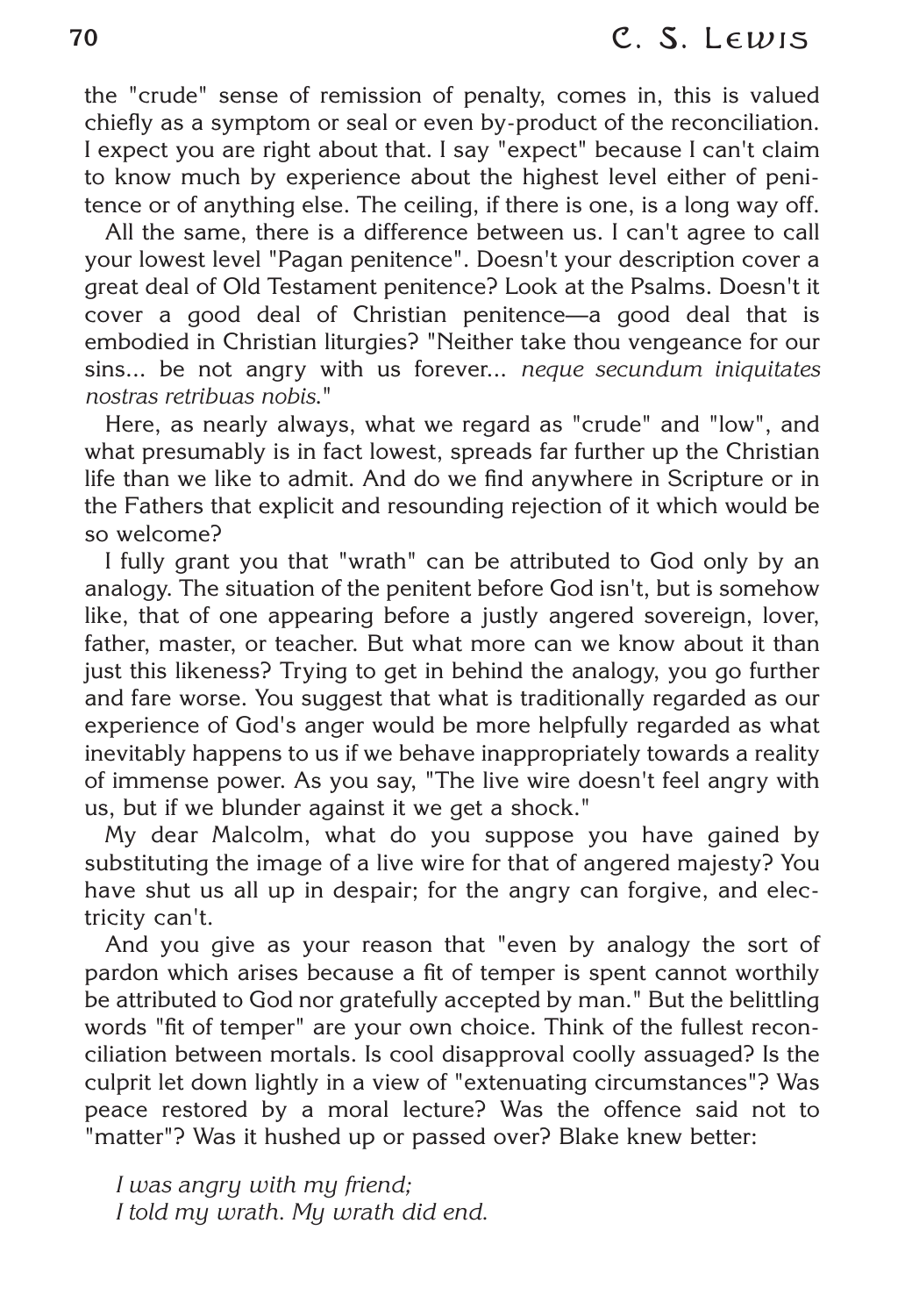*I was angry with my foe; I hid my wrath. My wrath did grow.*

You too know better. Anger—no peevish fit of temper, but just, generous, scalding indignation—passes (not necessarily at once) into embracing, exultant, re-welcoming love. That is how friends and lovers are truly reconciled. Hot wrath, hot love. Such anger is the fluid that love bleeds when you cut it. The *angers*, not the measured remonstrances, of lovers are love's renewal. Wrath and pardon are both, as applied to God, analogies; but they belong together to the same circle of analogy—the circle of life, and love, and deeply personal relationships. All the liberalising and "civilising" analogies only lead us astray. Turn God's wrath into mere enlightened disapproval, and you also turn His love into mere humanitarianism. The "consuming fire" and the "perfect beauty" both vanish. We have, instead, a judicious headmistress or a conscientious magistrate. It comes of being high-minded.

I know that "the wrath of man worketh not the righteousness of God." That is not because wrath is wrath but because man is (fallen) man.

But perhaps I've already said too much. All that any imagery can do is to facilitate, or at least not to impede, man's act of penitence and reception of pardon. We cannot see the matter "from God's side."

The crude picture of penitence as something like apology or even placation has, for me, the value of making penitence an act. The more high-minded views involve some danger of regarding it simply as a state of feeling. Do you agree that this would be unwholesome?

The question is before my mind at present because I've been reading Alexander Whyte. Morris lent him to me. He was a Presbyterian divine of the last century, whom I'd never heard of. Very well worth reading, and strangely broad-minded—Dante, Pascal, and even Newman, are among his heroes. But I mention him at the moment for a different reason. He brought me violently face to face with a characteristic of Puritanism which I had almost forgotten. For him, one essential symptom of the regenerate life is a permanent, and permanently horrified, perception of one's natural and (it seems) unalterable corruption. The true Christian's nostril is to be continually attentive to the inner cess-pool. I knew that the experience was a regular feature of the old conversion stories. As in *Grace Abounding*: "But my inward and original corruption... that I had the guilt of to amazement... I was more loathsome in mine own eyes than was a toad... sin and corruption, I said, would as naturally bubble out of my heart, as water would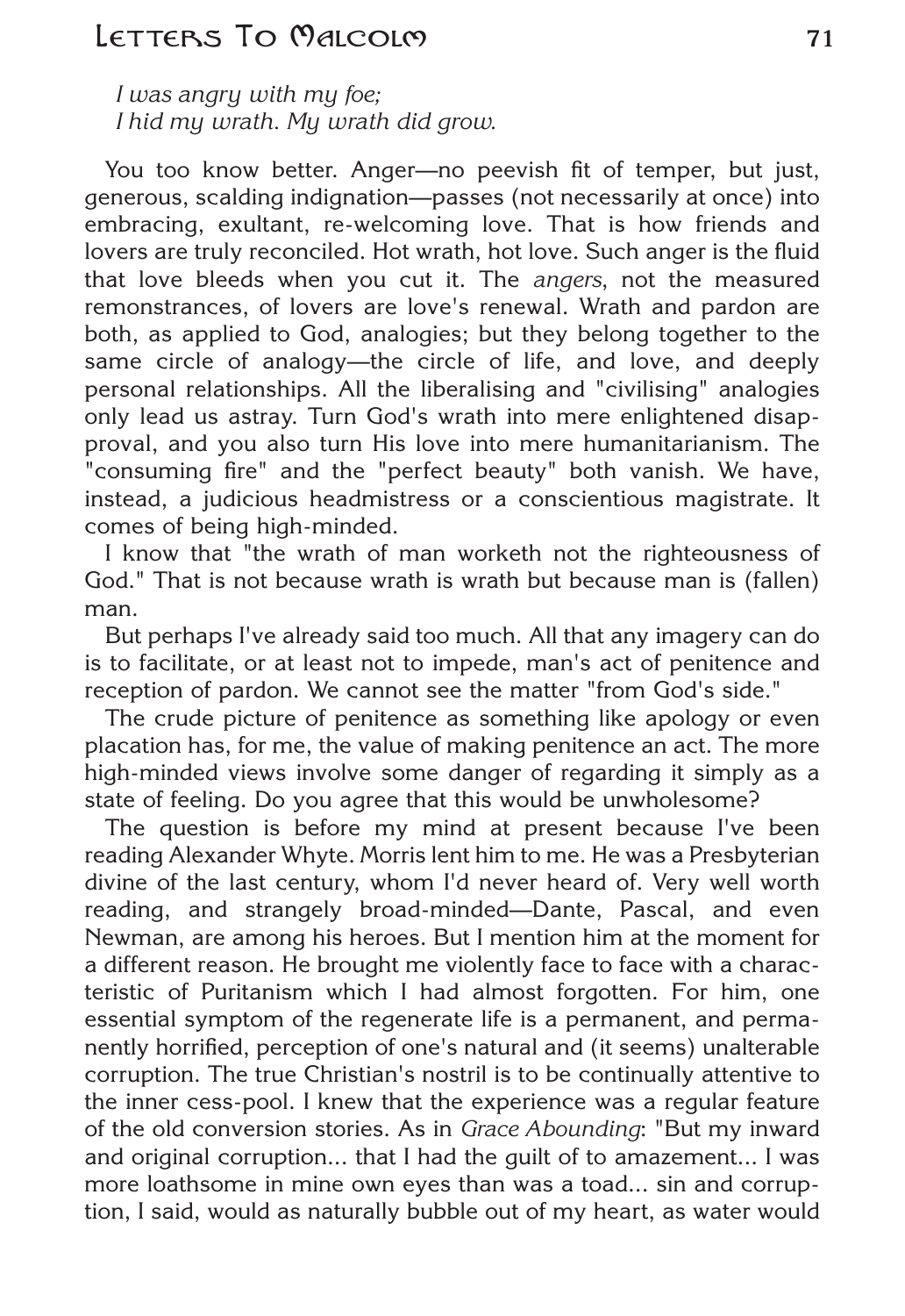bubble out of a fountain." Another author, quoted in Haller's *Rise of Puritanism* says that when he looked into his heart, it was "as if I had in the heat of summer lookt down into the Filth of a Dungeon, where I discerned Millions of crawling living things in the midst of that Sink and liquid Corruption."

I won't listen to those who describe that vision as merely pathological. I have seen the "slimy things that crawled with legs" in my own dungeon. I thought the glimpse taught me sense. But Whyte seems to think it should be not a glimpse but a daily, lifelong scrutiny. Can he be right? It sounds so very unlike the New Testament fruits of the spirit—love, joy, peace. And very unlike the Pauline programme; "forgetting those things which are behind and reaching forth unto those things that are before." And very unlike St. François de Sales' green, dewy chapter on *la douceur* towards one's self. Anyway, what's the use of laying down a programme of permanent emotions? They can be permanent only by being factitious.

What do you think? I know that a spiritual emetic, at the right moment, may be needed. But not a regular diet of emetics! If one survived, one would develop a "tolerance" of them. This poring over the "sink" might breed its own perverse pride

*… over-just and self-displeased perverse For self-offence more than for God offended.*

Anyway, in solitude, and also in confession, I have found (to my regret) that the degrees of shame and disgust which I actually feel at my own sins do not at all correspond to what my reason tells me about their comparative gravity. Just as the degree to which, in daily life, I feel the emotion of fear has very little to do with my rational judgment of the danger. I'd sooner have really nasty seas when I'm in an open boat than look down in perfect (actual) safety from the edge of a cliff. Similarly, I have confessed ghastly uncharities with less reluctance than small unmentionables—or those sins which happen to be ungentlemanly as well as un-Christian. Our emotional reactions to our own behaviour are of limited ethical significance.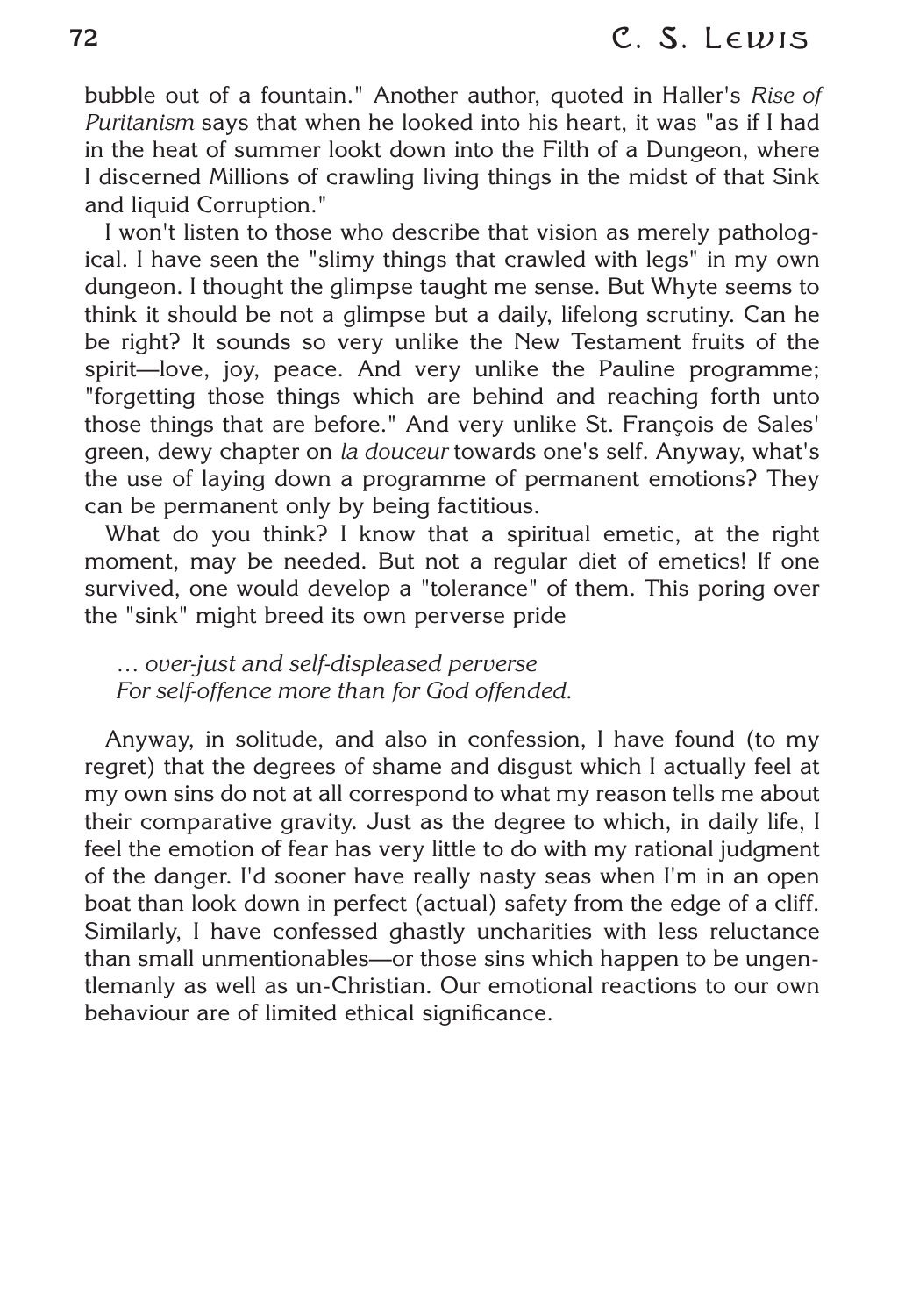

Tell Betty that it you hadn't whisked me off onto the subject<br>
and Betty that it you hadn't whisked me off onto the subject<br>
of repentance, I was just going to say the very thing she<br>
blames me for not saying. I was going of repentance, I was just going to say the very thing she blames me for not saying. I was going to say that in adoration, more than in any other kind of prayer, the public or communal act is of the utmost importance. One would

lose incomparably more by being prevented from going to Church on Easter than on Good Friday. And, even in private, adoration should be communal—"with angels and archangels and all the company", all the transparent publicity of Heaven. On the other hand, I find that the prayers to which I can most fully attend in church are always those I have most often used in my bedroom.

I deny, with some warmth, the charge of being "choosy about services." My whole point was that any form will do me if only I'm given time to get used to it. The idea of allowing myself to be put off by mere inadequacy—an ugly church, a gawky server, a badly turned out celebrant—is horrible. On the contrary, it constantly surprises me how little these things matter, as if

never anything can be amiss. When simpleness and duty tender it.

One of the golden Communions of my life was in a Nissen hut. Sometimes the cockney accent of a choir has a singularly touching quality. A tin mug for a chalice, if there were good reason for it, would not distress me in the least. (I wonder what sort of crockery was used at the Last Supper?)

You ask me why I've never written anything about the Holy Communion. For the very simple reason that I am not good enough at Theology. I have nothing to offer. Hiding any light I think I've got under a bushel is not my besetting sin! I am much more prone to prattle unseasonably. But there is a point at which even I would gladly keep silent. The trouble is that people draw conclusions even from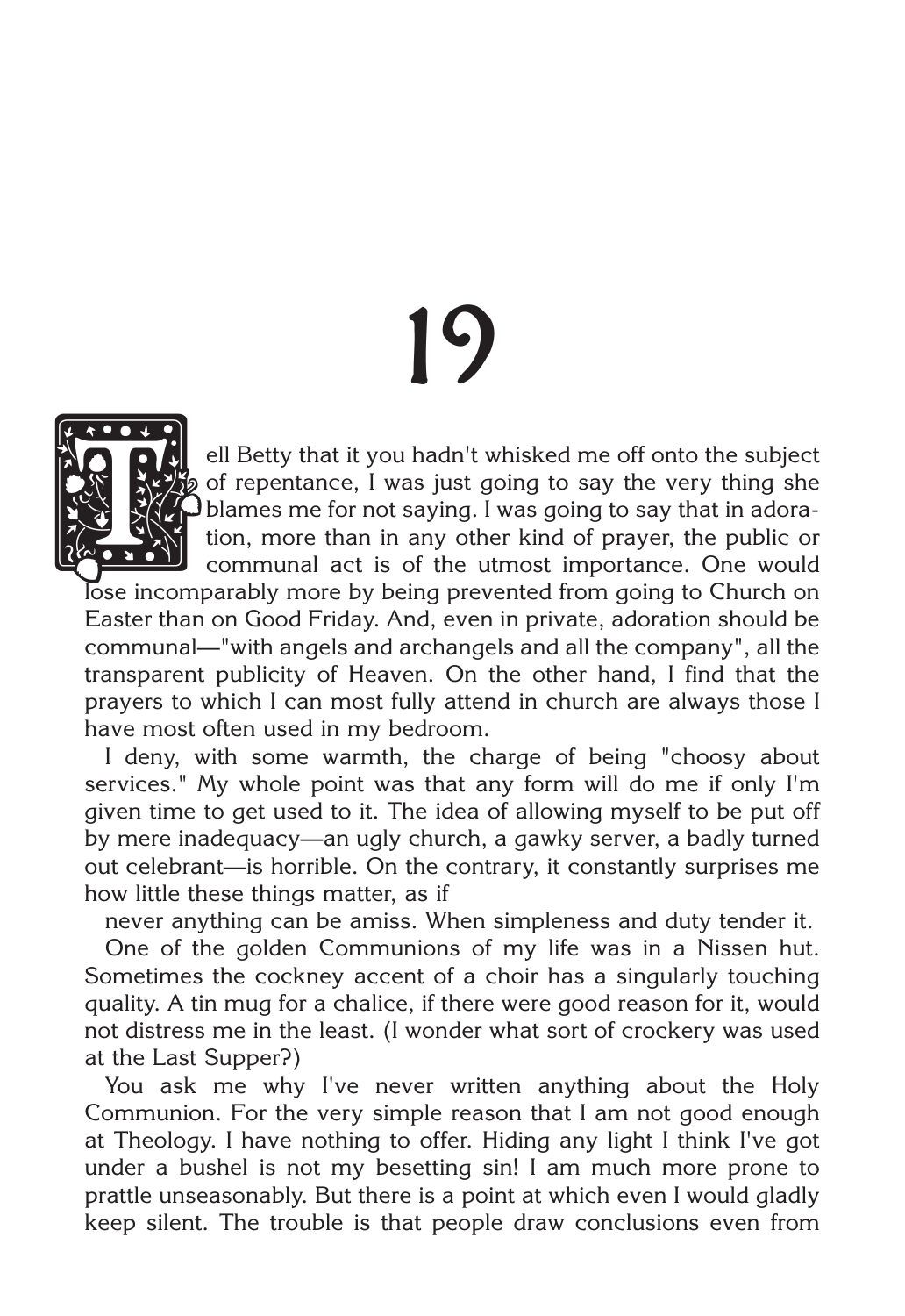silence. Someone said in print the other day that I seemed to "admit rather than welcome" the sacraments.

I wouldn't like you and Betty to think the same. But as soon as I try to tell you anything more, I see another reason for silence. It is almost impossible to state the negative effect which certain doctrines have on me—my failure to be nourished by them—without seeming to mount an attack against them. But the very last thing I want to do is to unsettle in the mind of any Christian, whatever his denomination, the concepts—for him traditional—by which he finds it profitable to represent to himself what is happening when he receives the bread and wine. I could wish that no definitions had even been felt to be necessary; and, still more, that none had been allowed to make divisions between churches.

Some people seem able to discuss different theories of this act as if they understood them all and needed only evidence as to which was best. This light has been withheld from me. I do not know and can't imagine what the disciples understood Our Lord to mean when, His body still unbroken and His blood unshed, He handed them the bread and wine, saying *they* were His body and blood. I can find within the forms of my human understanding no connection between eating a man—and it is as Man that the Lord has flesh—and entering into any spiritual oneness or community or [Greek: κοινωνία] with him. And I find "substance" (in Aristotle's sense), when stripped of its own accidents and endowed with the accidents of some other substance, an object I cannot think. My effort to do so produces mere nurserythinking—a picture of something like very rarefied Plasticine. On the other hand, I get on no better with those who tell me that the elements are mere bread and mere wine, used symbolically to remind me of the death of Christ. They are, on the natural level, such a very odd symbol of *that*. But it would be profane to suppose that they are as arbitrary as they seem to me. I well believe there is in reality an appropriateness, even a necessity, in their selection. But it remains, for me, hidden. Again, if they are, if the whole act is, simply memorial, it would seem to follow that its value must be purely psychological, and dependent on the recipient's sensibility at the moment of reception. And I cannot see why *this* particular reminder—a hundred other things may, psychologically, remind me of Christ's death, equally, or perhaps more—should be so uniquely important as all Christendom (and my own heart) unhesitatingly declare.

However, then, it may be for others, for me the something which holds together and "informs" all the objects, words, and actions of this rite, is unknown and unimaginable. I am not saying to any one in the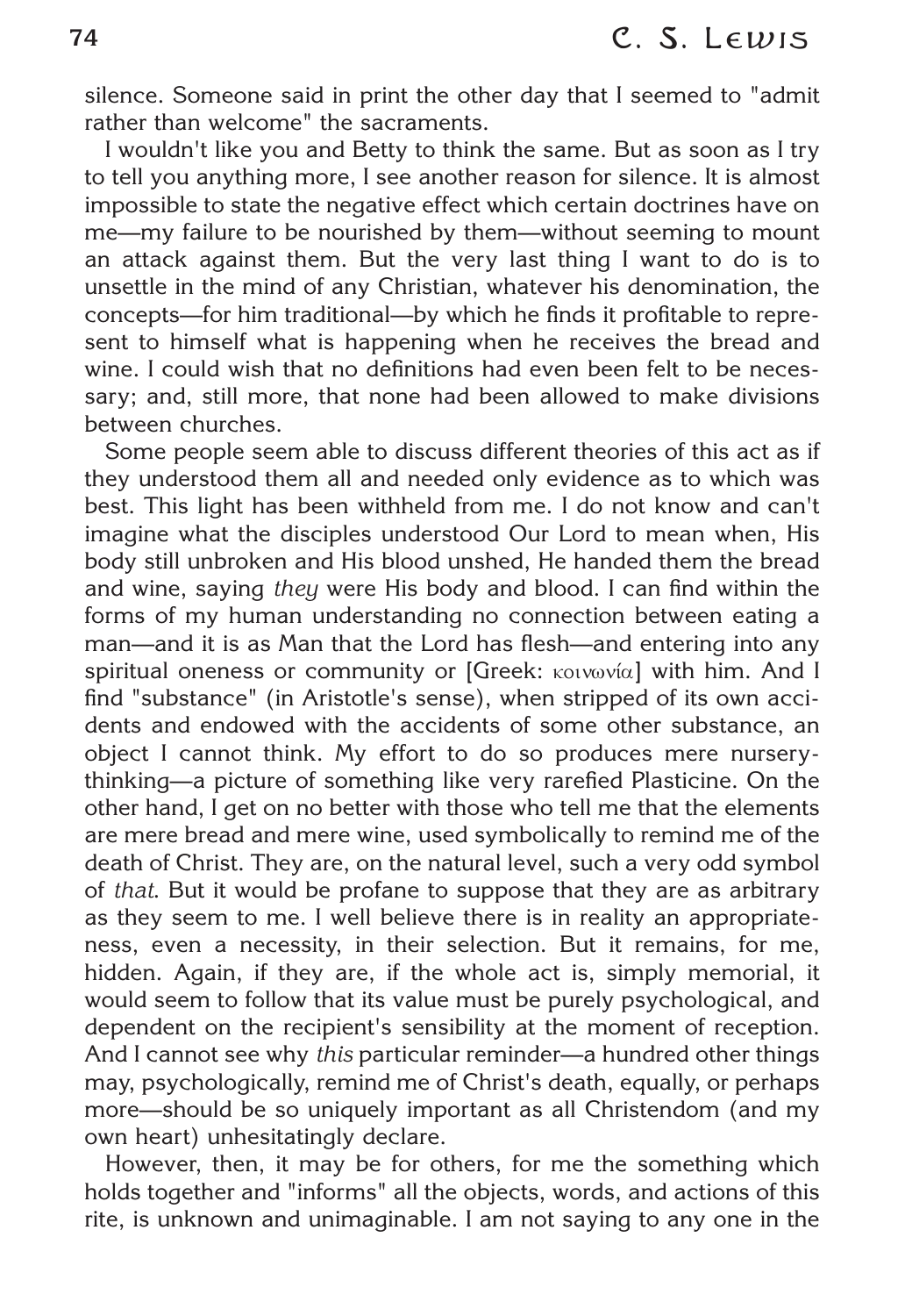world: "Your explanation is wrong." I am saying: "Your explanation leaves the mystery for me still a mystery."

Yet I find no difficulty in believing that the veil between the worlds, nowhere else (for me) so opaque to the intellect, is nowhere else so thin and permeable to divine operation. Here a hand from the hidden country touches not only my soul but my body. Here the prig, the don, the modern, in me have no privilege over the savage or the child. Here is big medicine and strong magic. *Favete linguis*.

When I say "Magic" I am not thinking of the paltry and pathetic techniques by which fools attempt and quacks pretend to control Nature. I mean rather what is suggested by fairy-tale sentences like: "This is a magic flower, and if you carry it the seven gates will open to you of their own accord", or: "This is a magic cave and those who enter it will renew their youth." I should define magic in this sense as "objective efficacy which cannot be further analysed."

Magic, in this sense, will always win a response from a normal imagination because it is in principle so "true to nature." Mix these two powders and there will be an explosion. Eat a grain of this and you will die. Admittedly, the "magical" element in such truths can be got rid of by explanation; that is, by seeing them to be instances or consequences of larger truths. Which larger truths remain "magical" till they also are, in the same way, explained. In that fashion, the sciences are always pushing further back the realm of mere "brute fact." But no scientist, I suppose, believes that the process could ever reach completion. At the very least, there must always remain the utterly "brute" fact, the completely opaque *datum*, that a universe—or rather *this* universe with its determinate character—exists; as "magical" as the magic flower in the fairy tale.

Now the value, for me, of the magical element in Christianity is this. It is a permanent witness that the heavenly realm, certainly no less than the natural universe and perhaps very much more, is a realm of objective facts—hard, determinate facts, not to be constructed *a priori*, and not to be dissolved into maxims, ideals, values, and the like. One cannot conceive a more completely "given", or, if you like, a more "magical", fact than the existence of God as *causa sui*.

Enlightened people want to get rid of this magical element in favour of what they would call the "spiritual" element. But the spiritual, conceived as something thus antithetical to "magical", seems to become merely the psychological or ethical. And neither that by itself, nor the magical by itself, is a religion. I am not going to lay down rules as to the share—quantitatively considered—which the magical should have in anyone's religious life. Individual differences may be permis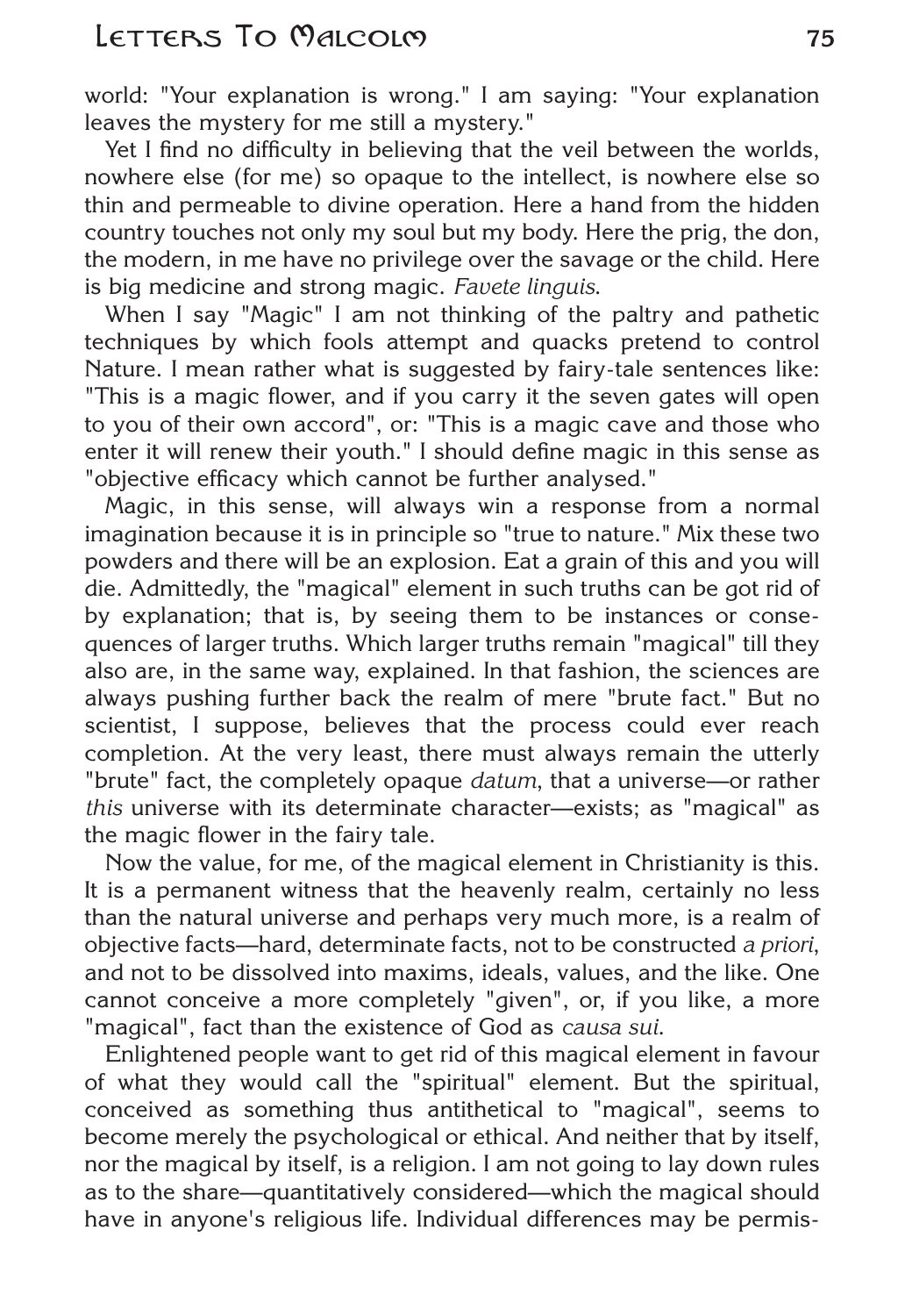sible. What I insist on is that it can never be reduced to zero. If it is, what remains is only morality, or culture, or philosophy.

What makes some theological works like sawdust to me is the way the authors can go on discussing how far certain positions are adjustable to contemporary thought, or beneficial in relation to social problems, or "have a future" before them, but never squarely ask what grounds we have for supposing them to be true accounts of any objective reality. As if we were trying to make rather than to learn. Have we no Other to reckon with?

I hope I do not offend God by making my communions in the frame of mind I have been describing. The command, after all, was Take, eat: not Take, understand. Particularly, I hope I need not be tormented by the question "What is this?"—this wafer, this sip of wine. That has a dreadful effect on me. It invites me to take "this" out of its holy context and regard it as an object among objects, indeed as part of nature. It is like taking a red coal out of the fire to examine it: it becomes a dead coal. To me, I mean. All this is autobiography, not theology.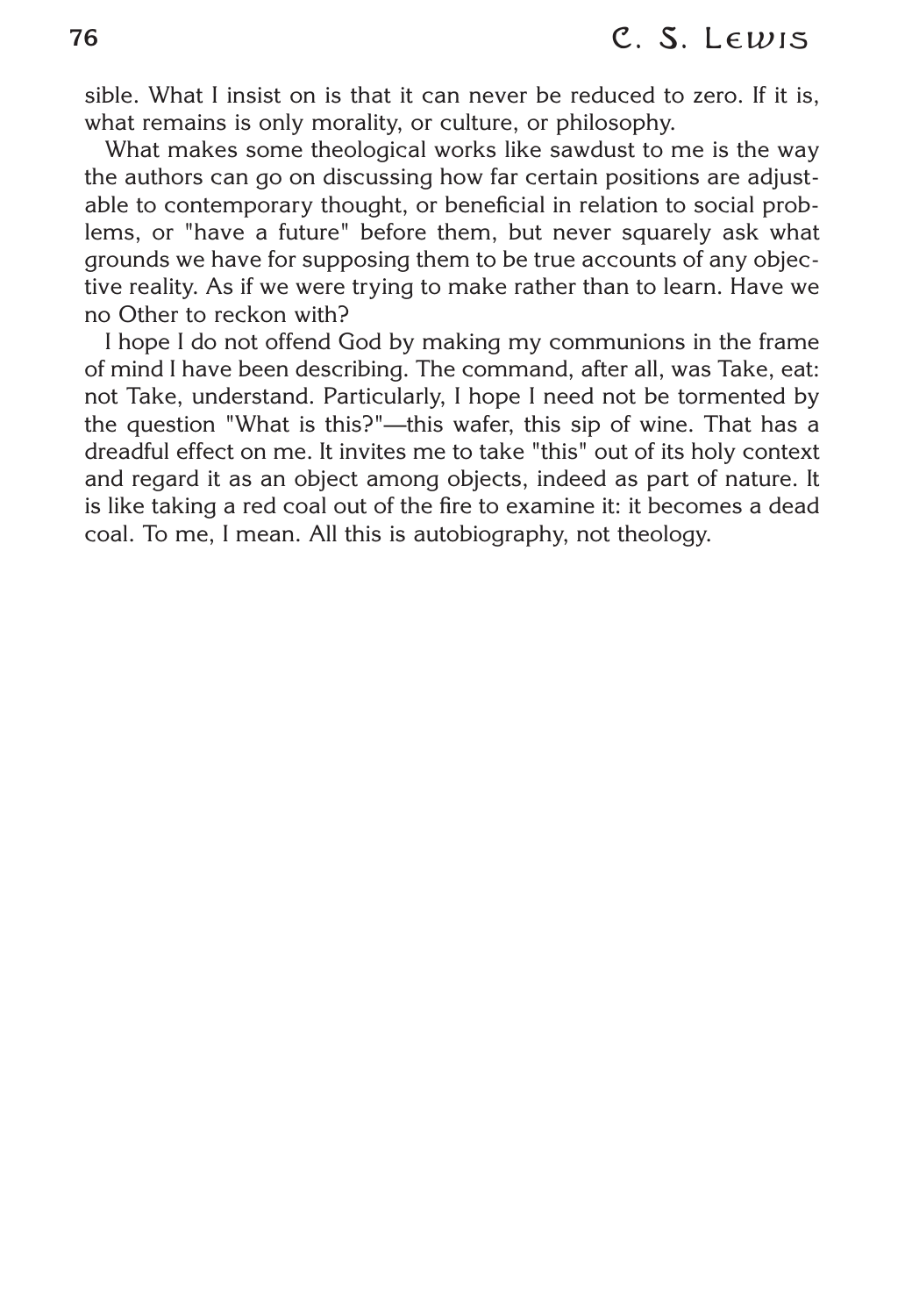

The really must digress to tell you a bit of good news. Last<br>week, while at prayer, I suddenly discovered—or felt as if<br>I did—that I had forgiven someone I have been trying to<br>forgive for over thirty years. Trying, and pra week, while at prayer, I suddenly discovered—or felt as if I did—that I had forgiven someone I have been trying to forgive for over thirty years. Trying, and praying that I might. When the thing actually happened—sudden as the

longed-for cessation of one's neighbour's radio—my feeling was "But it's so easy. Why didn't you do it ages ago?" So many things are done easily the moment you can do them at all. But till then, sheerly impossible, like learning to swim. There are months during which no efforts will keep you up; then comes the day and hour and minute after which, and ever after, it becomes almost impossible to sink. It also seemed to me that forgiving (that man's cruelty) and being forgiven (my resentment) were the very same thing. "Forgive and you shall be forgiven" sounds like a bargain. But perhaps it is something much more. By heavenly standards, that is, for pure intelligence, it is perhaps a tautology—forgiving and being forgiven are two names for the same thing. The important thing is that a discord has been resolved, and it is certainly the great Resolver who has done it. Finally, and perhaps best of all, I believed anew what is taught us in the parable of the Unjust Judge. No evil habit is so ingrained nor so long prayed against (as it seemed) in vain, that it cannot, even in dry old age, be whisked away.

I wonder, do the long dead know it when we at last, after countless failures, succeed in forgiving them? It would be a pity if they don't. A pardon given but not received would be frustrated. Which brings me to your question.

Of course I pray for the dead. The action is so spontaneous, so all but inevitable, that only the most compulsive theological case against it would deter me. And I hardly know how the rest of my prayers would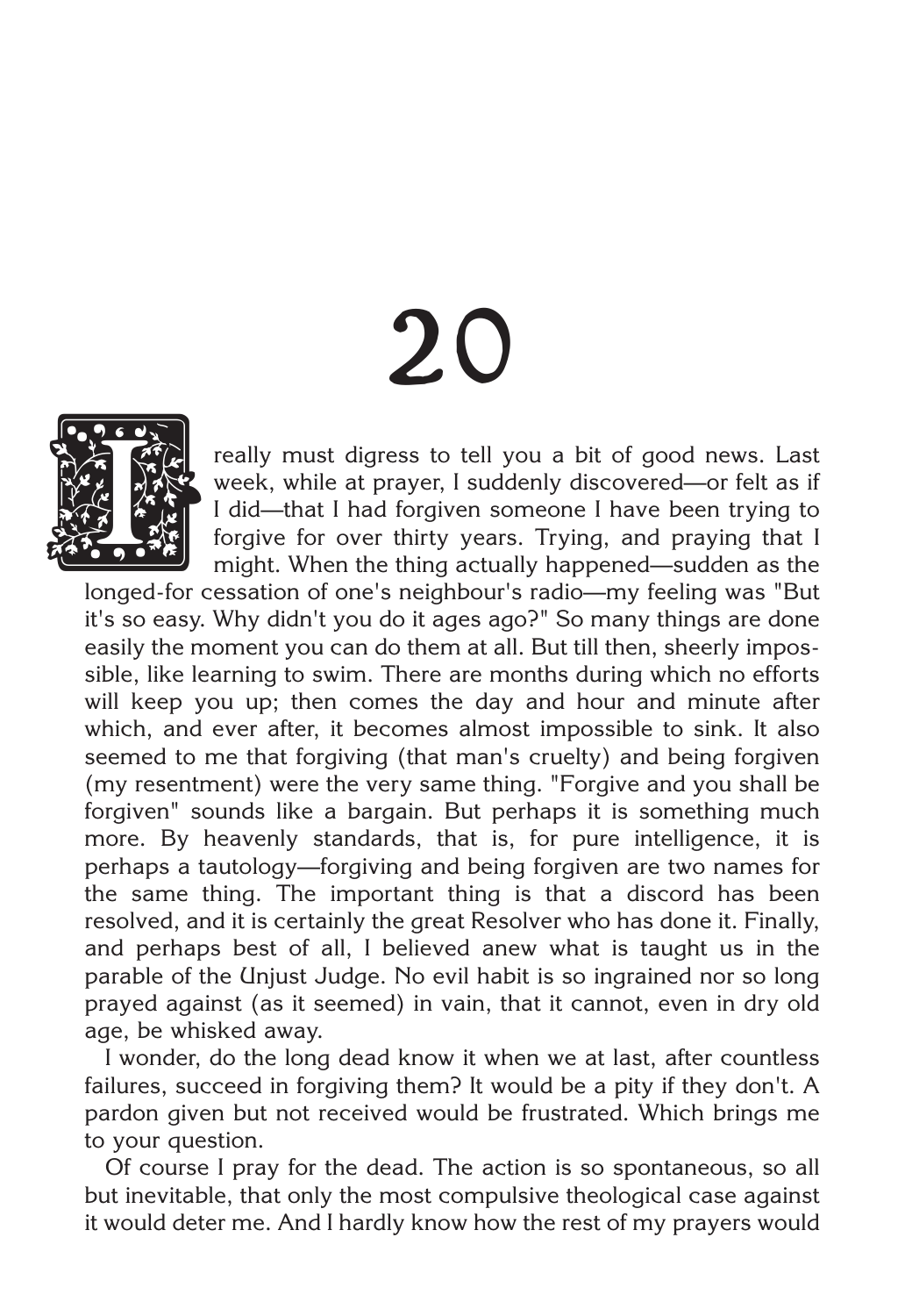survive if those for the dead were forbidden. At our age the majority of those we love best are dead. What sort of intercourse with God could I have if what I love best were unmentionable to Him?

On the traditional Protestant view, all the dead are damned or saved. If they are damned, prayer for them is useless. If they are saved, it is equally useless. God has already done all for them. What more should we ask?

But don't we believe that God has already done and is already doing all that He can for the living? What more should we ask? Yet we are told to ask.

"Yes," it will be answered, "but the living are still on the road. Further trials, developments, possibilities of error, await them. But the saved have been made perfect. They have finished the course. To pray for them presupposes that progress and difficulty are still possible. In fact, you are bringing in something like Purgatory."

Well, I suppose I am. Though even in Heaven some perpetual increase of beatitude, reached by a continually more ecstatic selfsurrender, without the possibility of failure but not perhaps without its own ardours and exertions—for delight also has its severities and steep ascents, as lovers know—might be supposed. But I won't press, or guess, that side for the moment. I believe in Purgatory.

Mind you, the Reformers had good reasons for throwing doubt on "the Romish doctrine concerning Purgatory" as that Romish doctrine had then become. I don't mean merely the commercial scandal. If you turn from Dante's *Purgatorio* to the Sixteenth Century you will be appalled by the degradation. In Thomas More's *Supplication of Souls* Purgatory is simply temporary Hell. In it the souls are tormented by devils, whose presence is "more horrible and grievous to us than is the pain itself." Worse still, Fisher, in his Sermon on Psalm VI, says the tortures are so intense that the spirit who suffers them cannot, for pain, "remember God as he ought to do." In fact, the very etymology of the word *purgatory* has dropped out of sight. Its pains do not bring us nearer to God, but make us forget Him. It is a place not of purification but purely of retributive punishment.

The right view returns magnificently in Newman's *Dream*. There, if I remember it rightly, the saved soul, at the very foot of the throne, begs to be taken away and cleansed. It cannot bear for a moment longer "With its darkness to affront that light." Religion has reclaimed Purgatory.

Our souls *demand* Purgatory, don't they? Would it not break the heart if God said to us, "It is true, my son, that your breath smells and your rags drip with mud and slime, but we are charitable here and no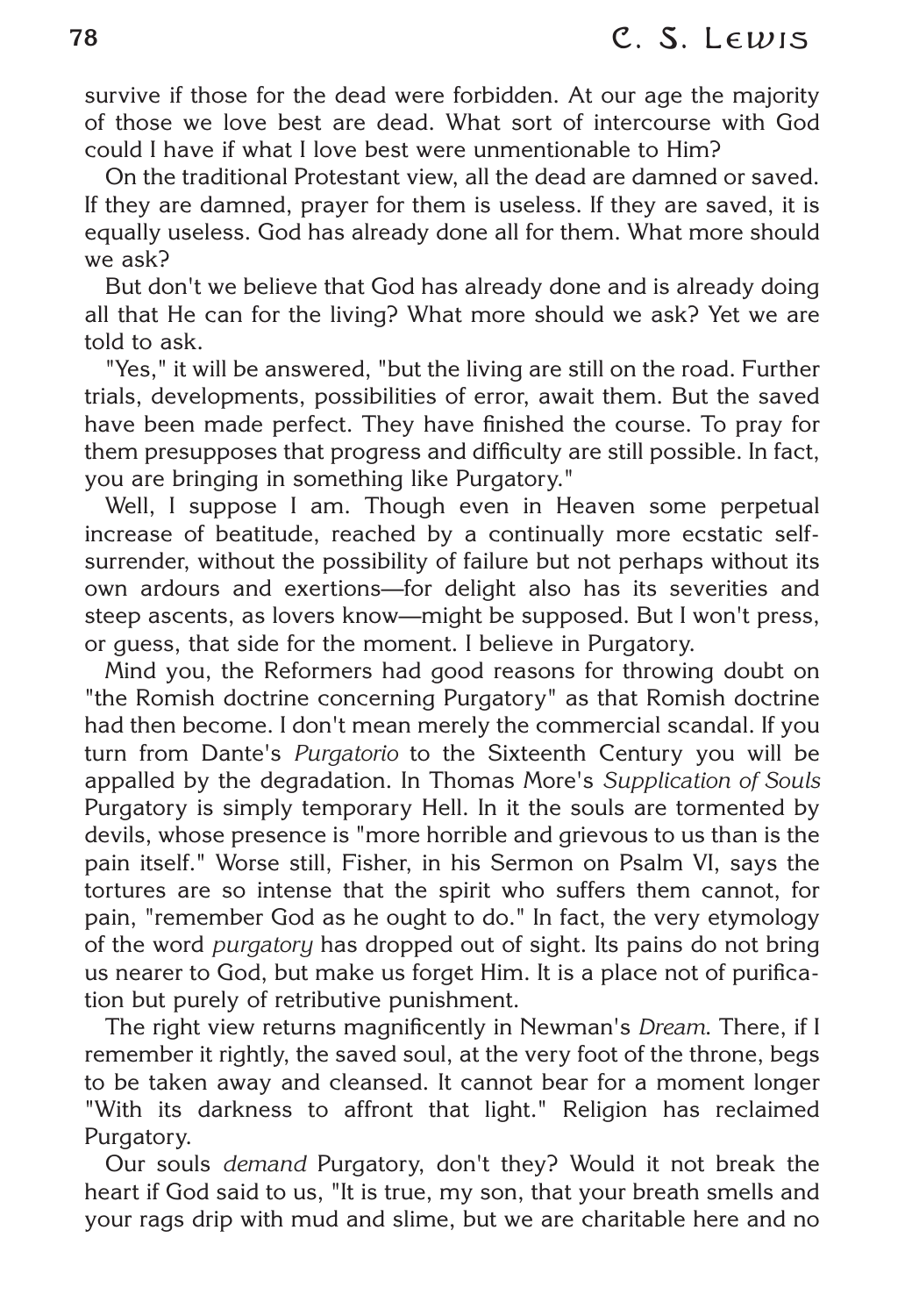one will upbraid you with these things, nor draw away from you. Enter into the joy."? Should we not reply, "With submission, sir, and if there is no objection, I'd *rather* be cleaned first." "It may hurt, you know"— "Even so, sir."

I assume that the process of purification will normally involve suffering. Partly from tradition; partly because most real good that has been done me in this life has involved it. But I don't think suffering is the purpose of the purgation. I can well believe that people neither much worse nor much better than I will suffer less than I or more. "No nonsense about merit." The treatment given will be the one required, whether it hurts little or much.

My favourite image on this matter comes from the dentist's chair. I hope that when the tooth of life is drawn and I am "coming round", a voice will say, "Rinse your mouth out with this." *this* will be Purgatory. The rinsing may take longer than I can now imagine. The taste of *this* may be more fiery and astringent than my present sensibility could endure. But More and Fisher shall not persuade me that it will be disgusting and unhallowed.

Your own peculiar difficulty—that the dead are not in time—is another matter.

How do you know they are not? I certainly believe that to be God is to enjoy an infinite present, where nothing has yet passed away and nothing is still to come. Does it follow that we can say the same of saints and angels? Or at any rate exactly the same? The dead might experience a time which was not quite so linear as ours—it might, so to speak, have thickness as well as length. Already in this life we get some thickness whenever we learn to attend to more than one thing at once. One can suppose this increased to any extent, so that though, for them as for us, the present is always becoming the past, yet each present contains unimaginably more than ours.

I *feel*—can you work it out for me and tell me if it is more than a feeling—that to make the life of the blessed dead strictly timeless is inconsistent with the resurrection of the body.

Again, as you and I have agreed, whether we pray on behalf of the living or the dead, the causes which will prevent or exclude the events we pray for are in fact already at work. Indeed they are part of a series which, I suppose, goes back as far as the creation of the universe. The causes which made George's illness a trivial one were already operating while we prayed about it; if it had been what we feared, the causes of that would have been operative. That is why, as I hold, our prayers are granted, or not, in eternity. The task of dovetailing the spiritual and physical histories of the world into each other is accom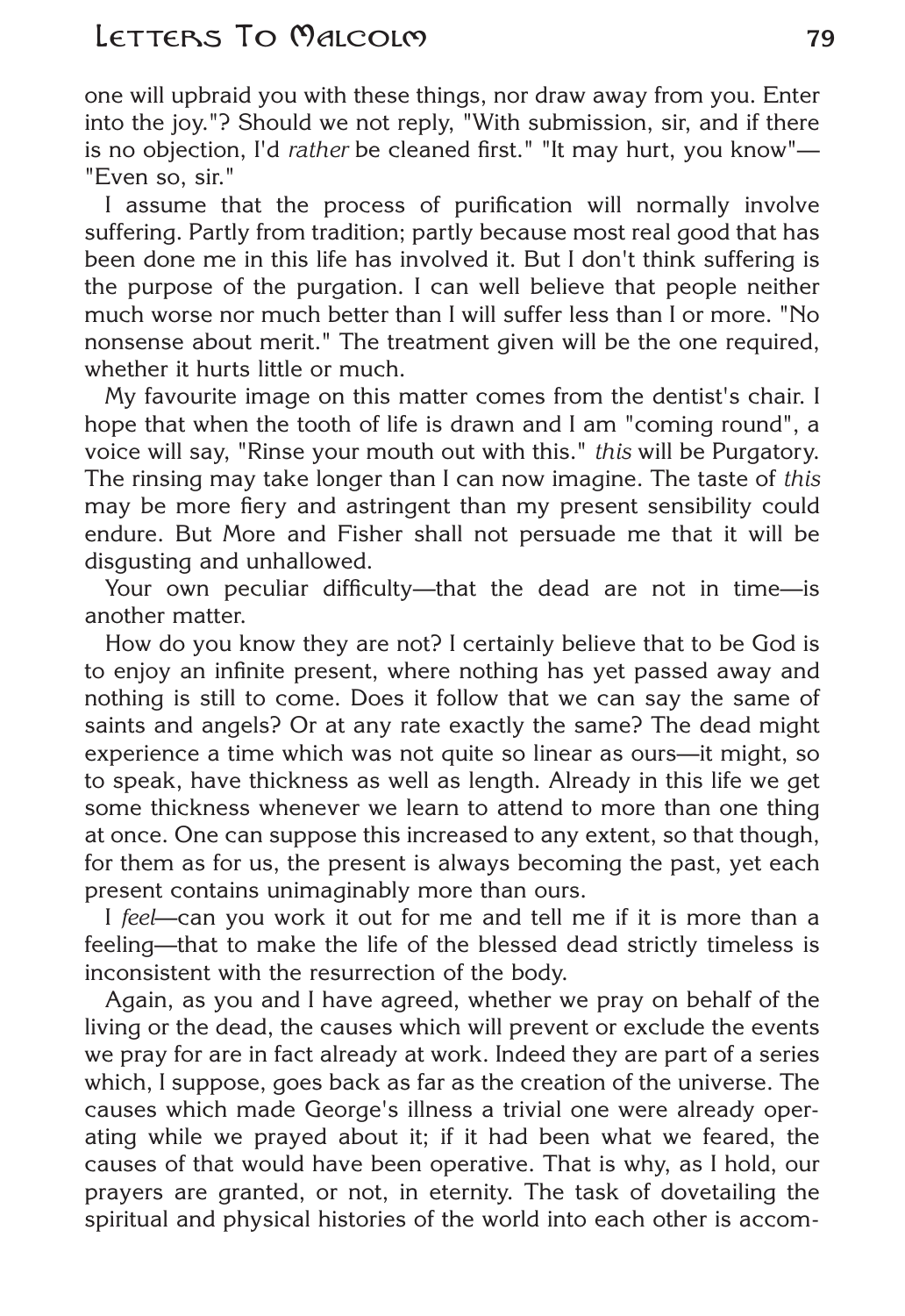plished in the total act of creation itself. Our prayers, and other free acts, are known to us only as we come to the moment of doing them. But they are eternally in the score of the great symphony. Not "predetermined"; the syllable *pre* lets in the notion of eternity as simply an older time. For though we cannot experience our life as an endless present, we are eternal in God's eyes; that is, in our deepest reality. When I say we are "in time" I don't mean that we are, impossibly, outside the endless present in which He beholds us as He beholds all else. I mean, our creaturely limitation is that our fundamentally timeless reality can be experienced by us only in the mode of succession.

In fact we began by putting the question wrongly. The question is not whether the dead are part of timeless reality. They are; so is a flash of lightning. The question is whether they share the divine perception of timelessness.

Tell George I should be delighted. *Rendez-vous* in my rooms at 7.15. We do *not* dress for dinner on ordinary nights.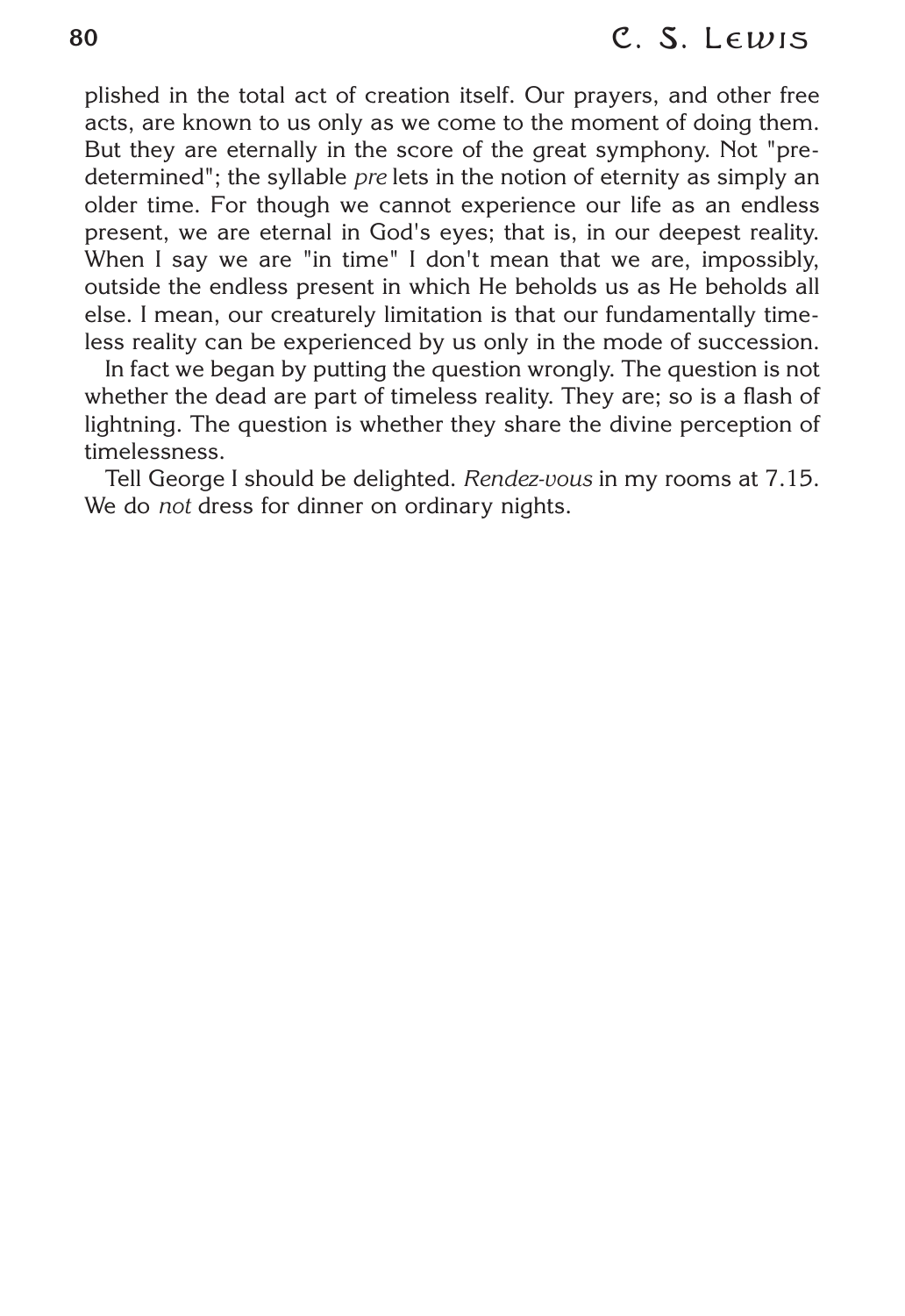

etty is quite right—"all this about prayer and never a word<br>on the practical problem: its irksomeness." And she sees<br>fit to add, "Anyone might think it was a correspondence<br>between two saints!"<br>That was a barbed shaft and on the practical problem: its irksomeness." And she sees fit to add, "Anyone might think it was a correspondence between two saints!"

That was a barbed shaft and went home. And yet I don't really think we were being hypocritical. Doesn't the mere fact of putting something into words of itself involve an exaggeration? Prose words, I mean. Only poetry can speak low enough to catch the faint murmur of the mind, the "litel winde, unethe hit might be lesse." The other day I tried to describe to you a very minimal experience—the tiny wisps of adoration with which (sometimes) I salute my pleasures. But I now see that putting it down in black and white made it sound far bigger than it really is. The truth is, I haven't any language weak enough to depict the weakness of my spiritual life. If I weakened it enough it would cease to be language at all. Like when you try to turn the gas-ring a little lower still, and it merely goes out.

Then again, by talking at this length about prayer at all, we seem to give it a much bigger place in our lives than, I'm afraid, it has. For while we talk about it, all the rest of our experience, which in reality crowds our prayer into the margin or sometimes off the page altogether, is not mentioned. Hence, in the talk, an error of proportion which amounts to, though it was not intended for, a lie.

Well, let's now at any rate come clean. Prayer is irksome. An excuse to omit it is never unwelcome. When it is over, this casts a feeling of relief and holiday over the rest of the day. We are reluctant to begin. We are delighted to finish. While we are at prayer, but not while we are reading a novel or solving a cross-word puzzle, any trifle is enough to distract us.

And we know that we are not alone in this. The fact that prayers are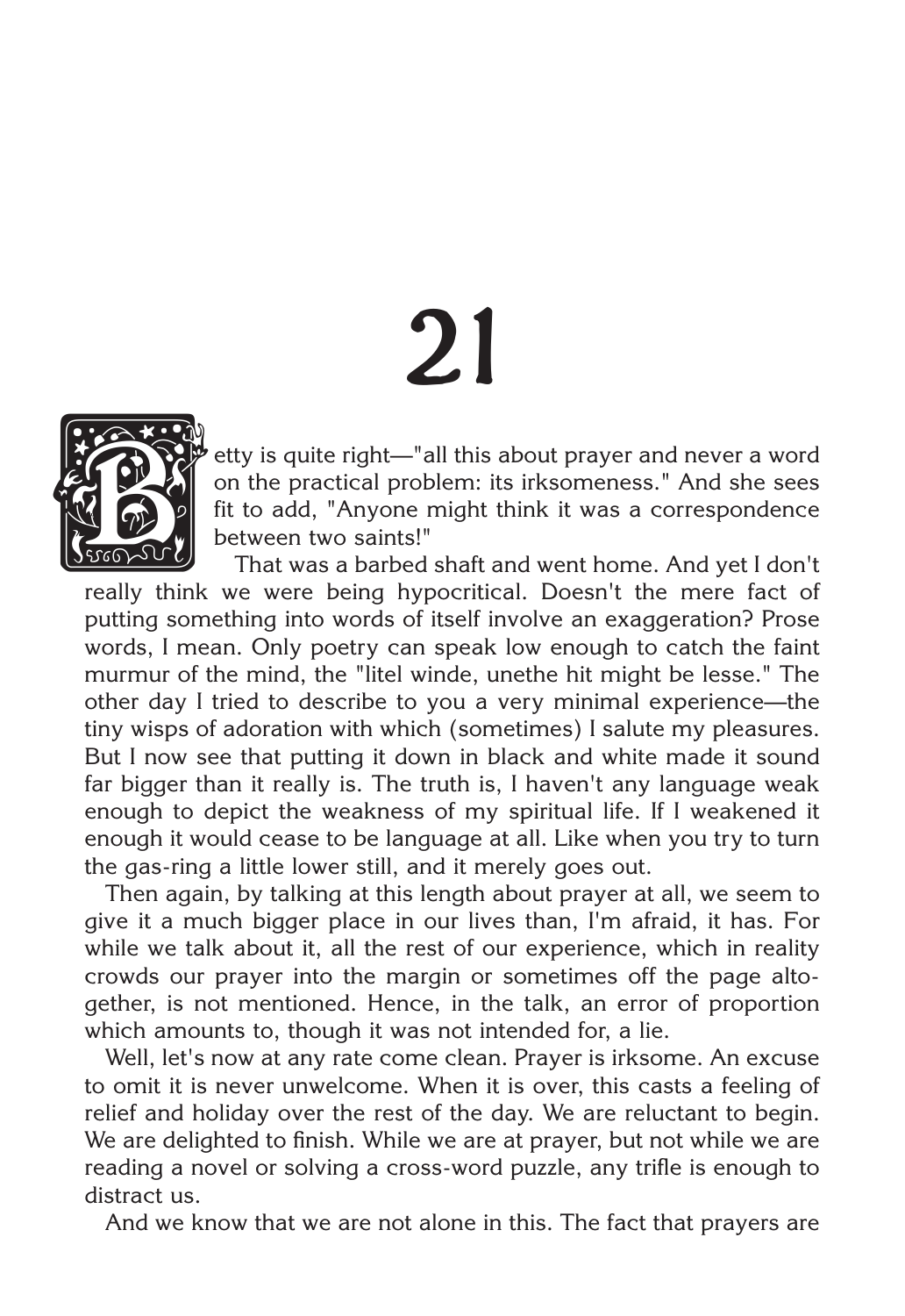constantly set as penances tells its own tale.

The odd thing is that this reluctance to pray is not confined to periods of dryness. When yesterday's prayers were full of comfort and exaltation, today's will still be felt as, in some degree, a burden.

Now the disquieting thing is not simply that we skimp and begrudge the duty of prayer. The really disquieting thing is it should have to be numbered among duties at all. For we believe that we were created "to glorify God and enjoy Him forever." And if the few, the very few, minutes we now spend on intercourse with God are a burden to us rather than a delight, what then? If I were a Calvinist this symptom would fill me with despair. What can be done *for*—or what should be done *with*—a rose-tree that *dislikes* producing roses? Surely it ought to want to?

Much of our backwardness in prayer is no doubt due to our sins, as every teacher will tell us; to our avoidable immersion in the things of this world, to our neglect of mental discipline. And also to the very worst kind of "fear of God." We shrink from too naked a contact, because we are afraid of the divine demands upon us which it might make too audible. As some old writer says, many a Christian prays faintly "lest God might really hear him, which he, poor man, never intended." But sins—at any rate, our actual and individual sins—are not perhaps the only cause.

By the very constitution of our minds as they now are—whatever they may have been when God first made man—it is difficult for us to concentrate on anything which is neither sensible (like potatoes) nor abstract (like numbers). What is concrete but immaterial can be kept in view only by painful effort. Some would say, "Because it does not exist." But the rest of our experience cannot accept that solution. For we ourselves, and all that we most care about, seem to come in the class "concrete (that is, individual) and insensible." If reality consists of nothing but physical objects and abstract concepts, then reality has, in the last resort, nothing to say to us. We are in the wrong universe. Man is a *passion inutile*; and so, good night. And yet, the supposedly real universe has been quarried out of man's sensuous experiences.

The painful effort which prayer involves is no proof that we are doing something we were not created to do.

If we were perfected, prayer would not be a duty, it would be delight. Some day, please God, it will be. The same is true of many other behaviours which now appear as duties. If I loved my neighbour as myself, most of the actions which are now my moral duty would flow out of me as spontaneously as song from a lark or fragrance from a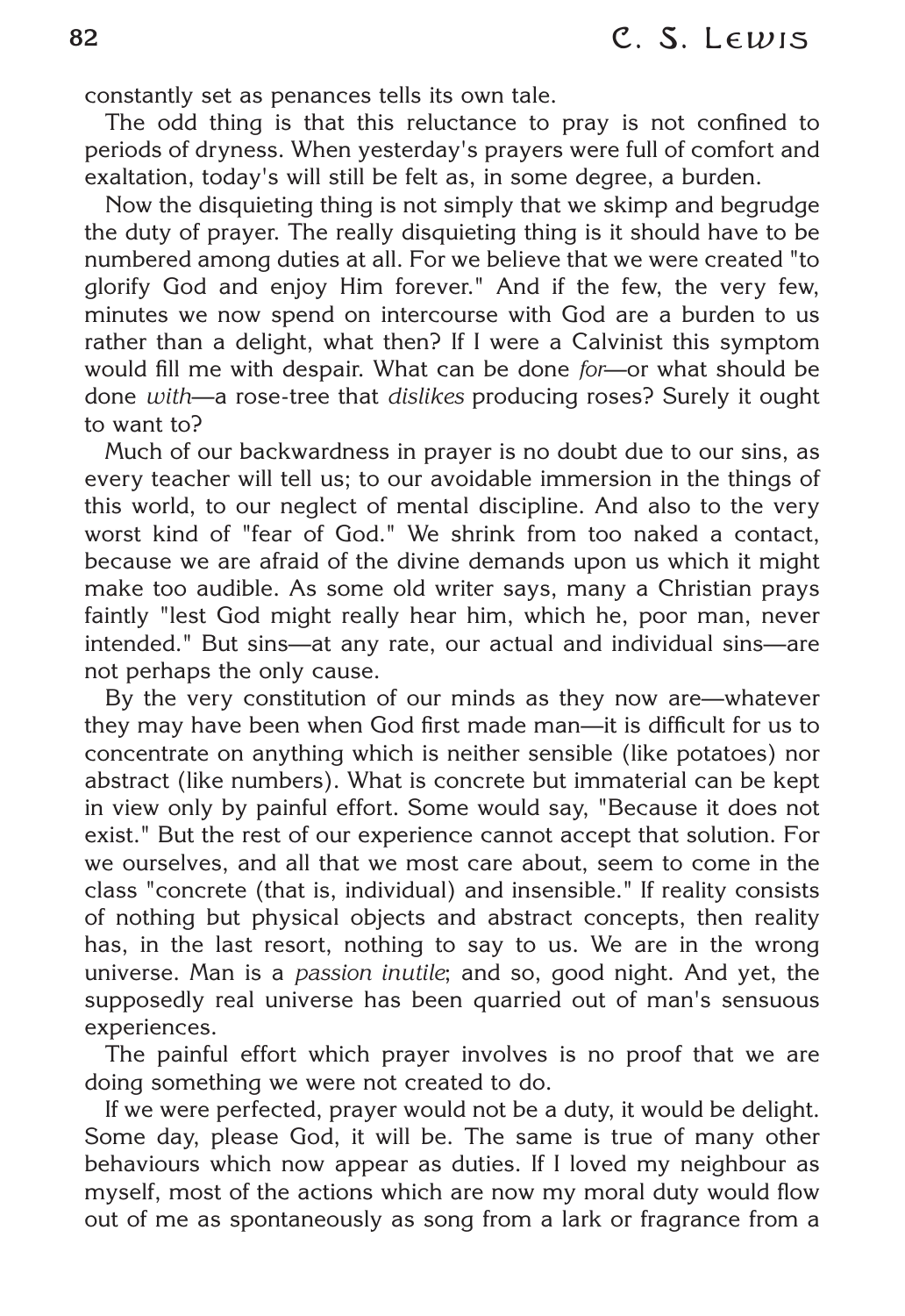flower. Why is this not so yet? Well, we know, don't we? Aristotle has taught us that delight is the "bloom" on an unimpeded activity. But the very activities for which we were created are, while we live on earth, variously impeded: by evil in ourselves or in others. Not to practise them is to abandon our humanity. To practise them spontaneously and delightfully is not yet possible. This situation creates the category of duty, the whole specifically *moral* realm.

It exists to be transcended. Here is the paradox of Christianity. As practical imperatives for here and now the two great commandments have to be translated "Behave *as if* you loved God and man." For no man can love because he is told to. Yet obedience on this practical level is not really obedience at all. And if a man really loved God and man, once again this would hardly be obedience; for if he did, he would be unable to help it. Thus the command really says to us, "Ye must be born again." Till then, we have duty, morality, the Law. A schoolmaster, as St. Paul says, to bring us to Christ. We must expect no more of it than of a schoolmaster; we must allow it no less. I must say my prayers today whether I feel devout or not; but that is only as I must learn my grammar if I am ever to read the poets.

But the school-days, please God, are numbered. There is no morality in Heaven. The angels never knew (from within) the meaning of the word *ought*, and the blessed dead have long since gladly forgotten it. This is why Dante's Heaven is so right, and Milton's, with its military discipline, so silly. This also explains—to pick up an earlier point—why we have to picture that world in terms which seem almost frivolous. In this world our most momentous actions are impeded. We can picture unimpeded, and therefore delighted, action only by the analogy of our present play and leisure. Thus we get the notion that what is as free as they would have to matter as little.

I said, mind you, that "most" of the behaviour which is now duty would be spontaneous and delightful if we were, so to speak, good rose-trees. Most, not all. There is, or might be, martyrdom. We are not called upon to like it. Our Master didn't. But the principle holds, that duty is always conditioned by evil. Martyrdom, by the evil in the persecutor; other duties, by lack of love in myself or by the general diffused evil of the world. In the perfect and eternal world the Law will vanish. But the results of having lived faithfully under it will not.

I am therefore not really deeply worried by the fact that prayer is at present a duty, and even an irksome one. This is humiliating. It is frustrating. It is terribly time-wasting—the worse one is praying, the longer one's prayers take. But we are still only at school. Or, like Donne, "I tune my instrument here at the door." And even now—how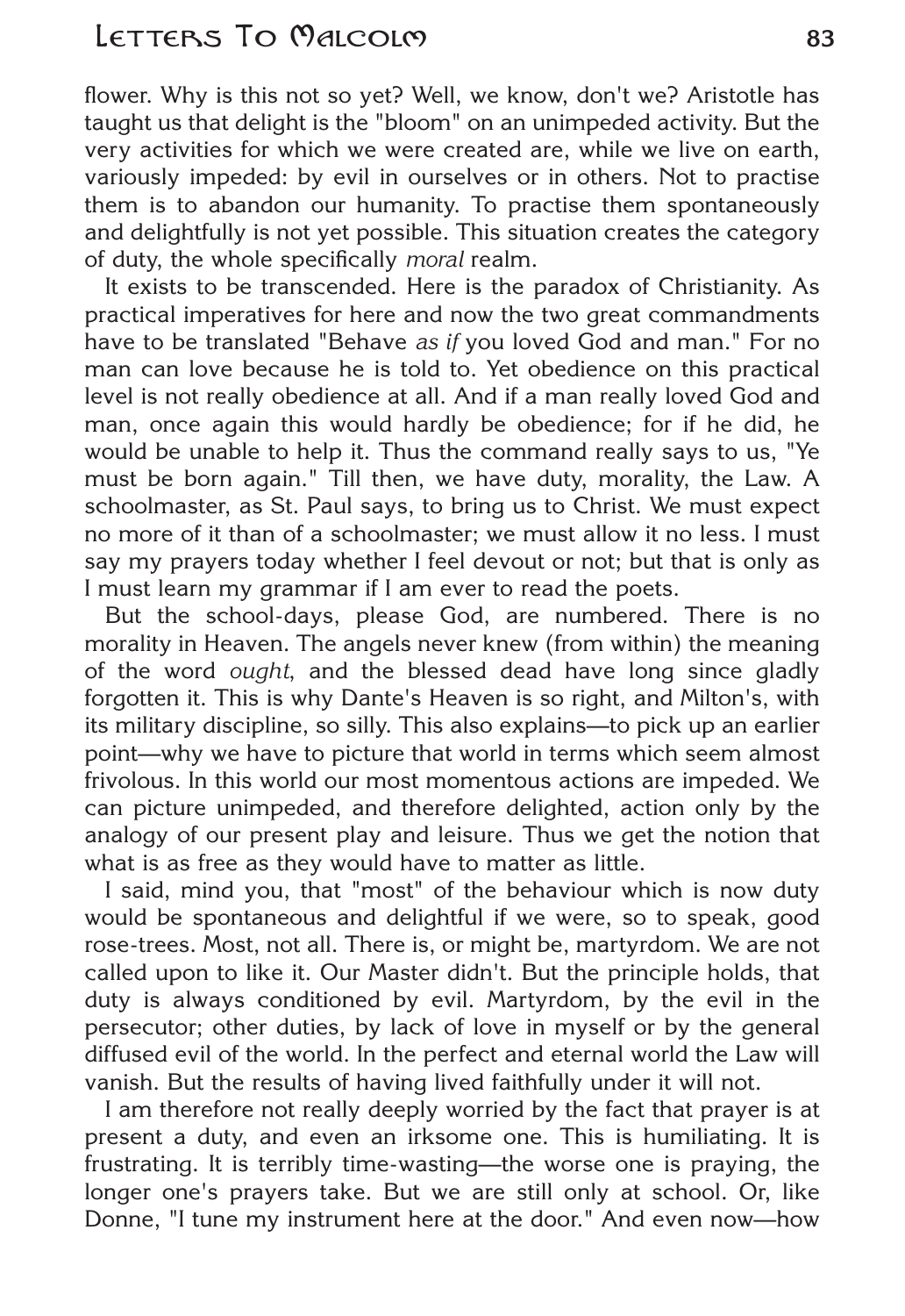can I weaken the words enough, how speak at all without exaggeration?—we have what seem rich moments. Most frequently, perhaps, in our momentary, only just voluntary, ejaculations; refreshments "unimplored, unsought, Happy for man so coming."

But I don't rest much on that; nor would I if it were ten times as much as it is. I have a notion that what seem our worst prayers may really be, in God's eyes, our best. Those, I mean, which are least supported by devotional feeling and contend with the greatest disinclination. For these, perhaps, being nearly all will, come from a deeper level than feeling. In feeling there is so much that is really not ours—so much that comes from weather and health or from the last book read. One thing seems certain. It is no good angling for the rich moments. God sometimes seems to speak to us most intimately when He catches us, as it were, off our guard. Our preparations to receive Him sometimes have the opposite effect. Doesn't Charles Williams say somewhere that "the altar must often be built in one place in order that the fire from heaven may descend *somewhere else*."?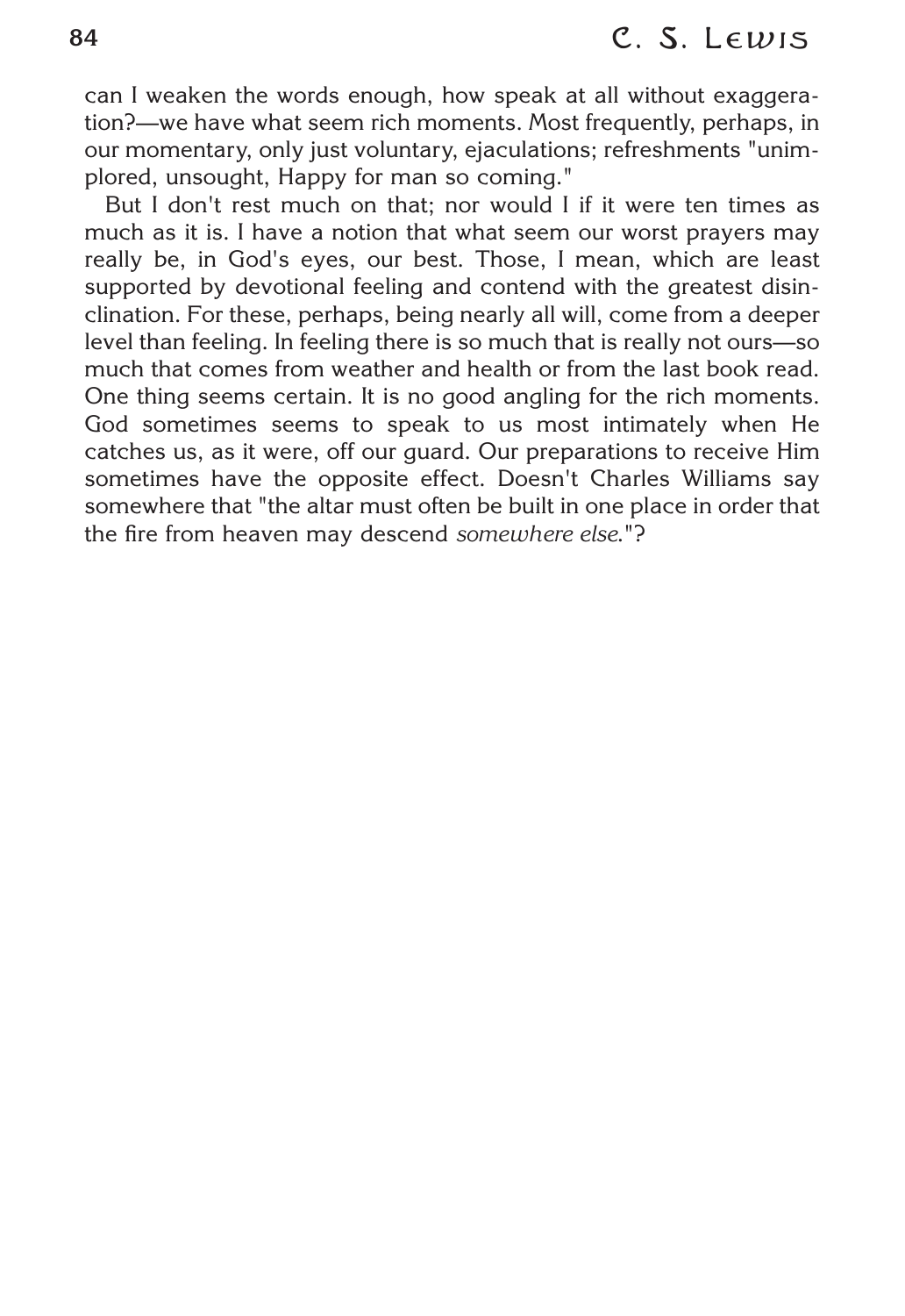

By not belonging to a press-cutting agency I miss most of the bouquets and brickbats which are aimed at me. So I never saw the article you write about. But I have seen others of that kind, and they'll break no bones of min the bouquets and brickbats which are aimed at me. So I never saw the article you write about. But I have seen others of that kind, and they'll break no bones of mine. Don't, however, misjudge these "liberal Christians." They

genuinely believe that writers of my sort are doing a great deal of harm.

They themselves find it impossible to accept most of the articles of the "faith once given to the saints." They are nevertheless extremely anxious that some vestigial religion which they (not we) can describe as "Christianity" should continue to exist and make numerous converts. They think these converts will come in only if this religion is sufficiently "de-mythologised". The ship must be lightened if she is to keep afloat.

It follows that, to them, the most mischievous people in the world are those who, like myself, proclaim that Christianity essentially involves the supernatural. They are quite sure that belief in the supernatural never will, nor should, be revived, and that if we convince the world that it must choose between accepting the supernatural and abandoning all pretence of Christianity, the world will undoubtedly choose the second alternative. It will thus be we, not the liberals, who have really sold the pass. We shall have re-attached to the name *Christian* a deadly scandal from which, but for us, they might have succeeded in decontaminating it.

If, then, some tone of resentment creeps into their comments on our work, can you blame them? But it would be unpardonable if we allowed ourselves any resentment against them. We do in some measure queer their pitch. But they make no similar contribution to the forces of secularism. It has already a hundred champions who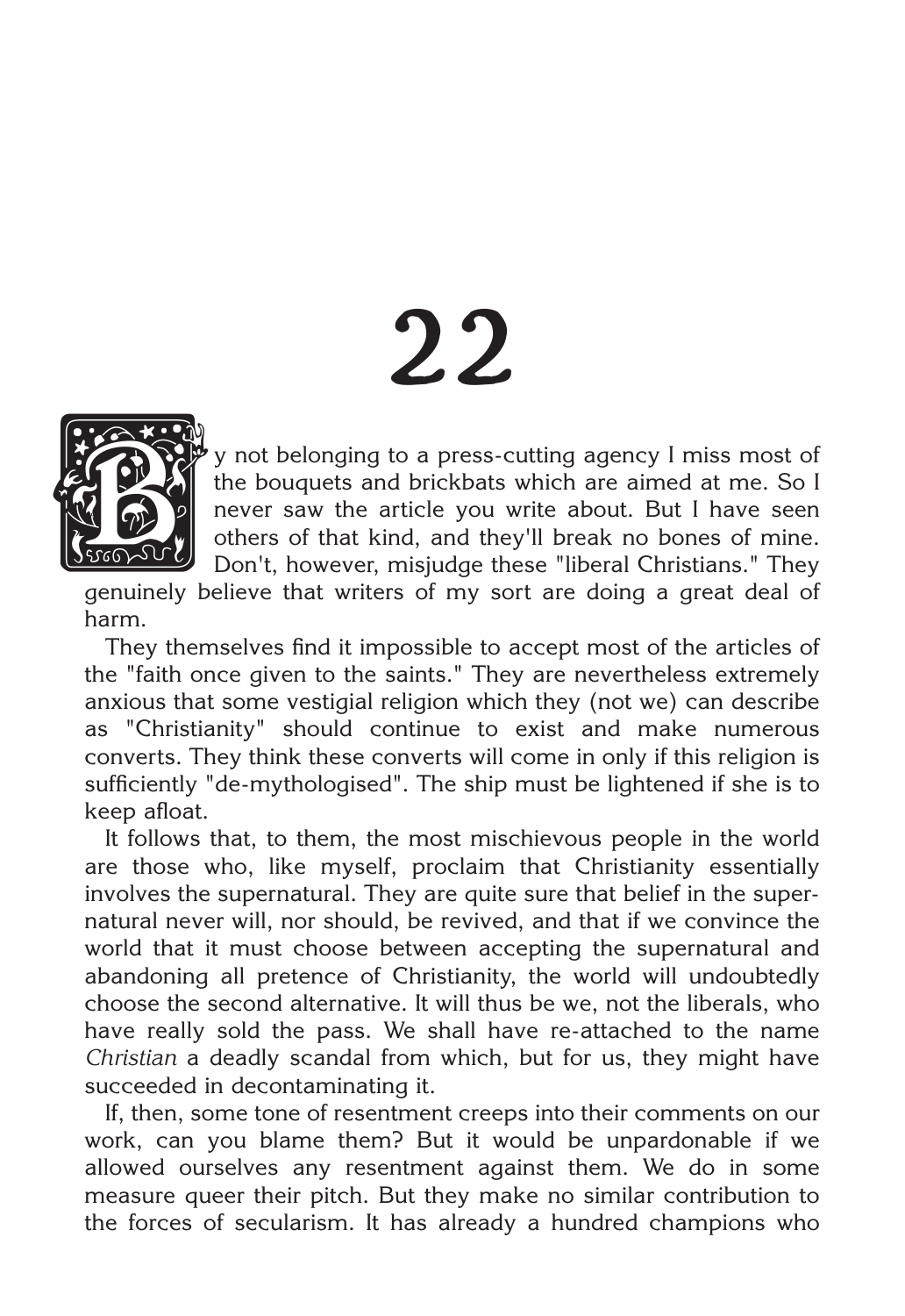#### 86 C. S. LEWIS

carry far more weight than they. Liberal Christianity can only supply an ineffectual echo to the massive chorus of agreed and admitted unbelief. Don't be deceived by the fact that this echo so often "hits the headlines." That is because attacks on Christian doctrine which would pass unnoticed if they were launched (as they are daily launched) by anyone else, become News when the attacker is a clergyman; just as a very commonplace protest against make-up would be News if it came from a film star.

By the way, did you ever meet, or hear of, anyone who was converted from scepticism to a "liberal" or "de-mythologised" Christianity? I think that when unbelievers come in at all, they come in a good deal further.

Not, of course, that either group is to be judged by its success, as if the question were one of tactics. The liberals are honest men and preach their version of Christianity, as we preach ours, because they believe it to be true. A man who first tried to guess "what the public wants," and then preached that as Christianity *because* the public wants it, would be a pretty mixture of fool and knave.

I am enlarging on this because even you, in your last letter, seemed to hint that there was too much of the supernatural in my position; especially in the sense that "the next world" loomed so large. But how can it loom less than large if it is believed in at all?

You know my history. You know why my withers are quite unwrung by the fear that I was bribed—that I was lured into Christianity by the hope of everlasting life. I believed in God before I believed in Heaven. And even now, even if—let's make an impossible supposition—His voice, unmistakably His, said to me, "They have misled you. I can do nothing of that sort for you. My long struggle with the blind forces is nearly over. I die, children. The story is ending"—would that be a moment for changing sides? Would not you and I take the Viking way: "The Giants and Trolls win. Let us die on the right side, with Father Odin."

But if it is not so, if that other world is once admitted, how can it, except by sensual or bustling pre-occupations, be kept in the background of our minds? How can the "rest of Christianity"—what is this "rest"?—be disentangled from it? How can we untwine this idea, if once admitted, from our present experience, in which, even before we believed, so many things at least *looked* like "bright shoots of everlastingness"?

And yet... after all. I know. It is a venture. We don't *know* it will be. There is our freedom, our chance for a little generosity, a little sportsmanship.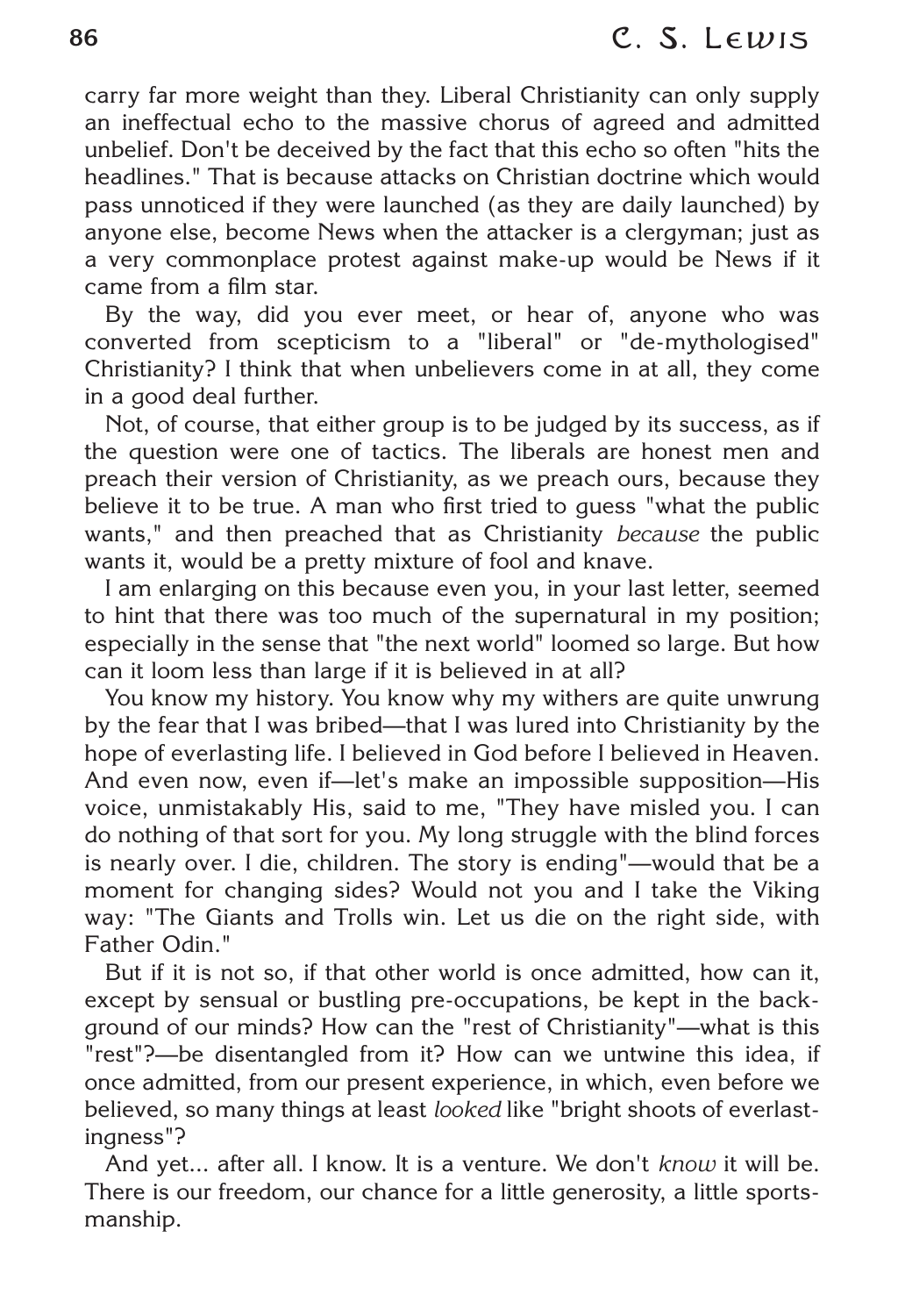Isn't it possible that many "liberals" have a highly illiberal motive for banishing the idea of Heaven? They want the gilt-edged security of a religion so contrived that no possible fact could ever refute it. In such a religion they have the comfortable feeling that, whatever the real universe may be like, they will not have "been had" or "backed the wrong horse". It is close to the spirit of the man who hid his talent in a napkin—"I know you are a hard man and I'm taking no risks". But surely the sort of religion they want would consist of nothing but tautologies?

About the resurrection of the body. I agree with you that the old picture of the soul reassuming the corpse—perhaps blown to bits or long since usefully dissipated through nature—is absurd. Nor is it what St. Paul's words imply. And I admit that if you ask what I substitute for this, I have only speculations to offer.

The principle behind these speculations is this. We are not, in this doctrine, concerned with matter as such at all: with waves and atoms and all that. What the soul cries out for is the resurrection of the senses. Even in this life matter would be nothing to us if it were not the source of sensations.

Now we already have some feeble and intermittent power of raising dead sensations from their graves. I mean, of course, memory.

You see the way my thought is moving. But don't run away with the idea that when I speak of the resurrection of the body I mean merely that the blessed dead will have excellent memories of their sensuous experiences on earth. I mean it the other way round: that memory as we now know it is a dim foretaste, a mirage even, of a power which the soul, or rather Christ in the soul (he "went to prepare a place for us") will exercise hereafter. It need no longer be intermittent. Above all, it need no longer be private to the soul in which it occurs. I can now communicate to you the vanished fields of my boyhood—they are building-estates today—only imperfectly by words. Perhaps the day is coming when I can take you for a walk through them.

At present we tend to think of the soul as somehow "inside" the body. But the glorified body of the resurrection as I conceive it—the sensuous life raised from its death—will be inside the soul. As God is not in space but space is in God.

I have slipped in "glorified" almost unawares. But this glorification is not only promised, it is already foreshadowed. The dullest of us knows how memory can transfigure; how often some momentary glimpse of beauty in boyhood is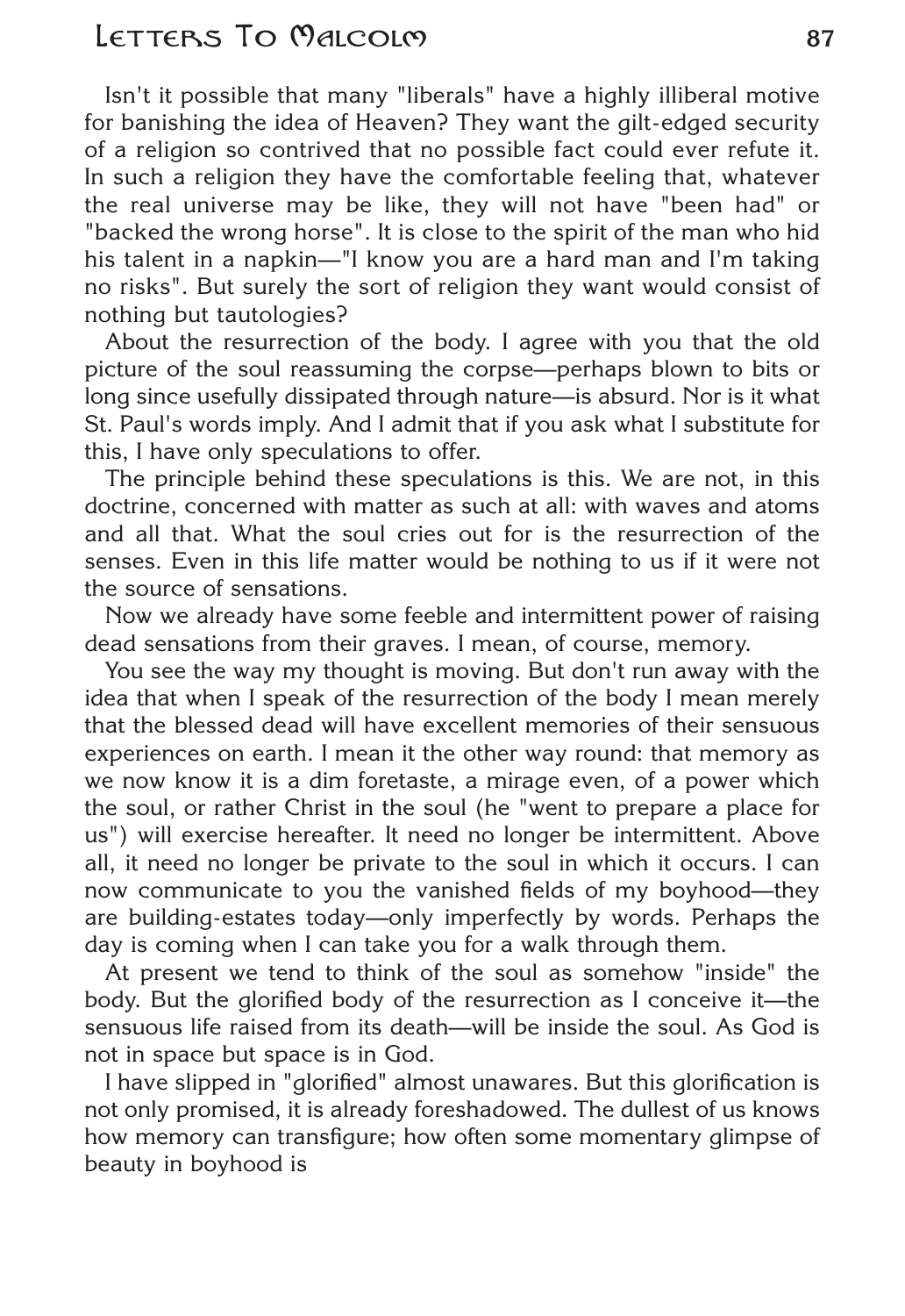*a whisper Which memory will warehouse as a shout.*

Don't talk to me of the "illusions" of memory. Why should what we see at the moment be more "real" than what we see from ten years' distance? It is indeed an illusion to believe that the blue hills on the horizon would still look blue if you went to them. But the fact that they are blue five miles away, and the fact that they are green when you are on them, are equally good facts. Traherne's "orient and immortal wheat" or Wordsworth's landscape "apparelled in celestial light" may not have been so radiant in the past when it was present as in the remembered past. That is the beginning of the glorification. One day they will be more radiant still. Thus in the sense-bodies of the redeemed the whole New Earth will arise. The same yet not the same as this. It was sown in corruption, it is raised in incorruption.

I dare not omit, though it may be mocked and misunderstood, the extreme example. The strangest discovery of a widower's life is the possibility, sometimes, of recalling with detailed and uninhibited imagination, with tenderness and gratitude, a passage of carnal love, yet with no re-awakening of concupiscence. And when this occurs (it must not be sought) awe comes upon us. It is like seeing Nature itself rising from its grave. What was sown in momentariness is raised in still permanence. What was sown as a becoming rises as being. Sown in subjectivity, it rises in objectivity. The transitory secret of two is now a chord in the ultimate music.

"But this," you protest, "is no resurrection of the *body*. You have given the dead a sort of dream world and dream bodies. They are not real." Surely neither less nor more real than those you have always known: you know better than I that the "real world" of our present experience (coloured, resonant, soft or hard, cool or warm, all corseted by perspective) has no place in the world described by physics or even physiology. Matter enters our experience only by becoming sensation (when we perceive it) or conception (when we understand it). That is, by becoming soul. That element in the soul which it becomes will, in my view, be raised and glorified; the hills and valleys of Heaven will be to those you now experience not as a copy is to an original, nor as a substitute to the genuine article, but as the flower to the root, or the diamond to the coal. It will be eternally true that they originate with matter; let us therefore bless matter. But in entering our soul as alone it can enter—that is, by being perceived and known—matter has turned into soul (like the Undines who acquired a soul by marriage with a mortal).